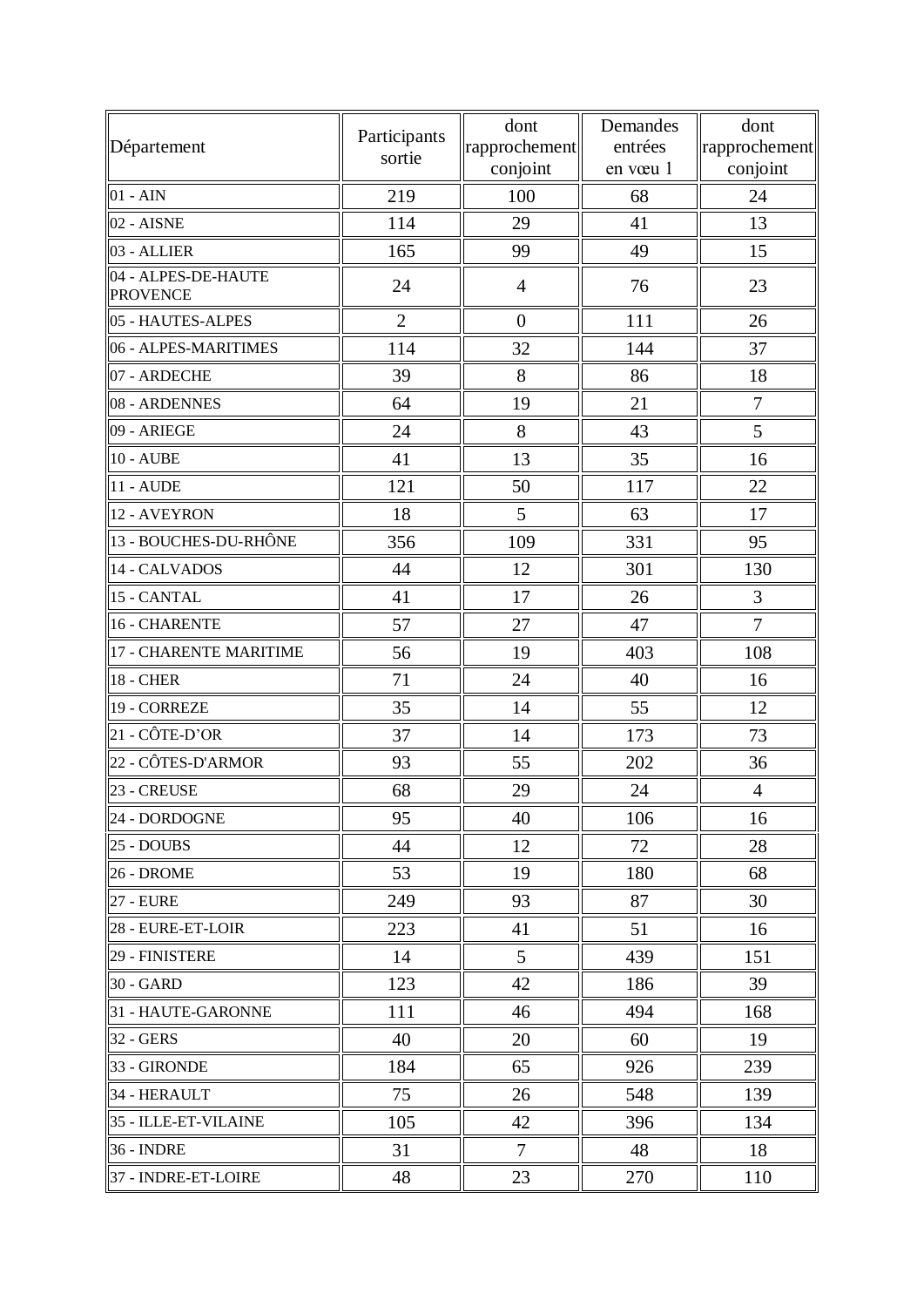| <b>38 - ISERE</b>          | 196 | 89             | 236 | 76             |
|----------------------------|-----|----------------|-----|----------------|
| 39 - JURA                  | 14  | 3              | 47  | 19             |
| 40 - LANDES                | 154 | 88             | 237 | 55             |
| 41 - LOIR-ET-CHER          | 87  | 36             | 68  | 33             |
| 42 - LOIRE                 | 50  | 14             | 154 | 71             |
| 43 - HAUTE-LOIRE           | 7   | $\mathbf{1}$   | 85  | 28             |
| 44 - LOIRE-ATLANTIQUE      | 76  | 38             | 697 | 198            |
| 45 - LOIRET                | 242 | 110            | 71  | 23             |
| 46 - LOT                   | 10  | 3              | 73  | 16             |
| 47 - LOT-ET-GARONNE        | 148 | 62             | 75  | 22             |
| 48 - LOZERE                | 19  | $\overline{2}$ | 24  | $\overline{4}$ |
| 49 - MAINE-ET-LOIRE        | 64  | 23             | 187 | 66             |
| 50 - MANCHE                | 67  | 32             | 115 | 51             |
| 51 - MARNE                 | 85  | 27             | 79  | 39             |
| 52 - HAUTE-MARNE           | 32  | 11             | 8   | 3              |
| 53 - MAYENNE               | 74  | 31             | 55  | 24             |
| 54 - MEURTHE-ET-MOSELLE    | 49  | 13             | 102 | 53             |
| 55 - MEUSE                 | 44  | 23             | 10  | $\overline{4}$ |
| 56 - MORBIHAN              | 43  | 18             | 367 | 99             |
| 57 - MOSELLE               | 103 | 38             | 72  | 30             |
| 58 - NIEVRE                | 70  | 20             | 19  | 6              |
| 59 - NORD                  | 255 | 79             | 137 | 60             |
| 60 - OISE                  | 378 | 136            | 108 | 30             |
| $61 - ORNE$                | 158 | 81             | 30  | 9              |
| 62 - PAS-DE-CALAIS         | 103 | 34             | 89  | 18             |
| $63 - PUY-DE-DÔME$         | 17  | 9              | 311 | 139            |
| 64 - PYRENEES-ATLANTIQUES. | 10  | 6              | 597 | 231            |
| 65 - HAUTES-PYRENEES       | 26  | 16             | 118 | 42             |
| 66 - PYRENEES-ORIENTALES   | 10  | $\overline{4}$ | 225 | 55             |
| 67 - BAS-RHIN              | 51  | 17             | 243 | 125            |
| 68 - HAUT-RHIN             | 175 | 91             | 49  | 18             |
| 69 - RHÔNE                 | 397 | 119            | 388 | 162            |
| 70 - HAUTE-SAÔNE           | 33  | 12             | 18  | 9              |
| 71 - SAÔNE-ET-LOIRE        | 81  | 36             | 102 | 42             |
| 72 - SARTHE                | 150 | 49             | 76  | 32             |
| 73 - SAVOIE                | 32  | 9              | 153 | 66             |
| 74 - HAUTE-SAVOIE          | 206 | 84             | 137 | 38             |
| 75 - PARIS                 | 585 | 183            | 579 | 138            |
| 76 - SEINE-MARITIME        | 107 | 37             | 246 | 100            |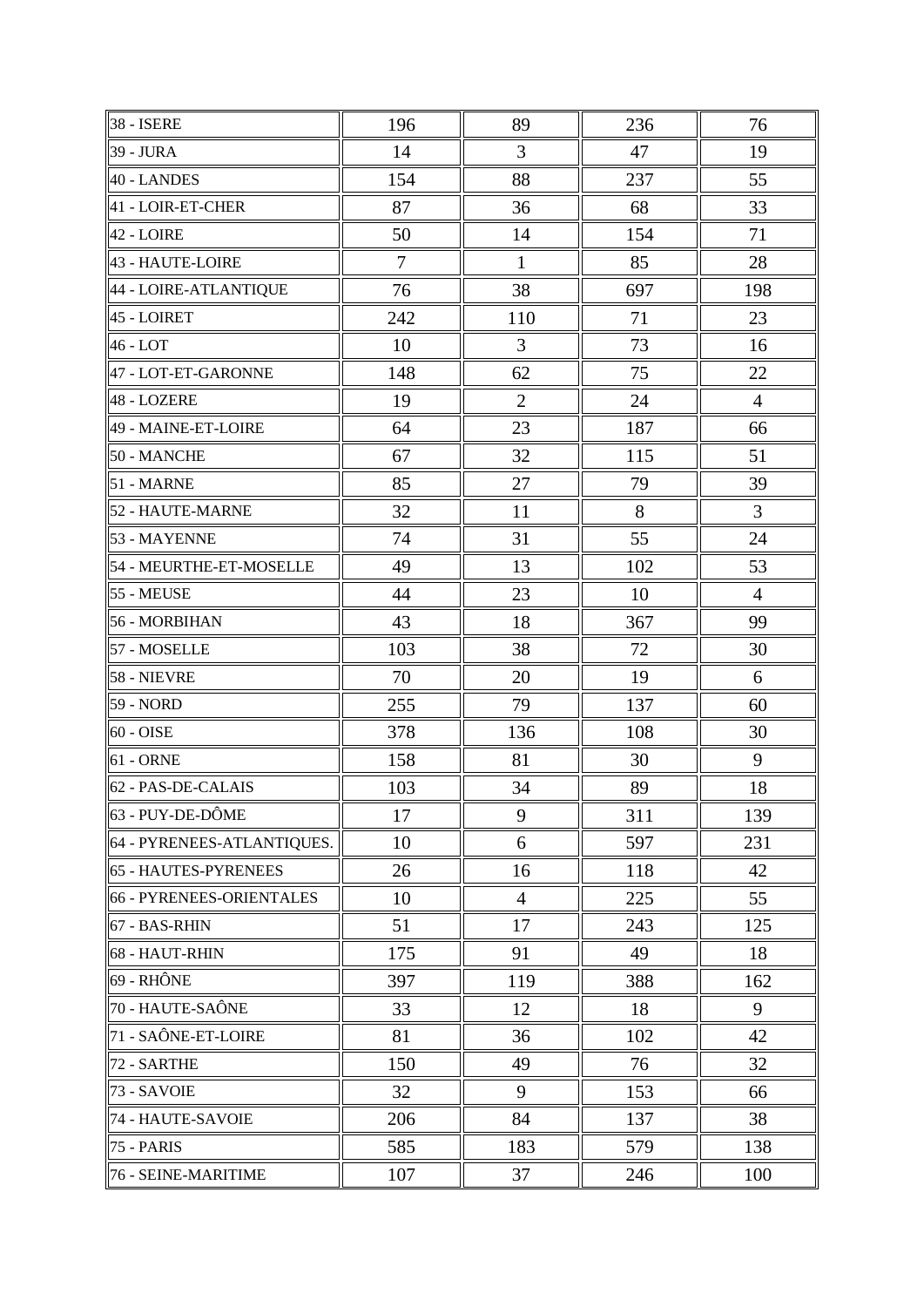| 77 - SEINE-ET-MARNE         | 774            | 139            | 532 | 165            |
|-----------------------------|----------------|----------------|-----|----------------|
| 78 - YVELINES               | 848            | 198            | 250 | 70             |
| 79 - DEUX-SEVRES            | 106            | 41             | 59  | 19             |
| 80 - SOMME                  | 48             | 8              | 200 | 106            |
| $81 - TARN$                 | 37             | 16             | 105 | 25             |
| 82 - TARN-ET-GARONNE        | 124            | 55             | 74  | 9              |
| $83 - VAR$                  | 68             | 17             | 378 | 89             |
| 84 - VAUCLUSE               | 84             | 18             | 136 | 48             |
| $85 - VENDEE$               | 57             | 27             | 173 | 43             |
| 86 - VIENNE                 | 46             | 16             | 77  | 29             |
| 87 - HAUTE-VIENNE           | 19             | 6              | 138 | 61             |
| 88 - VOSGES                 | 19             | 8              | 55  | 21             |
| 89 - YONNE                  | 186            | 79             | 36  | 9              |
| 90 - TERRITOIRE DE BELFORT  | 14             | $\mathfrak{S}$ | 11  | $\mathbf{1}$   |
| 91 - ESSONNE                | 687            | 147            | 202 | 58             |
| 092 - HAUTS-DE-SEINE        | 1358           | 373            | 114 | 34             |
| 93 - SEINE-ST-DENIS         | 2280           | 603            | 14  | $\mathbf{1}$   |
| 94 - VAL-DE-MARNE           | 942            | 244            | 253 | 58             |
| 95 - VAL-D'OISE             | 805            | 200            | 146 | 30             |
| 2A - CORSE DU SUD           | $\tau$         | $\overline{2}$ | 38  | 6              |
| <b>2B - HAUTE CORSE</b>     | 8              | $\overline{2}$ | 48  | 9              |
| 971 - GUADELOUPE            | 51             | 10             | 200 | 26             |
| 972 - MARTINIQUE            | 72             | 16             | 184 | 26             |
| 973 - GUYANE                | 303            | 47             | 46  | $\overline{2}$ |
| $ 974 - REUNION$            | 58             | 10             | 499 | 73             |
| 975 - ST-PIERRE-ET-MIQUELON | $\overline{0}$ | $\overline{0}$ | 9   | $\mathbf{1}$   |
| 976 - MAYOTTE               | 133            | 14             | 57  | 18             |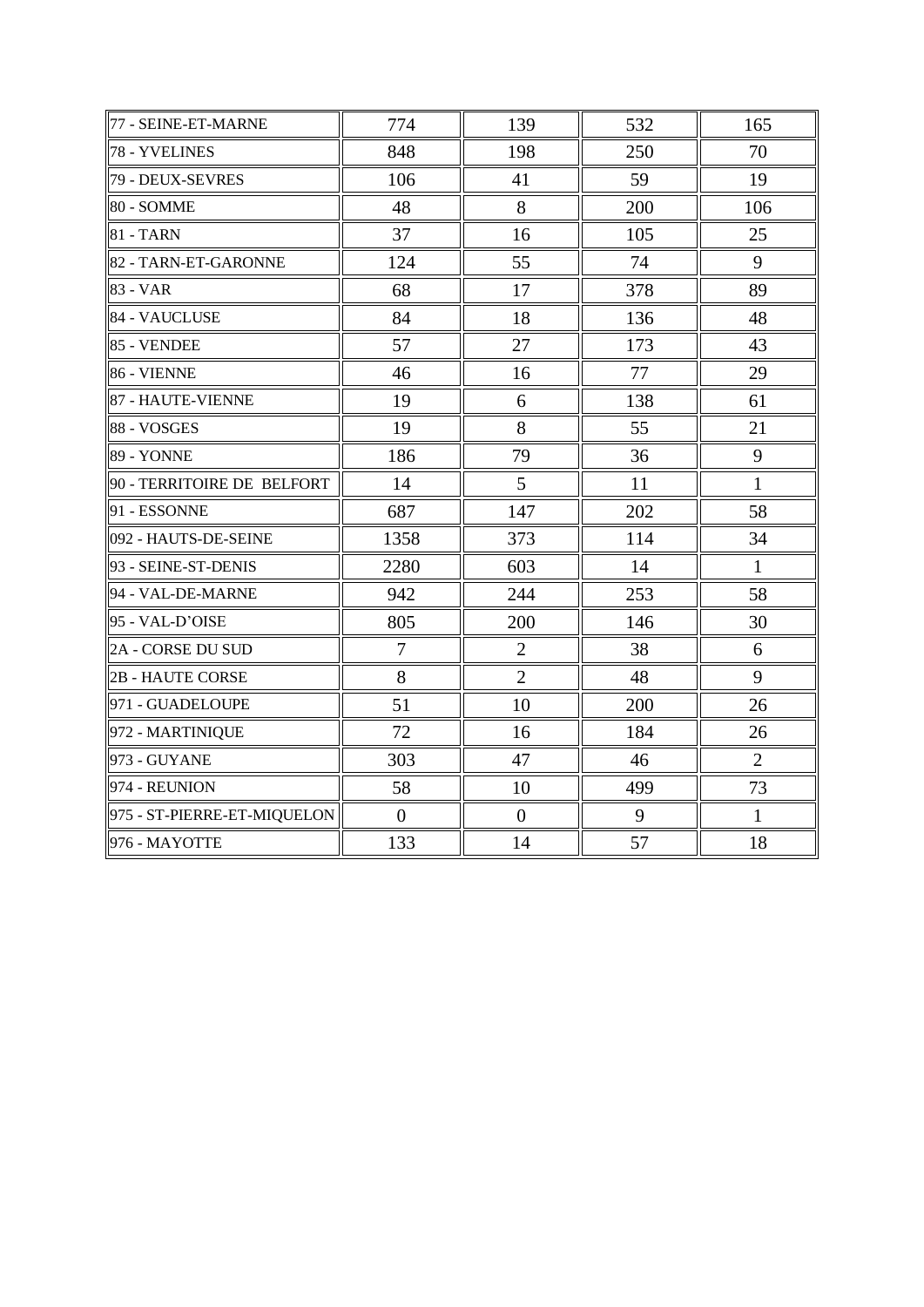| <b>Statistiques par Département</b> |                              |                  |        |            |                  |       |            |  |
|-------------------------------------|------------------------------|------------------|--------|------------|------------------|-------|------------|--|
|                                     | Département                  | <b>Sortants</b>  | Min    | <b>Max</b> | <b>Entrants</b>  | Min   | <b>Max</b> |  |
| 001                                 | <b>AIN</b>                   | 51               | 22     | 1177       | 50               | 22    | 739        |  |
| 002                                 | <b>AISNE</b>                 | 21               | 26     | 1281       | 18               | 22    | 589        |  |
| 003                                 | <b>ALLIER</b>                | 18               | 37     | 885        | 27               | 22    | 881        |  |
| 004                                 | <b>ALPES DE HTE PROVENCE</b> | 11               | 43     | 1581       | 16               | 71.33 | 1137       |  |
| 005                                 | <b>HAUTES ALPES</b>          | $\overline{2}$   | 35     | 35         | $\,8\,$          | 836   | 1581       |  |
| 006                                 | <b>ALPES MARITIMES</b>       | 40               | 26     | 1464.49    | 57               | 22    | 1156       |  |
| 007                                 | <b>ARDECHE</b>               | 25               | 22     | 1033       | 34               | 22    | 856        |  |
| 008                                 | <b>ARDENNES</b>              | 15               | 73.5   | 833        | 17               | 22    | 379        |  |
| 009                                 | <b>ARIEGE</b>                | 13               | 35     | 859        | 13               | 26    | 822        |  |
| 010                                 | <b>AUBE</b>                  | 15               | 22     | 431        | 20               | 36    | 746        |  |
| 011                                 | <b>AUDE</b>                  | 49               | 22     | 1395       | 58               | 22    | 879        |  |
| 012                                 | <b>AVEYRON</b>               | 9                | 22     | 841        | 10               | 145   | 855        |  |
| 013                                 | <b>BOUCHES DU RHONE</b>      | 85               | 22     | 922        | 130              | 22    | 921        |  |
| 014                                 | <b>CALVADOS</b>              | 24               | 26     | 447.99     | 23               | 26    | 1519       |  |
| 015                                 | <b>CANTAL</b>                | 9                | 22     | 1261       | 13               | 29    | 423        |  |
| 016                                 | <b>CHARENTE</b>              | 20               | 26     | 744        | 29               | 26    | 1387       |  |
| 017                                 | <b>CHARENTE MARITIME</b>     | 31               | 22     | 844        | 49               | 22    | 1573       |  |
| 018                                 | <b>CHER</b>                  | 10               | 22     | 717        | 11               | 26    | 589        |  |
| 019                                 | <b>CORREZE</b>               | 9                | 22     | 1079       | 16               | 22    | 488        |  |
| 620                                 | <b>CORSE DU SUD</b>          | $\boldsymbol{7}$ | 22     | 822        | $\boldsymbol{7}$ | 57    | 343.32     |  |
| 720                                 | <b>HAUTE CORSE</b>           | $\,8\,$          | 26     | 344.83     | $8\,$            | 22    | 822        |  |
| 021                                 | <b>COTED OR</b>              | 20               | 22     | 1387       | 23               | 22    | 1386       |  |
| 022                                 | <b>COTES D ARMOR</b>         | 35               | 29     | 1536       | 38               | 26    | 1223       |  |
| 023                                 | <b>CREUSE</b>                | 14               | 65     | 1458       | 13               | 26    | 504        |  |
| 024                                 | <b>DORDOGNE</b>              | 26               | 26     | 1184.82    | 41               | 22    | 1026       |  |
| 025                                 | <b>DOUBS</b>                 | 22               | 22     | 978.82     | 7                | 26    | 1495       |  |
| 026                                 | <b>DROME</b>                 | 42               | 22     | 1022       | 63               | 22    | 1481       |  |
| 027                                 | <b>EURE</b>                  | 45               | 26     | 1453       | 38               | 22    | 837        |  |
| 028                                 | <b>EURE ET LOIR</b>          | 20               | 22     | 1277       | 20               | 26    | 716        |  |
|                                     | 029 FINISTERE                | 14               | $22\,$ | 826        | 45               | 133   | 1536       |  |
|                                     | 030 GARD                     | 43               | 26     | 1156       | 48               | 22    | 1163       |  |
|                                     | 031 HAUTE GARONNE            | 55               | 22     | 853        | 119              | 22    | 1643       |  |
| 032                                 | <b>GERS</b>                  | 11               | 38     | 1231       | 11               | 81    | 1329       |  |
| 033                                 | <b>GIRONDE</b>               | 60               | 22     | 1122       | 108              | 22    | 1397.82    |  |
| 034                                 | <b>HERAULT</b>               | 47               | 22     | 1383       | 83               | 29    | 1395       |  |
| 035                                 | <b>ILLE ET VILAINE</b>       | 39               | 22     | 1126       | 59               | 26    | 1231       |  |
| 036                                 | <b>INDRE</b>                 | 9                | 22     | 822        | 9                | 39    | 539        |  |
| 037                                 | <b>INDRE ET LOIRE</b>        | 22               | 22     | 769        | 31               | 41    | 1277       |  |
| 038                                 | <b>ISERE</b>                 | 75               | 22     | 1481       | 108              | 22    | 1406       |  |
| 039                                 | <b>JURA</b>                  | 9                | 26     | 865        | 21               | 63    | 972        |  |
|                                     | 040 LANDES                   | 23               | 22     | 881        | 25               | 129   | 978        |  |
|                                     | 041 LOIR ET CHER             | 20               | 31     | 855        | 20               | 26    | 1057.82    |  |
| 042                                 | LOIRE                        | 13               | 22     | 1361       | 27               | 26    | 1177       |  |
| 043                                 | <b>HAUTE LOIRE</b>           | $\overline{4}$   | 79     | 579        | $\mathfrak{Z}$   | 214   | 939        |  |
|                                     | 044 LOIRE ATLANTIQUE         | 46               | 22     | 841        | 56               | 47    | 1203       |  |
| 045                                 | <b>LOIRET</b>                | 27               | 26     | 1278       | 35               | 22    | 846        |  |
| 046                                 | <b>LOT</b>                   | 6                | 22     | 87         | 11               | 22    | 950        |  |
| 047                                 | <b>LOT ET GARONNE</b>        | 26               | 35     | 1545       | 42               | 22    | 1156       |  |
| 048                                 | <b>LOZERE</b>                | 8                | 22     | 876        | $\,8\,$          | 37.5  | 613        |  |
|                                     | 049 MAINE ET LOIRE           | 23               | 22     | 1212.82    | 41               | 27    | 1031       |  |
|                                     | 050 MANCHE                   | 21               | 22     | 759        | 21               | 26    | 1418       |  |
| 051                                 | <b>MARNE</b>                 | 29               | 22     | 661.33     | 31               | 121   | 755        |  |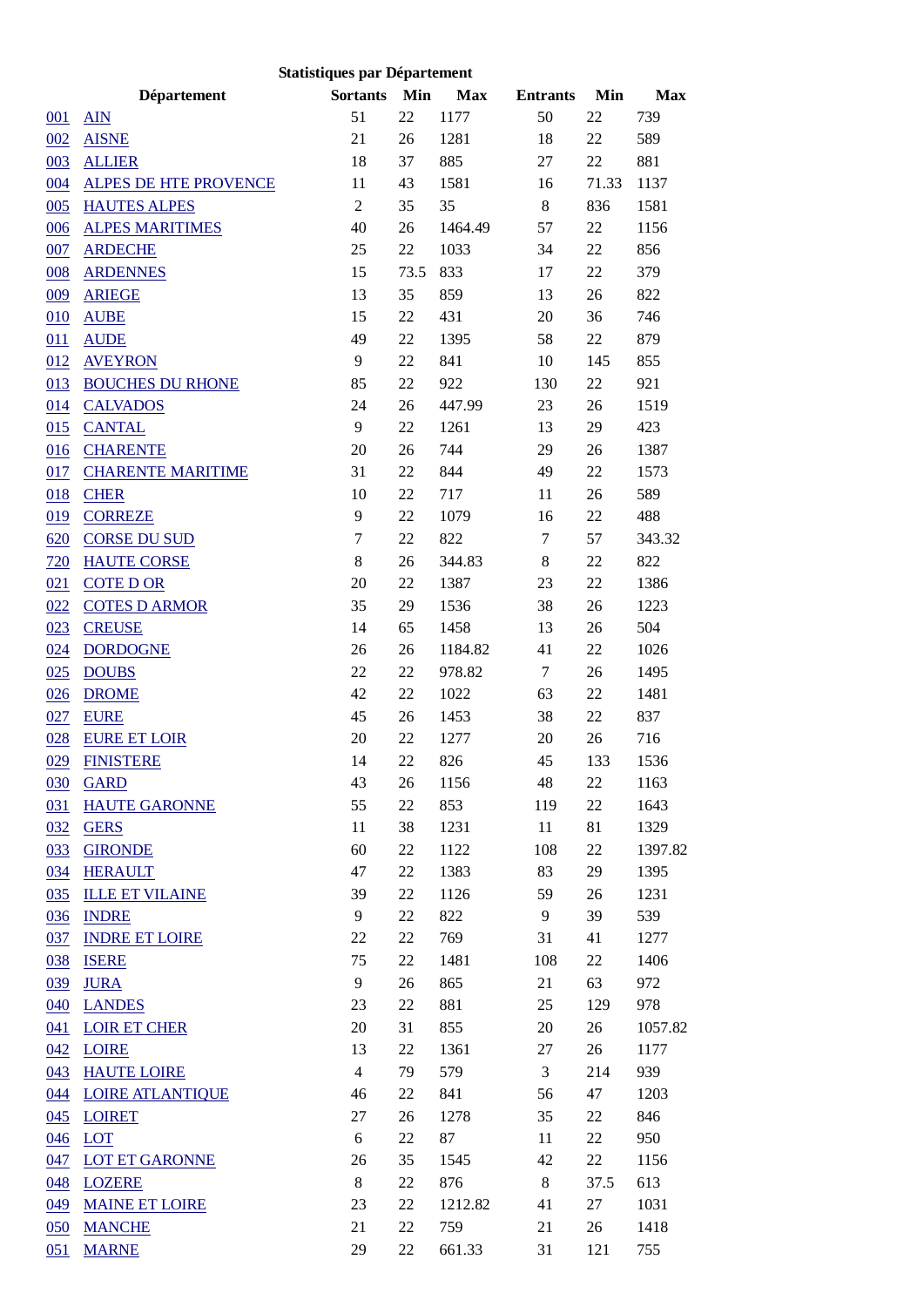| 052               | <b>HAUTE MARNE</b>           | 5                | 22     | 847     | 6                | 22     | 539     |
|-------------------|------------------------------|------------------|--------|---------|------------------|--------|---------|
| 053               | <b>MAYENNE</b>               | 20               | 22     | 1156    | 24               | 26     | 665     |
| 054               | <b>MEURTHE ET MOSELLE</b>    | 24               | 22     | 1573    | 25               | 38     | 1585    |
| 055               | <b>MEUSE</b>                 | 10               | 39     | 1585    | 12               | 39     | 711     |
| 056               | <b>MORBIHAN</b>              | 21               | $22\,$ | 777     | 31               | 39     | 1745.16 |
| 057               | <b>MOSELLE</b>               | 31               | 26     | 736     | 34               | 22     | 1455    |
| 058               | <b>NIEVRE</b>                | 17               | 26     | 1129    | 9                | 41     | 755     |
| 059               | <b>NORD</b>                  | 114              | 26     | 1605    | 74               | $22\,$ | 1072    |
| 060               | <b>OISE</b>                  | 29               | $22\,$ | 1596    | 38               | $22\,$ | 921     |
| 061               | <b>ORNE</b>                  | 21               | 26     | 833     | 15               | 26     | 1156    |
| 062               | PAS DE CALAIS                | 50               | 22     | 1395    | 44               | 31     | 1152    |
| 063               | <b>PUY DE DOME</b>           | 17               | 22     | 1223    | 28               | 39     | 1261    |
| 064               | <b>PYRENEES ATLANTIQUES</b>  | 10               | 33     | 484     | 15               | 778    | 1545    |
| 065               | <b>HAUTES PYRENEES</b>       | $\overline{4}$   | 39     | 778     | $\overline{4}$   | 355    | 1231    |
| 066               | PYRENEES ORIENTALES          | 9                | 39     | 879     | 28               | 33     | 1266    |
| 067               | <b>BAS RHIN</b>              | 30               | 22     | 947.32  | 36               | 22     | 1384    |
| 068               | <b>HAUT RHIN</b>             | 30               | 38     | 1194    | 44               | 29     | 1106    |
| 069               | <b>RHONE</b>                 | 124              | 22     | 1137    | 160              | $22\,$ | 1172    |
| 070               | <b>HAUTE SAONE</b>           | $\overline{9}$   | 26     | 707     | 13               | 41     | 1137    |
| 071               | <b>SAONE ET LOIRE</b>        | 37               | 22     | 835     | 37               | $22\,$ | 1129    |
| 072               | <b>SARTHE</b>                | 21               | 26     | 1122    | 12               | $22\,$ | 833     |
| 073               | <b>SAVOIE</b>                | 23               | $22\,$ | 1169    | 25               | 53     | 1614    |
| 074               | <b>HAUTE SAVOIE</b>          | 62               | $22\,$ | 1614    | 69               | $22\,$ | 1041    |
| 075               | <b>PARIS</b>                 | 148              | 22     | 949     | 117              | $22\,$ | 997     |
| 076               | <b>SEINE MARITIME</b>        | 43               | 22     | 1534.32 | 40               | 31     | 1453    |
| 077               | <b>SEINE ET MARNE</b>        | 167              | 22     | 1047    | 142              | $22\,$ | 1222    |
| 078               | <b>YVELINES</b>              | 133              | $22\,$ | 1643    | 78               | $22\,$ | 1264.82 |
| 079               | <b>DEUX SEVRES</b>           | 26               | 33     | 1573    | 38               | 22     | 1288    |
| 080               | <b>SOMME</b>                 | 12               | 26     | 768.32  | 5                | 289    | 1596    |
| 081               | <b>TARN</b>                  | 25               | 33     | 776     | 46               | 26     | 890     |
| 082               | <b>TARN ET GARONNE</b>       | 37               | 26     | 848     | 51               | $22\,$ | 1252    |
| 083               | <b>VAR</b>                   | 37               | 26     | 1137    | 66               | $22\,$ | 1605    |
| 084               | <b>VAUCLUSE</b>              | 33               | 22     | 718.82  | 24               | 39     | 1414    |
| 085               | <b>VENDEE</b>                | 35               | 26     | 1203    | 64               | $22\,$ | 915     |
| 086               | <b>VIENNE</b>                | 21               | 22     | 1218    | 32               | $22\,$ | 1286    |
| 087               | <b>HAUTE VIENNE</b>          | 10               | 22     | 1266    | 18               | 276    | 1458    |
| 088               | <b>VOSGES</b>                | 13               | 22     | 876.16  | 28               | 26     | 679     |
| 089               | <b>YONNE</b>                 | 29               | $22\,$ | 1386    | 18               | $22\,$ | 432     |
| 090               | <b>TERRITOIRE DE BELFORT</b> | $\sqrt{6}$       | 33     | 685     | $8\,$            | $22\,$ | 802     |
| 091               | <b>ESSONNE</b>               | 115              | 22     | 978     | 74               | 26     | 1580    |
| 092               | <b>HAUTS DE SEINE</b>        | 172              | 22     | 1745.16 | 111              | 22     | 1047    |
| 093               | <b>SEINE ST DENIS</b>        | 392              | 157    | 1495    | 22               | 22     | 969     |
| 094               | <b>VAL DE MARNE</b>          | 173              | 22     | 1580    | 66               | 22     | 1072    |
| $\underline{095}$ | <b>VAL D OISE</b>            | 113              | 22     | 1156    | 88               | 22     | 952     |
| 971               | <b>GUADELOUPE</b>            | 39               | 26     | 838     | 51               | 22     | 771     |
| 972               | <b>MARTINIQUE</b>            | 50               | 29     | 969     | 56               | 22     | 855     |
| 973               | <b>GUYANE</b>                | 48               | 22     | 1264.82 | 52               | 22     | 329     |
| 974               | <b>REUNION</b>               | 50               | 22     | 1329    | 77               | 29     | 1149    |
| 975               | <b>REUNION</b>               | $\boldsymbol{0}$ |        |         | $\boldsymbol{0}$ |        |         |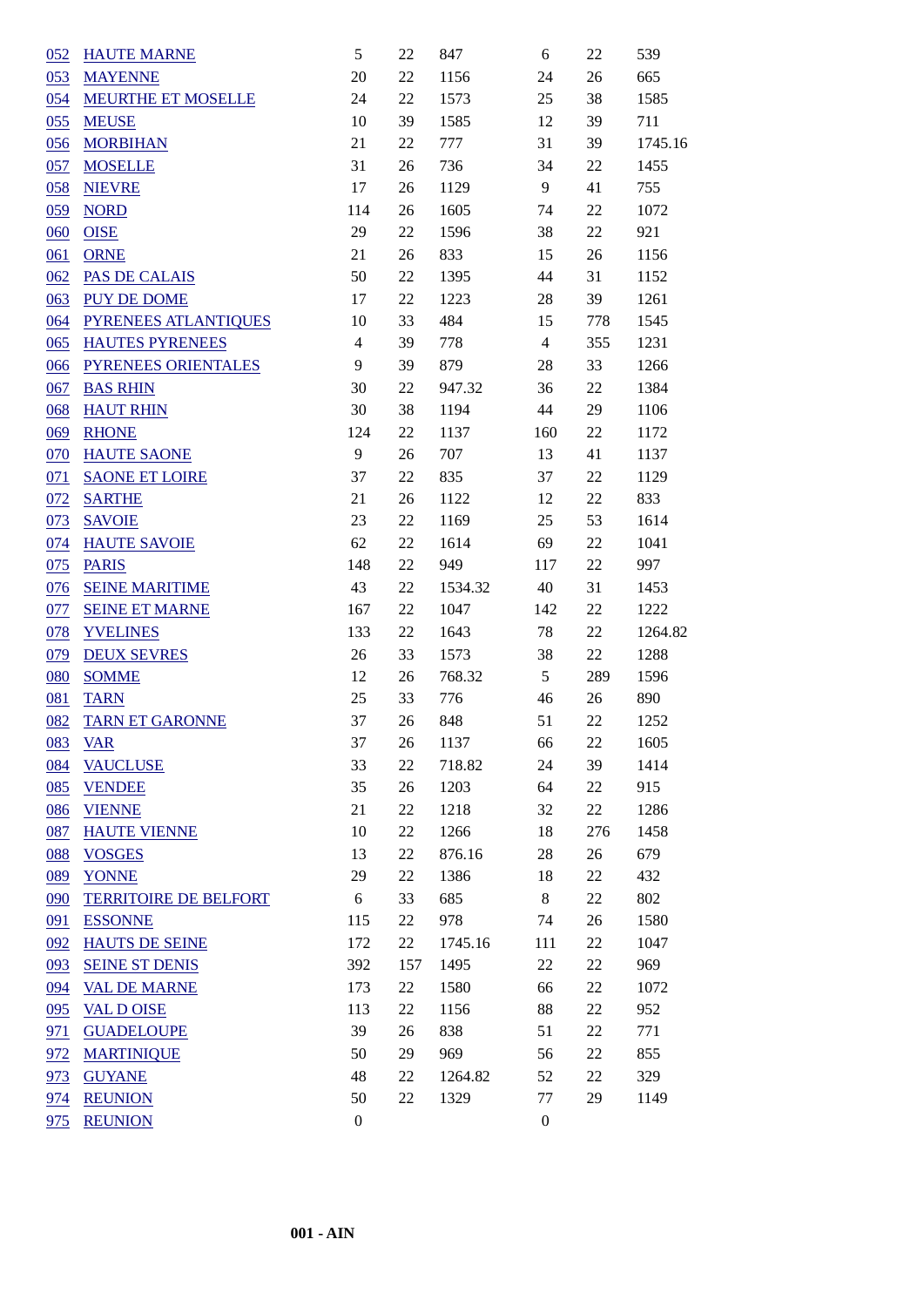|     | <b>Département</b>        |                | <b>Sortants</b> |            | <b>Entrants</b> |     |            |
|-----|---------------------------|----------------|-----------------|------------|-----------------|-----|------------|
|     |                           | <b>Nbre</b>    | Min             | <b>Max</b> | <b>Nbre</b>     | Min | <b>Max</b> |
| 010 | <b>AUBE</b>               | $\mathbf{1}$   | 53              | 53         |                 |     |            |
| 018 | <b>CHER</b>               | $\mathbf{1}$   | 451             | 451        |                 |     |            |
| 026 | <b>DROME</b>              | $\mathbf{1}$   | 587             | 587        | $\overline{2}$  | 222 | 347        |
| 035 | <b>ILLE ET VILAINE</b>    | $\mathbf{1}$   | 595.66          | 595.66     |                 |     |            |
| 038 | <b>ISERE</b>              | 3              | 463             | 587        | 2               | 60  | 367        |
| 039 | <b>JURA</b>               |                |                 |            | 1               | 37  | 37         |
| 042 | <b>LOIRE</b>              | $\overline{2}$ | 528             | 1177       |                 |     |            |
| 054 | <b>MEURTHE ET MOSELLE</b> | 1              | 431             | 431        |                 |     |            |
| 055 | <b>MEUSE</b>              |                |                 |            | $\mathbf{1}$    | 39  | 39         |
| 058 | <b>NIEVRE</b>             |                |                 |            | $\mathbf{1}$    | 26  | 26         |
| 063 | PUY DE DOME               | 1              | 873             | 873        |                 |     |            |
| 069 | <b>RHONE</b>              | 28             | 422             | 1172       | 20              | 22  | 739        |
| 071 | <b>SAONE ET LOIRE</b>     | $\mathbf{1}$   | 737             | 737        | 1               | 539 | 539        |
| 073 | <b>SAVOIE</b>             |                |                 |            | 1               | 26  | 26         |
| 074 | <b>HAUTE SAVOIE</b>       | 5              | 83              | 814        | 5               | 22  | 372        |
| 075 | <b>PARIS</b>              |                |                 |            | $\mathbf{1}$    | 366 | 366        |
| 076 | <b>SEINE MARITIME</b>     |                |                 |            | 1               | 336 | 336        |
| 077 | <b>SEINE ET MARNE</b>     |                |                 |            | $\overline{2}$  | 89  | 94         |
| 078 | <b>YVELINES</b>           | 1              | 62              | 62         | 1               | 461 | 461        |
| 088 | <b>VOSGES</b>             |                |                 |            | 1               | 394 | 394        |
| 092 | HAUTS DE SEINE            | $\mathbf{1}$   | 22              | 22         | $\overline{2}$  | 507 | 513        |
| 093 | <b>SEINE ST DENIS</b>     |                |                 |            | 1               | 661 | 661        |
| 094 | <b>VAL DE MARNE</b>       |                |                 |            | $\mathbf{1}$    | 438 | 438        |
| 971 | <b>GUADELOUPE</b>         | $\mathbf{1}$   | 621             | 621        |                 |     |            |
| 973 | <b>GUYANE</b>             | $\overline{2}$ | 26              | 65         | 3               | 174 | 247        |
| 974 | <b>REUNION</b>            |                |                 |            | $\mathbf{1}$    | 44  | 44         |
|     |                           |                |                 |            |                 |     |            |

| 002 - AISNE  |      |      |                            |       |                 |  |  |
|--------------|------|------|----------------------------|-------|-----------------|--|--|
|              |      |      |                            |       |                 |  |  |
| <b>Nbre</b>  |      |      | <b>Nbre</b>                | Min   | <b>Max</b>      |  |  |
| 1            | 379  | 379  |                            |       |                 |  |  |
| 1            | 306  | 306  |                            |       |                 |  |  |
|              |      |      | 1                          | 61.66 | 61.66           |  |  |
|              |      |      | 1                          | 22    | 22              |  |  |
| 1            | 352  | 352  |                            |       |                 |  |  |
| 4            | 279  | 394  | 3                          | 22    | 376             |  |  |
| 3            | 226  | 426  | 3                          | 79    | 305             |  |  |
|              |      |      | $\overline{2}$             | 339   | 477             |  |  |
| 3            | 231  | 421  | $\overline{2}$             | 59    | 79              |  |  |
| $\mathbf{1}$ | 1281 | 1281 |                            |       |                 |  |  |
| 1            | 644  | 644  |                            |       |                 |  |  |
| 1            | 26   | 26   |                            |       |                 |  |  |
| 1            | 1229 | 1229 | 2                          | 26    | 124             |  |  |
| 2            | 444  | 822  |                            |       |                 |  |  |
|              |      |      | 2                          | 510   | 589             |  |  |
|              |      |      | $\overline{2}$             | 382   | 489             |  |  |
| 1            | 37   | 37   |                            |       |                 |  |  |
| 1            | 471  | 471  |                            |       |                 |  |  |
|              |      |      | <b>Sortants</b><br>Min Max |       | <b>Entrants</b> |  |  |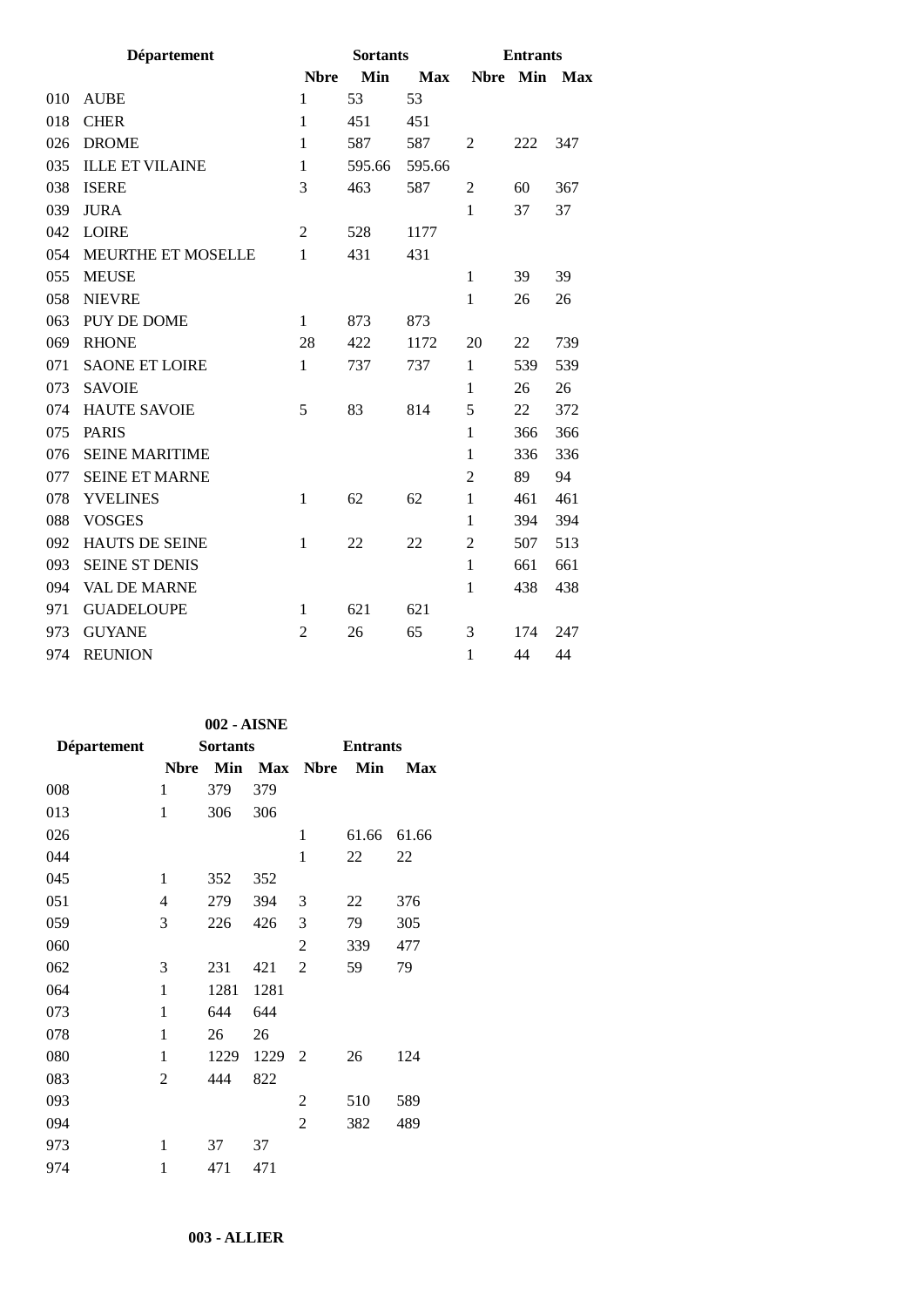| <b>Département</b> |                | <b>Sortants</b> |         | <b>Entrants</b> |     |            |
|--------------------|----------------|-----------------|---------|-----------------|-----|------------|
|                    | <b>Nbre</b>    |                 | Min Max | <b>Nbre</b>     | Min | <b>Max</b> |
| 004                |                |                 |         | $\mathbf{1}$    | 43  | 43         |
| 007                |                |                 |         | 1               | 331 | 331        |
| 018                | 1              | 384             | 384     | 1               | 69  | 69         |
| 021                |                |                 |         | 1               | 95  | 95         |
| 027                |                |                 |         | $\mathbf{1}$    | 356 | 356        |
| 038                |                |                 |         | 1               | 231 | 231        |
| 042                | 1              | 783             | 783     |                 |     |            |
| 045                |                |                 |         | $\mathbf{1}$    | 389 | 389        |
| 057                |                |                 |         | $\mathbf{1}$    | 394 | 394        |
| 058                | $\mathbf{1}$   | 99              | 99      | 3               | 377 | 618        |
| 062                |                |                 |         | $\mathbf{1}$    | 426 | 426        |
| 063                | 10             | 773             | 885     | 3               | 22  | 564        |
| 068                | 1              | 37              | 37      | $\mathbf{1}$    | 225 | 225        |
| 069                | $\overline{2}$ | 39              | 197     | 3               | 31  | 226        |
| 074                |                |                 |         | $\mathbf{1}$    | 189 | 189        |
| 075                | 2              | 123             | 123     |                 |     |            |
| 077                |                |                 |         | 1               | 302 | 302        |
| 091                |                |                 |         | $\overline{c}$  | 302 | 381        |
| 093                |                |                 |         | 3               | 456 | 881        |
| 094                |                |                 |         | $\mathbf{1}$    | 456 | 456        |

## **004 - ALPES DE HTE PROVENCE**

| Département |             | <b>Sortants</b> |       | <b>Entrants</b> |       |            |  |
|-------------|-------------|-----------------|-------|-----------------|-------|------------|--|
|             | <b>Nbre</b> | Min             |       | <b>Max</b> Nbre | Min   | <b>Max</b> |  |
| 003         | 1           | 43              | 43    |                 |       |            |  |
| 005         | 2           | 879             | 1581  |                 |       |            |  |
| 006         | 1           | 85              | 85    |                 |       |            |  |
| 013         | 1           | 144             | 144   | 7               | 359   | 822        |  |
| 024         | 1           | 45.66           | 45.66 |                 |       |            |  |
| 032         | 1           | 95              | 95    |                 |       |            |  |
| 038         |             |                 |       | 1               | 460   | 460        |  |
| 039         | 1           | 63              | 63    |                 |       |            |  |
| 069         | 1           | 64.82           | 64.82 |                 |       |            |  |
| 077         |             |                 |       | 1               | 381   | 381        |  |
| 083         | 1           | 103             | 103   | 4               | 150   | 1137       |  |
| 084         | 1           | 1414            | 1414  | 1               | 431   | 431        |  |
| 088         |             |                 |       | 1               | 449   | 449        |  |
| 974         |             |                 |       | 1               | 71.33 | 71.33      |  |

## **005 - HAUTES ALPES**

| Département | <b>Sortants</b> |    |    |                     | <b>Entrants</b> |      |
|-------------|-----------------|----|----|---------------------|-----------------|------|
|             | <b>N</b> bre    |    |    | <b>Min Max Nbre</b> | Min             | Max  |
| 004         |                 |    |    | 2                   | 879             | 1581 |
| 006         |                 |    |    | 2                   | 941             | 1231 |
| 035         |                 |    |    | 1                   | 836             | 836  |
| 038         |                 | 35 | 35 |                     |                 |      |
| 054         |                 |    |    |                     | 1573            | 1573 |
| 059         |                 |    |    | 1                   | 1379            | 1379 |
| 094         |                 |    |    | 1                   | 951             | 951  |
| 972         |                 | 35 | 35 |                     |                 |      |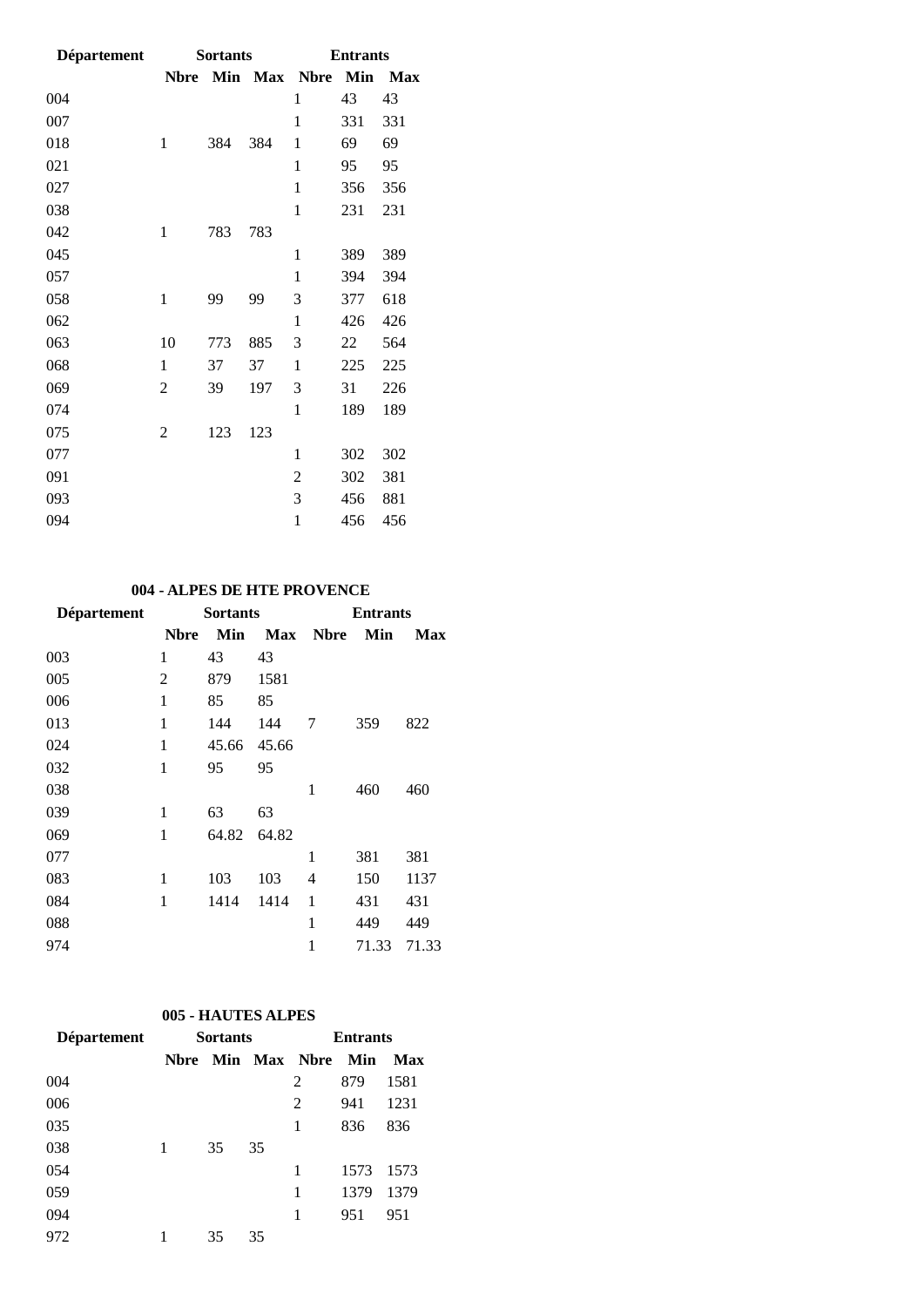| 006 - ALPES MARITIMES |                          |                 |            |                  |                 |            |  |
|-----------------------|--------------------------|-----------------|------------|------------------|-----------------|------------|--|
| Département           |                          | <b>Sortants</b> |            |                  | <b>Entrants</b> |            |  |
|                       | <b>Nbre</b>              | Min             | <b>Max</b> | <b>Nbre</b>      | Min             | <b>Max</b> |  |
| 004                   |                          |                 |            | 1                | 85              | 85         |  |
| 005                   | 2                        | 941             | 1231       |                  |                 |            |  |
| 007                   |                          |                 |            | 1                | 33              | 33         |  |
| 011                   | $\mathbf{1}$             | 166.32          | 166.32     | $\mathbf{1}$     | 63              | 63         |  |
| 013                   | 10                       | 26              | 279        | 6                | 22              | 283        |  |
| 015                   | $\mathfrak 2$            | 29              | 154        |                  |                 |            |  |
| 620                   | $\mathbf{1}$             | 336             | 336        | 1                | 39              | 39         |  |
| 720                   |                          |                 |            | $\mathbf{1}$     | 26              | 26         |  |
| 022                   |                          |                 |            | $\mathbf{1}$     | 217             | 217        |  |
| 024                   | $\overline{c}$           | 125             | 423.99     |                  |                 |            |  |
| 025                   |                          |                 |            | $\mathbf{1}$     | 33              | 33         |  |
| 031                   |                          |                 |            | $\mathbf{1}$     | 465             | 465        |  |
| 032                   | 1                        | 1060            | 1060       |                  |                 |            |  |
| 038                   | $\mathbf{1}$             | 41              | 41         | 4                | 193             | 873        |  |
| 042                   |                          |                 |            | $\mathbf{1}$     | 60              | 60         |  |
| 044                   | $\mathbf{1}$             | 907             | 907        | $\overline{2}$   | 290             | 427        |  |
| 047                   | $\mathbf{1}$             | 101             | 101        | $\mathbf{1}$     | 35              | 35         |  |
| 057                   | $\mathbf{1}$             | 419             | 419        | $\overline{2}$   | 58              | 61         |  |
| 059                   |                          |                 |            | $\overline{c}$   | 162.82          | 289        |  |
| 062                   |                          |                 |            | $\overline{4}$   | 109             | 331        |  |
| 067                   | $\overline{c}$           | 519             | 628        |                  |                 |            |  |
| 068                   | $\mathbf{1}$             | 81              | 81         |                  |                 |            |  |
| 069                   | 1                        | 433             | 433        |                  |                 |            |  |
| 070                   |                          |                 |            | 1                | 363             | 363        |  |
| 074                   | $\mathbf{1}$             | 363             | 363        |                  |                 |            |  |
| 075                   | $\overline{\mathcal{L}}$ | 105             | 493        | 5                | 126             | 461        |  |
| 077                   |                          |                 |            | $\overline{c}$   | 87              | 190.16     |  |
| 078                   |                          |                 |            | $\overline{2}$   | 455             | 464        |  |
| 083                   | 6                        | 400             | 1464.49    | $\mathbf{1}$     | 576             | 576        |  |
| 084                   |                          |                 |            | $\mathbf{1}$     | 26              | 26         |  |
| 091                   | $\mathbf{1}$             | 431             | 431        | $\overline{2}$   | 390.66          | 395.99     |  |
| 092                   |                          |                 |            | $\mathbf{1}$     | 839             | 839        |  |
| 093                   |                          |                 |            | $\overline{4}$   | 575.33          | 711        |  |
| 094                   |                          |                 |            | $\boldsymbol{2}$ | 365             | 511        |  |
| 095                   |                          |                 |            | 3                | 561             | 1156       |  |
| 971                   | $\mathbf{1}$             | $107\,$         | 107        | $\mathbf{1}$     | 26              | 26         |  |

#### **007 - ARDECHE**

| Département | <b>Sortants</b> |     |     | <b>Entrants</b> |        |     |  |
|-------------|-----------------|-----|-----|-----------------|--------|-----|--|
|             | <b>N</b> bre    | Min |     | Max Nbre        | Min    | Max |  |
| 003         | 1               | 331 | 331 |                 |        |     |  |
| 006         | 1               | 33  | 33  |                 |        |     |  |
| 011         | 1               | 59  | 59  |                 |        |     |  |
| 013         |                 |     |     | 3               | 135.49 | 535 |  |
| 015         | 1               | 85  | 85  |                 |        |     |  |
| 026         | 7               | 22  | 531 | 3               | 26     | 99  |  |
| 030         | 4               | 42  | 78  | 1               | 81     | 81  |  |
| 034         | 1               | 862 | 862 | 1               | 33     | 33  |  |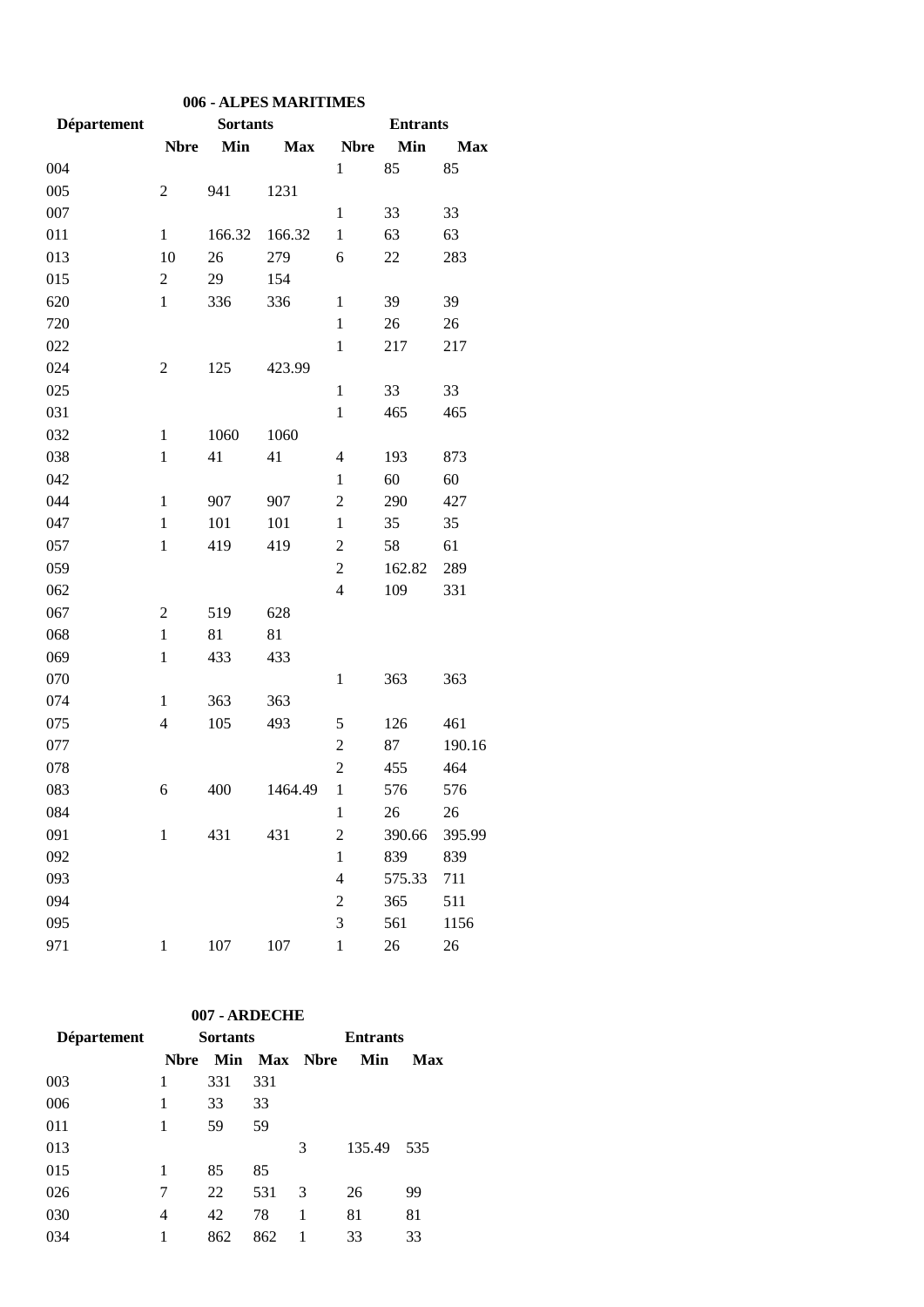| 038 | $\mathbf{1}$ | 1033 | 1033 | 5            | 239   | 589 |
|-----|--------------|------|------|--------------|-------|-----|
| 042 | $\mathbf{1}$ | 629  | 629  |              |       |     |
| 043 | 1            | 377  | 377  | 1            | 79    | 79  |
| 048 | $\mathbf{1}$ | 53   | 53   | 1            | 22    | 22  |
| 062 |              |      |      | 1            | 443   | 443 |
| 063 |              |      |      | $\mathbf{1}$ | 39    | 39  |
| 069 |              |      |      | 5            | 308   | 856 |
| 073 |              |      |      | $\mathbf{1}$ | 22    | 22  |
| 074 |              |      |      | 3            | 309   | 381 |
| 077 | 1            | 281  | 281  |              |       |     |
| 082 | $\mathbf{1}$ | 45   | 45   |              |       |     |
| 084 |              |      |      | 1            | 79    | 79  |
| 091 | $\mathbf{1}$ | 64   | 64   |              |       |     |
| 094 |              |      |      | 1            | 371   | 371 |
| 971 | 1            | 87   | 87   | 3            | 53.83 | 67  |
| 972 |              |      |      | 1            | 79    | 79  |
| 974 | $\mathbf{1}$ | 475  | 475  | 2            | 29    | 826 |

#### **008 - ARDENNES**

| Département | <b>Sortants</b> |         |     | <b>Entrants</b>         |     |     |  |
|-------------|-----------------|---------|-----|-------------------------|-----|-----|--|
|             | <b>Nbre</b>     |         |     | <b>Min Max Nbre Min</b> |     | Max |  |
| 002         |                 |         |     | 1                       | 379 | 379 |  |
| 010         | 4               | 73.5 83 |     | 3                       | 22  | 22  |  |
| 025         |                 |         |     | 1                       | 22  | 22  |  |
| 051         | 8               | 281     | 755 | 5                       | 22  | 222 |  |
| 052         |                 |         |     | 1                       | 22  | 22  |  |
| 055         |                 |         |     | 1                       | 139 | 139 |  |
| 059         |                 |         |     | 1                       | 226 | 226 |  |
| 077         |                 |         |     | 2                       | 226 | 329 |  |
| 091         | 1               | 315     | 315 |                         |     |     |  |
| 973         |                 |         |     | 1                       | 336 | 336 |  |

### **009 - ARIEGE**

| Département | <b>Sortants</b> |        |            | <b>Entrants</b> |     |            |  |
|-------------|-----------------|--------|------------|-----------------|-----|------------|--|
|             | <b>Nbre</b>     | Min    | <b>Max</b> | <b>Nbre</b>     | Min | <b>Max</b> |  |
| 011         | 2               | 53     | 283        |                 |     |            |  |
| 017         | $\mathbf{1}$    | 859    | 859        |                 |     |            |  |
| 027         | 1               | 81     | 81         |                 |     |            |  |
| 030         | 1               | 35     | 35         |                 |     |            |  |
| 031         | 6               | 105    | 826        | 3               | 26  | 105        |  |
| 048         |                 |        |            | 1               | 35  | 35         |  |
| 060         |                 |        |            | $\mathbf{1}$    | 648 | 648        |  |
| 066         | 1               | 446    | 446        |                 |     |            |  |
| 069         |                 |        |            | 1               | 243 | 243        |  |
| 073         |                 |        |            | 1               | 822 | 822        |  |
| 075         |                 |        |            | $\overline{2}$  | 170 | 170        |  |
| 082         |                 |        |            | 1               | 326 | 326        |  |
| 085         |                 |        |            | 1               | 43  | 43         |  |
| 093         |                 |        |            | 1               | 619 | 619        |  |
| 094         |                 |        |            | 1               | 518 | 518        |  |
| 974         | 1               | 362.66 | 362.66     |                 |     |            |  |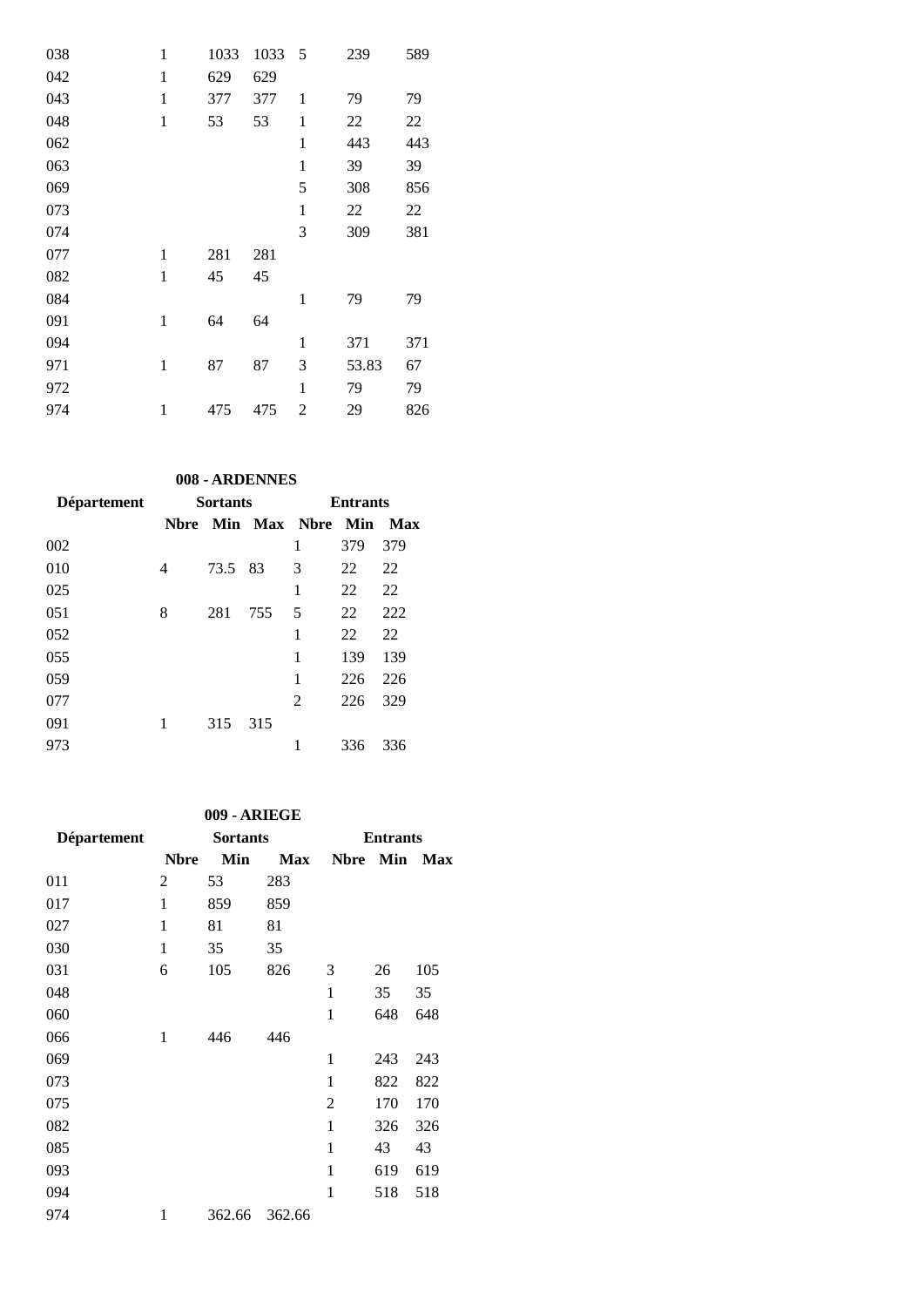| 010 - AUBE  |                |                 |            |              |                 |            |  |  |
|-------------|----------------|-----------------|------------|--------------|-----------------|------------|--|--|
| Département |                | <b>Sortants</b> |            |              | <b>Entrants</b> |            |  |  |
|             | <b>Nbre</b>    | Min             | <b>Max</b> | <b>Nbre</b>  | Min             | <b>Max</b> |  |  |
| 001         |                |                 |            | 1            | 53              | 53         |  |  |
| 008         | 3              | 22              | 22         | 4            | 73.5            | 83         |  |  |
| 039         | 1              | 426             | 426        |              |                 |            |  |  |
| 051         | 4              | 121             | 358.33     | 2            | 66.49           | 289        |  |  |
| 052         |                |                 |            | 2            | 222             | 272        |  |  |
| 055         | $\overline{2}$ | 83              | 279        |              |                 |            |  |  |
| 058         | 1              | 88.16           | 88.16      | 1            | 36              | 36         |  |  |
| 069         | 1              | 431             | 431        |              |                 |            |  |  |
| 071         | 1              | 368             | 368        |              |                 |            |  |  |
| 075         | 1              | 197             | 197        | 1            | 506             | 506        |  |  |
| 077         |                |                 |            | 1            | 234             | 234        |  |  |
| 078         |                |                 |            | 1            | 356             | 356        |  |  |
| 089         |                |                 |            | 1            | 94              | 94         |  |  |
| 090         |                |                 |            | 1            | 85              | 85         |  |  |
| 093         |                |                 |            | 3            | 426             | 746        |  |  |
| 094         |                |                 |            | $\mathbf{1}$ | 539             | 539        |  |  |
| 095         |                |                 |            | 1            | 419             | 419        |  |  |
| 973         | $\mathbf{1}$   | 41              | 41         |              |                 |            |  |  |

## **011 - AUDE**

| Département | <b>Sortants</b> |      |            | <b>Entrants</b> |        |            |  |
|-------------|-----------------|------|------------|-----------------|--------|------------|--|
|             | <b>Nbre</b>     | Min  | <b>Max</b> | <b>Nbre</b>     | Min    | <b>Max</b> |  |
| 006         | $\mathbf{1}$    | 63   | 63         | $\mathbf{1}$    | 166.32 | 166.32     |  |
| 007         |                 |      |            | $\mathbf{1}$    | 59     | 59         |  |
| 009         |                 |      |            | $\overline{c}$  | 53     | 283        |  |
| 012         |                 |      |            | $\mathbf{1}$    | 26     | 26         |  |
| 013         |                 |      |            | $\overline{c}$  | 123    | 145        |  |
| 015         | $\mathbf{1}$    | 85   | 85         |                 |        |            |  |
| 017         |                 |      |            | $\mathbf 1$     | 327    | 327        |  |
| 620         | 1               | 67   | 67         |                 |        |            |  |
| 720         | $\mathbf{1}$    | 341  | 341        |                 |        |            |  |
| 023         |                 |      |            | $\mathbf{1}$    | 368    | 368        |  |
| 024         |                 |      |            | $\,1$           | 56     | 56         |  |
| 026         | $\mathbf{1}$    | 22   | 22         | $\mathbf 1$     | 53     | 53         |  |
| 029         | $\mathbf{1}$    | 1395 | 1395       |                 |        |            |  |
| 030         |                 |      |            | 4               | 26     | 376        |  |
| 031         | 8               | 479  | 867        | $\overline{4}$  | 22     | 119        |  |
| 032         |                 |      |            | $\mathbf{1}$    | 39     | 39         |  |
| 033         | 1               | 484  | 484        |                 |        |            |  |
| 034         | $\overline{4}$  | 376  | 474        | 3               | 87     | 783        |  |
| 038         | $\mathbf{1}$    | 353  | 353        | $\mathbf{1}$    | 256.83 | 256.83     |  |
| 046         | $\mathbf{1}$    | 452  | 452        |                 |        |            |  |
| 048         |                 |      |            | $\mathbf{1}$    | 22     | 22         |  |
| 059         |                 |      |            | $\mathbf{1}$    | 124    | 124        |  |
| 062         |                 |      |            | $\mathbf{1}$    | 166    | 166        |  |
| 066         | 14              | 503  | 759        | $\mathbf{1}$    | 879    | 879        |  |
| 067         | $\mathbf{1}$    | 22   | 22         |                 |        |            |  |
| 069         | $\overline{c}$  | 22   | 22         | $\overline{2}$  | 120.49 | 306        |  |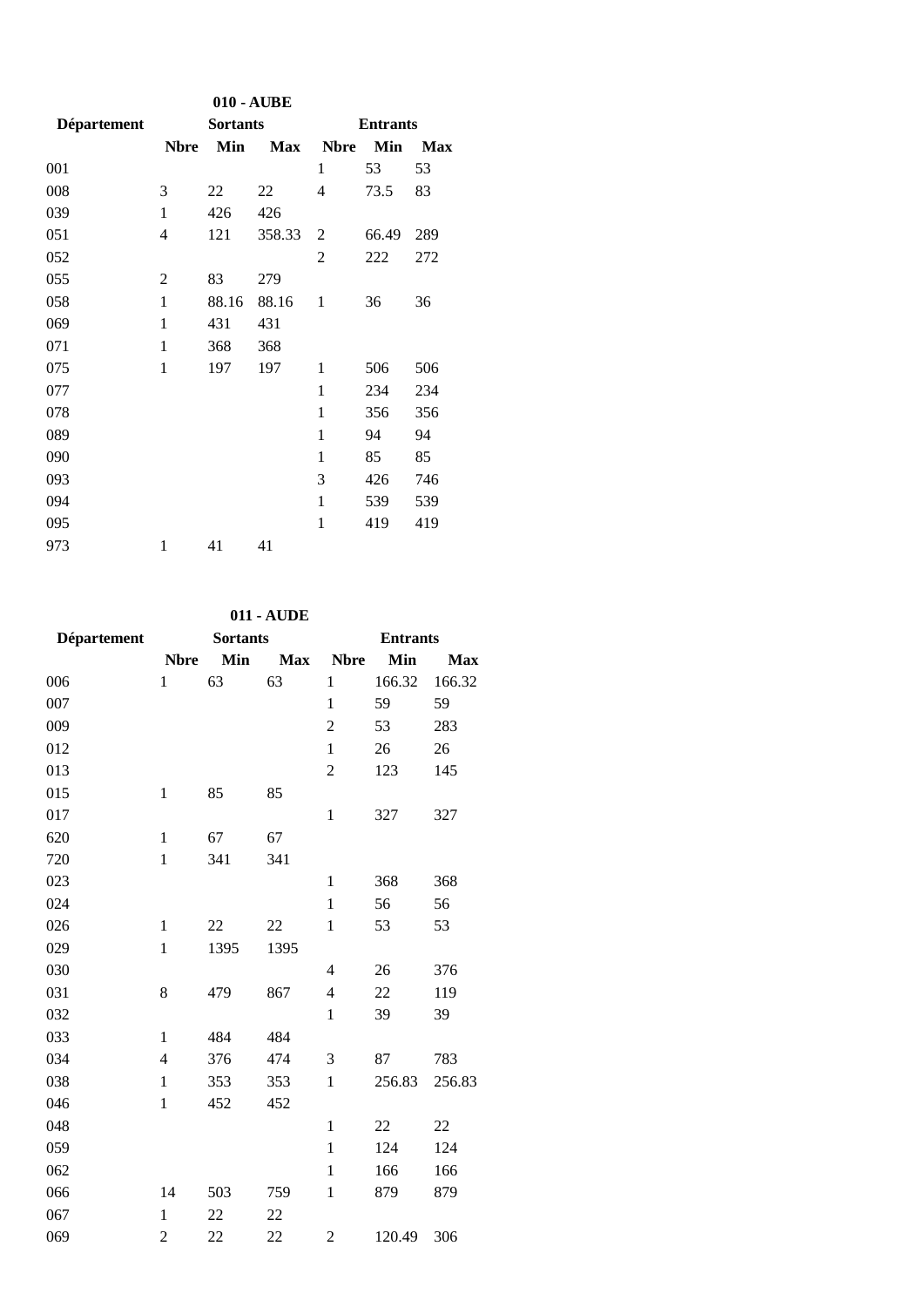| 074 |                |        |        | $\mathbf{1}$   | 451    | 451    |
|-----|----------------|--------|--------|----------------|--------|--------|
| 075 |                |        |        | $\mathbf{1}$   | 469.82 | 469.82 |
| 077 |                |        |        | 8              | 158.83 | 694    |
| 078 |                |        |        | $\overline{2}$ | 771    | 775    |
| 079 | 1              | 295    | 295    |                |        |        |
| 081 | $\overline{4}$ | 64     | 540    | 2              | 33     | 33     |
| 082 | $\overline{2}$ | 120.74 | 120.74 |                |        |        |
| 083 | $\mathbf{1}$   | 39     | 39     | 1              | 381    | 381    |
| 091 |                |        |        | 1              | 452    | 452    |
| 093 |                |        |        | 2              | 633    | 690    |
| 094 |                |        |        | $\mathbf{2}$   | 390.99 | 406    |
| 095 |                |        |        | 1              | 518    | 518    |
| 971 | 1              | 26     | 26     | 2              | 39     | 372    |
| 972 | 2              | 39     | 87     | 1              | 56     | 56     |
| 974 |                |        |        | 4              | 33     | 289    |

## **012 - AVEYRON**

| <b>Département</b> | <b>Sortants</b> |     |     | <b>Entrants</b>  |     |     |  |
|--------------------|-----------------|-----|-----|------------------|-----|-----|--|
|                    | Nbre            |     |     | Min Max Nbre Min |     | Max |  |
| 011                | 1               | 26  | 26  |                  |     |     |  |
| 013                |                 |     |     | 1                | 530 | 530 |  |
| 031                | 1               | 513 | 513 |                  |     |     |  |
| 034                | 1               | 724 | 724 | 1                | 226 | 226 |  |
| 048                | 1               | 127 | 127 | 1                | 829 | 829 |  |
| 051                |                 |     |     | 1                | 420 | 420 |  |
| 066                |                 |     |     | 1                | 150 | 150 |  |
| 071                | 1               | 841 | 841 |                  |     |     |  |
| 073                | 1               | 53  | 53  |                  |     |     |  |
| 081                | 2               | 62  | 286 | 2                | 145 | 165 |  |
| 083                | 1               | 22  | 22  |                  |     |     |  |
| 092                |                 |     |     | 2                | 616 | 855 |  |
| 093                |                 |     |     | 1                | 631 | 631 |  |

## **013 - BOUCHES DU RHONE**

| <b>Département</b> | <b>Sortants</b> |        |            | <b>Entrants</b> |        |            |  |
|--------------------|-----------------|--------|------------|-----------------|--------|------------|--|
|                    | <b>Nbre</b>     | Min    | <b>Max</b> | <b>Nbre</b>     | Min    | <b>Max</b> |  |
| 002                |                 |        |            | 1               | 306    | 306        |  |
| 004                | 7               | 359    | 822        | $\mathbf{1}$    | 144    | 144        |  |
| 006                | 6               | 22     | 283        | 10              | 26     | 279        |  |
| 007                | 3               | 135.49 | 535        |                 |        |            |  |
| 011                | $\overline{2}$  | 123    | 145        |                 |        |            |  |
| 012                | $\mathbf{1}$    | 530    | 530        |                 |        |            |  |
| 014                |                 |        |            | 2               | 60     | 83         |  |
| 017                | 1               | 755    | 755        |                 |        |            |  |
| 620                |                 |        |            | 1               | 229    | 229        |  |
| 022                | 1               | 576.16 | 576.16     |                 |        |            |  |
| 023                | $\overline{2}$  | 37     | 52         |                 |        |            |  |
| 024                | $\mathbf{1}$    | 81     | 81         | 2               | 93     | 359        |  |
| 026                | 2               | 360.82 | 439        | 3               | 26     | 103        |  |
| 030                | $\mathbf{1}$    | 376    | 376        |                 |        |            |  |
| 031                |                 |        |            | $\overline{c}$  | 166.82 | 831        |  |
| 033                |                 |        |            | 3               | 255    | 625        |  |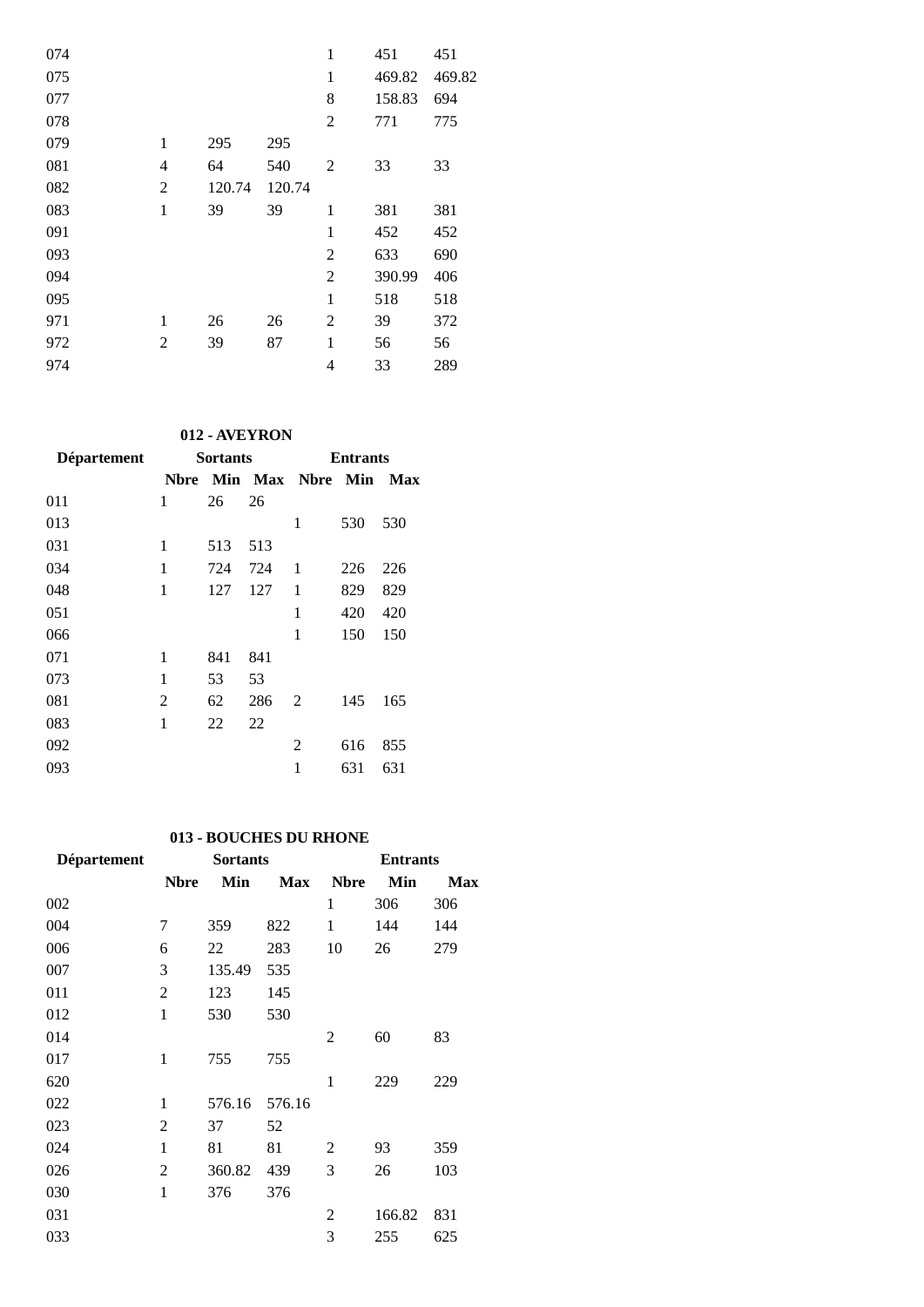| 034 | $\overline{c}$ | 496    | 784    | $\mathbf{1}$             | 334    | 334    |
|-----|----------------|--------|--------|--------------------------|--------|--------|
| 035 |                |        |        | $\overline{2}$           | 195    | 458    |
| 036 | $\mathbf{1}$   | 39     | 39     |                          |        |        |
| 037 | $\mathbf{1}$   | 397    | 397    |                          |        |        |
| 038 | $\mathbf{1}$   | 128.16 | 128.16 | $\mathbf{1}$             | 358    | 358    |
| 041 |                |        |        | $\mathbf{1}$             | 442    | 442    |
| 042 |                |        |        | $\mathfrak{2}$           | 70     | 70     |
| 044 | $\mathbf{1}$   | 521    | 521    | $\mathbf{1}$             | 145    | 145    |
| 045 | $\mathbf{1}$   | 101    | 101    |                          |        |        |
| 047 | $\overline{c}$ | 309    | 416    |                          |        |        |
| 048 | $\mathbf{1}$   | 437    | 437    | $\mathbf{1}$             | 876    | 876    |
| 049 | $\mathbf{1}$   | 356    | 356    |                          |        |        |
| 051 |                |        |        | $\overline{2}$           | 312    | 661.33 |
| 054 | $\mathbf{1}$   | 138.16 | 138.16 |                          |        |        |
| 056 | $\mathbf{1}$   | 638.99 | 638.99 |                          |        |        |
| 057 | $\,1$          | 122    | 122    | 3                        | 60     | 239    |
| 059 | $\mathbf{1}$   | 416.16 | 416.16 | $\overline{c}$           | 533    | 828    |
| 062 | $\mathbf{1}$   | 319    | 319    | 3                        | 83     | 147    |
| 064 | $\mathbf{1}$   | 922    | 922    |                          |        |        |
| 067 |                |        |        | $\mathbf{1}$             | 22     | 22     |
| 069 | 7              | 22     | 844    | $\overline{\mathcal{L}}$ | 321    | 489    |
| 071 |                |        |        | $\mathbf{1}$             | 41     | 41     |
| 073 |                |        |        | $\mathbf{1}$             | 33     | 33     |
| 074 | 3              | 22     | 387    |                          |        |        |
| 075 | $\overline{4}$ | 22     | 732.66 | 12                       | 124    | 582    |
| 076 |                |        |        | $\overline{c}$           | 29     | 121    |
| 077 |                |        |        | 10                       | 87     | 552    |
| 078 |                |        |        | 6                        | 377    | 841    |
| 081 | $\mathbf{1}$   | 306    | 306    | $\mathbf{1}$             | 436    | 436    |
| 082 | $\mathbf{1}$   | 58     | 58     | $\mathbf{1}$             | $26\,$ | 26     |
| 083 | 16             | 431    | 884    | $\overline{c}$           | 383.33 | 498    |
| 084 | $\overline{c}$ | 626    | 637    | $\overline{7}$           | 22     | 379    |
| 086 | $\mathbf{1}$   | 41     | 41     |                          |        |        |
| 089 |                |        |        | $\mathbf{1}$             | 839    | 839    |
| 091 |                |        |        | $\overline{c}$           | 302    | 442    |
| 092 | $\mathbf{1}$   | 302    | 302    | 8                        | 614.83 | 885    |
| 093 |                |        |        | 9                        | 431.99 | 921    |
| 094 |                |        |        | 5                        | 423    | 558    |
| 095 |                |        |        | $\mathbf{1}$             | 892.49 | 892.49 |
| 971 | $\mathbf{1}$   | 483.82 | 483.82 | $\overline{c}$           | 425    | 646    |
| 972 | $\mathbf{1}$   | 185    | 185    | $\overline{4}$           | 47     | 67     |
| 974 | $\overline{2}$ | 468    | 816    | 3                        | 37     | 193    |

# **014 - CALVADOS**

| <b>Département</b> | <b>Sortants</b> |     |            | <b>Entrants</b> |      |      |  |
|--------------------|-----------------|-----|------------|-----------------|------|------|--|
|                    | <b>Nbre</b>     | Min | <b>Max</b> | <b>Nbre</b>     | Min  | Max  |  |
| 013                | 2               | 60  | 83         |                 |      |      |  |
| 016                |                 | 55  | 55         |                 |      |      |  |
| 022                |                 | 59  | 59         |                 |      |      |  |
| 024                | 1               | 83  | 83         |                 | 494  | 494  |  |
| 026                |                 | 289 | 289        |                 |      |      |  |
| 027                |                 | 26  | 26         | 2               | 1286 | 1334 |  |
| 035                |                 |     |            |                 | 382  | 382  |  |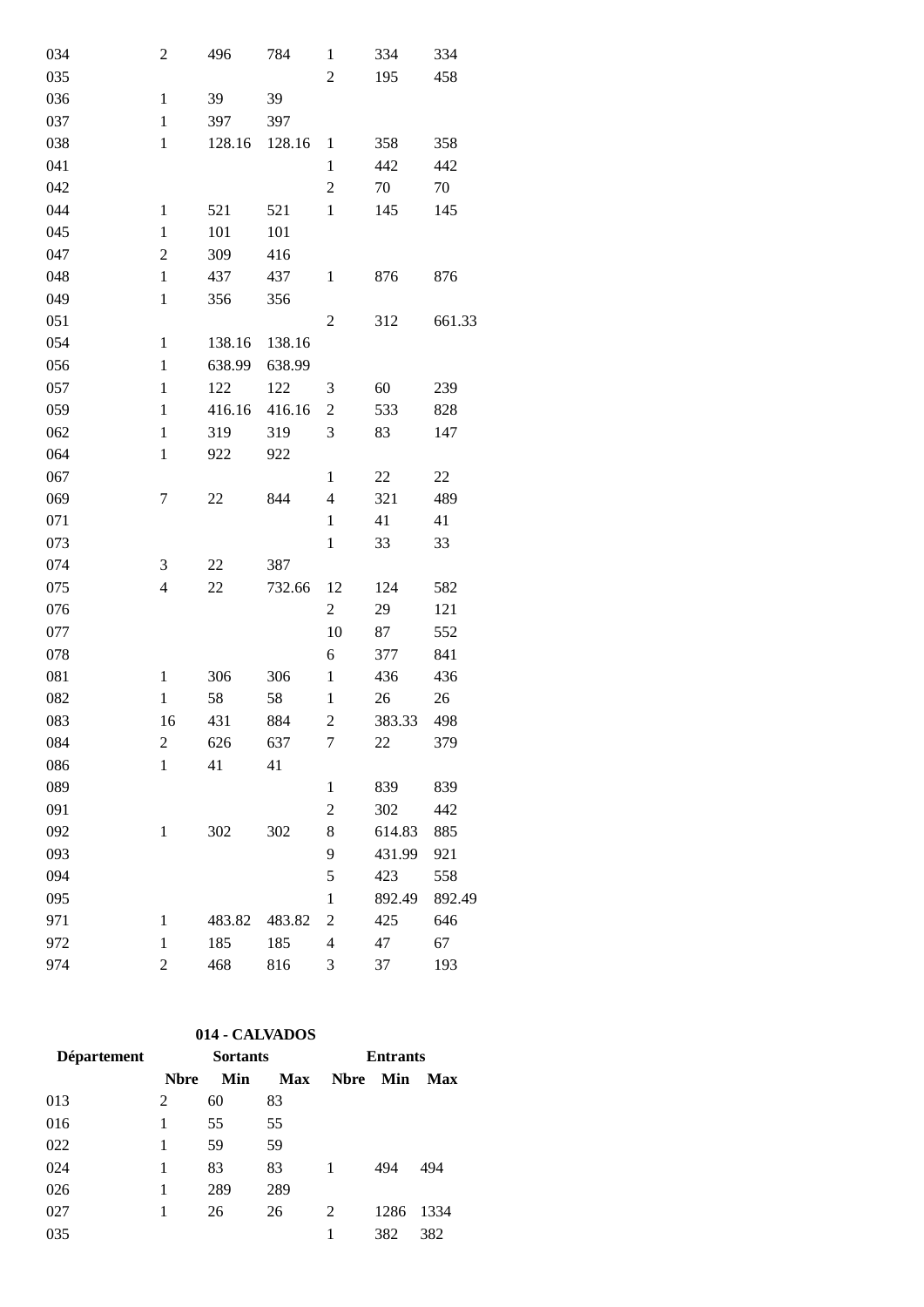| 044 |                |        |        | $\mathbf{1}$ | 26   | 26   |
|-----|----------------|--------|--------|--------------|------|------|
| 050 | 6              | 26     | 235    | 8            | 633  | 759  |
| 059 | 1              | 421    | 421    |              |      |      |
| 061 | $\mathbf{1}$   | 45     | 45     | 3            | 796  | 796  |
| 063 |                |        |        | 1            | 443  | 443  |
| 069 | 1              | 81     | 81     |              |      |      |
| 072 | 1              | 447.99 | 447.99 |              |      |      |
| 073 |                |        |        | 1            | 26   | 26   |
| 075 |                |        |        | $\mathbf{1}$ | 642  | 642  |
| 076 | 2              | 326    | 364    | $\mathbf{1}$ | 863  | 863  |
| 084 | $\overline{2}$ | 70.5   | 70.5   |              |      |      |
| 085 | 2              | 44     | 282    | 1            | 320  | 320  |
| 093 |                |        |        | 1            | 816  | 816  |
| 094 |                |        |        | $\mathbf{1}$ | 1519 | 1519 |
| 974 | 1              | 247    | 247    |              |      |      |

## **015 - CANTAL**

| <b>Département</b> | <b>Sortants</b> |     |      | <b>Entrants</b> |        |            |  |
|--------------------|-----------------|-----|------|-----------------|--------|------------|--|
|                    | <b>Nbre</b>     |     |      | Min Max Nbre    | Min    | <b>Max</b> |  |
| 006                |                 |     |      | 2               | 29     | 154        |  |
| 007                |                 |     |      | 1               | 85     | 85         |  |
| 011                |                 |     |      | 1               | 85     | 85         |  |
| 024                |                 |     |      | $\mathbf{1}$    | 329.49 | 329.49     |  |
| 038                |                 |     |      | $\mathbf{1}$    | 59     | 59         |  |
| 042                |                 |     |      | 1               | 35     | 35         |  |
| 059                |                 |     |      | 1               | 292    | 292        |  |
| 061                |                 |     |      | 1               | 352    | 352        |  |
| 063                | 6               | 711 | 1261 |                 |        |            |  |
| 069                | 1               | 22  | 22   |                 |        |            |  |
| 077                |                 |     |      | $\overline{2}$  | 97     | 406        |  |
| 078                |                 |     |      | 1               | 331    | 331        |  |
| 091                | 1               | 40  | 40   |                 |        |            |  |
| 094                |                 |     |      | 1               | 423    | 423        |  |
| 095                | 1               | 423 | 423  |                 |        |            |  |

### **016 - CHARENTE**

| Département |             | <b>Sortants</b> |     | <b>Entrants</b> |            |        |
|-------------|-------------|-----------------|-----|-----------------|------------|--------|
|             | <b>Nbre</b> |                 |     | Min Max Nbre    | <b>Min</b> | Max    |
| 014         |             |                 |     | 1               | 55         | 55     |
| 017         | 6           | 418             | 668 | 4               | 59         | 101    |
| 021         |             |                 |     | 1               | 1387       | 1387   |
| 023         |             |                 |     | $\mathbf{1}$    | 429        | 429    |
| 024         | 1           | 119             | 119 |                 |            |        |
| 025         |             |                 |     | 1               | 62         | 62     |
| 026         | 1           | 26              | 26  |                 |            |        |
| 033         |             |                 |     | 2               | 31         | 179    |
| 034         |             |                 |     | 1               | 26         | 26     |
| 040         |             |                 |     | 1               | 65         | 65     |
| 042         | 1           | 673             | 673 |                 |            |        |
| 047         |             |                 |     | 2               | 276        | 289    |
| 053         |             |                 |     | 1               | 377        | 377    |
| 054         |             |                 |     | 1               | 166.32     | 166.32 |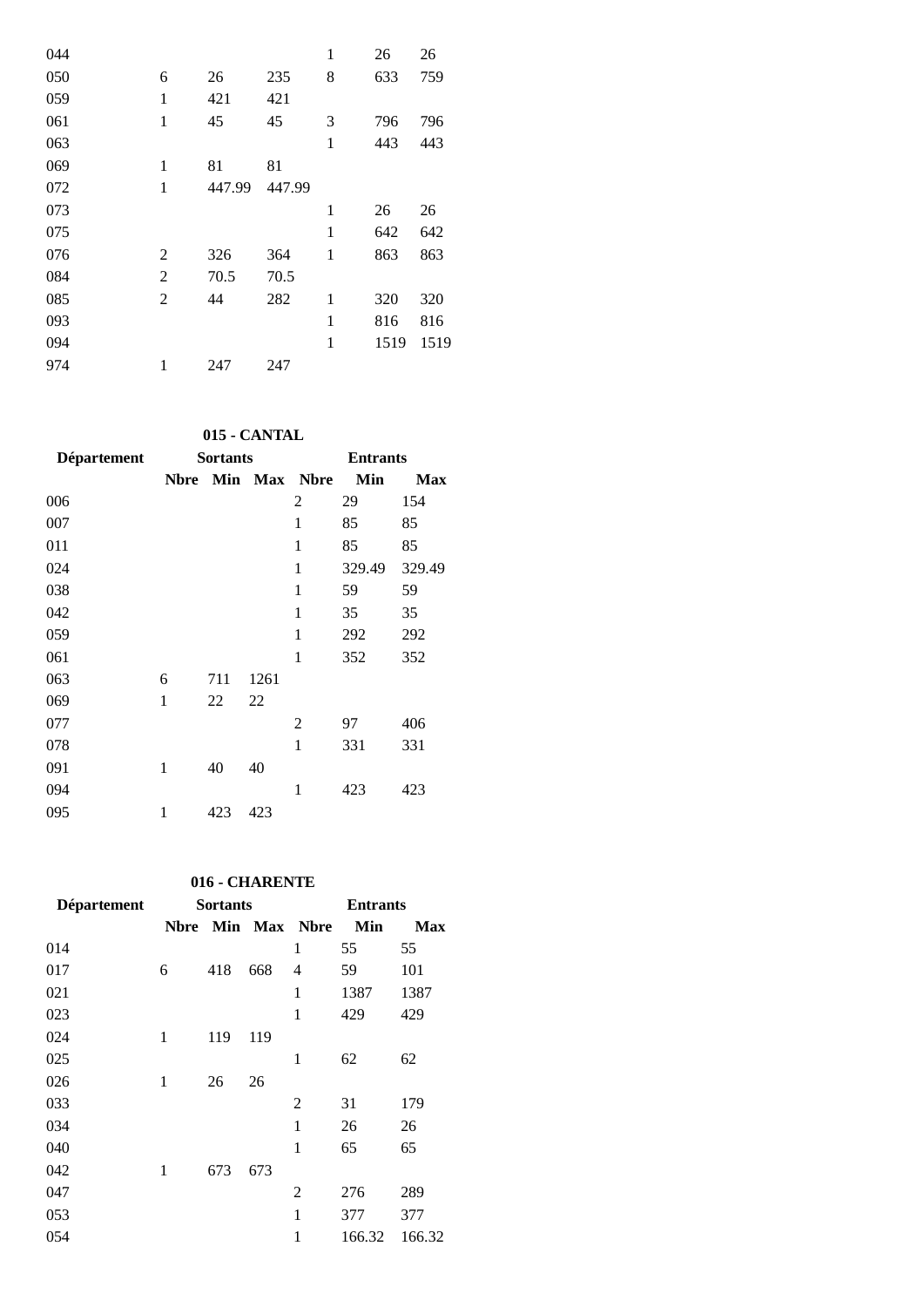| $\mathbf{1}$ | 585 | 585 |                |     |     |
|--------------|-----|-----|----------------|-----|-----|
|              |     |     | 1              | 516 | 516 |
| 1            | 29  | 29  |                |     |     |
|              |     |     | 2              | 108 | 384 |
|              |     |     | 1              | 481 | 481 |
|              |     |     | $\mathbf{1}$   | 356 | 356 |
| 1            | 39  | 39  | $\overline{4}$ | 272 | 629 |
|              |     |     | 1              | 26  | 26  |
|              |     |     | $\mathbf{1}$   | 26  | 26  |
| 2            | 31  | 262 | 1              | 61  | 61  |
| 3            | 550 | 744 |                |     |     |
|              |     |     | 1              | 335 | 335 |
| 1            | 377 | 377 |                |     |     |
| 2            | 172 | 172 |                |     |     |
|              |     |     |                |     |     |

## **017 - CHARENTE MARITIME**

| <b>Département</b> | <b>Sortants</b> |        |            | <b>Entrants</b>          |         |            |  |
|--------------------|-----------------|--------|------------|--------------------------|---------|------------|--|
|                    | <b>Nbre</b>     | Min    | <b>Max</b> | <b>Nbre</b>              | Min     | <b>Max</b> |  |
| 009                |                 |        |            | $\mathbf{1}$             | 859     | 859        |  |
| 011                | $\mathbf{1}$    | 327    | 327        |                          |         |            |  |
| 013                |                 |        |            | $\mathbf{1}$             | 755     | 755        |  |
| 016                | $\overline{4}$  | 59     | 101        | 6                        | 418     | 668        |  |
| 022                | $\mathbf{1}$    | 26     | 26         |                          |         |            |  |
| 031                | $\mathbf{1}$    | 844    | 844        | $\overline{\mathcal{L}}$ | 22      | 306        |  |
| 033                | 9               | 222    | 535        | 6                        | 67      | 921        |  |
| 034                |                 |        |            | $\mathbf{1}$             | 412     | 412        |  |
| 035                |                 |        |            | 3                        | 79      | 83         |  |
| 040                |                 |        |            | $\mathbf{1}$             | 57      | 57         |  |
| 044                | 3               | 139    | 337        | $\mathbf{1}$             | 356     | 356        |  |
| 046                | $\mathbf{2}$    | 22     | 31         |                          |         |            |  |
| 049                | $\mathbf{1}$    | 46.49  | 46.49      |                          |         |            |  |
| 054                | $\mathbf{1}$    | 527    | 527        |                          |         |            |  |
| 060                |                 |        |            | $\mathbf{1}$             | 885     | 885        |  |
| 064                |                 |        |            | $\mathbf{1}$             | 280     | 280        |  |
| 075                | $\mathbf{1}$    | 67     | 67         | $\mathbf{1}$             | 866     | 866        |  |
| 076                |                 |        |            | $\mathbf{1}$             | 1534.32 | 1534.32    |  |
| 078                |                 |        |            | $\mathbf{1}$             | 913     | 913        |  |
| 079                |                 |        |            | 10                       | 680     | 1573       |  |
| 081                | $\mathbf{1}$    | 87     | 87         |                          |         |            |  |
| 085                |                 |        |            | 3                        | 336     | 703        |  |
| 086                | $\overline{2}$  | 26     | 26         | $\mathbf{1}$             | 610     | 610        |  |
| 093                |                 |        |            | 3                        | 451     | 911        |  |
| 095                |                 |        |            | $\overline{2}$           | 751     | 840        |  |
| 971                | $\mathbf{1}$    | 81     | 81         |                          |         |            |  |
| 972                | $\mathbf{1}$    | 22     | 22         |                          |         |            |  |
| 973                | $\mathbf{1}$    | 101    | 101        | $\mathbf{1}$             | 474     | 474        |  |
| 974                | $\mathbf{1}$    | 127.66 | 127.66     |                          |         |            |  |

|                    |  | 018 - CHER      |  |                           |  |  |
|--------------------|--|-----------------|--|---------------------------|--|--|
| <b>Département</b> |  | <b>Sortants</b> |  | <b>Entrants</b>           |  |  |
|                    |  |                 |  | Nbre Min Max Nbre Min Max |  |  |
| 001                |  |                 |  | 1 451 451                 |  |  |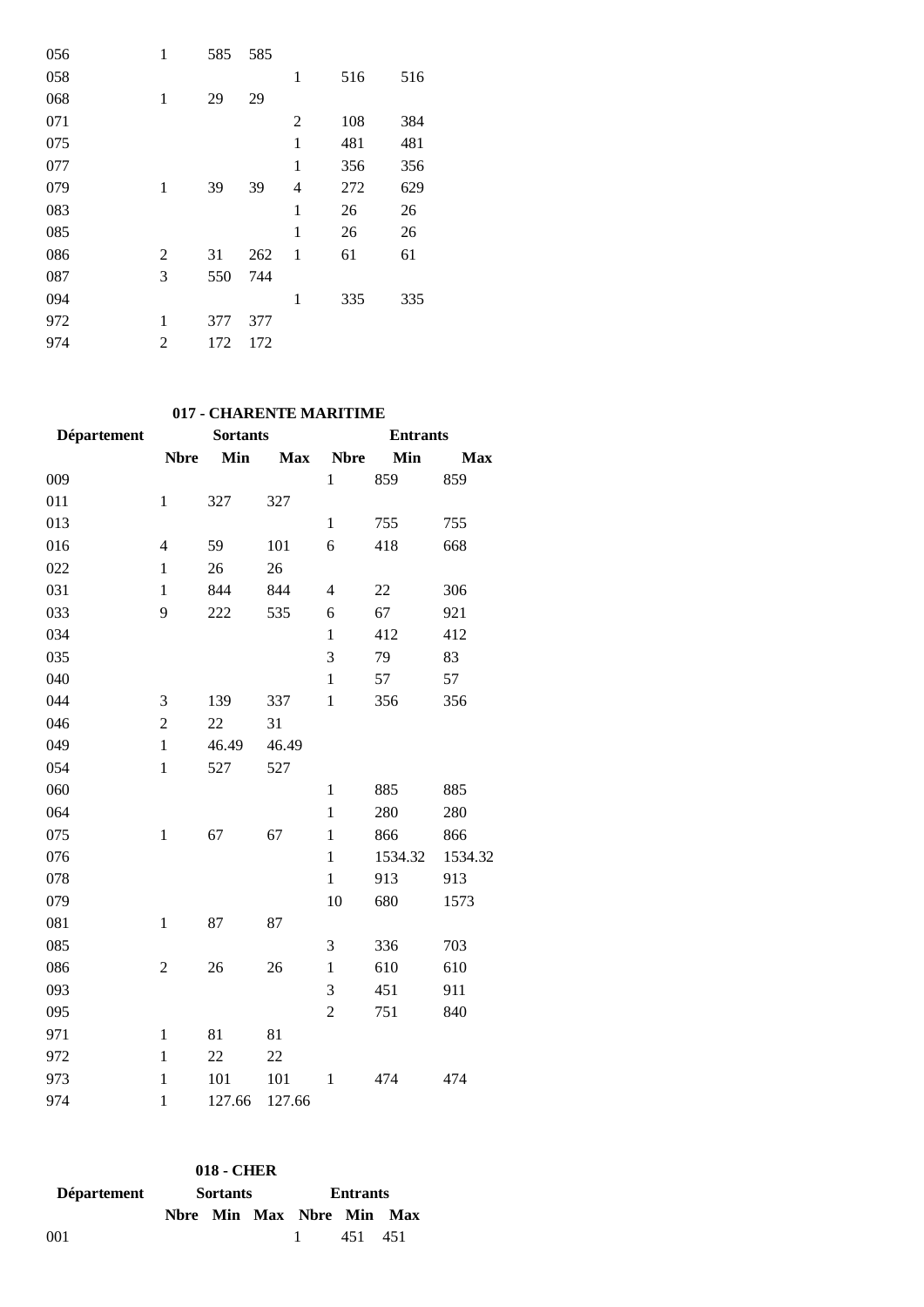| 003 | 1            | 69  | 69  | 1 | 384 | 384 |
|-----|--------------|-----|-----|---|-----|-----|
| 019 | 1            | 125 | 125 |   |     |     |
| 028 | $\mathbf{1}$ | 385 | 385 |   |     |     |
| 034 |              |     |     | 1 | 33  | 33  |
| 045 | 1            | 333 | 333 | 1 | 589 | 589 |
| 047 | 1            | 307 | 307 |   |     |     |
| 060 | 1            | 22  | 22  |   |     |     |
| 063 | 1            | 717 | 717 |   |     |     |
| 069 | 1            | 465 | 465 | 2 | 26  | 139 |
| 074 | 1            | 22  | 22  |   |     |     |
| 077 |              |     |     | 2 | 90  | 291 |
| 078 | 1            | 222 | 222 |   |     |     |
| 084 |              |     |     | 1 | 509 | 509 |
| 091 |              |     |     | 1 | 385 | 385 |
| 974 |              |     |     | 1 | 35  | 35  |

# **019 - CORREZE**

| <b>Département</b> | <b>Sortants</b> |     |      | <b>Entrants</b>  |     |     |  |
|--------------------|-----------------|-----|------|------------------|-----|-----|--|
|                    | <b>Nbre</b>     |     |      | Min Max Nbre Min |     | Max |  |
| 018                |                 |     |      | 1                | 125 | 125 |  |
| 023                | 1               | 60  | 60   | 1                | 362 | 362 |  |
| 024                | $\overline{c}$  | 222 | 276  |                  |     |     |  |
| 031                | 1               | 436 | 436  |                  |     |     |  |
| 033                |                 |     |      | 1                | 64  | 64  |  |
| 034                |                 |     |      | 1                | 26  | 26  |  |
| 046                | 1               | 506 | 506  |                  |     |     |  |
| 059                |                 |     |      | 1                | 435 | 435 |  |
| 069                | 1               | 22  | 22   |                  |     |     |  |
| 077                |                 |     |      | 2                | 123 | 321 |  |
| 079                |                 |     |      | 1                | 316 | 316 |  |
| 083                |                 |     |      | $\mathbf{1}$     | 87  | 87  |  |
| 087                | 3               | 644 | 1079 | 4                | 22  | 339 |  |
| 093                |                 |     |      | 2                | 463 | 488 |  |
| 094                |                 |     |      | 1                | 340 | 340 |  |

## **620 - CORSE DU SUD**

| <b>Département</b> |              | <b>Sortants</b> |     | <b>Entrants</b>     |               |        |
|--------------------|--------------|-----------------|-----|---------------------|---------------|--------|
|                    | <b>N</b> bre |                 |     | <b>Min Max Nbre</b> | Min           | Max    |
| 006                |              | 39              | 39  | 1                   | 336           | 336    |
| 011                |              |                 |     |                     | 67            | 67     |
| 013                |              | 229             | 229 |                     |               |        |
| 720                | 4            | 22              | 822 | $\mathcal{L}$       | 57            | 119.49 |
| 040                |              |                 |     | 2                   | 62            | 105    |
| 063                |              |                 |     | 1                   | 343.32 343.32 |        |
| 971                |              | 29              | 29  |                     |               |        |

# **720 - HAUTE CORSE**

| Département |      | <b>Sortants</b> |                     | <b>Entrants</b> |     |     |  |
|-------------|------|-----------------|---------------------|-----------------|-----|-----|--|
|             | Nbre | <b>Min</b>      | <b>Max Nbre Min</b> |                 |     | Max |  |
| 006         |      | 26              | 26                  |                 |     |     |  |
| 011         |      |                 |                     |                 | 341 | 341 |  |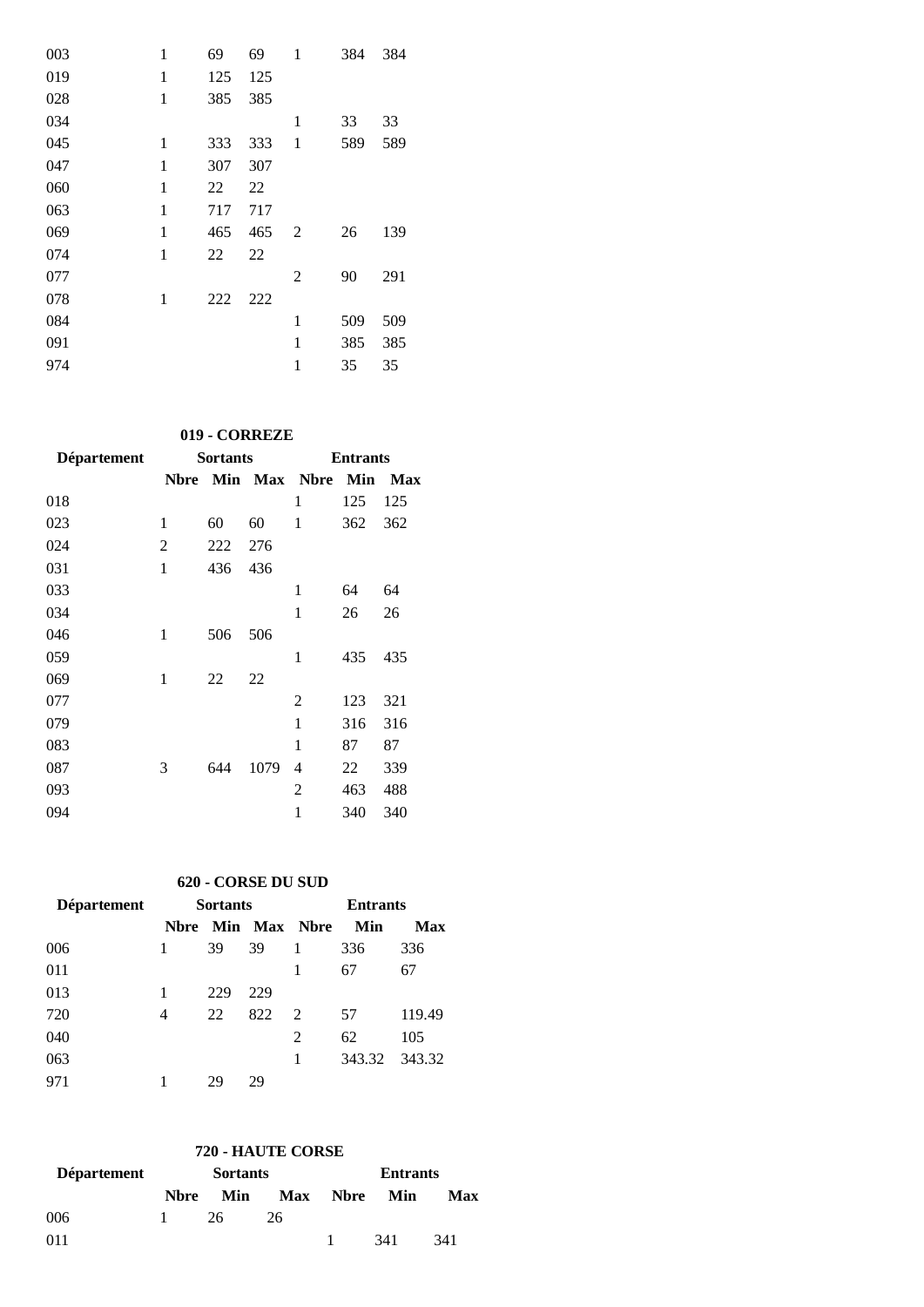| 620 | 2             | 57    | 119.49 4            |              | 22            | 822 |
|-----|---------------|-------|---------------------|--------------|---------------|-----|
| 031 | $\mathcal{R}$ | 92    | 309                 |              |               |     |
| 033 | $\mathbf{1}$  |       | 344.83 344.83 1 387 |              |               | 387 |
| 075 |               |       |                     | $\mathbf{1}$ | 475.16 475.16 |     |
| 083 |               |       |                     |              | 184           | 184 |
| 086 |               | 85.83 | 85.83               |              |               |     |

## **021 - COTE D OR**

| <b>Département</b> |      | <b>Sortants</b> |      | <b>Entrants</b>      |     |      |  |
|--------------------|------|-----------------|------|----------------------|-----|------|--|
|                    | Nbre |                 |      | Min Max Nbre Min Max |     |      |  |
| 003                | 1    | 95              | 95   |                      |     |      |  |
| 016                | 1    | 1387            | 1387 |                      |     |      |  |
| 025                |      |                 |      | 1                    | 22  | 22   |  |
| 026                | 1    | 497             | 497  |                      |     |      |  |
| 051                | 1    | 226             | 226  |                      |     |      |  |
| 052                | 1    | 222             | 222  |                      |     |      |  |
| 059                | 1    | 527             | 527  |                      |     |      |  |
| 069                | 4    | 22              | 376  |                      |     |      |  |
| 071                | 5    | 79              | 831  | 7                    | 431 | 822  |  |
| 074                | 1    | 35              | 35   |                      |     |      |  |
| 075                | 1    | 281             | 281  |                      |     |      |  |
| 081                |      |                 |      | 1                    | 43  | 43   |  |
| 082                | 1    | 63              | 63   |                      |     |      |  |
| 089                |      |                 |      | 14                   | 636 | 1386 |  |
| 971                | 2    | 85              | 85   |                      |     |      |  |

### **022 - COTES D ARMOR**

| Département |              | <b>Sortants</b> |      | <b>Entrants</b> |        |            |  |
|-------------|--------------|-----------------|------|-----------------|--------|------------|--|
|             | <b>Nbre</b>  | Min             |      | Max Nbre        | Min    | <b>Max</b> |  |
| 006         | $\mathbf{1}$ | 217             | 217  |                 |        |            |  |
| 013         |              |                 |      | $\mathbf{1}$    | 576.16 | 576.16     |  |
| 014         |              |                 |      | $\mathbf{1}$    | 59     | 59         |  |
| 017         |              |                 |      | $\mathbf{1}$    | 26     | 26         |  |
| 026         |              |                 |      | 1               | 397    | 397        |  |
| 029         | 15           | 570             | 1536 | $\mathbf{1}$    | 272    | 272        |  |
| 030         | $\mathbf{1}$ | 61              | 61   |                 |        |            |  |
| 031         |              |                 |      | 1               | 67     | 67         |  |
| 033         |              |                 |      | $\mathbf{1}$    | 79     | 79         |  |
| 035         | 12           | 29              | 581  | 13              | 26     | 883        |  |
| 036         |              |                 |      | $\mathbf{1}$    | 391    | 391        |  |
| 044         | 1            | 347             | 347  |                 |        |            |  |
| 056         | 3            | 555.49          | 584  | 1               | 757    | 757        |  |
| 062         |              |                 |      | $\mathbf{1}$    | 524    | 524        |  |
| 063         |              |                 |      | $\mathbf{1}$    | 1223   | 1223       |  |
| 072         |              |                 |      | 1               | 433    | 433        |  |
| 075         |              |                 |      | $\mathbf{1}$    | 638    | 638        |  |
| 076         |              |                 |      | 3               | 445    | 844        |  |
| 078         |              |                 |      | $\mathfrak{Z}$  | 490    | 522.83     |  |
| 093         |              |                 |      | 1               | 670    | 670        |  |
| 971         | $\mathbf{1}$ | 55              | 55   |                 |        |            |  |
| 972         |              |                 |      | $\mathbf{1}$    | 868    | 868        |  |
| 974         |              |                 |      | 3               | 62.82  | 189        |  |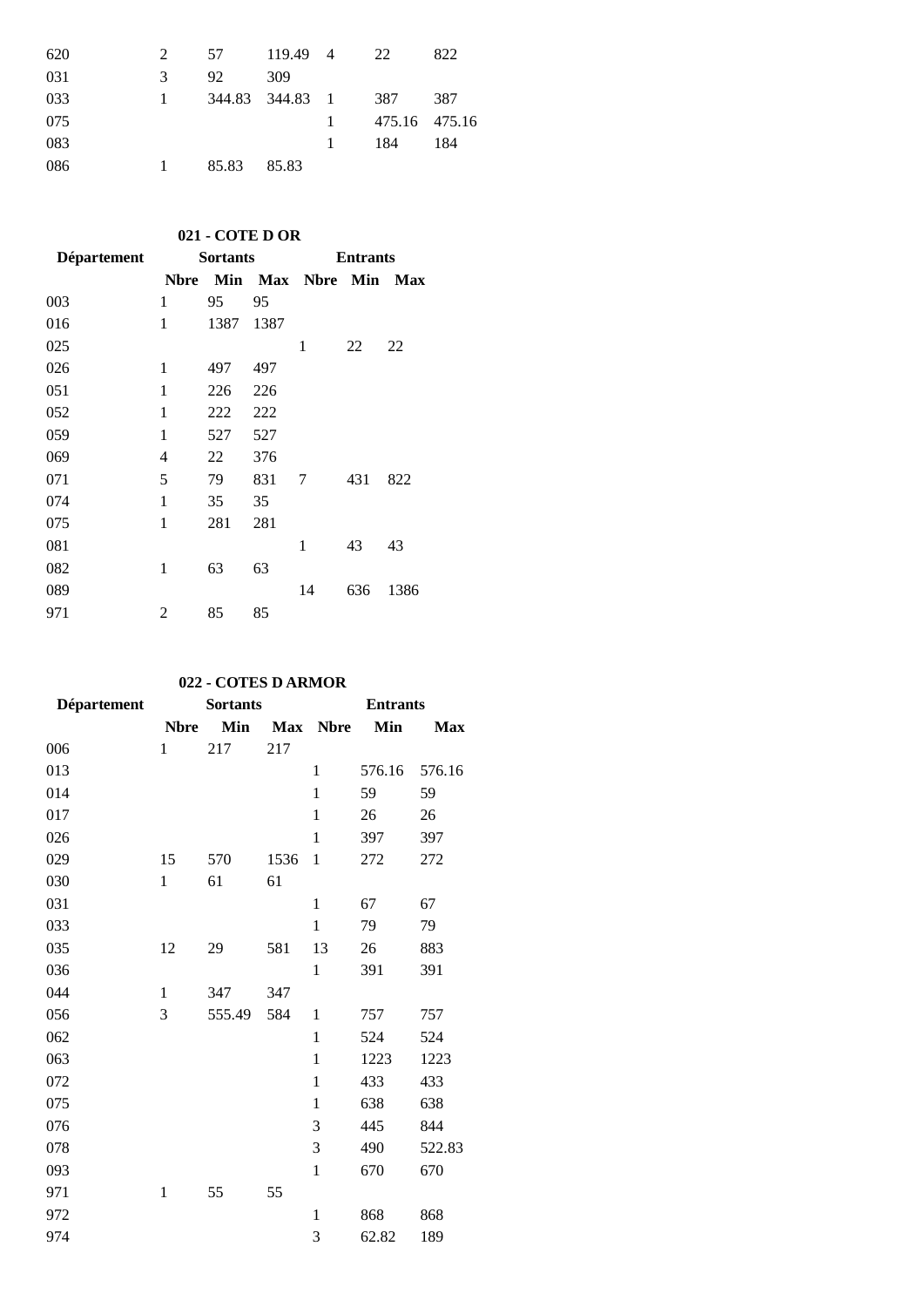| <b>023 - CREUSE</b> |             |                 |         |             |                 |        |  |  |
|---------------------|-------------|-----------------|---------|-------------|-----------------|--------|--|--|
| <b>Département</b>  |             | <b>Sortants</b> |         |             | <b>Entrants</b> |        |  |  |
|                     | <b>Nbre</b> |                 | Min Max | <b>Nbre</b> | Min             | Max    |  |  |
| 011                 | 1           | 368             | 368     |             |                 |        |  |  |
| 013                 |             |                 |         | 2           | 37              | 52     |  |  |
| 016                 | 1           | 429             | 429     |             |                 |        |  |  |
| 019                 | 1           | 362             | 362     | 1           | 60              | 60     |  |  |
| 024                 | 1           | 322             | 322     |             |                 |        |  |  |
| 026                 |             |                 |         | 1           | 31              | 31     |  |  |
| 036                 |             |                 |         | 1           | 26              | 26     |  |  |
| 045                 |             |                 |         | 1           | 381             | 381    |  |  |
| 050                 |             |                 |         | 1           | 120.49          | 120.49 |  |  |
| 068                 | 1           | 409             | 409     |             |                 |        |  |  |
| 077                 |             |                 |         | 3           | 132.91          | 400    |  |  |
| 087                 | 8           | 663             | 1458    |             |                 |        |  |  |
| 091                 |             |                 |         | 1           | 302             | 302    |  |  |
| 093                 |             |                 |         | 2           | 461             | 504    |  |  |

# **024 - DORDOGNE**

| Département |                | <b>Sortants</b> |            | <b>Entrants</b> |        |            |
|-------------|----------------|-----------------|------------|-----------------|--------|------------|
|             | <b>Nbre</b>    | Min             | <b>Max</b> | <b>Nbre</b>     | Min    | <b>Max</b> |
| 004         |                |                 |            | $\mathbf{1}$    | 45.66  | 45.66      |
| 006         |                |                 |            | $\overline{2}$  | 125    | 423.99     |
| 011         | $\mathbf{1}$   | 56              | 56         |                 |        |            |
| 013         | $\overline{c}$ | 93              | 359        | $\mathbf{1}$    | 81     | 81         |
| 014         | $\mathbf{1}$   | 494             | 494        | $\mathbf{1}$    | 83     | 83         |
| 015         | $\mathbf{1}$   | 329.49          | 329.49     |                 |        |            |
| 016         |                |                 |            | $\mathbf{1}$    | 119    | 119        |
| 019         |                |                 |            | $\overline{2}$  | 222    | 276        |
| 023         |                |                 |            | $\mathbf{1}$    | 322    | 322        |
| 031         | $\mathbf{1}$   | 1026            | 1026       |                 |        |            |
| 033         | 8              | 436             | 1184.82    | $\overline{c}$  | 22     | 537        |
| 034         |                |                 |            | $\mathbf{1}$    | 88.66  | 88.66      |
| 035         |                |                 |            | $\mathbf{1}$    | 22     | 22         |
| 037         | $\mathbf{1}$   | 503             | 503        |                 |        |            |
| 040         | $\mathbf{1}$   | 598             | 598        |                 |        |            |
| 044         | $\mathbf{1}$   | 562             | 562        | $\mathbf{1}$    | 459    | 459        |
| 047         | $\mathbf{1}$   | 31              | 31         | 5               | 83     | 1026       |
| 048         | $\overline{2}$ | 37.5            | 37.5       |                 |        |            |
| 051         |                |                 |            | $\overline{2}$  | 141.74 | 141.74     |
| 059         |                |                 |            | 6               | 152    | 943        |
| 073         |                |                 |            | $\mathbf{1}$    | 29     | 29         |
| 074         | $\,1$          | 47              | 47         |                 |        |            |
| 075         | $\mathbf{1}$   | 26              | 26         | 2               | 346    | 452        |
| 077         |                |                 |            | $\overline{3}$  | 128    | 464        |
| 078         |                |                 |            | $\mathbf{1}$    | 452    | 452        |
| 083         |                |                 |            | $\mathbf{1}$    | 123    | 123        |
| 087         | $\mathbf{1}$   | 741             | 741        | $\mathbf{1}$    | 26     | 26         |
| 091         |                |                 |            | $\mathbf{1}$    | 334    | 334        |
| 093         |                |                 |            | $\mathbf{1}$    | 483    | 483        |
| 094         |                |                 |            | $\mathbf{1}$    | 501    | 501        |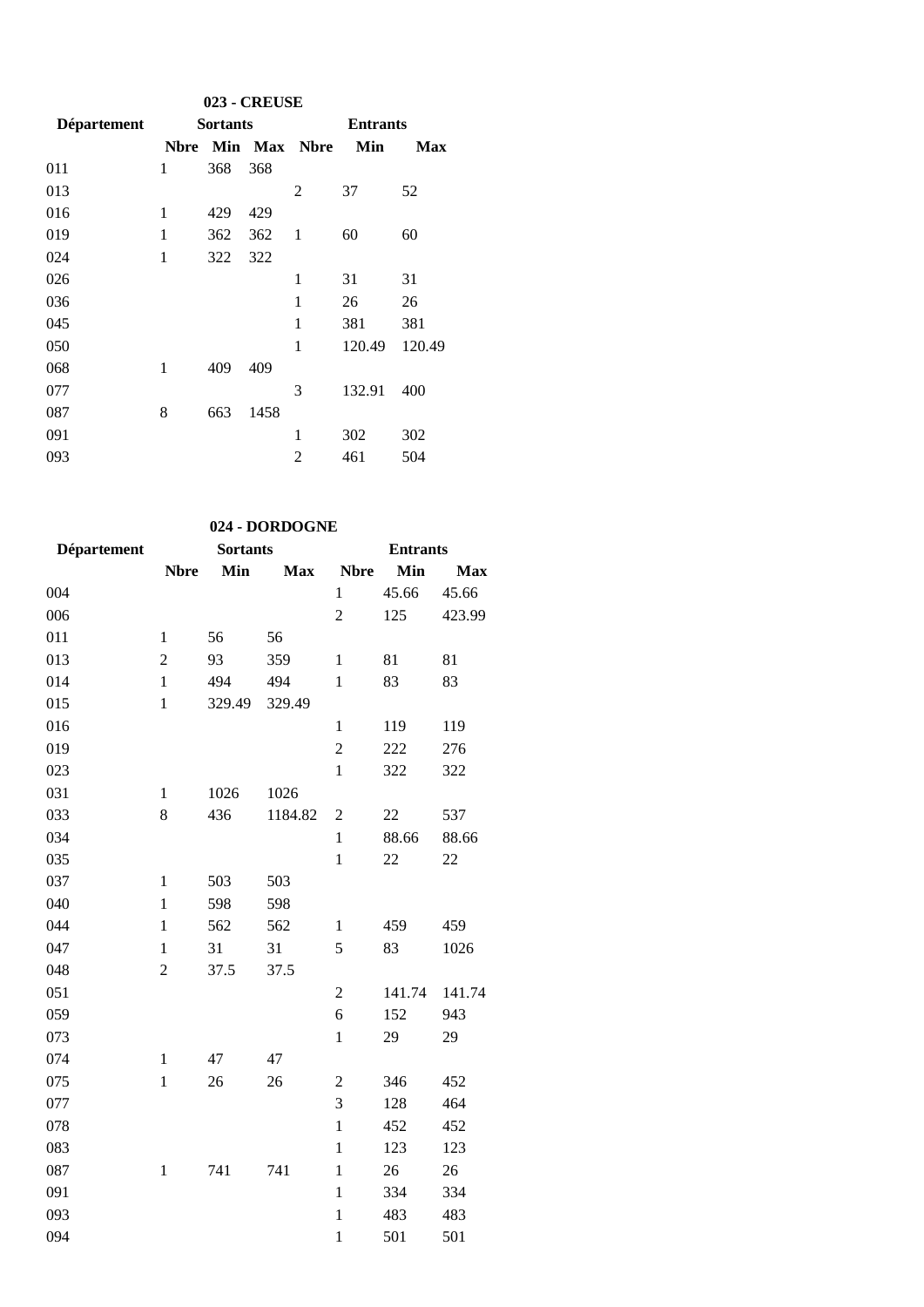| 972 |                 |                | $1 \qquad 59$ | - 59 |
|-----|-----------------|----------------|---------------|------|
| 973 | $1 \t 63 \t 63$ |                |               |      |
| 974 |                 | 1 424 424 1 83 |               | 83   |

| 025 - DOUBS        |                |                 |            |                |                 |            |  |  |  |  |
|--------------------|----------------|-----------------|------------|----------------|-----------------|------------|--|--|--|--|
| <b>Département</b> |                | <b>Sortants</b> |            |                | <b>Entrants</b> |            |  |  |  |  |
|                    | <b>Nbre</b>    | Min             | <b>Max</b> | <b>Nbre</b>    | Min             | <b>Max</b> |  |  |  |  |
| 006                | 1              | 33              | 33         |                |                 |            |  |  |  |  |
| 008                | 1              | 22              | 22         |                |                 |            |  |  |  |  |
| 016                | 1              | 62              | 62         |                |                 |            |  |  |  |  |
| 021                | 1              | 22              | 22         |                |                 |            |  |  |  |  |
| 029                | $\mathbf{1}$   | 603             | 603        |                |                 |            |  |  |  |  |
| 034                | 1              | 978.82          | 978.82     |                |                 |            |  |  |  |  |
| 039                | 3              | 139             | 272        | $\overline{2}$ | 70              | 798        |  |  |  |  |
| 047                | 1              | 88.66           | 88.66      |                |                 |            |  |  |  |  |
| 059                | 2              | 416             | 491        |                |                 |            |  |  |  |  |
| 067                |                |                 |            | 1              | 26              | 26         |  |  |  |  |
| 070                | $\overline{c}$ | 222             | 272        |                |                 |            |  |  |  |  |
| 074                | $\overline{2}$ | 105             | 631        |                |                 |            |  |  |  |  |
| 076                |                |                 |            | 1              | 446             | 446        |  |  |  |  |
| 077                |                |                 |            | $\mathbf{1}$   | 855             | 855        |  |  |  |  |
| 078                | $\mathbf{1}$   | 22              | 22         |                |                 |            |  |  |  |  |
| 083                |                |                 |            | $\mathbf{1}$   | 302             | 302        |  |  |  |  |
| 090                | 4              | 22              | 802        |                |                 |            |  |  |  |  |
| 093                |                |                 |            | 1              | 1495            | 1495       |  |  |  |  |
| 973                | 1              | 59              | 59         |                |                 |            |  |  |  |  |

### **026 - DROME**

| <b>Département</b> |                | <b>Sortants</b> |            | <b>Entrants</b> |        |            |
|--------------------|----------------|-----------------|------------|-----------------|--------|------------|
|                    | <b>Nbre</b>    | Min             | <b>Max</b> | <b>Nbre</b>     | Min    | <b>Max</b> |
| 001                | $\mathfrak{2}$ | 222             | 347        | 1               | 587    | 587        |
| 002                | $\mathbf{1}$   | 61.66           | 61.66      |                 |        |            |
| 007                | 3              | 26              | 99         | 7               | 22     | 531        |
| 011                | $\mathbf{1}$   | 53              | 53         | $\mathbf{1}$    | 22     | 22         |
| 013                | 3              | 26              | 103        | $\overline{c}$  | 360.82 | 439        |
| 014                |                |                 |            | $\mathbf{1}$    | 289    | 289        |
| 016                |                |                 |            | $\mathbf{1}$    | 26     | 26         |
| 021                |                |                 |            | 1               | 497    | 497        |
| 022                | $\mathbf{1}$   | 397             | 397        |                 |        |            |
| 023                | 1              | 31              | 31         |                 |        |            |
| 030                | 2              | 38              | 222        | 2               | 99     | 104        |
| 033                |                |                 |            | $\mathbf{1}$    | 343    | 343        |
| 034                | 2              | 383             | 1022       | $\mathbf{1}$    | 383    | 383        |
| 038                | 8              | 79              | 845        | 16              | 322    | 1481       |
| 042                |                |                 |            | 1               | 341    | 341        |
| 047                | $\mathbf{1}$   | 33              | 33         |                 |        |            |
| 049                | $\mathbf{1}$   | 471             | 471        |                 |        |            |
| 057                | $\mathbf{1}$   | 302             | 302        |                 |        |            |
| 059                | $\mathbf{1}$   | 286             | 286        | 3               | 367    | 492        |
| 069                |                |                 |            | 5               | 313    | 392        |
| 071                | $\mathbf{1}$   | 37              | 37         | $\mathbf{1}$    | 458    | 458        |
| 074                | $\mathbf{1}$   | 47              | 47         | 3               | 377    | 838        |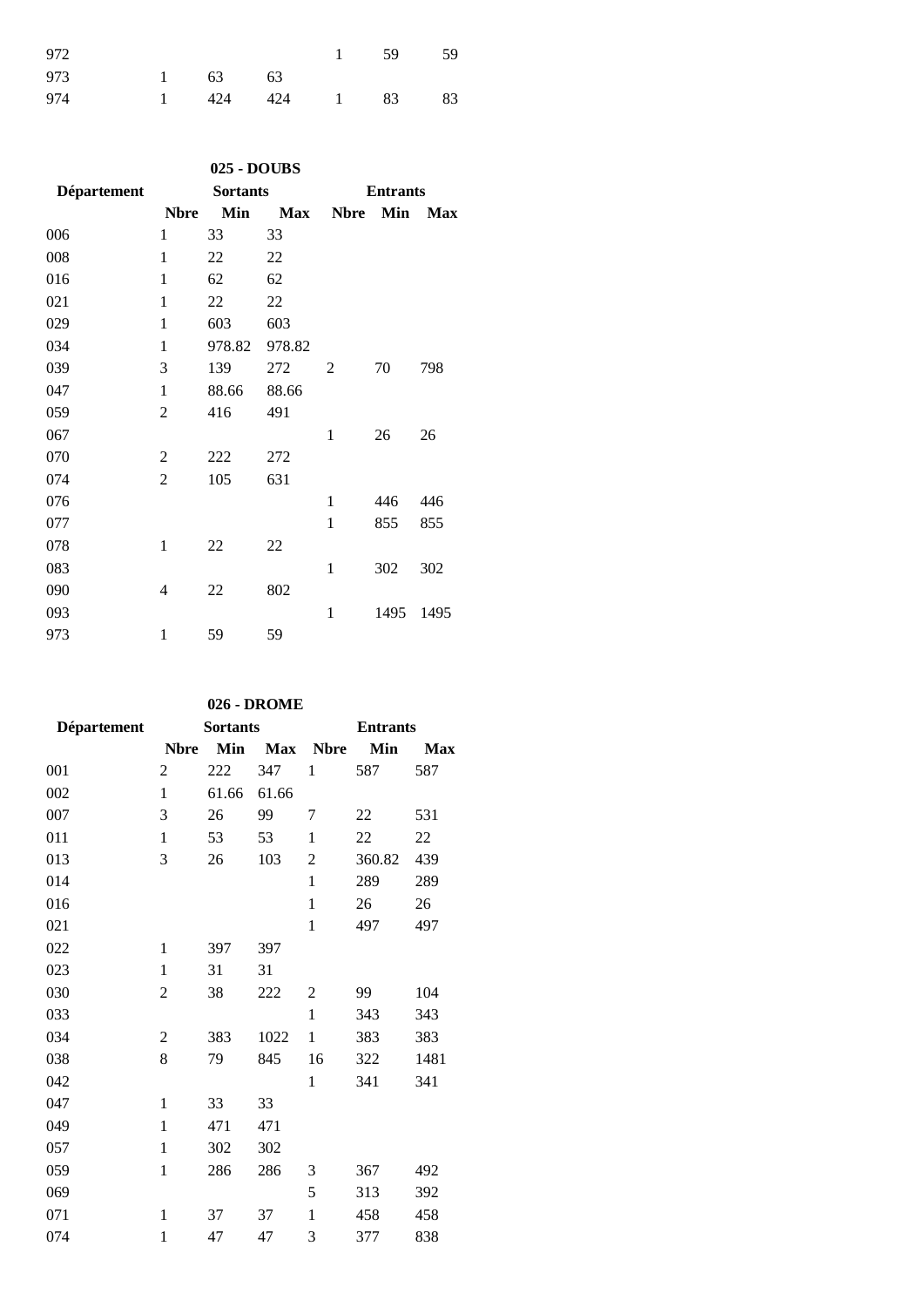| 075 | 1 | 352   | 352 | 3 | 344   | 429   |
|-----|---|-------|-----|---|-------|-------|
| 077 |   |       |     | 1 | 368   | 368   |
| 078 |   |       |     | 1 | 969   | 969   |
| 082 |   |       |     | 1 | 81.66 | 81.66 |
| 084 | 3 | 41.33 | 763 | 1 | 240   | 240   |
| 086 |   |       |     | 1 | 308   | 308   |
| 091 |   |       |     | 1 | 427   | 427   |
| 093 | 1 | 39    | 39  | 3 | 487   | 613   |
| 094 |   |       |     | 2 | 443   | 875   |
| 971 | 2 | 101   | 379 |   |       |       |
| 972 | 2 | 64    | 127 |   |       |       |
| 973 | 1 | 99    | 99  | 1 | 361   | 361   |
| 974 | 1 | 407   | 407 | 1 | 65    | 65    |

**027 - EURE**

| <b>Département</b> |                | <b>Sortants</b> |            | <b>Entrants</b> |     |            |  |
|--------------------|----------------|-----------------|------------|-----------------|-----|------------|--|
|                    | <b>Nbre</b>    | Min             | <b>Max</b> | <b>Nbre</b>     | Min | <b>Max</b> |  |
| 003                | $\mathbf{1}$   | 356             | 356        |                 |     |            |  |
| 009                |                |                 |            | $\mathbf{1}$    | 81  | 81         |  |
| 014                | $\overline{2}$ | 1286            | 1334       | $\mathbf{1}$    | 26  | 26         |  |
| 033                | $\overline{2}$ | 703             | 1397.82    |                 |     |            |  |
| 034                | $\overline{2}$ | 919             | 1210       |                 |     |            |  |
| 035                | $\mathbf{1}$   | 752             | 752        |                 |     |            |  |
| 038                | $\mathbf{1}$   | 899             | 899        |                 |     |            |  |
| 045                |                |                 |            | 1               | 253 | 253        |  |
| 050                |                |                 |            | $\mathbf{1}$    | 22  | 22         |  |
| 059                |                |                 |            | $\mathbf{1}$    | 395 | 395        |  |
| 060                | $\mathbf{1}$   | 53              | 53         | $\mathbf{1}$    | 483 | 483        |  |
| 061                |                |                 |            | $\mathbf{1}$    | 26  | 26         |  |
| 069                |                |                 |            | $\mathbf{1}$    | 369 | 369        |  |
| 073                |                |                 |            | $\mathbf{1}$    | 29  | 29         |  |
| 075                | $\mathbf{1}$   | 459             | 459        | $\mathbf{1}$    | 306 | 306        |  |
| 076                | 26             | 653             | 1453       | 11              | 22  | 837        |  |
| 077                |                |                 |            | 1               | 306 | 306        |  |
| 078                | $\overline{2}$ | 26              | 85         | 5               | 326 | 581        |  |
| 091                |                |                 |            | $\overline{c}$  | 226 | 374        |  |
| 092                | 2              | 107             | 693        | 2               | 459 | 541        |  |
| 093                |                |                 |            | 5               | 419 | 661        |  |
| 094                | 1              | 62              | 62         |                 |     |            |  |
| 095                | 1              | 101             | 101        | $\mathbf{1}$    | 472 | 472        |  |
| 972                | $\mathbf{1}$   | 855             | 855        |                 |     |            |  |
|                    |                |                 |            |                 |     |            |  |

#### **028 - EURE ET LOIR**

| <b>Département</b> |   | <b>Sortants</b> |            | <b>Entrants</b> |     |                |  |
|--------------------|---|-----------------|------------|-----------------|-----|----------------|--|
|                    |   | Nbre Min        | <b>Max</b> | <b>Nbre</b>     |     | <b>Min Max</b> |  |
| 018                |   |                 |            |                 | 385 | 385            |  |
| 031                |   |                 |            | 1               | 622 | 622            |  |
| 037                | 4 | 586             | 1277       |                 |     |                |  |
| 041                | 3 | 522             | 1057.82    |                 |     |                |  |
| 044                |   |                 |            | 1               | 222 | 222            |  |
| 045                | 3 | 81              | 629        |                 |     |                |  |
| 049                | 2 | 488             | 822        |                 |     |                |  |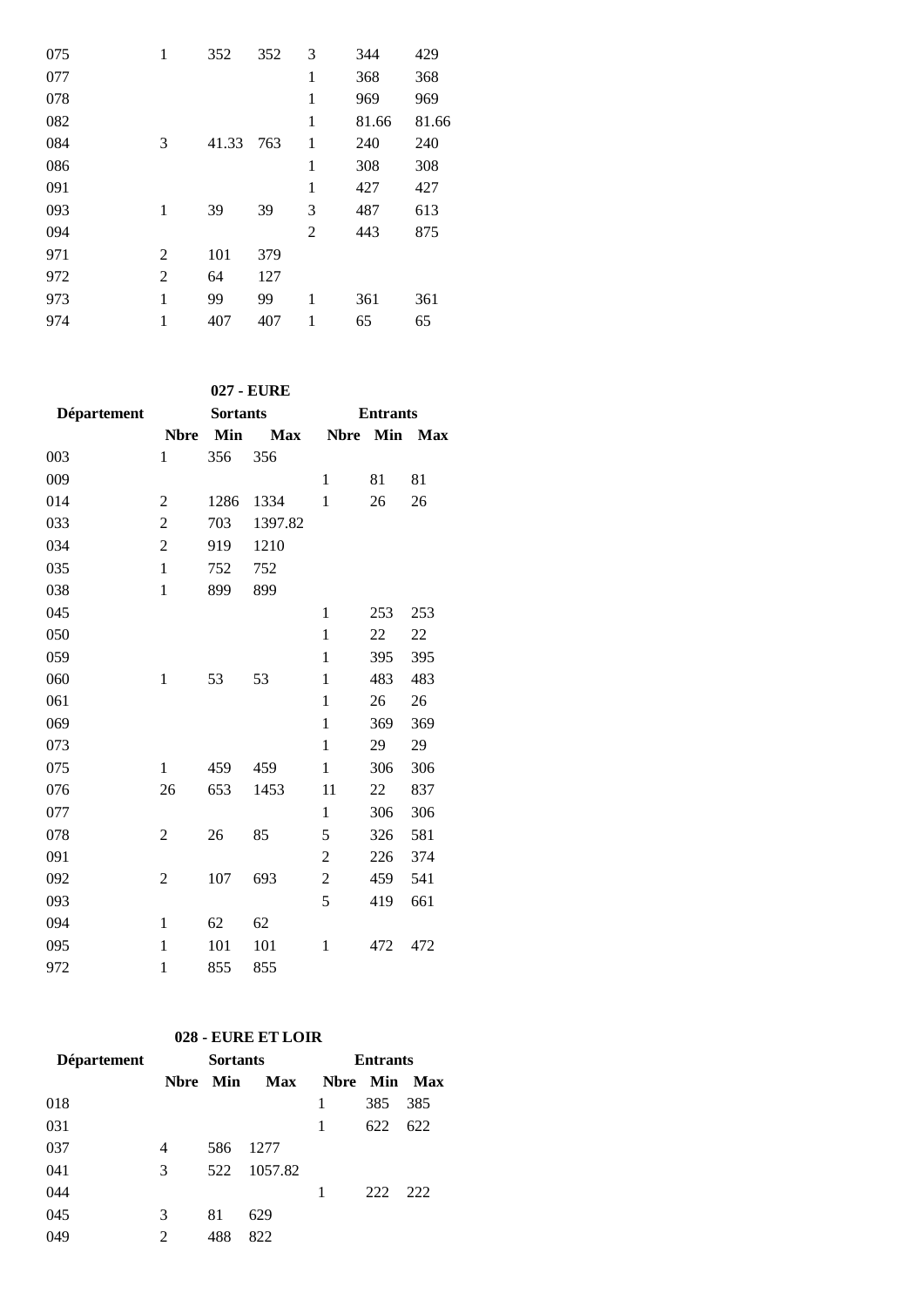| 053 | 2            | 410 | 452 | 1            | 80  | 80  |
|-----|--------------|-----|-----|--------------|-----|-----|
| 055 | $\mathbf{1}$ | 101 | 101 |              |     |     |
| 059 |              |     |     | 1            | 309 | 309 |
| 069 |              |     |     | $\mathbf{1}$ | 367 | 367 |
| 074 | 1            | 515 | 515 |              |     |     |
| 075 |              |     |     | 2            | 26  | 716 |
| 077 | 1            | 339 | 339 |              |     |     |
| 078 |              |     |     | 4            | 125 | 479 |
| 083 | 1            | 404 | 404 |              |     |     |
| 086 |              |     |     | 1            | 506 | 506 |
| 091 |              |     |     | 4            | 148 | 326 |
| 092 |              |     |     | $\mathbf{1}$ | 281 | 281 |
| 093 | 1            | 26  | 26  | $\mathbf{1}$ | 589 | 589 |
| 094 | 1            | 22  | 22  |              |     |     |
| 973 |              |     |     | 1            | 33  | 33  |

# **029 - FINISTERE**

| Département |                | <b>Sortants</b> |     | <b>Entrants</b> |        |            |
|-------------|----------------|-----------------|-----|-----------------|--------|------------|
|             | <b>Nbre</b>    |                 |     | Min Max Nbre    | Min    | <b>Max</b> |
| 011         |                |                 |     | $\mathbf{1}$    | 1395   | 1395       |
| 022         | $\mathbf{1}$   | 272             | 272 | 15              | 570    | 1536       |
| 025         |                |                 |     | $\mathbf{1}$    | 603    | 603        |
| 033         |                |                 |     | $\mathbf{1}$    | 484.82 | 484.82     |
| 035         | 2              | 39              | 242 |                 |        |            |
| 042         |                |                 |     | $\mathbf{1}$    | 1361   | 1361       |
| 044         | $\mathbf{1}$   | 81              | 81  | 3               | 536    | 569        |
| 047         | $\mathbf{1}$   | 22              | 22  |                 |        |            |
| 048         |                |                 |     | $\mathbf{1}$    | 568    | 568        |
| 049         |                |                 |     | $\mathbf{1}$    | 641    | 641        |
| 050         | $\mathbf{1}$   | 241             | 241 |                 |        |            |
| 056         | $\overline{c}$ | 39              | 237 | $\overline{2}$  | 506    | 644        |
| 059         |                |                 |     | $\mathbf{1}$    | 726    | 726        |
| 067         |                |                 |     | $\overline{c}$  | 605    | 947.32     |
| 069         | $\mathbf{1}$   | 31              | 31  |                 |        |            |
| 070         | $\mathbf{1}$   | 826             | 826 |                 |        |            |
| 075         |                |                 |     | $\overline{2}$  | 733    | 869.32     |
| 077         |                |                 |     | $\overline{2}$  | 786.33 | 827        |
| 078         | $\mathbf{1}$   | 233             | 233 | $\overline{2}$  | 691    | 891        |
| 086         |                |                 |     | $\mathbf{1}$    | 838    | 838        |
| 092         |                |                 |     | 3               | 611    | 1501       |
| 093         |                |                 |     | $\overline{c}$  | 613    | 652        |
| 094         |                |                 |     | 1               | 721    | 721        |
| 095         | 1              | 119             | 119 | 2               | 560    | 725        |
| 971         | $\mathbf{1}$   | 123             | 123 |                 |        |            |
|             |                |                 |     |                 |        |            |

| $030 - GARD$       |   |                 |     |                   |     |     |  |  |  |
|--------------------|---|-----------------|-----|-------------------|-----|-----|--|--|--|
| <b>Département</b> |   | <b>Sortants</b> |     | <b>Entrants</b>   |     |     |  |  |  |
|                    |   |                 |     | Nbre Min Max Nbre | Min | Max |  |  |  |
| 007                | 1 | 81              | 81  | 4                 | 42  | 78  |  |  |  |
| 009                |   |                 |     |                   | 35  | 35  |  |  |  |
| 011                | 4 | 26              | 376 |                   |     |     |  |  |  |
| 013                |   |                 |     |                   | 376 | 376 |  |  |  |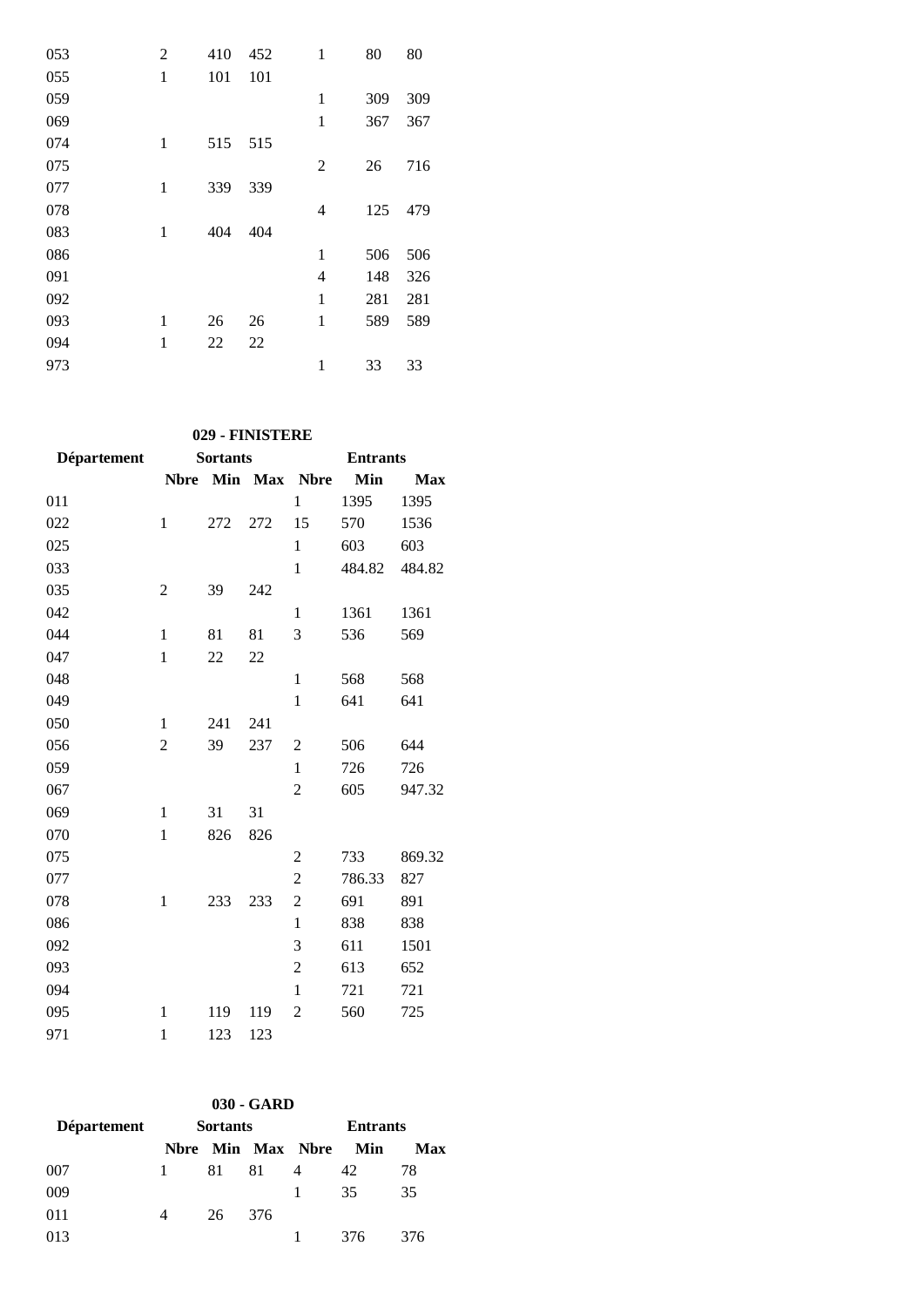| 022 |                  |     |      | $\mathbf{1}$     | 61     | 61     |
|-----|------------------|-----|------|------------------|--------|--------|
| 026 | $\boldsymbol{2}$ | 99  | 104  | $\overline{2}$   | 38     | 222    |
| 034 | 18               | 336 | 1128 | $\overline{4}$   | 22     | 261    |
| 035 |                  |     |      | $\mathbf{1}$     | 289    | 289    |
| 037 |                  |     |      | $\mathbf{1}$     | 53     | 53     |
| 038 |                  |     |      | 2                | 277    | 514    |
| 039 | $\mathbf{1}$     | 839 | 839  | $\mathbf{1}$     | 101    | 101    |
| 040 |                  |     |      | $\mathbf{1}$     | 33     | 33     |
| 047 | 3                | 276 | 1156 |                  |        |        |
| 048 | $\mathbf{1}$     | 326 | 326  | $\mathbf{1}$     | 26     | 26     |
| 066 | $\mathbf{1}$     | 699 | 699  | $\mathbf{1}$     | 379    | 379    |
| 067 | $\mathbf{1}$     | 435 | 435  | $\mathbf{1}$     | 62     | 62     |
| 069 |                  |     |      | $\mathbf{1}$     | 401.82 | 401.82 |
| 073 | $\mathbf{1}$     | 408 | 408  |                  |        |        |
| 074 | $\overline{2}$   | 26  | 277  |                  |        |        |
| 075 |                  |     |      | 3                | 434    | 473    |
| 077 |                  |     |      | $\mathbf{1}$     | 498    | 498    |
| 078 |                  |     |      | $\boldsymbol{2}$ | 461    | 489    |
| 081 |                  |     |      | $\mathbf 1$      | 47     | 47     |
| 083 | $\mathbf{1}$     | 27  | 27   |                  |        |        |
| 084 | $\mathbf{1}$     | 410 | 410  | 7                | 152    | 718.82 |
| 092 |                  |     |      | $\mathbf{1}$     | 615.99 | 615.99 |
| 093 |                  |     |      | 6                | 456    | 1163   |
| 094 |                  |     |      | 3                | 393    | 594    |
| 972 | 3                | 29  | 139  |                  |        |        |
| 973 | $\overline{c}$   | 59  | 87   |                  |        |        |
| 974 | $\mathbf{1}$     | 306 | 306  | $\mathbf{1}$     | 86     | 86     |

## **031 - HAUTE GARONNE**

| Département |                | <b>Sortants</b><br><b>Entrants</b> |            |                |        |            |
|-------------|----------------|------------------------------------|------------|----------------|--------|------------|
|             | <b>Nbre</b>    | Min                                | <b>Max</b> | <b>Nbre</b>    | Min    | <b>Max</b> |
| 006         | $\mathbf{1}$   | 465                                | 465        |                |        |            |
| 009         | 3              | 26                                 | 105        | 6              | 105    | 826        |
| 011         | 4              | 22                                 | 119        | 8              | 479    | 867        |
| 012         |                |                                    |            | $\mathbf{1}$   | 513    | 513        |
| 013         | $\overline{2}$ | 166.82                             | 831        |                |        |            |
| 017         | $\overline{4}$ | 22                                 | 306        | 1              | 844    | 844        |
| 019         |                |                                    |            | 1              | 436    | 436        |
| 720         |                |                                    |            | 3              | 92     | 309        |
| 022         | $\mathbf{1}$   | 67                                 | 67         |                |        |            |
| 024         |                |                                    |            | $\mathbf{1}$   | 1026   | 1026       |
| 028         | $\mathbf{1}$   | 622                                | 622        |                |        |            |
| 032         | $\mathbf{1}$   | 629                                | 629        | $\mathbf{1}$   | 636    | 636        |
| 033         | 5              | 226                                | 853        | 6              | 22     | 603        |
| 034         | 3              | 119                                | 661        | 1              | 304    | 304        |
| 035         |                |                                    |            | $\overline{2}$ | 291    | 311        |
| 044         | $\mathbf{1}$   | 494.49                             | 494.49     | 3              | 436    | 489        |
| 046         |                |                                    |            | $\mathbf{1}$   | 87     | 87         |
| 047         | 1              | 79.49                              | 79.49      | $\mathbf{1}$   | 536    | 536        |
| 057         |                |                                    |            | $\mathbf{1}$   | 212    | 212        |
| 059         |                |                                    |            | $\mathbf{1}$   | 602.32 | 602.32     |
| 062         |                |                                    |            | $\mathbf{1}$   | 303    | 303        |
| 065         |                |                                    |            | $\mathbf{1}$   | 685    | 685        |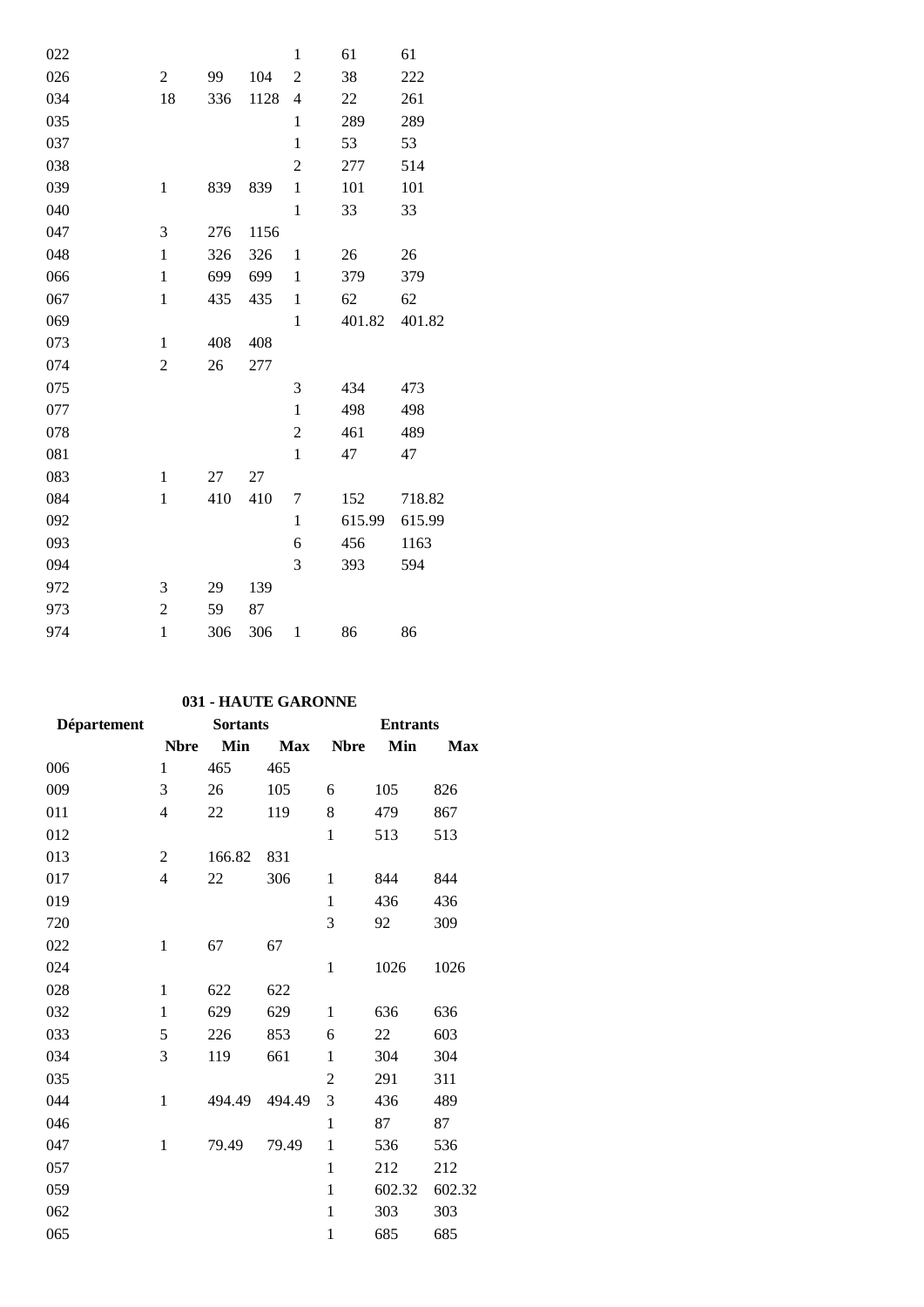| $\overline{c}$   | 377    | 410.16 | -1                       | 469    | 469    |
|------------------|--------|--------|--------------------------|--------|--------|
| 3                | 101    | 302    |                          |        |        |
| $\overline{c}$   | 413    | 621.66 | $\mathbf{1}$             | 1169   | 1169   |
| $\mathbf{1}$     | 127    | 127    | $\mathbf{1}$             | 456    | 456    |
|                  |        |        | $\mathbf{1}$             | 719    | 719    |
| $\mathbf{1}$     | 31     | 31     |                          |        |        |
|                  |        |        | 3                        | 587.33 | 754    |
| $\mathbf{1}$     | 22     | 22     | 12                       | 482    | 1643   |
| $\boldsymbol{7}$ | 26     | 128.49 | 9                        | 106.82 | 776    |
| 5                | 22     | 360    | 24                       | 403    | 787    |
| $\mathbf{1}$     | 418    | 418    | $\mathbf{1}$             | 212.49 | 212.49 |
| $\mathbf{1}$     | 443    | 443    |                          |        |        |
|                  |        |        | $\mathbf{1}$             | 345    | 345    |
|                  |        |        | 5                        | 351    | 501    |
|                  |        |        | $\overline{\mathcal{L}}$ | 603.49 | 655    |
|                  |        |        | 6                        | 480    | 1193   |
|                  |        |        | 3                        | 431    | 606    |
|                  |        |        | $\overline{\mathcal{L}}$ | 521    | 912    |
| 1                | 424    | 424    |                          |        |        |
| $\mathbf{1}$     | 83     | 83     |                          |        |        |
| $\mathbf{1}$     | 145.33 | 145.33 |                          |        |        |
| $\mathbf{1}$     | 162.82 | 162.82 | $\mathbf{1}$             | 879    | 879    |
|                  |        |        |                          |        |        |

## **032 - GERS**

| Département |   | <b>Sortants</b> |      | <b>Entrants</b>   |      |      |
|-------------|---|-----------------|------|-------------------|------|------|
|             |   |                 |      | Nbre Min Max Nbre | Min  | Max  |
| 004         |   |                 |      | 1                 | 95   | 95   |
| 006         |   |                 |      | 1                 | 1060 | 1060 |
| 011         | 1 | 39              | 39   |                   |      |      |
| 031         | 1 | 636             | 636  | 1                 | 629  | 629  |
| 033         | 1 | 61              | 61   | 1                 | 229  | 229  |
| 040         | 2 | 636             | 892  | 1                 | 81   | 81   |
| 047         |   |                 |      | 1                 | 640  | 640  |
| 056         | 1 | 115             | 115  |                   |      |      |
| 065         | 2 | 769             | 1231 |                   |      |      |
| 081         | 1 | 222             | 222  |                   |      |      |
| 082         |   |                 |      | 3                 | 643  | 753  |
| 972         | 1 | 38              | 38   |                   |      |      |
| 974         | 1 | 65              | 65   | 2                 | 120  | 1329 |

| 033 - GIRONDE |              |                 |            |             |                 |        |  |  |
|---------------|--------------|-----------------|------------|-------------|-----------------|--------|--|--|
| Département   |              | <b>Sortants</b> |            |             | <b>Entrants</b> |        |  |  |
|               | <b>N</b> bre | Min             | <b>Max</b> | <b>Nbre</b> | Min             | Max    |  |  |
| 011           |              |                 |            |             | 484             | 484    |  |  |
| 013           | 3            | 255             | 625        |             |                 |        |  |  |
| 016           | 2            | 31              | 179        |             |                 |        |  |  |
| 017           | 6            | 67              | 921        | 9           | 222             | 535    |  |  |
| 019           | 1            | 64              | 64         |             |                 |        |  |  |
| 720           | 1            | 387             | 387        | 1           | 344.83          | 344.83 |  |  |
| 022           |              | 79              | 79         |             |                 |        |  |  |

| .   | $\sim$ $\sim$ $\prime$ | --- |                        |  |
|-----|------------------------|-----|------------------------|--|
| 022 | 1 79 79                |     |                        |  |
| 024 |                        |     | 2 22 537 8 436 1184.82 |  |
| 026 | 1 343 343              |     |                        |  |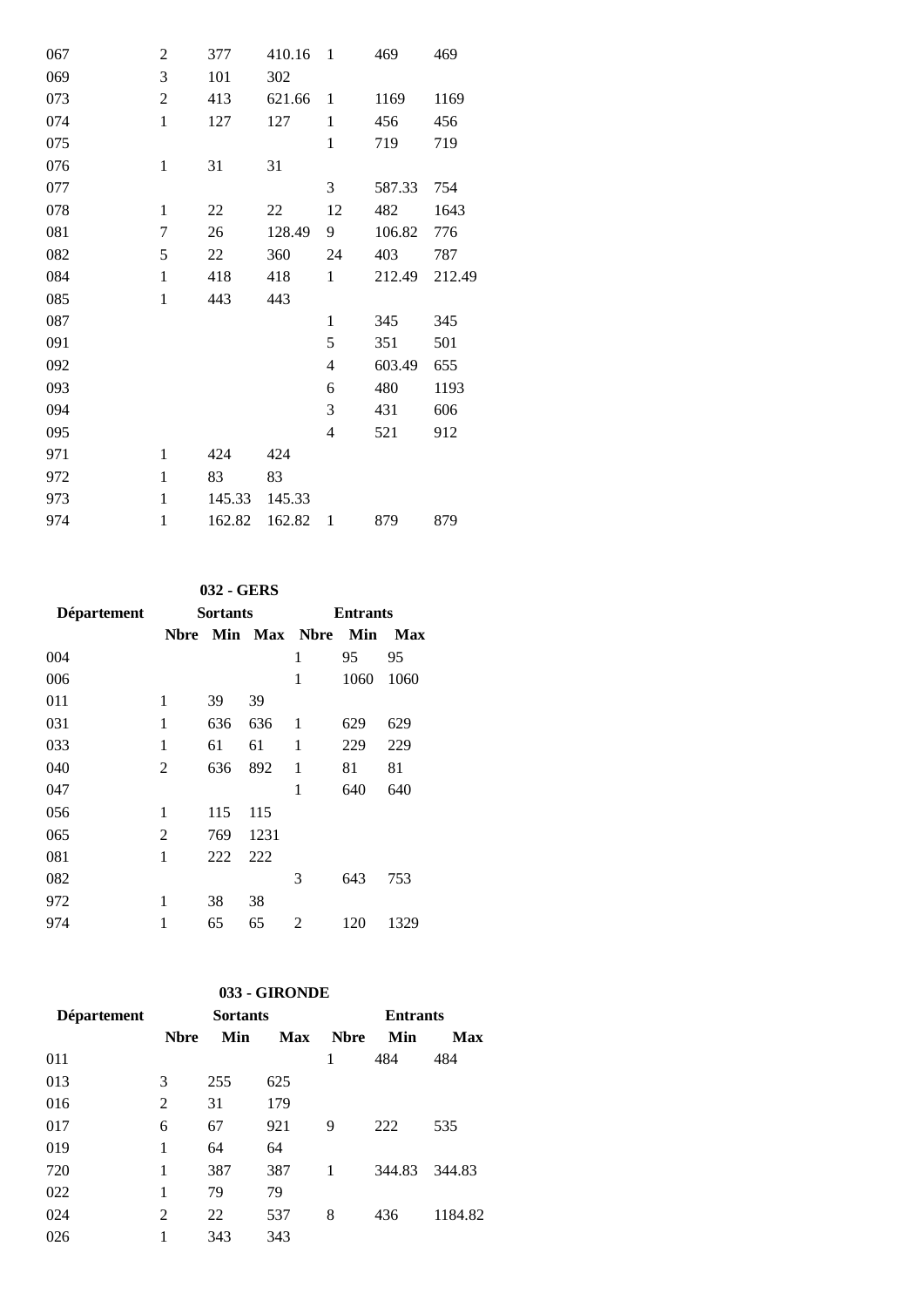| 027 |                |        |        | 2                | 703    | 1397.82 |
|-----|----------------|--------|--------|------------------|--------|---------|
| 029 | $\mathbf{1}$   | 484.82 | 484.82 |                  |        |         |
| 031 | 6              | 22     | 603    | 5                | 226    | 853     |
| 032 | $\,1$          | 229    | 229    | $\mathbf{1}$     | 61     | 61      |
| 034 | $\,1$          | 29     | 29     |                  |        |         |
| 035 |                |        |        | $\,1$            | 292    | 292     |
| 037 | $\,1$          | 127    | 127    |                  |        |         |
| 038 | $\,1$          | 41     | 41     |                  |        |         |
| 039 |                |        |        | $\,1$            | 821    | 821     |
| 040 | 9              | 434    | 552    | 6                | 22     | 748     |
| 044 | $\overline{c}$ | 99     | 383    | $\mathbf{1}$     | 283    | 283     |
| 045 |                |        |        | $\,1$            | 743    | 743     |
| 047 | $\,1$          | 87     | 87     | 5                | 481    | 1231    |
| 049 | $\mathbf{1}$   | 55     | 55     |                  |        |         |
| 056 |                |        |        | 3                | 57     | 127     |
| 059 | $\,1$          | 63     | 63     | $\sqrt{2}$       | 666    | 841     |
| 060 |                |        |        | $\mathbf{1}$     | 1165   | 1165    |
| 063 | $\mathbf{1}$   | 372    | 372    |                  |        |         |
| 064 | $\,1$          | 1122   | 1122   | $\mathbf{1}$     | 88.16  | 88.16   |
| 065 |                |        |        | $\mathbf{1}$     | 107    | 107     |
| 067 |                |        |        | $\mathbf{1}$     | 556    | 556     |
| 069 | $\mathbf{1}$   | 302    | 302    | $\,1$            | 577    | 577     |
| 073 | $\mathbf{1}$   | 636    | 636    | $\mathbf{1}$     | 423    | 423     |
| 074 | $\mathbf{1}$   | $22\,$ | 22     |                  |        |         |
| 075 | $\mathbf{1}$   | 76     | 76     | 3                | 579.16 | 637     |
| 076 |                |        |        | $\mathfrak{2}$   | 734    | 811     |
| 077 |                |        |        | 5                | 573    | 696     |
| 078 |                |        |        | 7                | 561    | 965     |
| 081 | $\mathbf{1}$   | 222    | 222    |                  |        |         |
| 082 | 2              | 26     | 79     |                  |        |         |
| 085 |                |        |        | $\mathbf{1}$     | 369    | 369     |
| 086 | $\mathbf{1}$   | 408    | 408    | $\boldsymbol{2}$ | 547    | 568     |
| 090 | $\mathbf{1}$   | 22     | 22     |                  |        |         |
| 091 | $\,1$          | 326    | 326    |                  |        |         |
| 092 |                |        |        | 8                | 601    | 1323    |
| 093 |                |        |        | 8                | 598    | 847     |
| 094 |                |        |        | 7                | 483    | 635     |
| 095 |                |        |        | 6                | 548.49 | 991     |
| 971 | $\mathbf{1}$   | 61     | 61     |                  |        |         |
| 972 | $\mathbf{1}$   | 711    | 711    | $\mathbf{1}$     | 843    | 843     |
| 973 | $\overline{c}$ | 81     | 107.99 |                  |        |         |
| 974 | $\overline{2}$ | 124    | 369    | 4                | 108.49 | 474     |
|     |                |        |        |                  |        |         |

# **034 - HERAULT**

| <b>Département</b> | <b>Sortants</b> |     |            | <b>Entrants</b> |     |            |  |
|--------------------|-----------------|-----|------------|-----------------|-----|------------|--|
|                    | <b>N</b> bre    | Min | <b>Max</b> | <b>Nbre</b>     | Min | <b>Max</b> |  |
| 007                |                 | 33  | 33         | 1               | 862 | 862        |  |
| 011                | 3               | 87  | 783        | 4               | 376 | 474        |  |
| 012                |                 | 226 | 226        | 1               | 724 | 724        |  |
| 013                |                 | 334 | 334        | 2               | 496 | 784        |  |
| 016                | 1               | 26  | 26         |                 |     |            |  |
| 017                |                 | 412 | 412        |                 |     |            |  |
| 018                |                 | 33  | 33         |                 |     |            |  |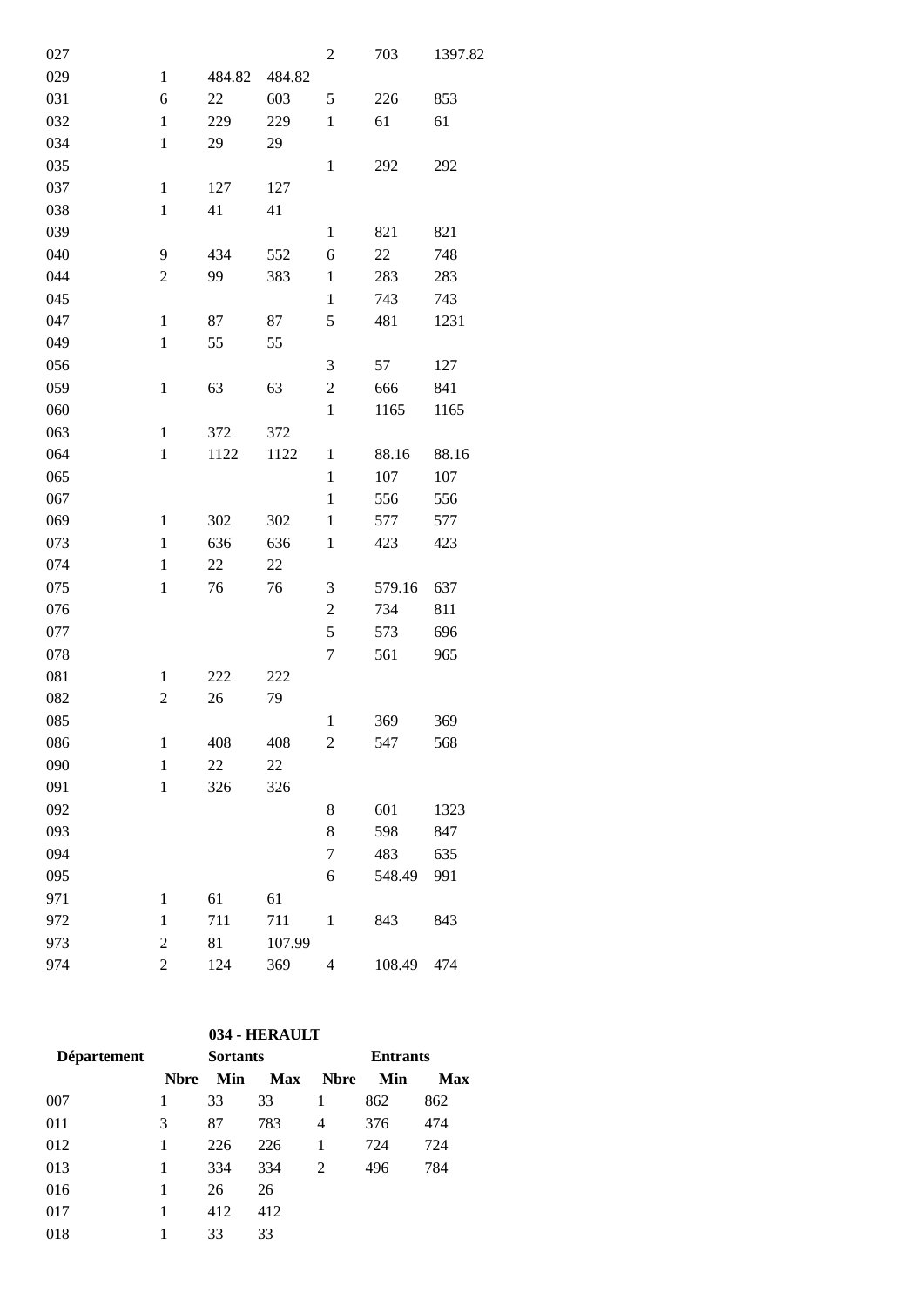| 019 | $\mathbf{1}$     | 26     | 26     |                |        |        |
|-----|------------------|--------|--------|----------------|--------|--------|
| 024 | $\,1$            | 88.66  | 88.66  |                |        |        |
| 025 |                  |        |        | $\mathbf{1}$   | 978.82 | 978.82 |
| 026 | $\mathbf{1}$     | 383    | 383    | $\overline{c}$ | 383    | 1022   |
| 027 |                  |        |        | $\overline{c}$ | 919    | 1210   |
| 030 | $\overline{4}$   | $22\,$ | 261    | 18             | 336    | 1128   |
| 031 | $\mathbf{1}$     | 304    | 304    | 3              | 119    | 661    |
| 033 |                  |        |        | $\mathbf{1}$   | 29     | 29     |
| 038 |                  |        |        | $\mathbf{1}$   | 481    | 481    |
| 059 | $\mathbf{1}$     | 26     | 26     | $\overline{c}$ | 534    | 872    |
| 060 |                  |        |        | $\mathbf{1}$   | 716    | 716    |
| 062 | $\,1$            | 45     | 45     | $\,1$          | 1395   | 1395   |
| 063 | $\mathbf{1}$     | 354    | 354    | $\mathbf{1}$   | 222    | 222    |
| 066 | $\overline{c}$   | 337    | 1135   | 3              | 159    | 279    |
| 067 |                  |        |        | $\mathbf{1}$   | 829    | 829    |
| 069 | $\mathbf{1}$     | 39     | 39     | $\mathbf{1}$   | 478    | 478    |
| 071 |                  |        |        | $\mathbf{1}$   | 302    | 302    |
| 075 |                  |        |        | $\overline{c}$ | 508    | 543    |
| 077 |                  |        |        | $\overline{4}$ | 475    | 954    |
| 078 |                  |        |        | $\overline{4}$ | 561    | 919    |
| 079 | $\mathbf{1}$     | 244    | 244    |                |        |        |
| 081 | $\overline{c}$   | 63     | 222    | $\overline{c}$ | 372    | 755    |
| 083 | $\overline{c}$   | 36     | 79     | $\mathbf{1}$   | 459    | 459    |
| 084 | $\overline{c}$   | 526    | 1383   | $\mathbf{1}$   | 429    | 429    |
| 085 | $\mathbf{1}$     | 22     | 22     |                |        |        |
| 086 | $\mathbf{1}$     | 360    | 360    |                |        |        |
| 087 | $\mathbf{1}$     | 276    | 276    |                |        |        |
| 091 |                  |        |        | $\mathbf{1}$   | 726    | 726    |
| 092 | $\overline{2}$   | 84     | 464.82 | $\overline{4}$ | 633.99 | 730    |
| 093 |                  |        |        | 7              | 514    | 1202   |
| 094 |                  |        |        | $\overline{c}$ | 469    | 771    |
| 095 |                  |        |        | $\overline{c}$ | 581    | 625    |
| 971 | $\boldsymbol{2}$ | 39     | 81     | $\overline{c}$ | 413    | 838    |
| 972 | 5                | 22     | 305.83 | $\overline{c}$ | 926    | 926    |
| 974 | 5                | 173    | 935    | $\overline{c}$ | 189    | 843    |

# **035 - ILLE ET VILAINE**

| <b>Département</b> |             | <b>Sortants</b> |              | <b>Entrants</b> |        |            |  |
|--------------------|-------------|-----------------|--------------|-----------------|--------|------------|--|
|                    | <b>Nbre</b> |                 | Min Max Nbre |                 | Min    | <b>Max</b> |  |
| 001                |             |                 |              | 1               | 595.66 | 595.66     |  |
| 005                | 1           | 836             | 836          |                 |        |            |  |
| 013                | 2           | 195             | 458          |                 |        |            |  |
| 014                | 1           | 382             | 382          |                 |        |            |  |
| 017                | 3           | 79              | 83           |                 |        |            |  |
| 022                | 13          | 26              | 883          | 12              | 29     | 581        |  |
| 024                | 1           | 22              | 22           |                 |        |            |  |
| 027                |             |                 |              | 1               | 752    | 752        |  |
| 029                |             |                 |              | 2               | 39     | 242        |  |
| 030                | 1           | 289             | 289          |                 |        |            |  |
| 031                | 2           | 291             | 311          |                 |        |            |  |
| 033                | 1           | 292             | 292          |                 |        |            |  |
| 037                |             |                 |              | 1               | 483    | 483        |  |
| 038                |             |                 |              | 1               | 610.66 | 610.66     |  |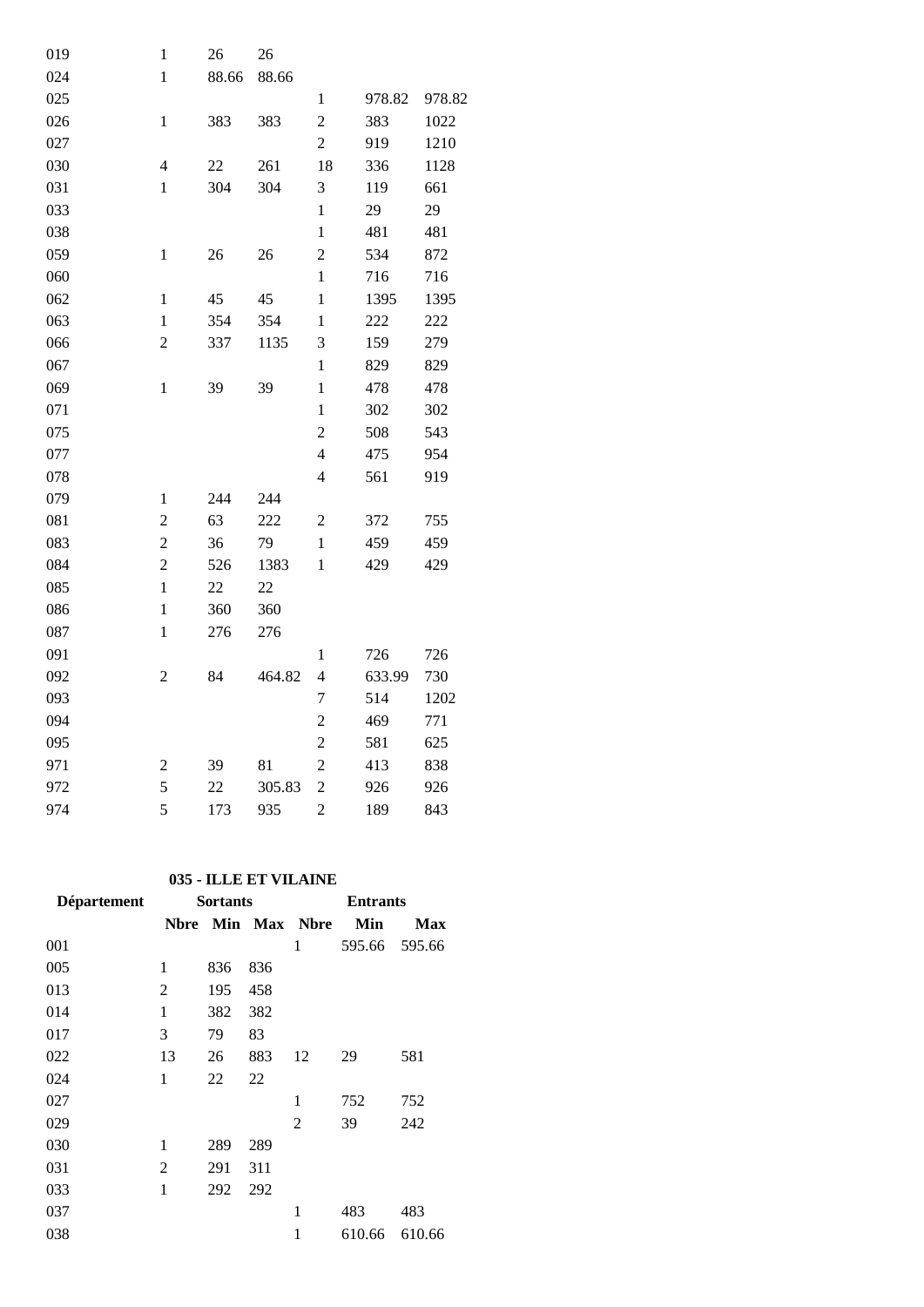| 041 |              |     |      | 3                        | 457    | 732  |
|-----|--------------|-----|------|--------------------------|--------|------|
| 044 | 3            | 226 | 431  | $\overline{4}$           | 26     | 343  |
| 049 | $\mathbf{1}$ | 189 | 189  | $\mathbf{1}$             | 403    | 403  |
| 050 |              |     |      | 1                        | 703    | 703  |
| 053 |              |     |      | 3                        | 481    | 1081 |
| 056 | 3            | 617 | 1126 | 4                        | 222    | 777  |
| 057 | $\mathbf 1$  | 67  | 67   |                          |        |      |
| 059 |              |     |      | $\boldsymbol{2}$         | 485    | 1111 |
| 061 |              |     |      | 3                        | 568    | 607  |
| 064 |              |     |      | $\overline{c}$           | 311    | 484  |
| 069 | $\mathbf{1}$ | 22  | 22   |                          |        |      |
| 075 | $\mathbf{1}$ | 287 | 287  | $\mathfrak{Z}$           | 494    | 668  |
| 076 | $\mathbf{1}$ | 524 | 524  |                          |        |      |
| 077 |              |     |      | $\mathbf{1}$             | 461    | 461  |
| 078 |              |     |      | 3                        | 628.66 | 763  |
| 081 | $\mathbf{1}$ | 31  | 31   |                          |        |      |
| 085 |              |     |      | $\mathbf{1}$             | 421    | 421  |
| 086 | $\mathbf{1}$ | 31  | 31   |                          |        |      |
| 091 |              |     |      | $\mathbf{1}$             | 588    | 588  |
| 092 |              |     |      | $\overline{\mathcal{L}}$ | 640    | 1231 |
| 093 |              |     |      | $\overline{4}$           | 571    | 955  |
| 095 |              |     |      | $\mathbf{1}$             | 568    | 568  |
| 971 | $\mathbf{1}$ | 40  | 40   |                          |        |      |

### **036 - INDRE**

| Département |              | <b>Sortants</b> |            | <b>Entrants</b> |     |     |  |
|-------------|--------------|-----------------|------------|-----------------|-----|-----|--|
|             | <b>Nbre</b>  | Min             | <b>Max</b> | <b>Nbre</b>     | Min | Max |  |
| 013         |              |                 |            | 1               | 39  | 39  |  |
| 022         | 1            | 391             | 391        |                 |     |     |  |
| 023         | 1            | 26              | 26         |                 |     |     |  |
| 037         | 1            | 536             | 536        | 2               | 57  | 412 |  |
| 040         | $\mathbf{1}$ | 142.49          | 142.49     |                 |     |     |  |
| 041         |              |                 |            | 1               | 368 | 368 |  |
| 044         | 1            | 822             | 822        |                 |     |     |  |
| 047         | $\mathbf{1}$ | 64              | 64         |                 |     |     |  |
| 061         |              |                 |            | 1               | 461 | 461 |  |
| 074         | 2            | 22              | 142.49     |                 |     |     |  |
| 078         |              |                 |            | $\overline{2}$  | 379 | 539 |  |
| 085         |              |                 |            | $\mathbf{1}$    | 384 | 384 |  |
| 087         | 1            | 745             | 745        |                 |     |     |  |
| 093         |              |                 |            | 1               | 486 | 486 |  |

# **037 - INDRE ET LOIRE**

| <b>Département</b> |                | <b>Sortants</b> |     | <b>Entrants</b>       |     |      |
|--------------------|----------------|-----------------|-----|-----------------------|-----|------|
|                    |                |                 |     | Nbre Min Max Nbre Min |     | Max  |
| 013                |                |                 |     |                       | 397 | 397  |
| 024                |                |                 |     | 1                     | 503 | 503  |
| 028                |                |                 |     | 4                     | 586 | 1277 |
| 030                |                | 53              | 53  |                       |     |      |
| 033                |                |                 |     | 1                     | 127 | 127  |
| 035                |                | 483             | 483 |                       |     |      |
| 036                | $\mathfrak{D}$ | 57              | 412 | -1                    | 536 | 536  |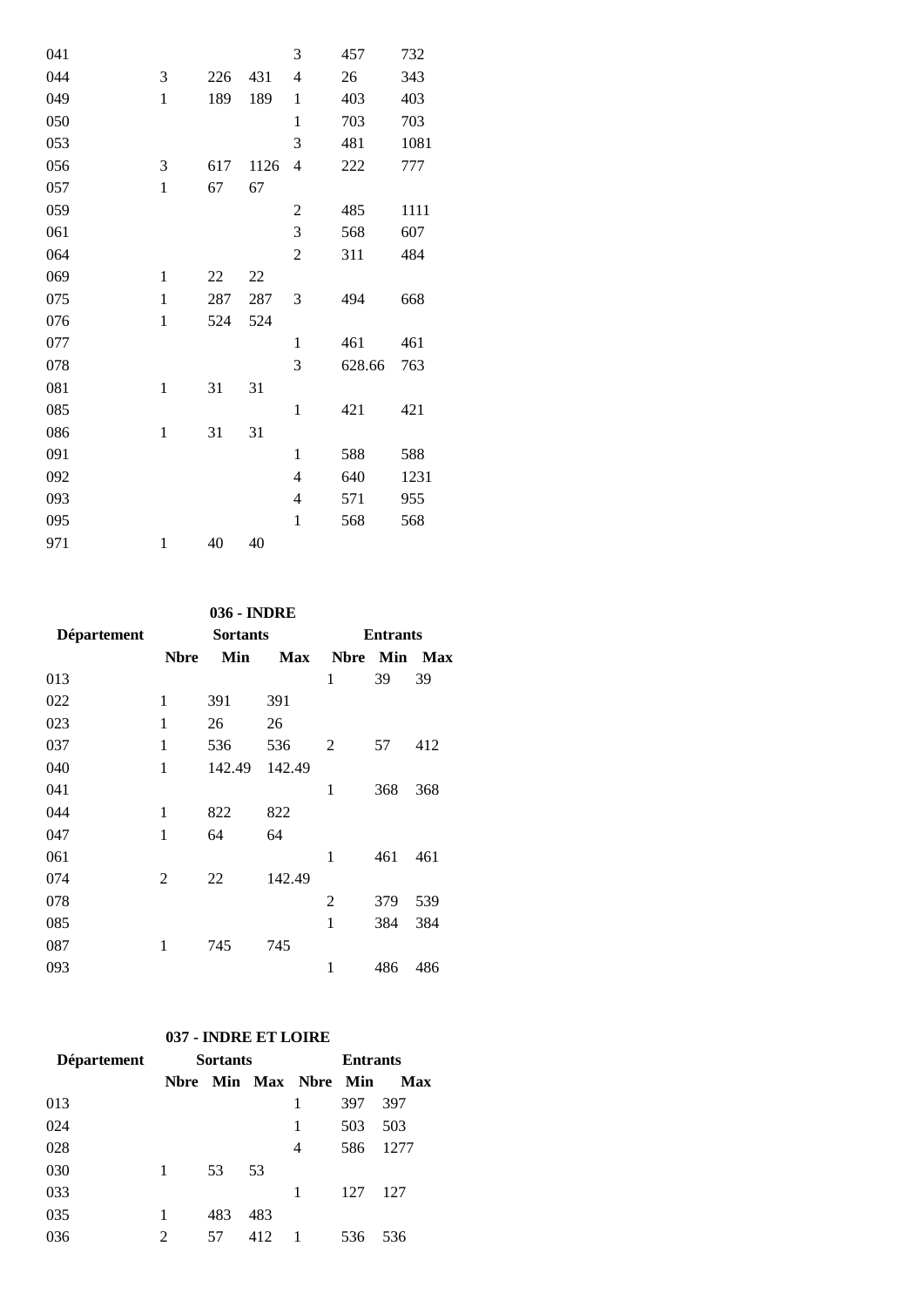| 041 | 3              | 61  | 769 | 6              | 536 | 855     |
|-----|----------------|-----|-----|----------------|-----|---------|
| 044 | 1              | 427 | 427 |                |     |         |
| 045 | 1              | 26  | 26  | 6              | 639 | 1215    |
| 049 | 1              | 483 | 483 | 2              | 41  | 281     |
| 050 | 1              | 272 | 272 |                |     |         |
| 053 | $\mathbf{1}$   | 364 | 364 |                |     |         |
| 068 | $\mathbf{1}$   | 83  | 83  |                |     |         |
| 069 | $\mathbf{1}$   | 388 | 388 |                |     |         |
| 072 | $\mathbf{1}$   | 119 | 119 |                |     |         |
| 074 | $\mathbf{1}$   | 26  | 26  |                |     |         |
| 075 |                |     |     | 1              | 907 | 907     |
| 078 | 1              | 365 | 365 |                |     |         |
| 085 | 3              | 66  | 226 |                |     |         |
| 086 | $\overline{2}$ | 22  | 276 | $\overline{2}$ | 81  | 238     |
| 092 |                |     |     | 2              | 689 | 1196.83 |
| 094 |                |     |     | $\mathbf{1}$   | 648 | 648     |
| 095 |                |     |     | $\mathbf{1}$   | 526 | 526     |
| 974 |                |     |     | $\overline{2}$ | 45  | 104     |
|     |                |     |     |                |     |         |

**038 - ISERE**

| <b>Département</b> |                | <b>Sortants</b> |            | <b>Entrants</b> |        |            |  |
|--------------------|----------------|-----------------|------------|-----------------|--------|------------|--|
|                    | <b>Nbre</b>    | Min             | <b>Max</b> | <b>Nbre</b>     | Min    | <b>Max</b> |  |
| 001                | $\overline{c}$ | 60              | 367        | 3               | 463    | 587        |  |
| 003                | $\mathbf{1}$   | 231             | 231        |                 |        |            |  |
| 004                | $\mathbf{1}$   | 460             | 460        |                 |        |            |  |
| 005                |                |                 |            | $\mathbf{1}$    | 35     | 35         |  |
| 006                | $\overline{4}$ | 193             | 873        | $\mathbf{1}$    | 41     | 41         |  |
| 007                | 5              | 239             | 589        | $\mathbf{1}$    | 1033   | 1033       |  |
| 011                | $\mathbf{1}$   | 256.83          | 256.83     | $\mathbf{1}$    | 353    | 353        |  |
| 013                | $\mathbf{1}$   | 358             | 358        | $\mathbf{1}$    | 128.16 | 128.16     |  |
| 015                | $\mathbf{1}$   | 59              | 59         |                 |        |            |  |
| 026                | 16             | 322             | 1481       | 8               | 79     | 845        |  |
| 027                |                |                 |            | $\mathbf{1}$    | 899    | 899        |  |
| 030                | $\overline{2}$ | 277             | 514        |                 |        |            |  |
| 033                |                |                 |            | $\mathbf{1}$    | 41     | 41         |  |
| 034                | $\mathbf{1}$   | 481             | 481        |                 |        |            |  |
| 035                | $\mathbf{1}$   | 610.66          | 610.66     |                 |        |            |  |
| 039                | $\mathbf{1}$   | 356             | 356        |                 |        |            |  |
| 042                | $\mathbf{1}$   | 495             | 495        | $\overline{2}$  | 22     | 39         |  |
| 043                |                |                 |            | $\mathbf{1}$    | 123    | 123        |  |
| 044                | $\mathbf{1}$   | 719             | 719        |                 |        |            |  |
| 045                |                |                 |            | $\mathbf{1}$    | 1278   | 1278       |  |
| 050                | $\mathbf{1}$   | 619.99          | 619.99     |                 |        |            |  |
| 059                |                |                 |            | 5               | 79     | 563        |  |
| 061                | $\mathbf{1}$   | 389             | 389        |                 |        |            |  |
| 067                | $\mathbf{1}$   | 1144            | 1144       | $\,1$           | 283    | 283        |  |
| 068                | $\overline{c}$ | 41              | 356        |                 |        |            |  |
| 069                | 10             | 26              | 811        | 31              | 109    | 905        |  |
| 071                | $\mathbf{1}$   | 436             | 436        | $\overline{c}$  | 307    | 409        |  |
| 073                | $\overline{4}$ | 576             | 1022       | 5               | 22     | 311        |  |
| 074                | 9              | 22              | 733        | 19              | 222    | 477        |  |
| 075                | $\overline{2}$ | 22              | 319        | $\,1$           | 438.33 | 438.33     |  |
| 076                |                |                 |            | $\mathbf{1}$    | 306    | 306        |  |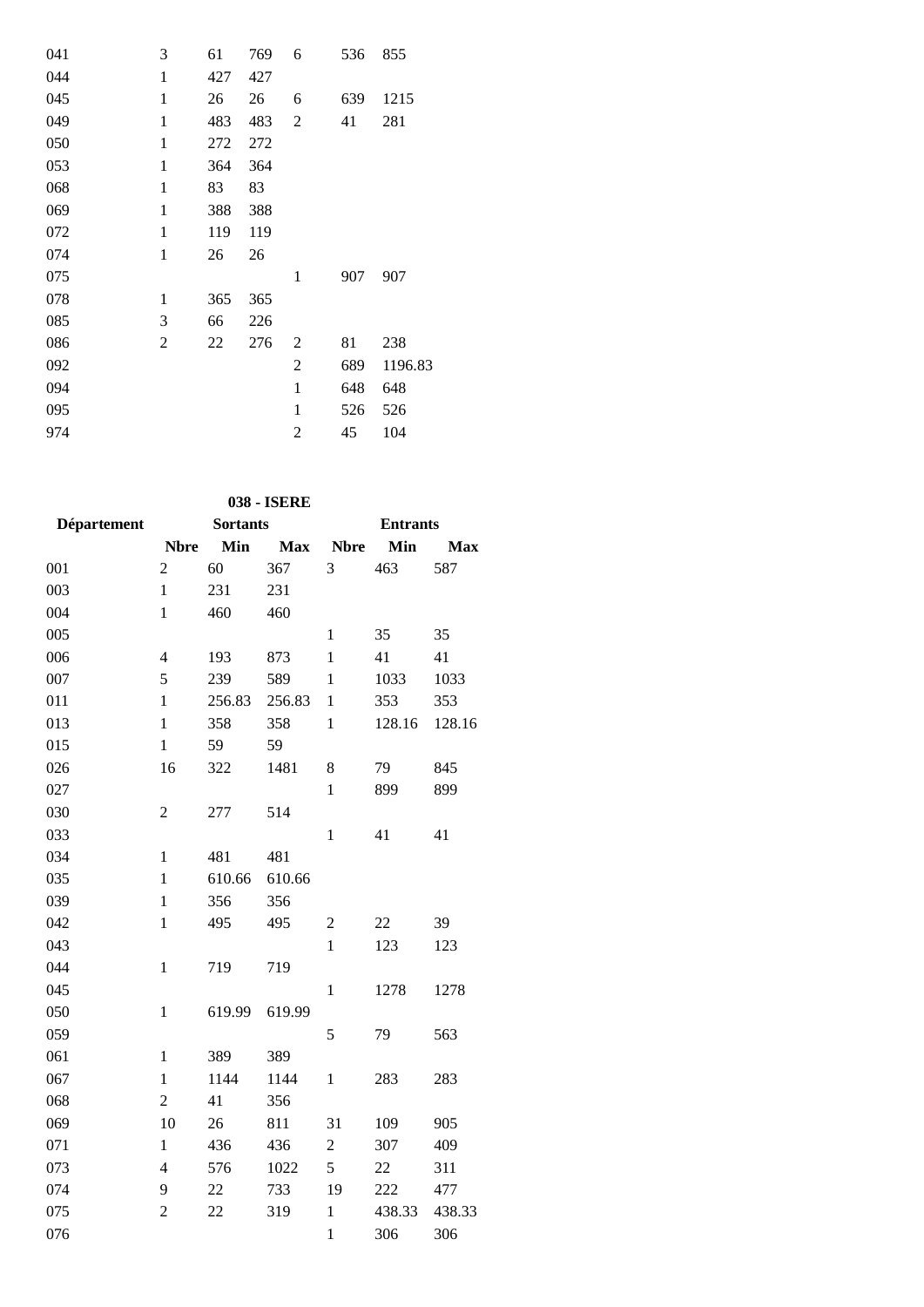| 077 |   |               |     | 1              | 511 | 511    |
|-----|---|---------------|-----|----------------|-----|--------|
| 078 |   |               |     | 1              | 887 | 887    |
| 080 |   |               |     | 1              | 41  | 41     |
| 086 | 1 | 966.82 966.82 |     |                |     |        |
| 091 |   |               |     | $\overline{2}$ | 229 | 458    |
| 092 |   |               |     | 3              | 607 | 669.99 |
| 093 |   |               |     | $\overline{4}$ | 423 | 973    |
| 094 |   |               |     | 5              | 451 | 1406   |
| 971 |   |               |     | $\overline{4}$ | 33  | 418    |
| 974 | 2 | 402           | 405 |                |     |        |

## **039 - JURA**

| Département |                | <b>Sortants</b> |         | <b>Entrants</b> |     |            |  |
|-------------|----------------|-----------------|---------|-----------------|-----|------------|--|
|             | <b>Nbre</b>    |                 | Min Max | <b>Nbre</b>     | Min | <b>Max</b> |  |
| 001         | 1              | 37              | 37      |                 |     |            |  |
| 004         |                |                 |         | 1               | 63  | 63         |  |
| 010         |                |                 |         | 1               | 426 | 426        |  |
| 025         | $\overline{c}$ | 70              | 798     | 3               | 139 | 272        |  |
| 030         | $\mathbf{1}$   | 101             | 101     | 1               | 839 | 839        |  |
| 033         | 1              | 821             | 821     |                 |     |            |  |
| 038         |                |                 |         | $\mathbf{1}$    | 356 | 356        |  |
| 050         | 1              | 99              | 99      |                 |     |            |  |
| 059         | 1              | 26              | 26      | 1               | 417 | 417        |  |
| 069         | 1              | 865             | 865     | 1               | 381 | 381        |  |
| 070         |                |                 |         | 1               | 707 | 707        |  |
| 071         |                |                 |         | 4               | 303 | 835        |  |
| 073         |                |                 |         | $\mathbf{1}$    | 972 | 972        |  |
| 074         |                |                 |         | $\mathbf{1}$    | 356 | 356        |  |
| 082         | $\mathbf{1}$   | 352             | 352     |                 |     |            |  |
| 086         |                |                 |         | $\mathbf{1}$    | 99  | 99         |  |
| 089         |                |                 |         | 1               | 723 | 723        |  |
| 094         |                |                 |         | $\overline{2}$  | 461 | 613        |  |
| 974         |                |                 |         | $\mathbf{1}$    | 64  | 64         |  |
|             |                |                 |         |                 |     |            |  |

### **040 - LANDES**

| Département |      | <b>Sortants</b> |         | <b>Entrants</b> |        |        |  |
|-------------|------|-----------------|---------|-----------------|--------|--------|--|
|             | Nbre |                 | Min Max | <b>Nbre</b>     | Min    | Max    |  |
| 016         | 1    | 65              | 65      |                 |        |        |  |
| 017         | 1    | 57              | 57      |                 |        |        |  |
| 620         | 2    | 62              | 105     |                 |        |        |  |
| 024         |      |                 |         | 1               | 598    | 598    |  |
| 030         | 1    | 33              | 33      |                 |        |        |  |
| 032         | 1    | 81              | 81      | 2               | 636    | 892    |  |
| 033         | 6    | 22              | 748     | 9               | 434    | 552    |  |
| 036         |      |                 |         | 1               | 142.49 | 142.49 |  |
| 047         |      |                 |         | 4               | 589    | 679    |  |
| 051         | 1    | 619             | 619     |                 |        |        |  |
| 064         | 5    | 795             | 881     | 1               | 258    | 258    |  |
| 066         | 1    | 45              | 45      |                 |        |        |  |
| 077         |      |                 |         | 1               | 897.49 | 897.49 |  |
| 078         |      |                 |         | 1               | 615    | 615    |  |
| 085         | 1    | 22              | 22      |                 |        |        |  |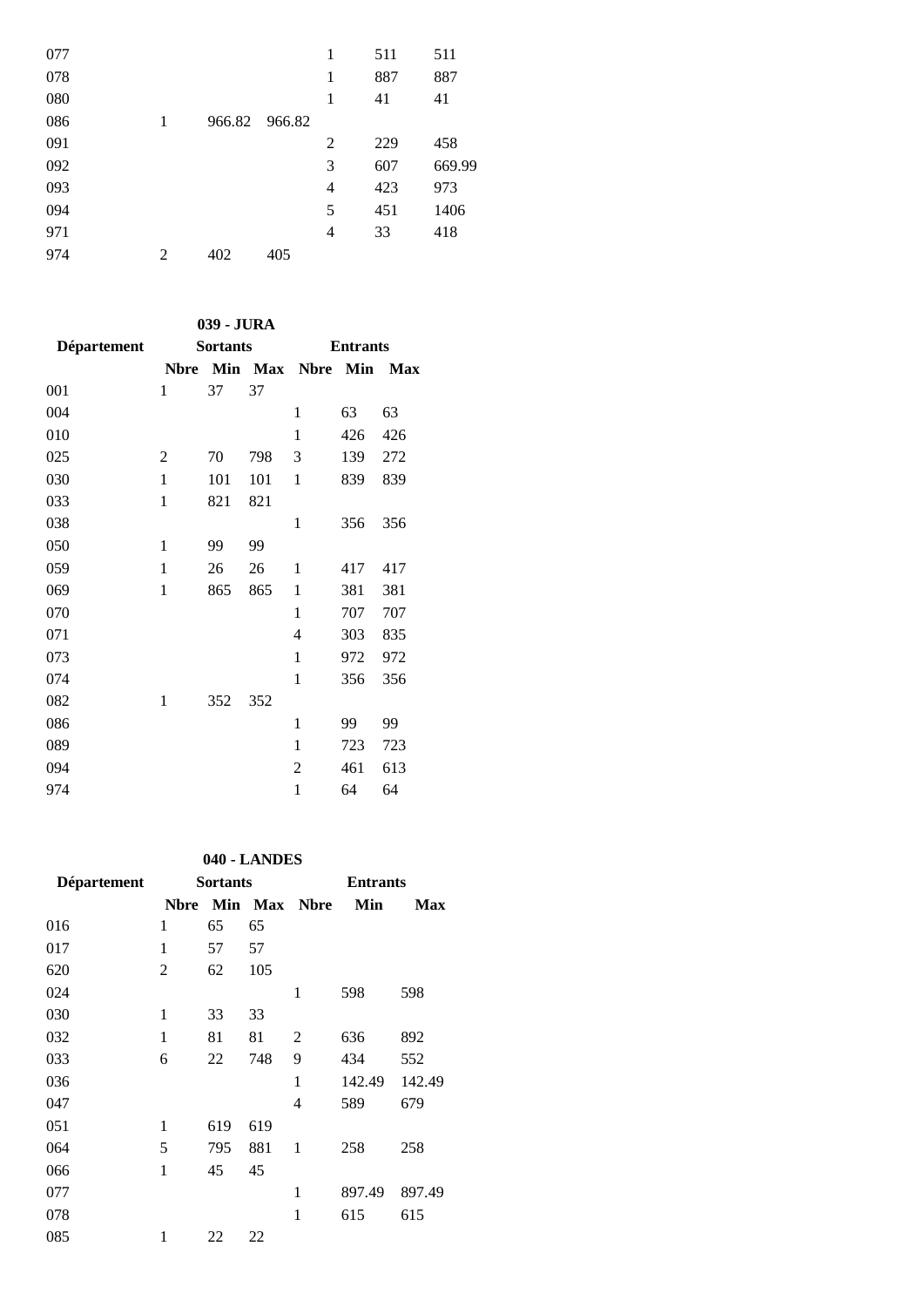| 088 | 365 365 |  |                 |       |
|-----|---------|--|-----------------|-------|
| 091 |         |  | 978             | 978   |
| 092 |         |  | 2 721           | - 769 |
| 974 |         |  | 70.5 70.5 2 129 | 897   |

### **041 - LOIR ET CHER**

| <b>Département</b> |                | <b>Sortants</b> |      | <b>Entrants</b> |       |            |  |
|--------------------|----------------|-----------------|------|-----------------|-------|------------|--|
|                    | <b>Nbre</b>    |                 |      | Min Max Nbre    | Min   | <b>Max</b> |  |
| 013                | 1              | 442             | 442  |                 |       |            |  |
| 028                |                |                 |      | 3               | 522   | 1057.82    |  |
| 035                | 3              | 457             | 732  |                 |       |            |  |
| 036                | $\mathbf{1}$   | 368             | 368  |                 |       |            |  |
| 037                | 6              | 536             | 855  | 3               | 61    | 769        |  |
| 045                |                |                 |      | 5               | 646   | 696        |  |
| 052                | $\mathbf{1}$   | 452             | 452  |                 |       |            |  |
| 053                |                |                 |      | $\mathbf{1}$    | 289   | 289        |  |
| 054                | $\mathbf{1}$   | 494             | 494  |                 |       |            |  |
| 056                | 1              | 605             | 605  | 1               | 65    | 65         |  |
| 061                | $\mathbf{1}$   | 31              | 31   | $\mathbf{1}$    | 88.82 | 88.82      |  |
| 068                | $\overline{2}$ | 37.5            | 37.5 |                 |       |            |  |
| 069                | $\mathbf{1}$   | 322             | 322  |                 |       |            |  |
| 071                | $\mathbf{1}$   | 59              | 59   |                 |       |            |  |
| 076                |                |                 |      | 1               | 340   | 340        |  |
| 077                |                |                 |      | $\mathbf{1}$    | 1047  | 1047       |  |
| 094                |                |                 |      | 1               | 536   | 536        |  |
| 971                |                |                 |      | $\mathbf{1}$    | 26    | 26         |  |
| 973                |                |                 |      | 1               | 813   | 813        |  |
| 974                | $\mathbf{1}$   | 700             | 700  | $\mathbf{1}$    | 123   | 123        |  |

### **042 - LOIRE**

| Département |                | <b>Sortants</b> |            | <b>Entrants</b> |        |        |
|-------------|----------------|-----------------|------------|-----------------|--------|--------|
|             | <b>Nbre</b>    | Min             | <b>Max</b> | <b>Nbre</b>     | Min    | Max    |
| 001         |                |                 |            | 2               | 528    | 1177   |
| 003         |                |                 |            | $\mathbf{1}$    | 783    | 783    |
| 006         | $\mathbf{1}$   | 60              | 60         |                 |        |        |
| 007         |                |                 |            | $\mathbf{1}$    | 629    | 629    |
| 013         | $\overline{2}$ | 70              | 70         |                 |        |        |
| 015         | $\mathbf{1}$   | 35              | 35         |                 |        |        |
| 016         |                |                 |            | $\mathbf{1}$    | 673    | 673    |
| 026         | 1              | 341             | 341        |                 |        |        |
| 029         | $\mathbf{1}$   | 1361            | 1361       |                 |        |        |
| 038         | $\overline{2}$ | 22              | 39         | $\mathbf{1}$    | 495    | 495    |
| 043         | $\mathbf{1}$   | 939             | 939        |                 |        |        |
| 058         |                |                 |            | $\mathbf{1}$    | 514    | 514    |
| 063         | 1              | 694             | 694        | 1               | 26     | 26     |
| 069         | $\overline{2}$ | 64              | 814        | 11              | 496    | 848    |
| 071         |                |                 |            | 3               | 243    | 580    |
| 075         |                |                 |            | 2               | 515    | 609    |
| 083         | $\mathbf{1}$   | 937             | 937        |                 |        |        |
| 091         |                |                 |            | $\mathbf{1}$    | 561.33 | 561.33 |
| 093         |                |                 |            | $\mathbf{1}$    | 574    | 574    |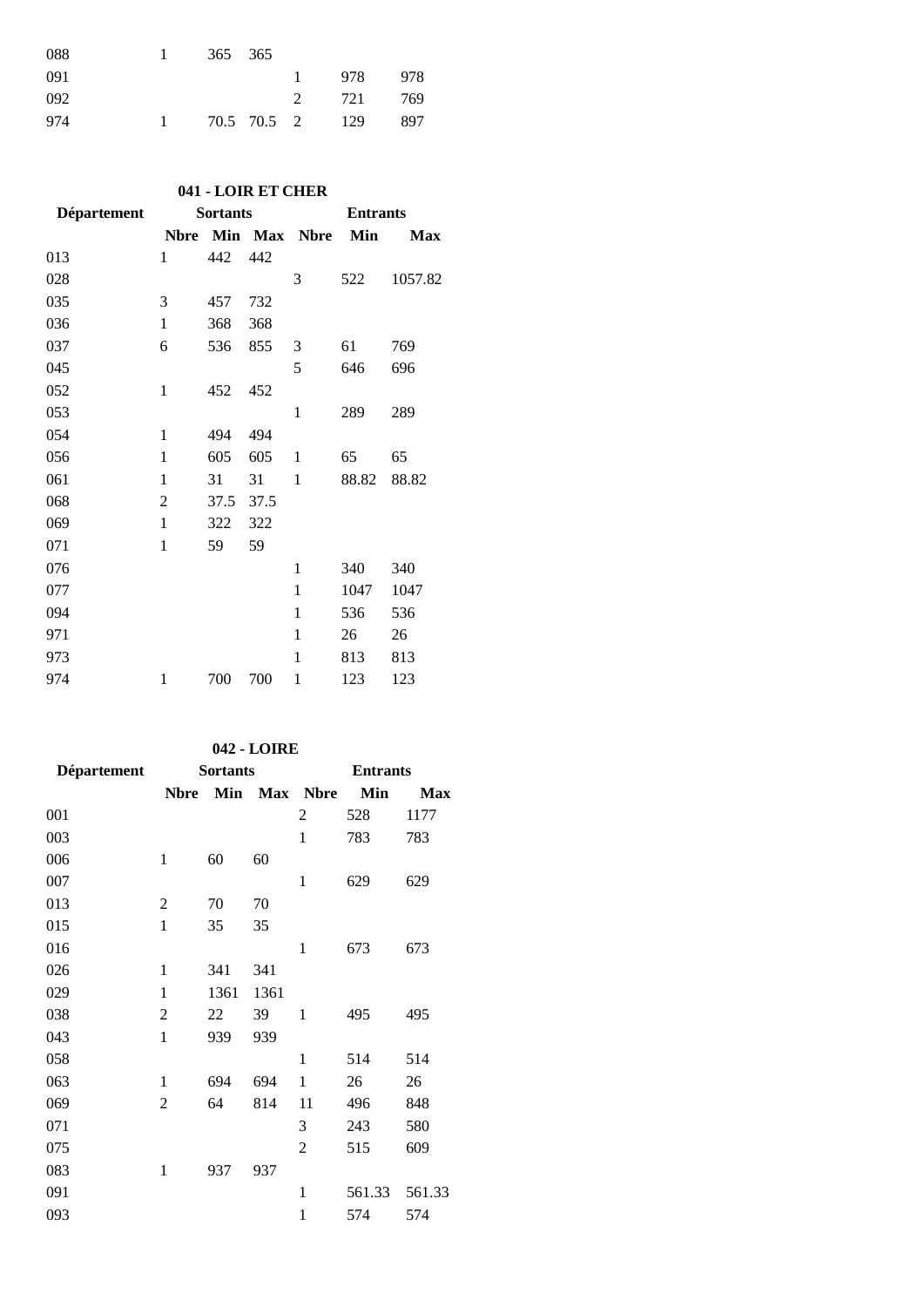## **043 - HAUTE LOIRE**

| Département |              | <b>Sortants</b> |     | <b>Entrants</b>           |     |     |  |
|-------------|--------------|-----------------|-----|---------------------------|-----|-----|--|
|             |              |                 |     | Nbre Min Max Nbre Min Max |     |     |  |
| 007         |              | 79              | 79  | $\overline{1}$            | 377 | 377 |  |
| 038         | $\mathbf{1}$ | 123             | 123 |                           |     |     |  |
| 042         |              |                 |     | 1                         | 939 | 939 |  |
| 044         |              |                 |     |                           | 214 | 214 |  |
| 063         |              | 579             | 579 |                           |     |     |  |
| 974         |              | 87              | 87  |                           |     |     |  |

# **044 - LOIRE ATLANTIQUE**

| Département |                | <b>Sortants</b> |            | <b>Entrants</b> |        |            |  |
|-------------|----------------|-----------------|------------|-----------------|--------|------------|--|
|             | <b>Nbre</b>    | Min             | <b>Max</b> | <b>Nbre</b>     | Min    | <b>Max</b> |  |
| 002         | $\mathbf{1}$   | 22              | 22         |                 |        |            |  |
| 006         | $\overline{c}$ | 290             | 427        | $\mathbf{1}$    | 907    | 907        |  |
| 013         | $\mathbf{1}$   | 145             | 145        | $\mathbf{1}$    | 521    | 521        |  |
| 014         | $\mathbf{1}$   | 26              | 26         |                 |        |            |  |
| 017         | $\mathbf{1}$   | 356             | 356        | 3               | 139    | 337        |  |
| 022         |                |                 |            | $\mathbf{1}$    | 347    | 347        |  |
| 024         | $\mathbf{1}$   | 459             | 459        | $\mathbf{1}$    | 562    | 562        |  |
| 028         | $\mathbf{1}$   | 222             | 222        |                 |        |            |  |
| 029         | 3              | 536             | 569        | $\mathbf{1}$    | 81     | 81         |  |
| 031         | 3              | 436             | 489        | $\mathbf{1}$    | 494.49 | 494.49     |  |
| 033         | $\mathbf{1}$   | 283             | 283        | $\overline{2}$  | 99     | 383        |  |
| 035         | $\overline{4}$ | 26              | 343        | 3               | 226    | 431        |  |
| 036         |                |                 |            | $\mathbf{1}$    | 822    | 822        |  |
| 037         |                |                 |            | $\mathbf{1}$    | 427    | 427        |  |
| 038         |                |                 |            | $\mathbf{1}$    | 719    | 719        |  |
| 043         | 1              | 214             | 214        |                 |        |            |  |
| 049         | $\mathfrak{2}$ | 226             | 329        | $\overline{4}$  | 393    | 873        |  |
| 053         | $\overline{c}$ | 31              | 338        | 1               | 484    | 484        |  |
| 056         | $\overline{c}$ | 410             | 483        | $\mathbf{1}$    | 226    | 226        |  |
| 057         |                |                 |            | $\mathbf{1}$    | 588    | 588        |  |
| 059         | $\mathbf{1}$   | 441             | 441        |                 |        |            |  |
| 061         |                |                 |            | $\mathbf{1}$    | 708    | 708        |  |
| 066         | $\mathbf{1}$   | 456             | 456        |                 |        |            |  |
| 069         | $\mathbf{1}$   | 677             | 677        | $\mathbf{1}$    | 463.33 | 463.33     |  |
| 071         | $\overline{c}$ | 26              | 99         |                 |        |            |  |
| 072         | $\mathbf{1}$   | 523.82          | 523.82     | $\mathbf{1}$    | 1122   | 1122       |  |
| 073         | $\mathbf{1}$   | 281             | 281        |                 |        |            |  |
| 074         |                |                 |            | $\mathbf{1}$    | 476    | 476        |  |
| 075         | 2              | 22              | 26         | 3               | 633    | 949        |  |
| 078         |                |                 |            | $\overline{2}$  | 822    | 899        |  |
| 085         | 5              | 22              | 319        | 9               | 399    | 1203       |  |
| 086         | $\mathbf{1}$   | 841             | 841        |                 |        |            |  |
| 091         |                |                 |            | $\mathbf{1}$    | 822    | 822        |  |
| 092         | $\mathbf{1}$   | 123             | 123        | $\overline{4}$  | 697    | 1188       |  |
| 093         |                |                 |            | 3               | 682    | 932        |  |
| 095         |                |                 |            | 3               | 575    | 843        |  |
| 971         | $\mathbf{1}$   | 22              | 22         |                 |        |            |  |
| 973         |                |                 |            | $\,1$           | 846    | 846        |  |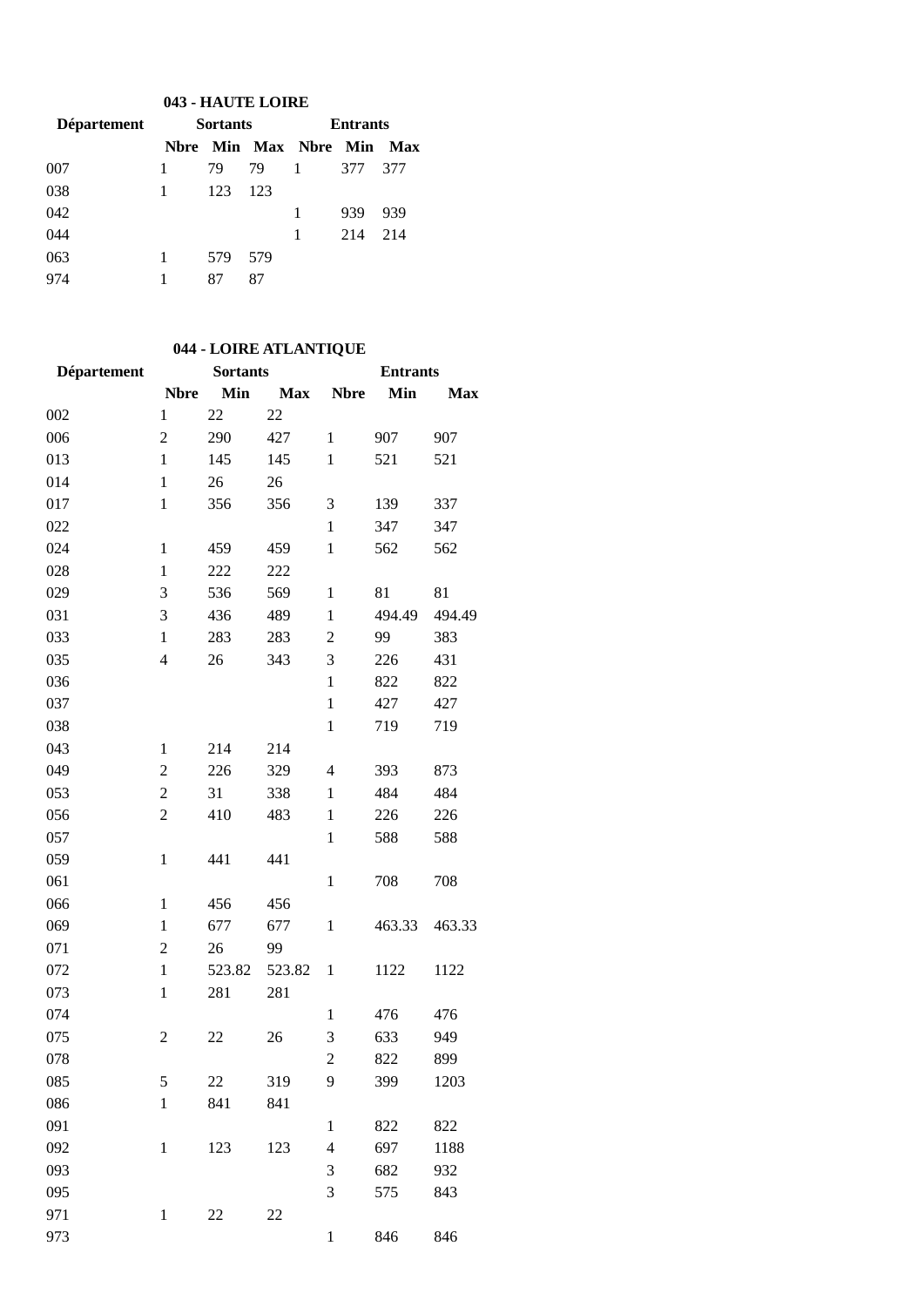| 045 - LOIRET |                |                 |            |                 |       |            |  |  |
|--------------|----------------|-----------------|------------|-----------------|-------|------------|--|--|
| Département  |                | <b>Sortants</b> |            | <b>Entrants</b> |       |            |  |  |
|              | <b>Nbre</b>    | Min             | <b>Max</b> | <b>Nbre</b>     | Min   | <b>Max</b> |  |  |
| 002          |                |                 |            | $\mathbf{1}$    | 352   | 352        |  |  |
| 003          | $\mathbf{1}$   | 389             | 389        |                 |       |            |  |  |
| 013          |                |                 |            | $\mathbf{1}$    | 101   | 101        |  |  |
| 018          | $\mathbf{1}$   | 589             | 589        | $\mathbf{1}$    | 333   | 333        |  |  |
| 023          | $\mathbf{1}$   | 381             | 381        |                 |       |            |  |  |
| 027          | $\mathbf{1}$   | 253             | 253        |                 |       |            |  |  |
| 028          |                |                 |            | 3               | 81    | 629        |  |  |
| 033          | $\mathbf{1}$   | 743             | 743        |                 |       |            |  |  |
| 037          | 6              | 639             | 1215       | 1               | 26    | 26         |  |  |
| 038          | $\mathbf{1}$   | 1278            | 1278       |                 |       |            |  |  |
| 041          | 5              | 646             | 696        |                 |       |            |  |  |
| 055          | $\mathbf{1}$   | 61.82           | 61.82      |                 |       |            |  |  |
| 056          | $\mathbf{1}$   | 706             | 706        |                 |       |            |  |  |
| 059          |                |                 |            | 3               | 79.49 | 335        |  |  |
| 063          |                |                 |            | $\mathbf{1}$    | 407   | 407        |  |  |
| 069          |                |                 |            | $\mathbf{1}$    | 22    | 22         |  |  |
| 070          |                |                 |            | $\mathbf{1}$    | 62    | 62         |  |  |
| 071          |                |                 |            | $\mathbf{1}$    | 26    | 26         |  |  |
| 075          |                |                 |            | $\overline{c}$  | 53    | 713        |  |  |
| 076          |                |                 |            | $\mathbf{1}$    | 22    | 22         |  |  |
| 077          | $\overline{2}$ | 39              | 758        | $\overline{4}$  | 86    | 846        |  |  |
| 078          | $\mathbf{1}$   | 47              | 47         | 3               | 128   | 376        |  |  |
| 089          | 3              | 41              | 237        | $\mathbf{1}$    | 109   | 109        |  |  |
| 091          |                |                 |            | $\overline{4}$  | 222   | 567        |  |  |
| 092          |                |                 |            | $\overline{c}$  | 226   | 297        |  |  |
| 093          |                |                 |            | 3               | 456   | 730        |  |  |
| 094          | $\mathbf{1}$   | 26              | 26         |                 |       |            |  |  |
| 973          | $\mathbf{1}$   | 65              | 65         | $\mathbf{1}$    | 395   | 395        |  |  |

## **046 - LOT**

| Département | <b>Sortants</b> |    |    | <b>Entrants</b>  |     |            |  |
|-------------|-----------------|----|----|------------------|-----|------------|--|
|             | Nbre            |    |    | Min Max Nbre Min |     | <b>Max</b> |  |
| 011         |                 |    |    | 1                | 452 | 452        |  |
| 017         |                 |    |    | 2                | 22  | 31         |  |
| 019         |                 |    |    | 1                | 506 | 506        |  |
| 031         | 1               | 87 | 87 |                  |     |            |  |
| 059         |                 |    |    | 2                | 923 | 950        |  |
| 064         |                 |    |    | 1                | 59  | 59         |  |
| 075         |                 |    |    | 1                | 611 | 611        |  |
| 077         |                 |    |    | 1                | 402 | 402        |  |
| 081         | 1               | 43 | 43 |                  |     |            |  |
| 082         | 3               | 22 | 42 |                  |     |            |  |
| 085         | 1               | 39 | 39 |                  |     |            |  |
| 093         |                 |    |    | 1                | 587 | 587        |  |
| 973         |                 |    |    | 1                | 582 | 582        |  |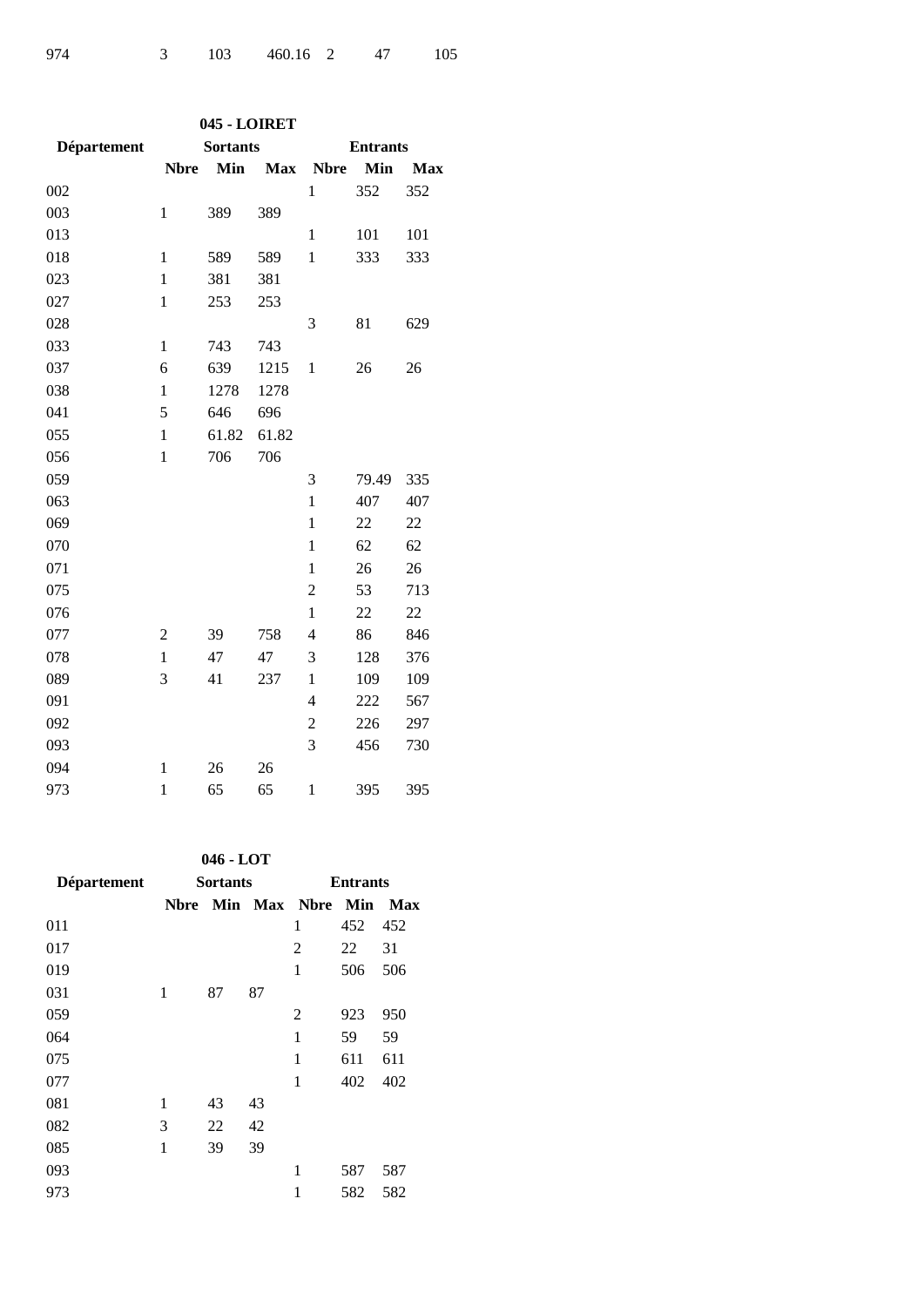| 047 - LOT ET GARONNE |                |                 |            |                 |        |            |  |  |  |
|----------------------|----------------|-----------------|------------|-----------------|--------|------------|--|--|--|
| <b>Département</b>   |                | <b>Sortants</b> |            | <b>Entrants</b> |        |            |  |  |  |
|                      | <b>Nbre</b>    | Min             | <b>Max</b> | <b>Nbre</b>     | Min    | <b>Max</b> |  |  |  |
| 006                  | $\mathbf{1}$   | 35              | 35         | $\mathbf{1}$    | 101    | 101        |  |  |  |
| 013                  |                |                 |            | $\overline{c}$  | 309    | 416        |  |  |  |
| 016                  | $\overline{c}$ | 276             | 289        |                 |        |            |  |  |  |
| 018                  |                |                 |            | $\mathbf{1}$    | 307    | 307        |  |  |  |
| 024                  | 5              | 83              | 1026       | $\mathbf{1}$    | 31     | 31         |  |  |  |
| 025                  |                |                 |            | $\mathbf{1}$    | 88.66  | 88.66      |  |  |  |
| 026                  |                |                 |            | $\mathbf{1}$    | 33     | 33         |  |  |  |
| 029                  |                |                 |            | $\mathbf{1}$    | 22     | 22         |  |  |  |
| 030                  |                |                 |            | 3               | 276    | 1156       |  |  |  |
| 031                  | $\mathbf{1}$   | 536             | 536        | $\mathbf{1}$    | 79.49  | 79.49      |  |  |  |
| 032                  | $\mathbf{1}$   | 640             | 640        |                 |        |            |  |  |  |
| 033                  | 5              | 481             | 1231       | $\mathbf{1}$    | 87     | 87         |  |  |  |
| 036                  |                |                 |            | $\mathbf{1}$    | 64     | 64         |  |  |  |
| 040                  | $\overline{4}$ | 589             | 679        |                 |        |            |  |  |  |
| 051                  |                |                 |            | $\mathbf{1}$    | 206    | 206        |  |  |  |
| 059                  |                |                 |            | $\overline{c}$  | 103    | 475        |  |  |  |
| 062                  |                |                 |            | $\overline{2}$  | 161.74 | 161.74     |  |  |  |
| 064                  | $\overline{2}$ | 1331            | 1545       |                 |        |            |  |  |  |
| 069                  |                |                 |            | $\overline{2}$  | 302    | 327        |  |  |  |
| 077                  |                |                 |            | 5               | 321    | 521        |  |  |  |
| 078                  |                |                 |            | $\mathbf{1}$    | 451    | 451        |  |  |  |
| 081                  | $\overline{2}$ | 227             | 597        | $\mathbf{1}$    | 334    | 334        |  |  |  |
| 083                  |                |                 |            | $\overline{c}$  | 33     | 59         |  |  |  |
| 084                  |                |                 |            | $\mathbf{1}$    | 63     | 63         |  |  |  |
| 085                  | $\mathbf{1}$   | 289             | 289        | $\mathbf{1}$    | 492    | 492        |  |  |  |
| 091                  |                |                 |            | $\mathbf{1}$    | 413    | 413        |  |  |  |
| 093                  |                |                 |            | $\overline{2}$  | 603    | 616        |  |  |  |
| 094                  |                |                 |            | $\overline{4}$  | 461    | 611        |  |  |  |
| 972                  |                |                 |            | $\mathbf{1}$    | 35     | 35         |  |  |  |
| 973                  |                |                 |            | $\mathbf{1}$    | 455    | 455        |  |  |  |
| 974                  |                |                 |            | $\mathbf{1}$    | 45     | 45         |  |  |  |

#### **048 - LOZERE**

| <b>Département</b> | <b>Sortants</b> |     |     | <b>Entrants</b>  |      |      |  |
|--------------------|-----------------|-----|-----|------------------|------|------|--|
|                    | Nbre            |     |     | Min Max Nbre Min |      | Max  |  |
| 007                | 1               | 22  | 22  | 1                | 53   | 53   |  |
| 009                | 1               | 35  | 35  |                  |      |      |  |
| 011                | 1               | 22  | 22  |                  |      |      |  |
| 012                | 1               | 829 | 829 | 1                | 127  | 127  |  |
| 013                | 1               | 876 | 876 | 1                | 437  | 437  |  |
| 024                |                 |     |     | 2                | 37.5 | 37.5 |  |
| 029                | 1               | 568 | 568 |                  |      |      |  |
| 030                | 1               | 26  | 26  | 1                | 326  | 326  |  |
| 075                |                 |     |     | 1                | 613  | 613  |  |
| 078                |                 |     |     | 1                | 388  | 388  |  |

## **049 - MAINE ET LOIRE**

| <b>Département</b> | <b>Sortants</b> |  |     | <b>Entrants</b> |  |     |  |
|--------------------|-----------------|--|-----|-----------------|--|-----|--|
|                    | Nbre Min        |  | Max | Nbre Min        |  | Max |  |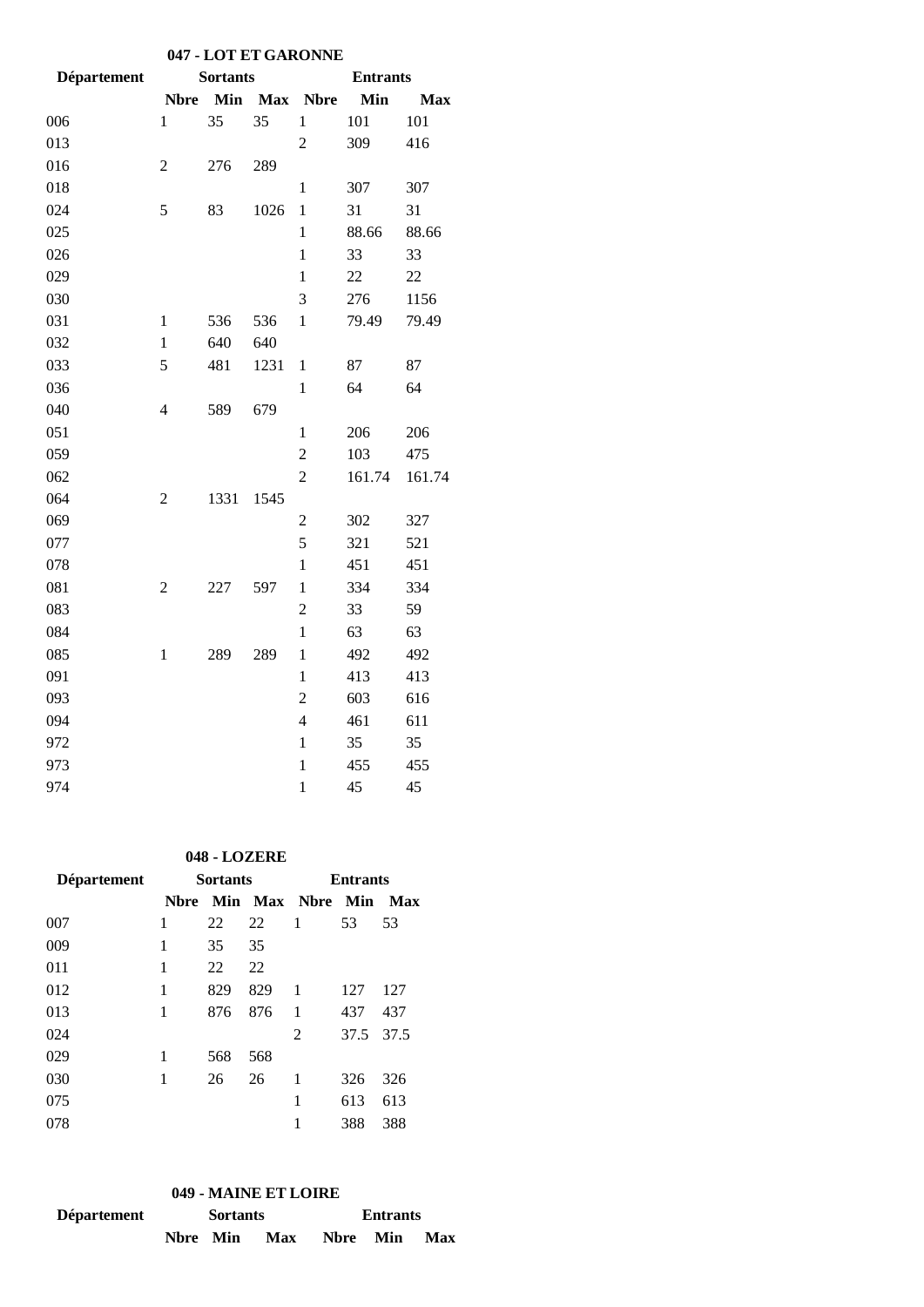| 013 |                |     |         | $\mathbf{1}$   | 356   | 356   |
|-----|----------------|-----|---------|----------------|-------|-------|
| 017 |                |     |         | $\mathbf{1}$   | 46.49 | 46.49 |
| 026 |                |     |         | $\mathbf{1}$   | 471   | 471   |
| 028 |                |     |         | $\overline{2}$ | 488   | 822   |
| 029 | $\mathbf{1}$   | 641 | 641     |                |       |       |
| 033 |                |     |         | $\mathbf{1}$   | 55    | 55    |
| 035 | $\mathbf{1}$   | 403 | 403     | $\mathbf{1}$   | 189   | 189   |
| 037 | $\overline{2}$ | 41  | 281     | $\mathbf{1}$   | 483   | 483   |
| 044 | $\overline{4}$ | 393 | 873     | $\overline{2}$ | 226   | 329   |
| 053 | $\mathbf{1}$   | 26  | 26      | 5              | 381   | 589   |
| 059 |                |     |         | $\mathbf{1}$   | 456   | 456   |
| 063 | $\mathbf{1}$   | 477 | 477     | $\mathbf{1}$   | 416   | 416   |
| 064 | $\mathbf{1}$   | 864 | 864     | $\mathbf{1}$   | 398   | 398   |
| 069 | $\mathbf{1}$   | 359 | 359     |                |       |       |
| 072 |                |     |         | 6              | 407   | 833   |
| 073 | $\mathbf{1}$   | 53  | 53      |                |       |       |
| 075 |                |     |         | $\mathbf{1}$   | 481   | 481   |
| 079 | 3              | 22  | 1212.82 | $\mathbf{1}$   | 513   | 513   |
| 082 |                |     |         | $\mathbf{1}$   | 477   | 477   |
| 085 | 5              | 119 | 322     | 4              | 27    | 227   |
| 086 | $\mathbf{1}$   | 99  | 99      | $\mathbf{1}$   | 369   | 369   |
| 092 |                |     |         | $\overline{2}$ | 833   | 1031  |
| 093 |                |     |         | 5              | 463   | 561   |
| 094 |                |     |         | 2              | 480   | 528   |
| 972 | $\,1$          | 26  | 26      |                |       |       |
|     |                |     |         |                |       |       |

# **050 - MANCHE**

| <b>Département</b> | <b>Sortants</b> |        |            | <b>Entrants</b> |        |            |  |
|--------------------|-----------------|--------|------------|-----------------|--------|------------|--|
|                    | <b>Nbre</b>     | Min    | <b>Max</b> | <b>Nbre</b>     | Min    | <b>Max</b> |  |
| 014                | 8               | 633    | 759        | 6               | 26     | 235        |  |
| 023                | $\mathbf{1}$    | 120.49 | 120.49     |                 |        |            |  |
| 027                | 1               | 22     | 22         |                 |        |            |  |
| 029                |                 |        |            | $\mathbf{1}$    | 241    | 241        |  |
| 035                | $\mathbf{1}$    | 703    | 703        |                 |        |            |  |
| 037                |                 |        |            | $\mathbf{1}$    | 272    | 272        |  |
| 038                |                 |        |            | $\mathbf{1}$    | 619.99 | 619.99     |  |
| 039                |                 |        |            | $\mathbf{1}$    | 99     | 99         |  |
| 056                | 1               | 642    | 642        |                 |        |            |  |
| 057                | $\mathbf{1}$    | 302    | 302        |                 |        |            |  |
| 061                |                 |        |            | 5               | 631    | 707        |  |
| 069                | $\mathbf{1}$    | 423    | 423        |                 |        |            |  |
| 072                | $\mathbf{1}$    | 627    | 627        |                 |        |            |  |
| 075                | $\mathbf{1}$    | 22     | 22         |                 |        |            |  |
| 076                | $\mathbf{1}$    | 81     | 81         | 1               | 538    | 538        |  |
| 082                |                 |        |            | $\mathbf{1}$    | 373    | 373        |  |
| 083                | $\mathbf{1}$    | 119    | 119        |                 |        |            |  |
| 088                | 1               | 291.66 | 291.66     |                 |        |            |  |
| 091                |                 |        |            | 1               | 726    | 726        |  |
| 092                |                 |        |            | $\mathbf{1}$    | 1266   | 1266       |  |
| 093                |                 |        |            | 1               | 1418   | 1418       |  |
| 972                | 1               | 87     | 87         | 1               | 33     | 33         |  |
| 974                | $\mathbf{1}$    | 389    | 389        |                 |        |            |  |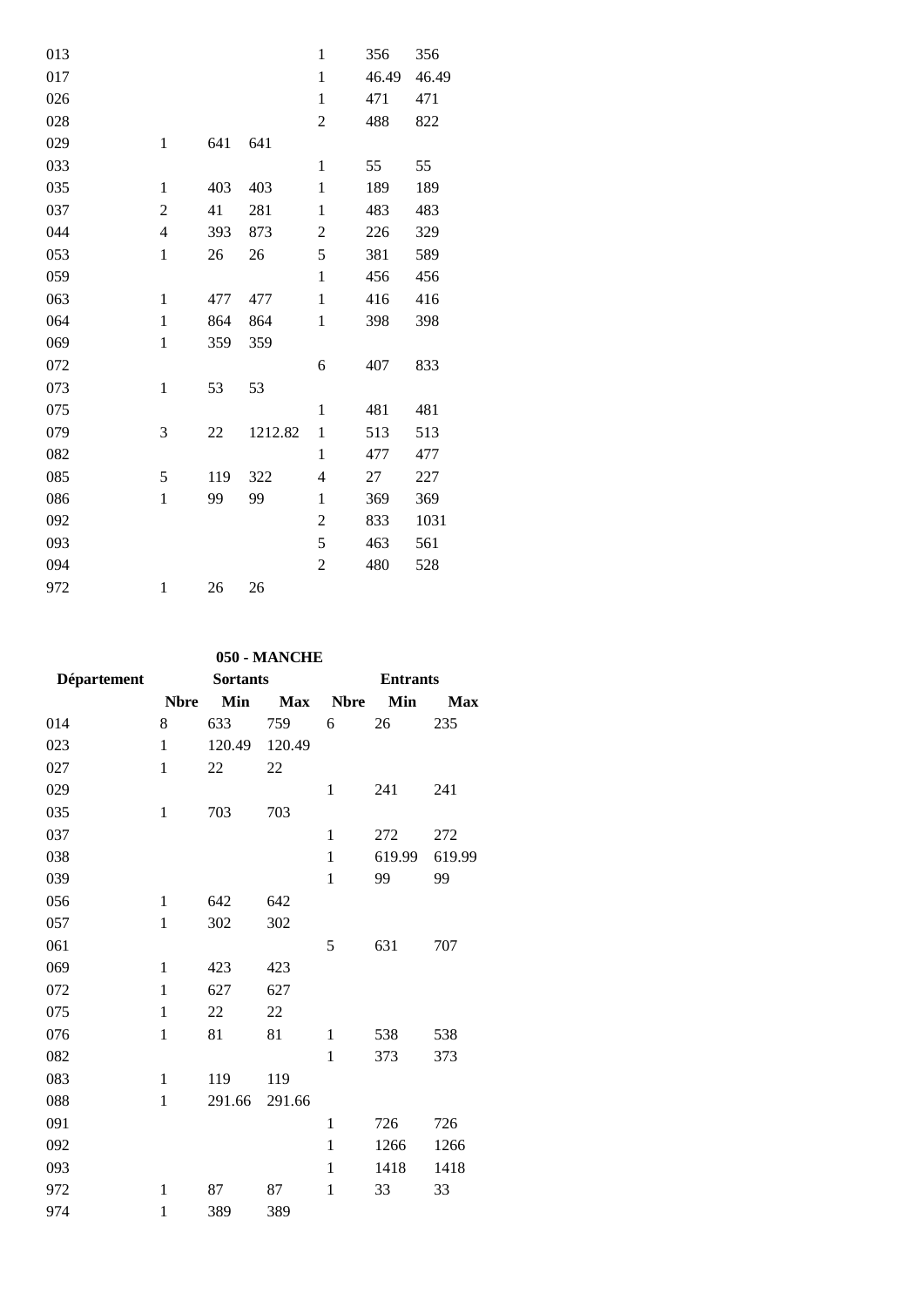| 051 - MARNE        |                |                 |            |                |                 |            |
|--------------------|----------------|-----------------|------------|----------------|-----------------|------------|
| <b>Département</b> |                | <b>Sortants</b> |            |                | <b>Entrants</b> |            |
|                    | <b>Nbre</b>    | Min             | <b>Max</b> | <b>Nbre</b>    | Min             | <b>Max</b> |
| 002                | 3              | 22              | 376        | $\overline{4}$ | 279             | 394        |
| 008                | 5              | 22              | 222        | 8              | 281             | 755        |
| 010                | $\overline{2}$ | 66.49           | 289        | $\overline{4}$ | 121             | 358.33     |
| 012                | $\mathbf{1}$   | 420             | 420        |                |                 |            |
| 013                | $\overline{c}$ | 312             | 661.33     |                |                 |            |
| 021                |                |                 |            | $\mathbf{1}$   | 226             | 226        |
| 024                | $\overline{c}$ | 141.74          | 141.74     |                |                 |            |
| 040                |                |                 |            | $\mathbf{1}$   | 619             | 619        |
| 047                | $\mathbf{1}$   | 206             | 206        |                |                 |            |
| 052                | $\mathbf{1}$   | 22              | 22         | $\mathbf{1}$   | 661             | 661        |
| 054                | $\mathbf{1}$   | 508             | 508        |                |                 |            |
| 060                | $\mathbf{1}$   | 79              | 79         |                |                 |            |
| 062                |                |                 |            | $\mathbf{1}$   | 459             | 459        |
| 069                | $\overline{2}$ | 334             | 349        |                |                 |            |
| 071                | $\mathbf{1}$   | 548.66          | 548.66     |                |                 |            |
| 075                | $\mathbf{1}$   | 22              | 22         | $\mathbf{1}$   | 464             | 464        |
| 077                |                |                 |            | 2              | 239             | 381        |
| 081                | 1              | 470             | 470        |                |                 |            |
| 082                | $\overline{c}$ | 108             | 108        |                |                 |            |
| 086                |                |                 |            | $\mathbf{1}$   | 490.66          | 490.66     |
| 089                |                |                 |            | $\mathbf{1}$   | 504             | 504        |
| 091                |                |                 |            | 1              | 587             | 587        |
| 092                | $\mathbf{1}$   | 37              | 37         | 1              | 727             | 727        |
| 093                |                |                 |            | 3              | 486             | 533        |
| 094                |                |                 |            | $\mathbf{1}$   | 379             | 379        |
| 974                | $\overline{2}$ | 438             | 619        |                |                 |            |

### **052 - HAUTE MARNE**

| <b>Département</b> | <b>Sortants</b> |     |     | <b>Entrants</b>             |     |     |  |
|--------------------|-----------------|-----|-----|-----------------------------|-----|-----|--|
|                    | <b>N</b> hre    |     |     | <b>Min Max Nbre Min Max</b> |     |     |  |
| 008                | 1               | 22  | 22  |                             |     |     |  |
| 010                | 2               | 222 | 272 |                             |     |     |  |
| 021                |                 |     |     | 1                           | 222 | 222 |  |
| 041                |                 |     |     | 1                           | 452 | 452 |  |
| 051                | 1               | 661 | 661 | -1                          | 22  | 22  |  |
| 056                | 1               | 847 | 847 |                             |     |     |  |
| 093                |                 |     |     | 1                           | 539 | 539 |  |
| 973                |                 |     |     | 2                           | 161 | 161 |  |

## **053 - MAYENNE**

| <b>Département</b> |              | <b>Sortants</b> |      |                     | <b>Entrants</b> |     |  |
|--------------------|--------------|-----------------|------|---------------------|-----------------|-----|--|
|                    | <b>N</b> bre |                 |      | <b>Min Max Nbre</b> | Min             | Max |  |
| 016                |              | 377             | 377  |                     |                 |     |  |
| 028                |              | 80              | 80   | 2                   | 410             | 452 |  |
| 035                | 3            | 481             | 1081 |                     |                 |     |  |
| 037                |              |                 |      |                     | 364             | 364 |  |
| 041                |              | 289             | 289  |                     |                 |     |  |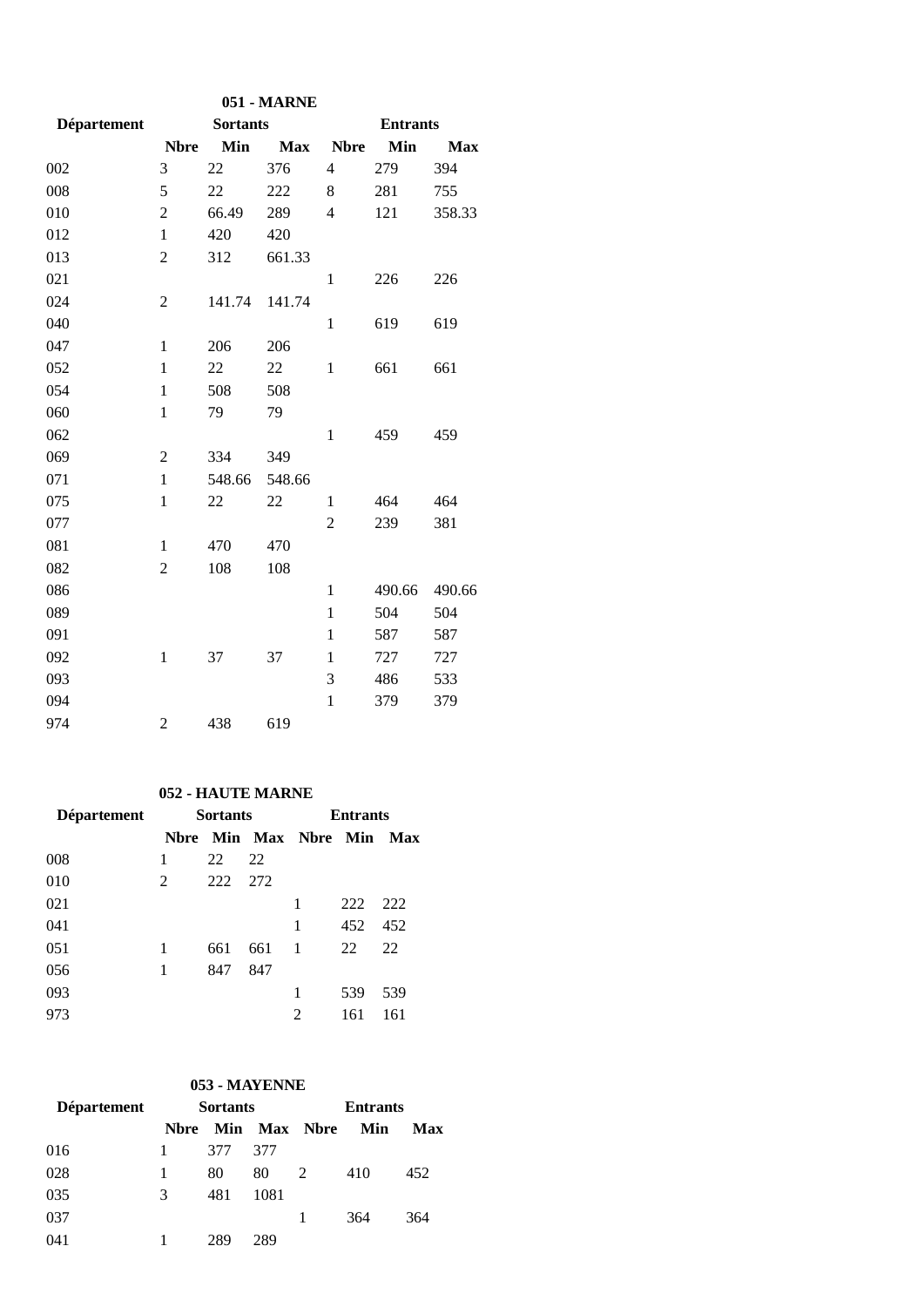| 044 | 1 | 484  | 484  | 2              | 31     | 338 |
|-----|---|------|------|----------------|--------|-----|
| 049 | 5 | 381  | 589  | 1              | 26     | 26  |
| 056 | 1 | 1072 | 1072 |                |        |     |
| 061 | 1 | 1156 | 1156 | $\blacksquare$ | 643    | 643 |
| 072 | 2 | 22   | 803  | 5              | 322    | 591 |
| 078 |   |      |      | 3              | 402    | 461 |
| 085 | 4 | 222  | 322  | 3              | 35     | 288 |
| 091 |   |      |      | 5              | 446.49 | 665 |
| 095 |   |      |      |                | 524    | 524 |

# **054 - MEURTHE ET MOSELLE**

| Département | <b>Sortants</b> |        |            | <b>Entrants</b> |        |            |  |
|-------------|-----------------|--------|------------|-----------------|--------|------------|--|
|             | <b>Nbre</b>     | Min    | <b>Max</b> | <b>Nbre</b>     | Min    | <b>Max</b> |  |
| 001         |                 |        |            | $\mathbf{1}$    | 431    | 431        |  |
| 005         | $\mathbf{1}$    | 1573   | 1573       |                 |        |            |  |
| 013         |                 |        |            | 1               | 138.16 | 138.16     |  |
| 016         | 1               | 166.32 | 166.32     |                 |        |            |  |
| 017         |                 |        |            | $\mathbf{1}$    | 527    | 527        |  |
| 041         |                 |        |            | $\mathbf{1}$    | 494    | 494        |  |
| 051         |                 |        |            | $\mathbf{1}$    | 508    | 508        |  |
| 055         |                 |        |            | $\overline{4}$  | 524    | 1585       |  |
| 057         | 4               | 22     | 437        | 5               | 460    | 736        |  |
| 059         | 1               | 121    | 121        |                 |        |            |  |
| 060         | 1               | 53     | 53         |                 |        |            |  |
| 069         | 3               | 22     | 410        |                 |        |            |  |
| 071         | $\mathbf{1}$    | 141    | 141        |                 |        |            |  |
| 074         |                 |        |            | $\mathbf{1}$    | 447    | 447        |  |
| 075         | $\mathbf{1}$    | 388.66 | 388.66     |                 |        |            |  |
| 088         | 11              | 26     | 529        | 5               | 360    | 876.16     |  |
| 093         |                 |        |            | $\overline{2}$  | 507    | 509        |  |
| 094         |                 |        |            | $\mathbf{1}$    | 591    | 591        |  |
| 971         |                 |        |            | $\mathbf{1}$    | 38     | 38         |  |

#### **055 - MEUSE**

| <b>Département</b> | <b>Sortants</b> |     |              | <b>Entrants</b> |       |       |  |
|--------------------|-----------------|-----|--------------|-----------------|-------|-------|--|
|                    | Nbre            |     | Min Max Nbre |                 | Min   | Max   |  |
| 001                | 1               | 39  | 39           |                 |       |       |  |
| 008                | 1               | 139 | 139          |                 |       |       |  |
| 010                |                 |     |              | 2               | 83    | 279   |  |
| 028                |                 |     |              | 1               | 101   | 101   |  |
| 045                |                 |     |              | 1               | 61.82 | 61.82 |  |
| 054                | 4               | 524 | 1585         |                 |       |       |  |
| 057                | 3               | 326 | 401          | 1               | 57    | 57    |  |
| 077                |                 |     |              | 1               | 90    | 90    |  |
| 080                |                 |     |              | 1               | 419   | 419   |  |
| 092                | 1               | 456 | 456          |                 |       |       |  |
| 093                |                 |     |              | 3               | 309   | 711   |  |
| 094                |                 |     |              | 1               | 456   | 456   |  |

|                    | 056 - MORBIHAN  |                 |
|--------------------|-----------------|-----------------|
| <b>Département</b> | <b>Sortants</b> | <b>Entrants</b> |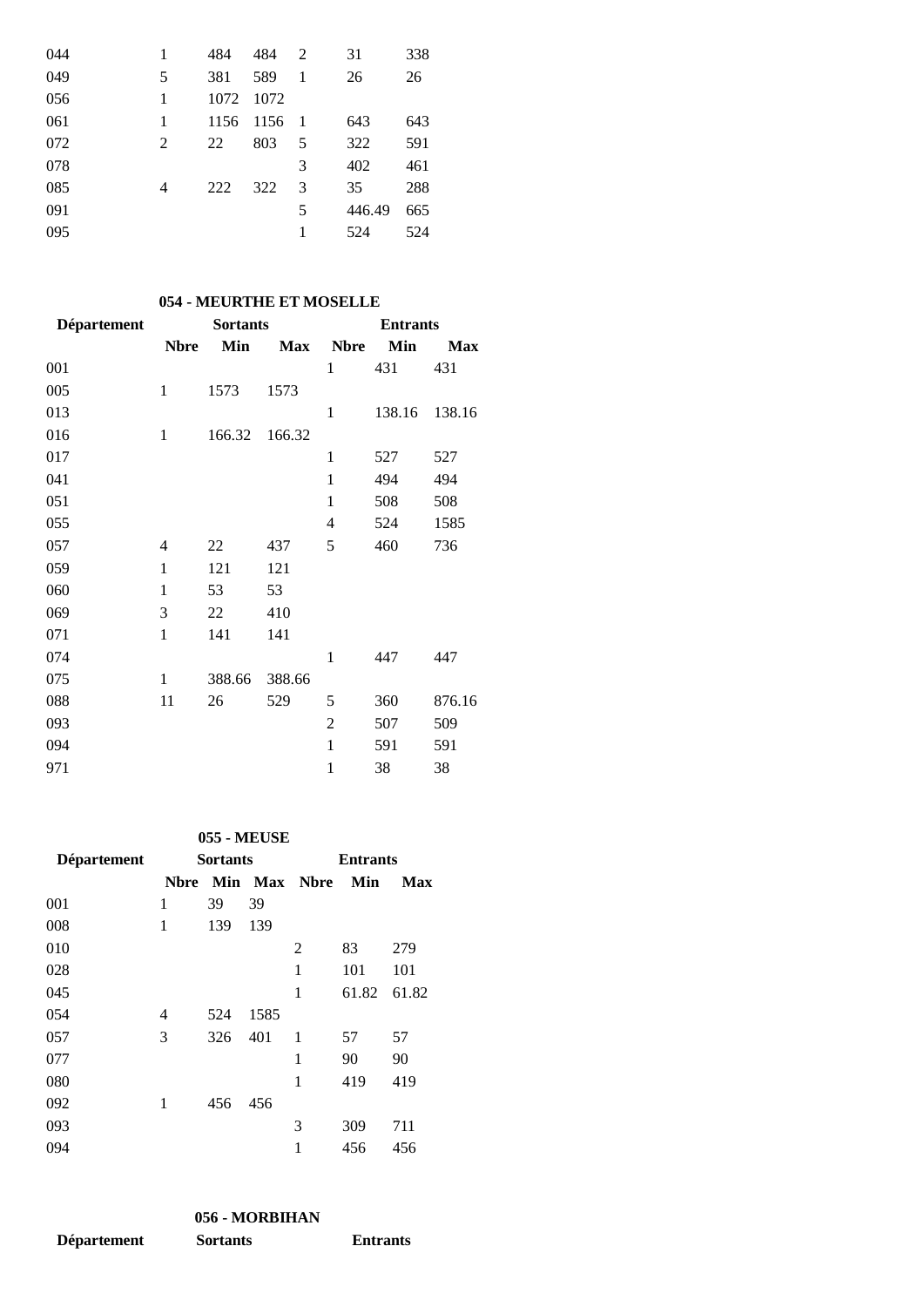|     | <b>Nbre</b>    | Min  | <b>Max</b> | <b>Nbre</b>    | Min    | <b>Max</b> |
|-----|----------------|------|------------|----------------|--------|------------|
| 013 |                |      |            | $\mathbf{1}$   | 638.99 | 638.99     |
| 016 |                |      |            | $\mathbf{1}$   | 585    | 585        |
| 022 | $\mathbf{1}$   | 757  | 757        | 3              | 555.49 | 584        |
| 029 | 2              | 506  | 644        | 2              | 39     | 237        |
| 032 |                |      |            | $\mathbf{1}$   | 115    | 115        |
| 033 | 3              | 57   | 127        |                |        |            |
| 035 | $\overline{4}$ | 222  | 777        | 3              | 617    | 1126       |
| 041 | $\mathbf{1}$   | 65   | 65         | $\mathbf{1}$   | 605    | 605        |
| 044 | $\mathbf{1}$   | 226  | 226        | 2              | 410    | 483        |
| 045 |                |      |            | $\mathbf{1}$   | 706    | 706        |
| 050 |                |      |            | $\mathbf{1}$   | 642    | 642        |
| 052 |                |      |            | $\mathbf{1}$   | 847    | 847        |
| 053 |                |      |            | $\mathbf{1}$   | 1072   | 1072       |
| 064 |                |      |            | $\mathbf{1}$   | 277    | 277        |
| 069 | $\mathbf{1}$   | 26   | 26         |                |        |            |
| 072 |                |      |            | $\mathbf{1}$   | 632    | 632        |
| 073 | $\overline{2}$ | 90   | 90         |                |        |            |
| 075 | $\,1$          | 231  | 231        | $\mathbf{1}$   | 587    | 587        |
| 076 |                |      |            | $\mathbf{1}$   | 648    | 648        |
| 077 |                |      |            | $\mathbf{1}$   | 619    | 619        |
| 078 | $\mathbf{1}$   | 352  | 352        | $\mathbf{1}$   | 822    | 822        |
| 085 | $\mathbf{1}$   | 83   | 83         |                |        |            |
| 092 |                |      |            | $\overline{2}$ | 671    | 1745.16    |
| 093 |                |      |            | $\overline{2}$ | 628    | 822        |
| 094 |                |      |            | $\mathbf{1}$   | 683    | 683        |
| 973 | 1              | 22   | 22         |                |        |            |
| 974 | $\overline{c}$ | 79.5 | 79.5       |                |        |            |

### **057 - MOSELLE**

| <b>Département</b> | <b>Sortants</b> |     |         | <b>Entrants</b> |        |            |
|--------------------|-----------------|-----|---------|-----------------|--------|------------|
|                    | <b>Nbre</b>     |     | Min Max | <b>Nbre</b>     | Min    | <b>Max</b> |
| 003                | 1               | 394 | 394     |                 |        |            |
| 006                | $\mathfrak{2}$  | 58  | 61      | 1               | 419    | 419        |
| 013                | 3               | 60  | 239     | 1               | 122    | 122        |
| 026                |                 |     |         | 1               | 302    | 302        |
| 031                | $\mathbf{1}$    | 212 | 212     |                 |        |            |
| 035                |                 |     |         | $\mathbf{1}$    | 67     | 67         |
| 044                | 1               | 588 | 588     |                 |        |            |
| 050                |                 |     |         | 1               | 302    | 302        |
| 054                | 5               | 460 | 736     | $\overline{4}$  | 22     | 437        |
| 055                | $\mathbf{1}$    | 57  | 57      | 3               | 326    | 401        |
| 059                |                 |     |         | 1               | 452    | 452        |
| 060                |                 |     |         | 1               | 585    | 585        |
| 067                | $\mathbf{1}$    | 652 | 652     | 1               | 226    | 226        |
| 068                |                 |     |         | 1               | 376    | 376        |
| 069                |                 |     |         | $\mathbf{1}$    | 26     | 26         |
| 070                | 1               | 41  | 41      |                 |        |            |
| 074                | 3               | 45  | 81      | $\mathbf{1}$    | 509    | 509        |
| 075                |                 |     |         | 3               | 236.16 | 614        |
| 076                |                 |     |         | $\mathbf{1}$    | 37     | 37         |
| 077                |                 |     |         | $\overline{2}$  | 306    | 352        |
| 078                | $\mathbf{1}$    | 26  | 26      | $\mathbf{1}$    | 569    | 569        |
|                    |                 |     |         |                 |        |            |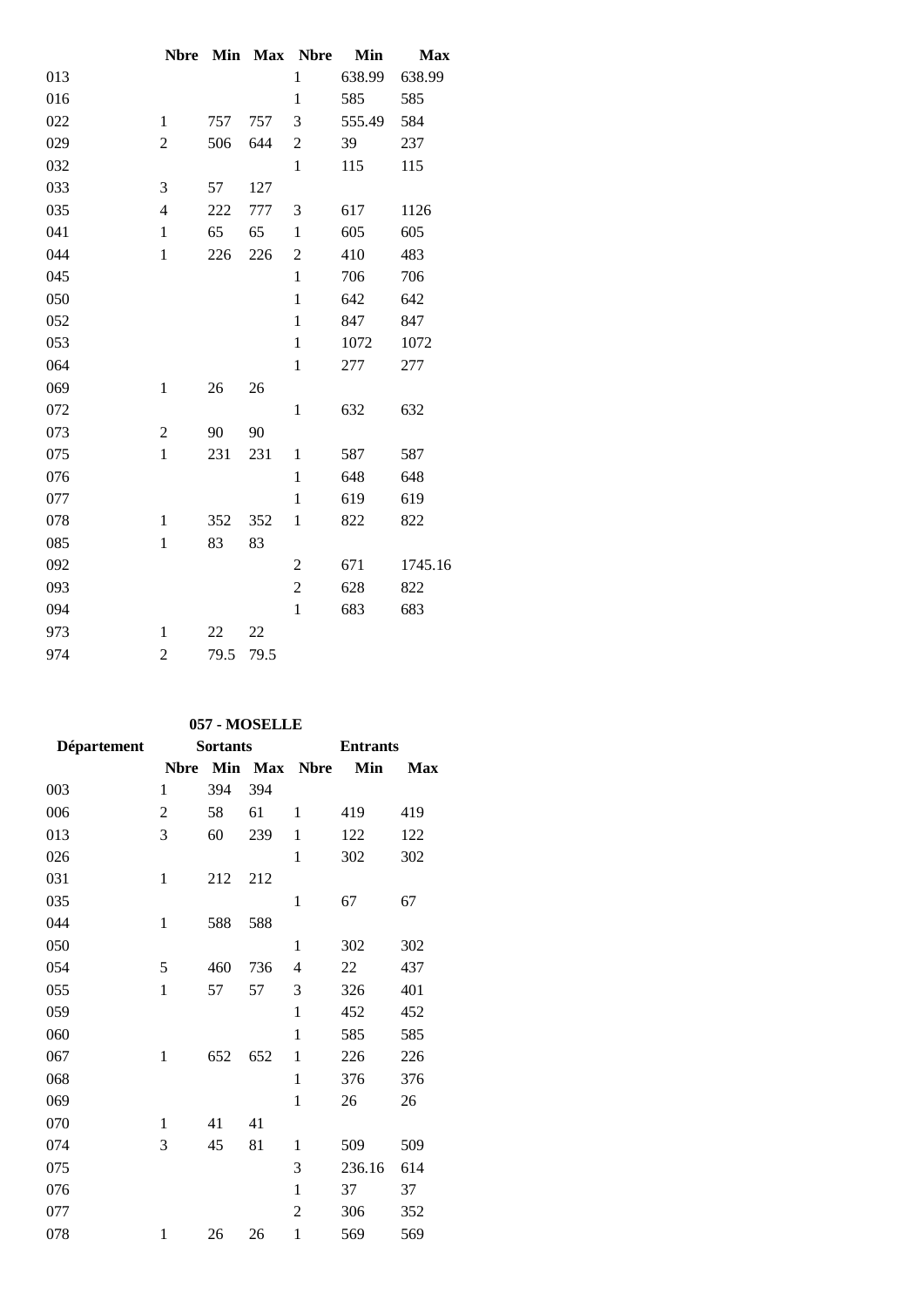| 086 | 1 | 706 | 706 |                |     |      |
|-----|---|-----|-----|----------------|-----|------|
| 088 | 5 | 58  | 286 | $\mathbf{1}$   | 22  | 22   |
| 090 |   |     |     | 1              | 33  | 33   |
| 091 | 1 | 333 | 333 |                |     |      |
| 092 | 1 | 26  | 26  | 2              | 669 | 1455 |
| 093 |   |     |     | $\overline{2}$ | 511 | 561  |
| 094 |   |     |     | 1              | 352 | 352  |
| 095 | 1 | 36  | 36  | 1              | 511 | 511  |
| 973 | 1 | 85  | 85  |                |     |      |
| 974 |   |     |     | 1              | 107 | 107  |

# **058 - NIEVRE**

| Département | <b>Sortants</b> |     |      |              | <b>Entrants</b> |            |  |
|-------------|-----------------|-----|------|--------------|-----------------|------------|--|
|             | <b>N</b> bre    |     |      | Min Max Nbre | Min             | <b>Max</b> |  |
| 001         | 1               | 26  | 26   |              |                 |            |  |
| 003         | 3               | 377 | 618  | 1            | 99              | 99         |  |
| 010         | 1               | 36  | 36   | 1            | 88.16           | 88.16      |  |
| 016         | 1               | 516 | 516  |              |                 |            |  |
| 042         | 1               | 514 | 514  |              |                 |            |  |
| 071         | 8               | 468 | 1129 |              |                 |            |  |
| 075         |                 |     |      | 1            | 107.66          | 107.66     |  |
| 077         |                 |     |      | 1            | 323             | 323        |  |
| 083         |                 |     |      | 1            | 41              | 41         |  |
| 085         | 1               | 472 | 472  |              |                 |            |  |
| 089         | 1               | 65  | 65   | 2            | 284             | 755        |  |
| 091         |                 |     |      | 1            | 302             | 302        |  |
| 093         |                 |     |      | 1            | 527             | 527        |  |
|             |                 |     |      |              |                 |            |  |

## **059 - NORD**

| <b>Département</b> | <b>Sortants</b> |        |            | <b>Entrants</b> |        |            |  |
|--------------------|-----------------|--------|------------|-----------------|--------|------------|--|
|                    | <b>Nbre</b>     | Min    | <b>Max</b> | <b>Nbre</b>     | Min    | <b>Max</b> |  |
| 002                | 3               | 79     | 305        | 3               | 226    | 426        |  |
| 005                | $\mathbf{1}$    | 1379   | 1379       |                 |        |            |  |
| 006                | $\overline{2}$  | 162.82 | 289        |                 |        |            |  |
| 008                | $\mathbf{1}$    | 226    | 226        |                 |        |            |  |
| 011                | $\mathbf{1}$    | 124    | 124        |                 |        |            |  |
| 013                | 2               | 533    | 828        | 1               | 416.16 | 416.16     |  |
| 014                |                 |        |            | $\mathbf{1}$    | 421    | 421        |  |
| 015                | $\mathbf{1}$    | 292    | 292        |                 |        |            |  |
| 019                | $\mathbf{1}$    | 435    | 435        |                 |        |            |  |
| 021                |                 |        |            | $\mathbf{1}$    | 527    | 527        |  |
| 024                | 6               | 152    | 943        |                 |        |            |  |
| 025                |                 |        |            | 2               | 416    | 491        |  |
| 026                | 3               | 367    | 492        | $\mathbf{1}$    | 286    | 286        |  |
| 027                | $\mathbf{1}$    | 395    | 395        |                 |        |            |  |
| 028                | $\mathbf{1}$    | 309    | 309        |                 |        |            |  |
| 029                | $\mathbf{1}$    | 726    | 726        |                 |        |            |  |
| 031                | $\mathbf{1}$    | 602.32 | 602.32     |                 |        |            |  |
| 033                | $\overline{c}$  | 666    | 841        | 1               | 63     | 63         |  |
| 034                | $\mathfrak{2}$  | 534    | 872        | 1               | 26     | 26         |  |
| 035                | $\overline{c}$  | 485    | 1111       |                 |        |            |  |
| 038                | 5               | 79     | 563        |                 |        |            |  |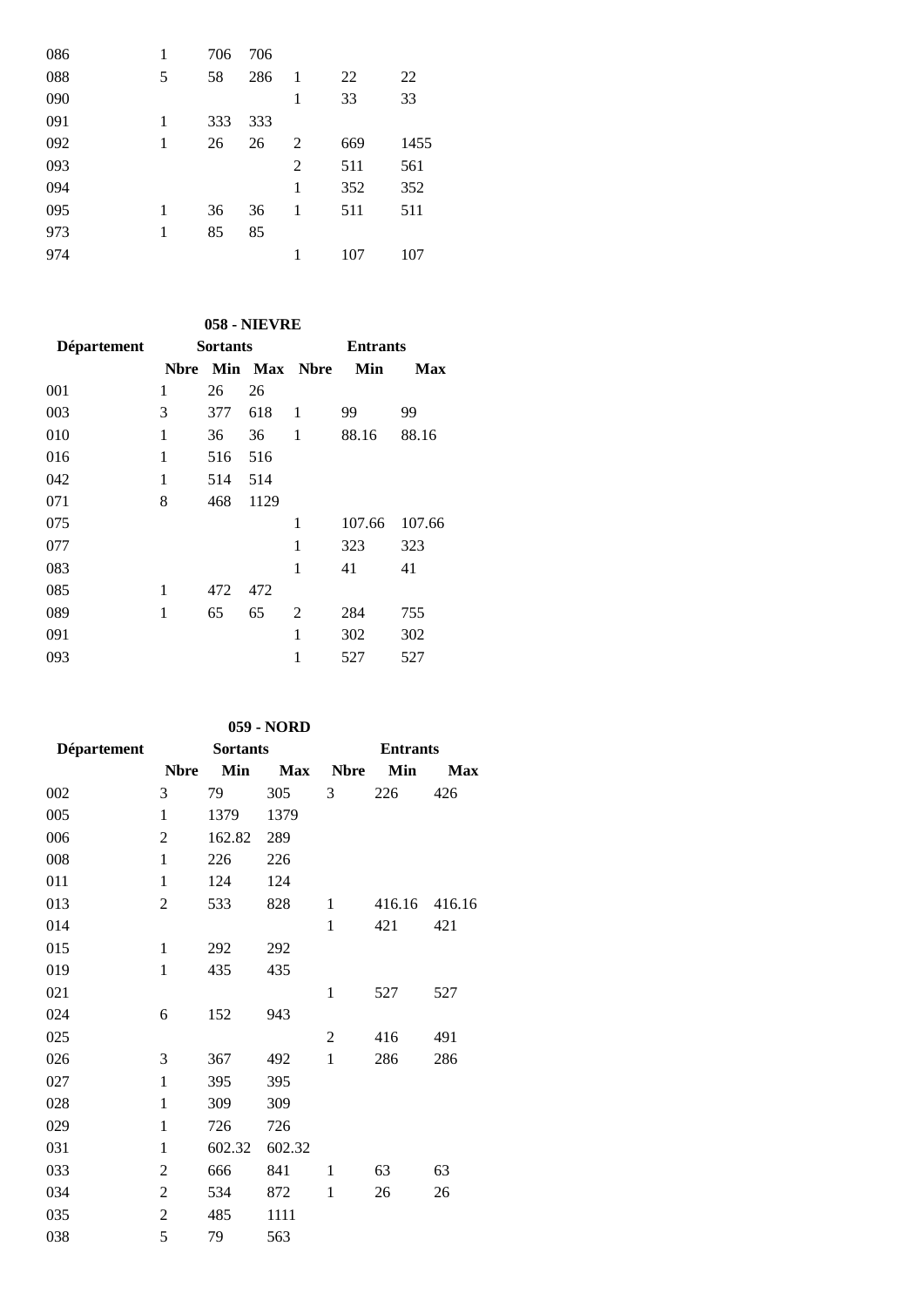| 039 | $\mathbf{1}$     | 417    | 417  | $\mathbf 1$             | $26\,$ | 26     |
|-----|------------------|--------|------|-------------------------|--------|--------|
| 044 |                  |        |      | $\,1$                   | 441    | 441    |
| 045 | 3                | 79.49  | 335  |                         |        |        |
| 046 | $\overline{2}$   | 923    | 950  |                         |        |        |
| 047 | $\sqrt{2}$       | 103    | 475  |                         |        |        |
| 049 | $\mathbf{1}$     | 456    | 456  |                         |        |        |
| 054 |                  |        |      | $\,1$                   | 121    | 121    |
| 057 | $\,1$            | 452    | 452  |                         |        |        |
| 060 | $\overline{c}$   | 398    | 755  | $\,1$                   | 424.99 | 424.99 |
| 062 | 27               | 31     | 899  | 23                      | 22     | 1072   |
| 067 |                  |        |      | $\overline{c}$          | 175    | 303.66 |
| 068 | $\mathbf{1}$     | 147    | 147  | $\overline{c}$          | 334    | 835    |
| 069 | $\boldsymbol{7}$ | 67     | 517  | $\,1$                   | 456    | 456    |
| 074 | 3                | 406    | 959  | $\mathbf{1}$            | 495    | 495    |
| 075 | $\mathbf{1}$     | 55     | 55   | $\overline{\mathbf{4}}$ | 108    | 549    |
| 076 | $\mathbf{1}$     | 1133   | 1133 | 3                       | 22     | 508    |
| 077 | $\overline{2}$   | 302    | 369  | 3                       | 316    | 490    |
| 078 |                  |        |      | $\mathbf{1}$            | 457    | 457    |
| 079 | $\mathbf{1}$     | 150    | 150  | $\,1$                   | 125    | 125    |
| 080 |                  |        |      | $\,1$                   | 285    | 285    |
| 082 | 6                | 120    | 287  |                         |        |        |
| 083 | $\mathbf{1}$     | 1605   | 1605 | $\mathbf{1}$            | 838    | 838    |
| 085 | $\overline{c}$   | 336    | 847  |                         |        |        |
| 086 | $\mathbf{1}$     | 352    | 352  |                         |        |        |
| 089 |                  |        |      | $\mathbf{1}$            | 433    | 433    |
| 091 | $\mathbf{1}$     | 236    | 236  | $\mathbf{1}$            | 356    | 356    |
| 092 | $\boldsymbol{2}$ | 123.99 | 302  | $\,1$                   | 463    | 463    |
| 093 | $\boldsymbol{2}$ | 53     | 352  | 5                       | 424    | 849    |
| 094 |                  |        |      | 5                       | 368    | 522    |
| 095 | $\mathbf{1}$     | 894    | 894  | $\mathbf 1$             | 843    | 843    |
| 972 | $\overline{2}$   | 132    | 383  |                         |        |        |
| 973 | 3                | 26     | 121  |                         |        |        |
| 974 |                  |        |      | $\mathbf{1}$            | 107    | 107    |

**060 - OISE**

| Département | <b>Sortants</b> |        |            | <b>Entrants</b> |     |            |  |
|-------------|-----------------|--------|------------|-----------------|-----|------------|--|
|             | <b>Nbre</b>     | Min    | <b>Max</b> | <b>Nbre</b>     | Min | <b>Max</b> |  |
| 002         | 2               | 339    | 477        |                 |     |            |  |
| 009         | $\mathbf{1}$    | 648    | 648        |                 |     |            |  |
| 017         | $\mathbf{1}$    | 885    | 885        |                 |     |            |  |
| 018         |                 |        |            | 1               | 22  | 22         |  |
| 027         | 1               | 483    | 483        | 1               | 53  | 53         |  |
| 033         | $\mathbf{1}$    | 1165   | 1165       |                 |     |            |  |
| 034         | $\mathbf{1}$    | 716    | 716        |                 |     |            |  |
| 051         |                 |        |            | 1               | 79  | 79         |  |
| 054         |                 |        |            | $\mathbf{1}$    | 53  | 53         |  |
| 057         | 1               | 585    | 585        |                 |     |            |  |
| 059         | $\mathbf{1}$    | 424.99 | 424.99     | -2              | 398 | 755        |  |
| 062         | $\mathbf{1}$    | 731    | 731        |                 |     |            |  |
| 069         | $\overline{2}$  | 483    | 541        |                 |     |            |  |
| 074         | 1               | 364    | 364        |                 |     |            |  |
| 075         | $\overline{2}$  | 105    | 864.82     | -1              | 683 | 683        |  |
| 076         | 4               | 681    | 725        |                 |     |            |  |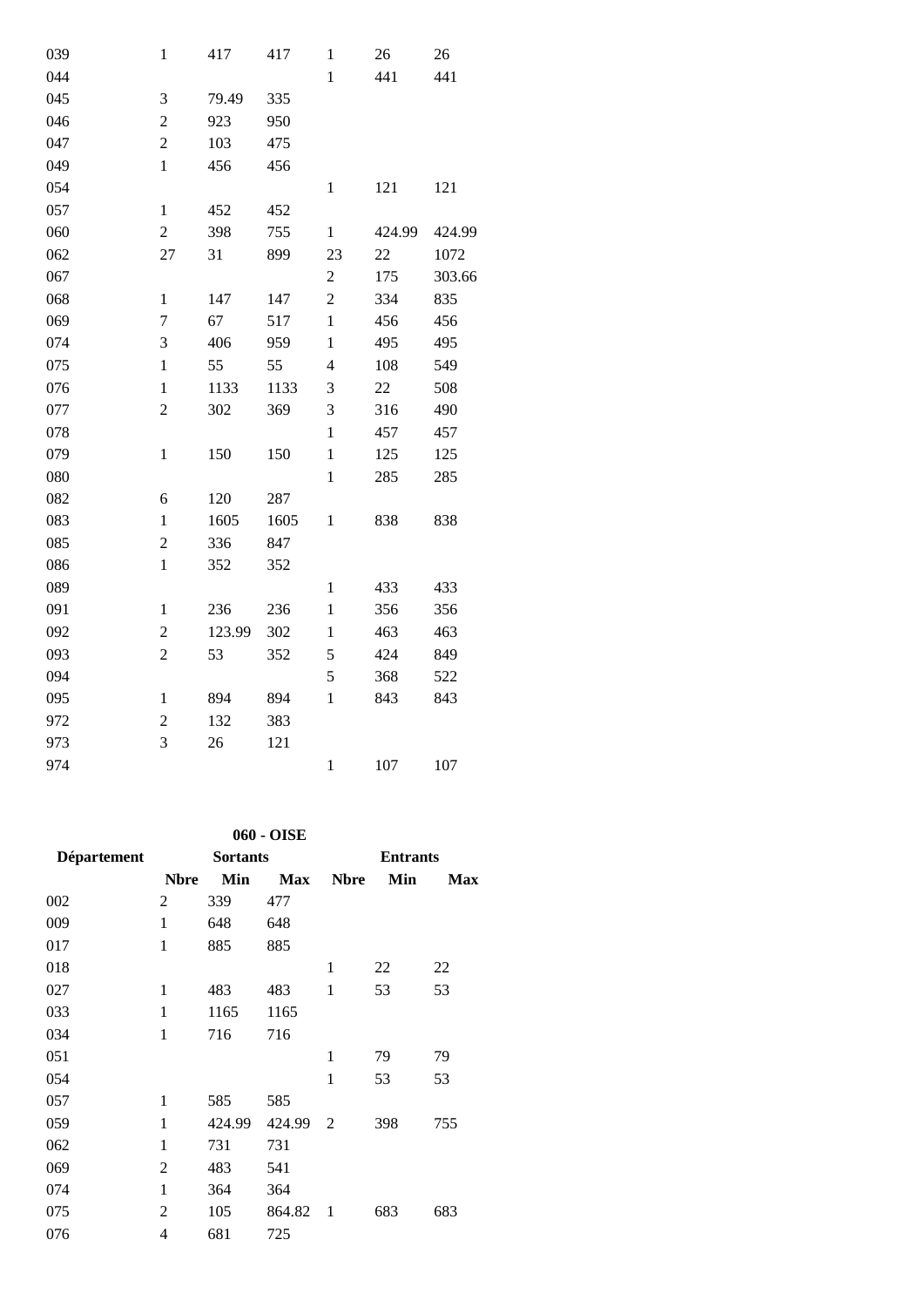| 077 |   | 62   | 62   | 4  | 46     | 66     |
|-----|---|------|------|----|--------|--------|
| 078 |   | 39   | 39   | 1  | 229    | 229    |
| 079 | 1 | 1288 | 1288 |    |        |        |
| 080 |   | 1596 | 1596 | 1  | 768.32 | 768.32 |
| 091 | 1 | 353  | 353  | 3  | 191    | 365.66 |
| 092 |   | 222  | 222  | 2  | 227    | 379    |
| 093 | 1 | 133  | 133  | 12 | 422    | 921    |
| 094 |   | 109  | 109  | 3  | 348    | 549    |
| 095 | 1 | 22   | 22   | 5  | 226    | 481    |
| 973 |   | 65   | 65   |    |        |        |

|             |             | 061 - ORNE      |            |                 |      |      |  |
|-------------|-------------|-----------------|------------|-----------------|------|------|--|
| Département |             | <b>Sortants</b> |            | <b>Entrants</b> |      |      |  |
|             | <b>Nbre</b> | Min             | <b>Max</b> | <b>Nbre</b>     | Min  | Max  |  |
| 014         | 3           | 796             | 796        | 1               | 45   | 45   |  |
| 015         | 1           | 352             | 352        |                 |      |      |  |
| 027         | 1           | 26              | 26         |                 |      |      |  |
| 035         | 3           | 568             | 607        |                 |      |      |  |
| 036         | 1           | 461             | 461        |                 |      |      |  |
| 038         |             |                 |            | 1               | 389  | 389  |  |
| 041         | 1           | 88.82           | 88.82      | 1               | 31   | 31   |  |
| 044         | 1           | 708             | 708        |                 |      |      |  |
| 050         | 5           | 631             | 707        |                 |      |      |  |
| 053         | 1           | 643             | 643        | 1               | 1156 | 1156 |  |
| 068         | 1           | 371             | 371        |                 |      |      |  |
| 072         | 1           | 833             | 833        | 2               | 26   | 745  |  |
| 075         | 1           | 26              | 26         | 1               | 123  | 123  |  |
| 076         |             |                 |            | $\overline{2}$  | 39   | 297  |  |
| 077         |             |                 |            | 3               | 302  | 317  |  |
| 078         |             |                 |            | 1               | 557  | 557  |  |
| 079         | 1           | 41              | 41         |                 |      |      |  |
| 091         |             |                 |            | $\mathbf{1}$    | 356  | 356  |  |
| 971         |             |                 |            | 1               | 711  | 711  |  |

### **062 - PAS DE CALAIS**

| <b>Département</b> | <b>Sortants</b> |        |            | <b>Entrants</b> |     |                |  |
|--------------------|-----------------|--------|------------|-----------------|-----|----------------|--|
|                    | <b>Nbre</b>     | Min    | <b>Max</b> | <b>Nbre</b>     |     | <b>Min Max</b> |  |
| 002                | 2               | 59     | 79         | 3               | 231 | 421            |  |
| 003                | 1               | 426    | 426        |                 |     |                |  |
| 006                | 4               | 109    | 331        |                 |     |                |  |
| 007                | 1               | 443    | 443        |                 |     |                |  |
| 011                | 1               | 166    | 166        |                 |     |                |  |
| 013                | 3               | 83     | 147        | 1               | 319 | 319            |  |
| 022                | 1               | 524    | 524        |                 |     |                |  |
| 031                | 1               | 303    | 303        |                 |     |                |  |
| 034                | $\mathbf{1}$    | 1395   | 1395       | 1               | 45  | 45             |  |
| 047                | 2               | 161.74 | 161.74     |                 |     |                |  |
| 051                | 1               | 459    | 459        |                 |     |                |  |
| 059                | 23              | 22     | 1072       | 27              | 31  | 899            |  |
| 060                |                 |        |            | 1               | 731 | 731            |  |
| 070                | 1               | 81     | 81         |                 |     |                |  |
| 074                | 1               | 128.32 | 128.32     |                 |     |                |  |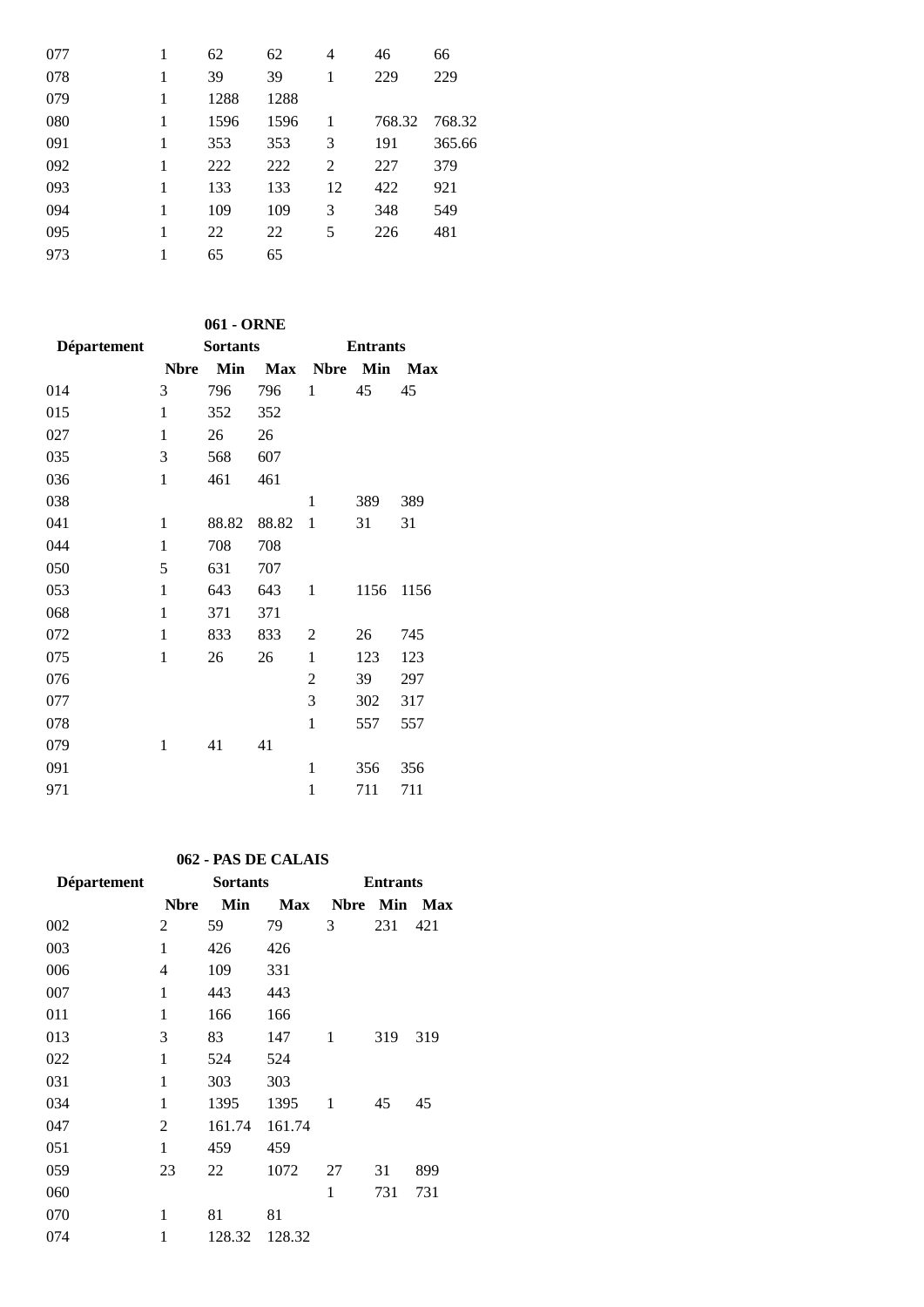| 075 | 2 | 22  | 155 | 1              | 359 | 359  |
|-----|---|-----|-----|----------------|-----|------|
| 076 |   |     |     | 2              | 45  | 90   |
| 077 |   |     |     | $\overline{2}$ | 281 | 352  |
| 080 |   |     |     | 1              | 101 | 101  |
| 083 | 2 | 588 | 826 |                |     |      |
| 086 | 1 | 847 | 847 |                |     |      |
| 093 |   |     |     | 3              | 516 | 1152 |
| 095 |   |     |     | 1              | 831 | 831  |
| 971 |   |     |     | 1              | 36  | 36   |
| 972 | 1 | 385 | 385 |                |     |      |
| 974 | 1 | 886 | 886 |                |     |      |

## **063 - PUY DE DOME**

| Département | <b>Sortants</b> |        |            | <b>Entrants</b> |        |            |  |
|-------------|-----------------|--------|------------|-----------------|--------|------------|--|
|             | <b>Nbre</b>     | Min    | <b>Max</b> | <b>Nbre</b>     | Min    | <b>Max</b> |  |
| 001         |                 |        |            | $\mathbf{1}$    | 873    | 873        |  |
| 003         | 3               | 22     | 564        | 10              | 773    | 885        |  |
| 007         | $\mathbf{1}$    | 39     | 39         |                 |        |            |  |
| 014         | $\mathbf{1}$    | 443    | 443        |                 |        |            |  |
| 015         |                 |        |            | 6               | 711    | 1261       |  |
| 018         |                 |        |            | $\mathbf{1}$    | 717    | 717        |  |
| 620         | $\mathbf{1}$    | 343.32 | 343.32     |                 |        |            |  |
| 022         | $\mathbf{1}$    | 1223   | 1223       |                 |        |            |  |
| 033         |                 |        |            | $\mathbf{1}$    | 372    | 372        |  |
| 034         | $\mathbf{1}$    | 222    | 222        | $\mathbf{1}$    | 354    | 354        |  |
| 042         | $\mathbf{1}$    | 26     | 26         | $\mathbf{1}$    | 694    | 694        |  |
| 043         |                 |        |            | $\mathbf{1}$    | 579    | 579        |  |
| 045         | $\mathbf{1}$    | 407    | 407        |                 |        |            |  |
| 049         | $\mathbf{1}$    | 416    | 416        | 1               | 477    | 477        |  |
| 069         | $\overline{2}$  | 119    | 226        |                 |        |            |  |
| 075         | $\mathbf{1}$    | 81     | 81         |                 |        |            |  |
| 091         |                 |        |            | $\mathbf{1}$    | 874    | 874        |  |
| 093         |                 |        |            | $\mathbf{1}$    | 711    | 711        |  |
| 971         | $\mathbf{1}$    | 142.16 | 142.16     |                 |        |            |  |
| 972         | $\mathbf{1}$    | 87     | 87         |                 |        |            |  |
| 973         |                 |        |            | $\mathbf{1}$    | 528    | 528        |  |
| 974         | $\mathbf{1}$    | 416    | 416        | $\mathbf{1}$    | 359.16 | 359.16     |  |

# **064 - PYRENEES ATLANTIQUES**

| <b>Département</b> |              | <b>Sortants</b> |       | <b>Entrants</b> |      |      |  |
|--------------------|--------------|-----------------|-------|-----------------|------|------|--|
|                    | <b>N</b> bre | Min             | Max   | <b>Nbre</b>     | Min  | Max  |  |
| 002                |              |                 |       | 1               | 1281 | 1281 |  |
| 013                |              |                 |       | 1               | 922  | 922  |  |
| 017                | 1            | 280             | 280   |                 |      |      |  |
| 033                | 1            | 88.16           | 88.16 | $\overline{1}$  | 1122 | 1122 |  |
| 035                | 2            | 311             | 484   |                 |      |      |  |
| 040                | 1            | 258             | 258   | 5               | 795  | 881  |  |
| 046                | 1            | 59              | 59    |                 |      |      |  |
| 047                |              |                 |       | 2               | 1331 | 1545 |  |
| 049                | 1            | 398             | 398   | 1               | 864  | 864  |  |
| 056                | 1            | 277             | 277   |                 |      |      |  |
| 065                |              |                 |       | 1               | 778  | 778  |  |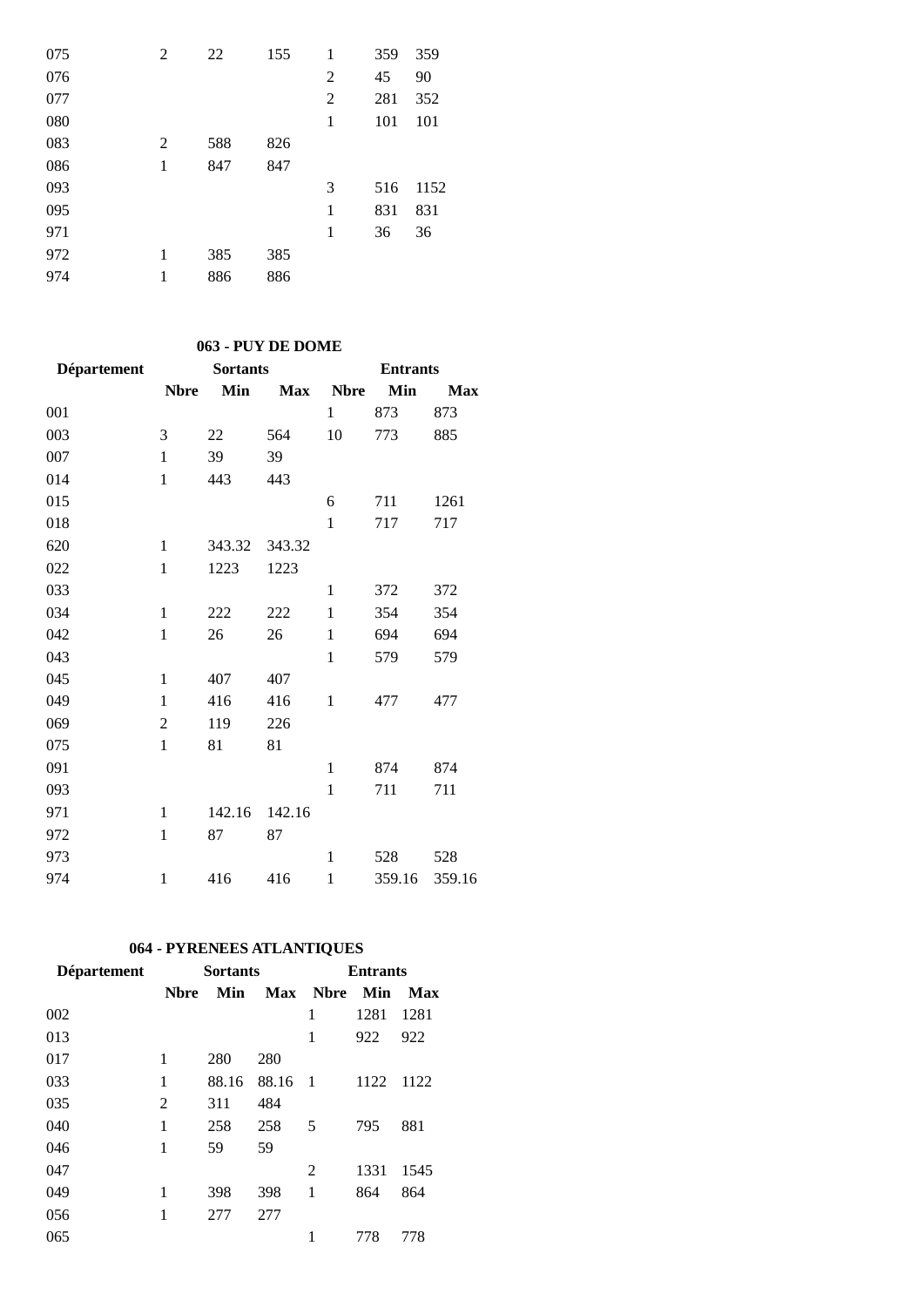| 066 | 33   | 33   |          |           |      |
|-----|------|------|----------|-----------|------|
| 069 |      |      | 1.       | 829       | 829  |
| 092 |      |      | $\sim$ 1 | 798       | -798 |
| 094 |      |      | 1        | 1357 1357 |      |
| 974 | 70.5 | 70.5 |          |           |      |

### **- HAUTES PYRENEES**

| <b>Département</b> | <b>Sortants</b> |     |     | <b>Entrants</b>       |     |      |  |
|--------------------|-----------------|-----|-----|-----------------------|-----|------|--|
|                    |                 |     |     | Nbre Min Max Nbre Min |     | Max  |  |
| 031                | 1               | 685 | 685 |                       |     |      |  |
| 032                |                 |     |     | 2                     | 769 | 1231 |  |
| 033                | 1               | 107 | 107 |                       |     |      |  |
| 064                | 1               | 778 | 778 |                       |     |      |  |
| 066                |                 |     |     | 1                     | 355 | 355  |  |
| 085                |                 |     |     | 1                     | 826 | 826  |  |
| 973                |                 | 39  | 39  |                       |     |      |  |

## **066 - PYRENEES ORIENTALES**

| <b>Département</b> |             | <b>Sortants</b> |     | <b>Entrants</b> |      |            |  |
|--------------------|-------------|-----------------|-----|-----------------|------|------------|--|
|                    | <b>Nbre</b> |                 |     | Min Max Nbre    | Min  | <b>Max</b> |  |
| 009                |             |                 |     | 1               | 446  | 446        |  |
| 011                | 1           | 879             | 879 | 14              | 503  | 759        |  |
| 012                | 1           | 150             | 150 |                 |      |            |  |
| 030                | 1           | 379             | 379 | 1               | 699  | 699        |  |
| 034                | 3           | 159             | 279 | 2               | 337  | 1135       |  |
| 040                |             |                 |     | 1               | 45   | 45         |  |
| 044                |             |                 |     | 1               | 456  | 456        |  |
| 064                |             |                 |     | $\mathbf{1}$    | 33   | 33         |  |
| 065                | 1           | 355             | 355 |                 |      |            |  |
| 084                | 1           | 39              | 39  |                 |      |            |  |
| 087                |             |                 |     | 1               | 1266 | 1266       |  |
| 092                |             |                 |     | $\mathbf{1}$    | 616  | 616        |  |
| 093                |             |                 |     | $\overline{2}$  | 586  | 611        |  |
| 095                |             |                 |     | 1               | 596  | 596        |  |
| 972                |             |                 |     | 2               | 411  | 838        |  |
| 974                | 1           | 88              | 88  |                 |      |            |  |

## **067 - BAS RHIN**

| Département | <b>Sortants</b> |     |            | <b>Entrants</b> |      |        |  |
|-------------|-----------------|-----|------------|-----------------|------|--------|--|
|             | <b>N</b> bre    | Min | <b>Max</b> | <b>Nbre</b>     | Min  | Max    |  |
| 006         |                 |     |            | 2               | 519  | 628    |  |
| 011         |                 |     |            | 1               | 22   | 22     |  |
| 013         | 1               | 22  | 22         |                 |      |        |  |
| 025         | 1               | 26  | 26         |                 |      |        |  |
| 029         | 2               | 605 | 947.32     |                 |      |        |  |
| 030         | 1               | 62  | 62         | 1               | 435  | 435    |  |
| 031         | 1               | 469 | 469        | 2               | 377  | 410.16 |  |
| 033         | 1               | 556 | 556        |                 |      |        |  |
| 034         | 1               | 829 | 829        |                 |      |        |  |
| 038         | 1               | 283 | 283        | 1               | 1144 | 1144   |  |
| 057         |                 | 226 | 226        |                 | 652  | 652    |  |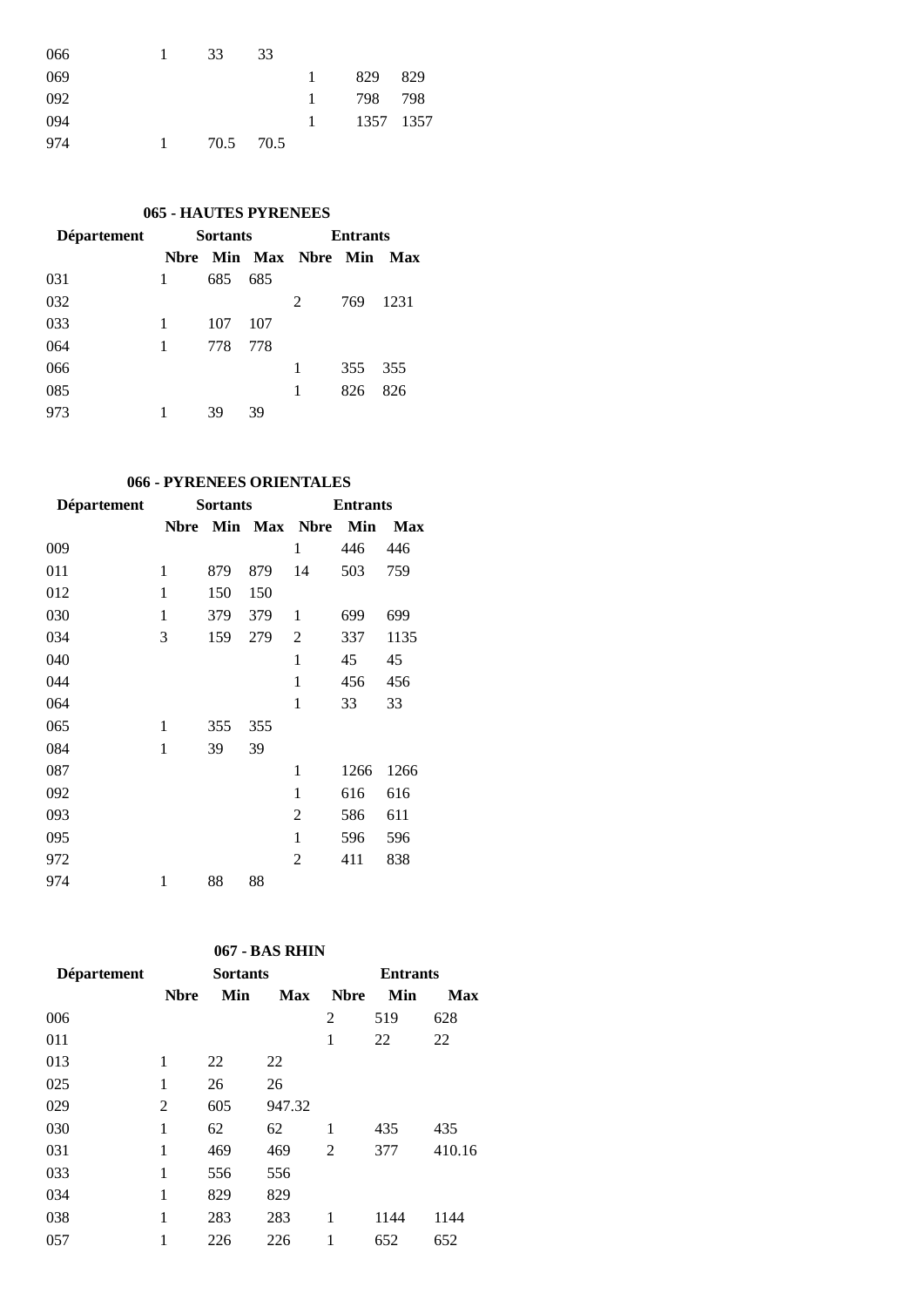| 059 | 2            | 175    | 303.66 |                |        |        |
|-----|--------------|--------|--------|----------------|--------|--------|
| 068 | 5            | 37     | 760    | 18             | 621    | 1194   |
| 069 | 2            | 437    | 497.16 |                |        |        |
| 070 | $\mathbf{1}$ | 222    | 222    |                |        |        |
| 074 | $\mathbf{1}$ | 79     | 79     |                |        |        |
| 075 | 1            | 22     | 22     | 1              | 839    | 839    |
| 077 | $\mathbf{1}$ | 443    | 443    | 1              | 628.33 | 628.33 |
| 078 |              |        |        | $\overline{2}$ | 662    | 1384   |
| 079 | 1            | 206    | 206    |                |        |        |
| 081 |              |        |        | 1              | 81     | 81     |
| 083 | 3            | 122.74 | 307    |                |        |        |
| 085 | $\mathbf{1}$ | 157    | 157    |                |        |        |
| 088 | $\mathbf{1}$ | 35     | 35     |                |        |        |
| 092 |              |        |        | $\overline{2}$ | 671    | 723.83 |
| 093 |              |        |        | 1              | 903    | 903    |
| 971 |              |        |        | $\mathbf{1}$   | 39     | 39     |

# **068 - HAUT RHIN**

| Département | <b>Sortants</b> |        |            | <b>Entrants</b>  |        |            |  |
|-------------|-----------------|--------|------------|------------------|--------|------------|--|
|             | <b>Nbre</b>     | Min    | <b>Max</b> | <b>Nbre</b>      | Min    | <b>Max</b> |  |
| 003         | $\mathbf{1}$    | 225    | 225        | 1                | 37     | 37         |  |
| 006         |                 |        |            | $\mathbf{1}$     | 81     | 81         |  |
| 016         |                 |        |            | $\mathbf{1}$     | 29     | 29         |  |
| 023         |                 |        |            | $\mathbf{1}$     | 409    | 409        |  |
| 037         |                 |        |            | $\mathbf{1}$     | 83     | 83         |  |
| 038         |                 |        |            | $\overline{c}$   | 41     | 356        |  |
| 041         |                 |        |            | $\overline{2}$   | 37.5   | 37.5       |  |
| 057         | $\mathbf{1}$    | 376    | 376        |                  |        |            |  |
| 059         | $\overline{c}$  | 334    | 835        | $\mathbf{1}$     | 147    | 147        |  |
| 061         |                 |        |            | $\mathbf{1}$     | 371    | 371        |  |
| 067         | 18              | 621    | 1194       | 5                | 37     | 760        |  |
| 069         | $\mathbf{1}$    | 39     | 39         | $\overline{4}$   | 79     | 302        |  |
| 070         | $\overline{c}$  | 59     | 255        | $\mathbf{1}$     | 85     | 85         |  |
| 071         |                 |        |            | $\boldsymbol{2}$ | 48     | 51         |  |
| 074         | $\mathbf{1}$    | 322    | 322        | $\mathbf{1}$     | 72     | 72         |  |
| 075         |                 |        |            | $\overline{2}$   | 121    | 469        |  |
| 077         |                 |        |            | 3                | 121    | 310.82     |  |
| 078         |                 |        |            | $\mathbf{1}$     | 398    | 398        |  |
| 084         |                 |        |            | $\mathbf{1}$     | 47     | 47         |  |
| 085         | $\mathbf{1}$    | 681.99 | 681.99     |                  |        |            |  |
| 088         | $\mathbf{1}$    | 357    | 357        | $\overline{2}$   | 56     | 222        |  |
| 090         | $\mathbf{1}$    | 38     | 38         | $\mathbf{1}$     | 685    | 685        |  |
| 091         |                 |        |            | $\mathbf{1}$     | 488    | 488        |  |
| 092         |                 |        |            | $\mathbf{1}$     | 629.66 | 629.66     |  |
| 093         | $\mathbf{1}$    | 81     | 81         | 5                | 456    | 1106       |  |
| 094         |                 |        |            | $\mathbf{1}$     | 406    | 406        |  |
| 095         |                 |        |            | $\overline{c}$   | 452    | 606        |  |

|                    |             |                 | <b>069 - RHONE</b> |                 |     |       |  |
|--------------------|-------------|-----------------|--------------------|-----------------|-----|-------|--|
| <b>Département</b> |             | <b>Sortants</b> |                    | <b>Entrants</b> |     |       |  |
|                    | <b>Nbre</b> | Min             | Max                | <b>Nbre</b>     | Min | Max   |  |
| 001                | 20          | フフ              | 739                | 28              | 422 | 1172. |  |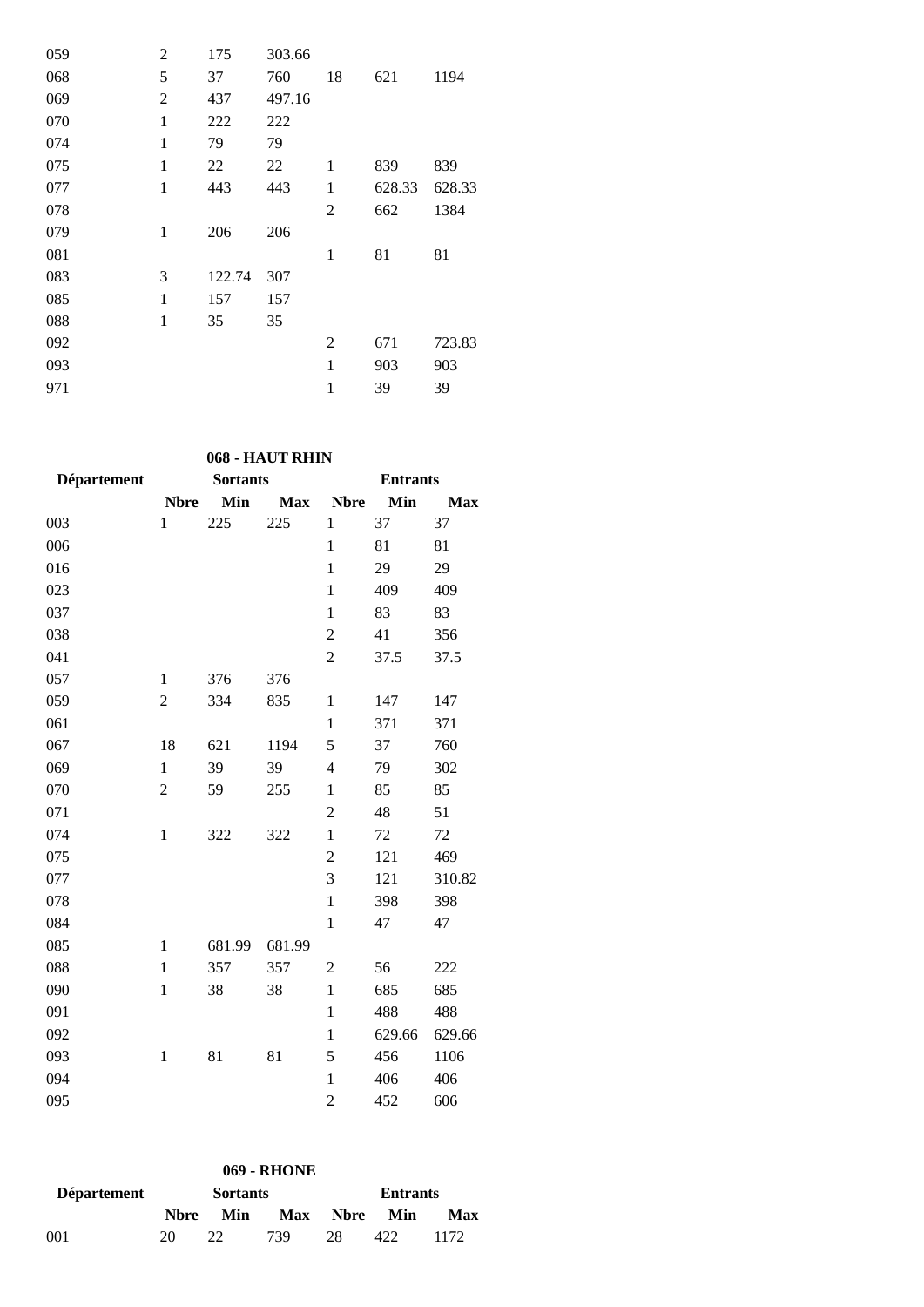| 003 | 3                        | 31     | 226    | $\overline{c}$   | 39     | 197    |
|-----|--------------------------|--------|--------|------------------|--------|--------|
| 004 |                          |        |        | $\mathbf{1}$     | 64.82  | 64.82  |
| 006 |                          |        |        | $\mathbf{1}$     | 433    | 433    |
| 007 | 5                        | 308    | 856    |                  |        |        |
| 009 | $\mathbf{1}$             | 243    | 243    |                  |        |        |
|     |                          |        |        |                  |        |        |
| 010 |                          |        |        | $\mathbf{1}$     | 431    | 431    |
| 011 | $\overline{c}$           | 120.49 | 306    | $\overline{2}$   | $22\,$ | 22     |
| 013 | $\overline{\mathbf{4}}$  | 321    | 489    | 7                | 22     | 844    |
| 014 |                          |        |        | $\mathbf{1}$     | 81     | 81     |
| 015 |                          |        |        | $\mathbf{1}$     | 22     | 22     |
| 018 | $\overline{c}$           | 26     | 139    | $\mathbf{1}$     | 465    | 465    |
| 019 |                          |        |        | $\mathbf{1}$     | 22     | 22     |
| 021 |                          |        |        | $\overline{4}$   | 22     | 376    |
| 026 | 5                        | 313    | 392    |                  |        |        |
| 027 | $\mathbf{1}$             | 369    | 369    |                  |        |        |
| 028 | $\mathbf{1}$             | 367    | 367    |                  |        |        |
| 029 |                          |        |        | $\mathbf{1}$     | 31     | 31     |
| 030 | $\mathbf{1}$             | 401.82 | 401.82 |                  |        |        |
| 031 |                          |        |        | 3                | 101    | 302    |
| 033 | $\mathbf{1}$             | 577    | 577    | $\mathbf{1}$     | 302    | 302    |
| 034 | $\,1$                    | 478    | 478    | $\mathbf{1}$     | 39     | 39     |
| 035 |                          |        |        | $\mathbf{1}$     | 22     | 22     |
| 037 |                          |        |        | $\mathbf{1}$     | 388    | 388    |
| 038 | 31                       | 109    | 905    | 10               | 26     | 811    |
| 039 | $\mathbf{1}$             | 381    | 381    | $\mathbf{1}$     | 865    | 865    |
| 041 |                          |        |        | $\mathbf{1}$     | 322    | 322    |
| 042 | 11                       | 496    | 848    | 2                | 64     | 814    |
| 044 | $\mathbf{1}$             | 463.33 | 463.33 | $\mathbf{1}$     | 677    | 677    |
| 045 | $\mathbf{1}$             | 22     | 22     |                  |        |        |
| 047 | $\overline{c}$           | 302    | 327    |                  |        |        |
| 049 |                          |        |        | $\,1$            | 359    | 359    |
|     |                          |        |        |                  |        |        |
| 050 |                          |        |        | 1                | 423    | 423    |
| 051 |                          |        |        | $\overline{c}$   | 334    | 349    |
| 054 |                          |        |        | 3                | 22     | 410    |
| 056 |                          |        |        | $\mathbf{1}$     | 26     | 26     |
| 057 | $\mathbf{1}$             | 26     | 26     |                  |        |        |
| 059 | $\,1$                    | 456    | 456    | 7                | 67     | 517    |
| 060 |                          |        |        | $\overline{c}$   | 483    | 541    |
| 063 |                          |        |        | $\overline{2}$   | 119    | 226    |
| 064 | $\,1$                    | 829    | 829    |                  |        |        |
| 067 |                          |        |        | $\overline{2}$   | 437    | 497.16 |
| 068 | $\overline{4}$           | 79     | 302    | $\mathbf{1}$     | 39     | 39     |
| 070 | $\,1$                    | 1137   | 1137   |                  |        |        |
| 071 |                          |        |        | $\overline{c}$   | 37     | 412    |
| 073 | $\mathbf{1}$             | 625    | 625    |                  |        |        |
| 074 | 3                        | 29     | 251    | $8\,$            | 64     | 333    |
| 075 | $\overline{\mathcal{L}}$ | 42     | 544    | $10\,$           | 126    | 429    |
| 076 |                          |        |        | $\boldsymbol{2}$ | 291    | 504    |
| 077 |                          |        |        | 3                | 103    | 542    |
| 078 |                          |        |        | $\overline{4}$   | 435.99 | 585.16 |
| 080 |                          |        |        | $\mathbf{1}$     | 171    | 171    |
| 081 | $\,1$                    | 219    | 219    |                  |        |        |
| 084 |                          |        |        | $\mathbf{1}$     | 22     | 22     |
| 085 | $\mathbf{1}$             | 379    | 379    | $\mathbf{1}$     | 41     | 41     |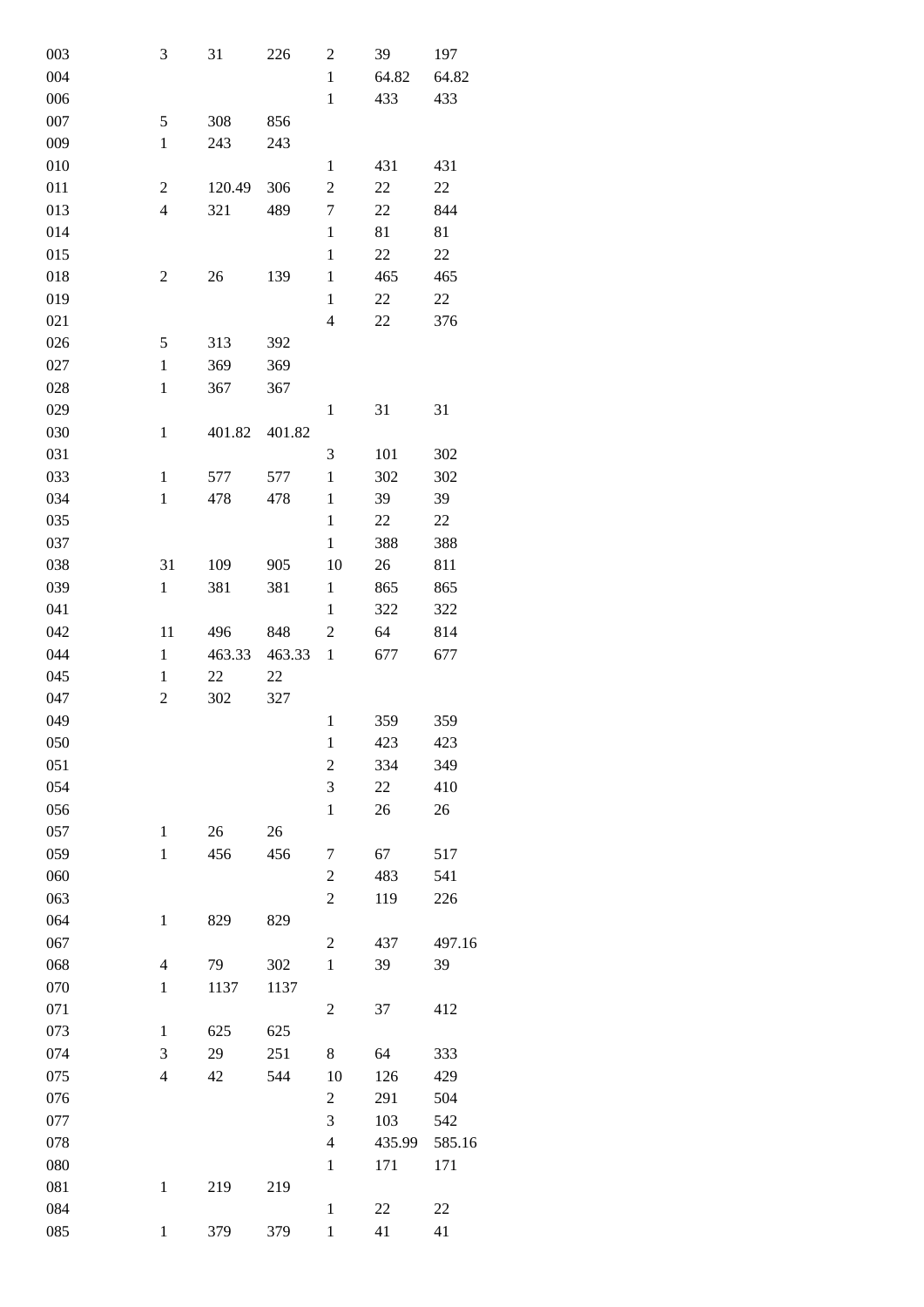| 086 |   |     |     | 2 | 22  | 302    |
|-----|---|-----|-----|---|-----|--------|
| 091 |   |     |     | 9 | 302 | 761    |
| 092 | 1 | 47  | 47  | 4 | 576 | 689.82 |
| 093 |   |     |     | 8 | 446 | 751    |
| 094 |   |     |     | 5 | 402 | 550.33 |
| 095 | 1 | 22  | 22  |   |     |        |
| 971 | 4 | 171 | 173 | 2 | 39  | 59     |
| 972 |   |     |     | 2 | 100 | 289    |
| 973 | 2 | 45  | 157 |   |     |        |
| 974 | 2 | 500 | 538 |   |     |        |
|     |   |     |     |   |     |        |

## **070 - HAUTE SAONE**

| Département | <b>Sortants</b> |        |            | <b>Entrants</b> |      |            |  |
|-------------|-----------------|--------|------------|-----------------|------|------------|--|
|             | <b>Nbre</b>     | Min    | <b>Max</b> | <b>Nbre</b>     | Min  | <b>Max</b> |  |
| 006         | 1               | 363    | 363        |                 |      |            |  |
| 025         |                 |        |            | $\overline{2}$  | 222  | 272        |  |
| 029         |                 |        |            | $\mathbf{1}$    | 826  | 826        |  |
| 039         | 1               | 707    | 707        |                 |      |            |  |
| 045         | 1               | 62     | 62         |                 |      |            |  |
| 057         |                 |        |            | 1               | 41   | 41         |  |
| 062         |                 |        |            | 1               | 81   | 81         |  |
| 067         |                 |        |            | $\mathbf{1}$    | 222  | 222        |  |
| 068         | 1               | 85     | 85         | 2               | 59   | 255        |  |
| 069         |                 |        |            | $\mathbf{1}$    | 1137 | 1137       |  |
| 081         | 1               | 449.82 | 449.82     |                 |      |            |  |
| 088         | 2               | 283    | 679        |                 |      |            |  |
| 089         |                 |        |            | $\mathbf{1}$    | 468  | 468        |  |
| 090         | $\mathbf{1}$    | 26     | 26         | 2               | 322  | 327        |  |
| 092         |                 |        |            | 1               | 829  | 829        |  |
| 973         | 1               | 130    | 130        |                 |      |            |  |

## **071 - SAONE ET LOIRE**

| <b>Département</b> | <b>Sortants</b> |     |         | <b>Entrants</b> |        |            |  |
|--------------------|-----------------|-----|---------|-----------------|--------|------------|--|
|                    | <b>Nbre</b>     |     | Min Max | <b>Nbre</b>     | Min    | <b>Max</b> |  |
| 001                | 1               | 539 | 539     | 1               | 737    | 737        |  |
| 010                |                 |     |         | 1               | 368    | 368        |  |
| 012                |                 |     |         | $\mathbf{1}$    | 841    | 841        |  |
| 013                | 1               | 41  | 41      |                 |        |            |  |
| 016                | 2               | 108 | 384     |                 |        |            |  |
| 021                | 7               | 431 | 822     | 5               | 79     | 831        |  |
| 026                | 1               | 458 | 458     | 1               | 37     | 37         |  |
| 034                | $\mathbf{1}$    | 302 | 302     |                 |        |            |  |
| 038                | 2               | 307 | 409     | $\mathbf{1}$    | 436    | 436        |  |
| 039                | 4               | 303 | 835     |                 |        |            |  |
| 041                |                 |     |         | 1               | 59     | 59         |  |
| 042                | 3               | 243 | 580     |                 |        |            |  |
| 044                |                 |     |         | 2               | 26     | 99         |  |
| 045                | $\mathbf{1}$    | 26  | 26      |                 |        |            |  |
| 051                |                 |     |         | $\mathbf{1}$    | 548.66 | 548.66     |  |
| 054                |                 |     |         | 1               | 141    | 141        |  |
| 058                |                 |     |         | 8               | 468    | 1129       |  |
| 068                | 2               | 48  | 51      |                 |        |            |  |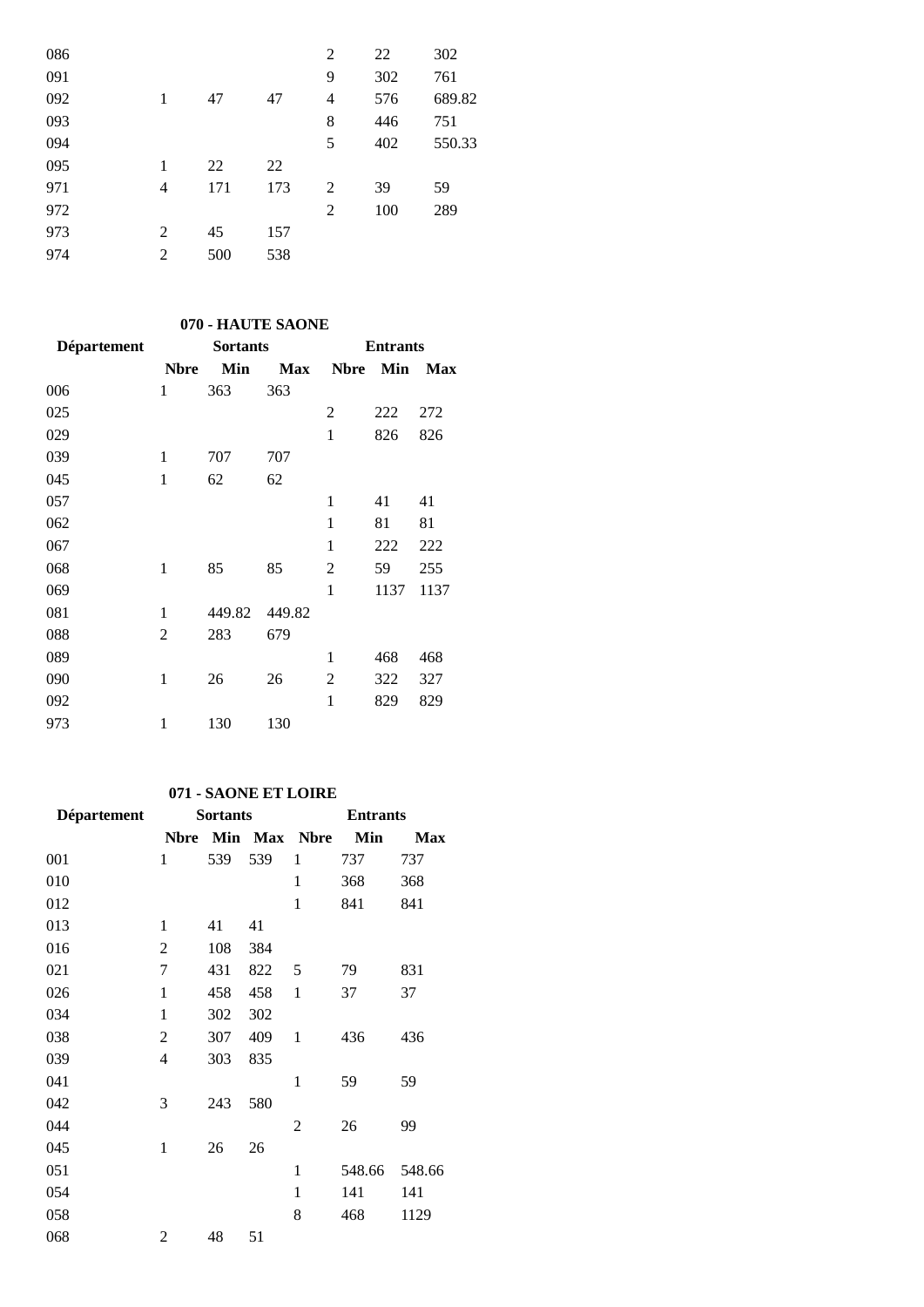| 069 | 2            | 37  | 412 |                |     |     |
|-----|--------------|-----|-----|----------------|-----|-----|
| 073 |              |     |     | 1              | 22  | 22  |
| 074 | 1            | 22  | 22  | $\mathbf{1}$   | 475 | 475 |
| 075 | 1            | 44  | 44  | 2              | 360 | 485 |
| 077 |              |     |     | 2              | 236 | 358 |
| 079 | 1            | 35  | 35  |                |     |     |
| 084 | 1            | 438 | 438 | 1              | 29  | 29  |
| 085 | 2            | 444 | 464 |                |     |     |
| 087 |              |     |     | 1              | 445 | 445 |
| 089 | $\mathbf{1}$ | 22  | 22  | 2              | 698 | 796 |
| 092 |              |     |     | 1              | 598 | 598 |
| 094 |              |     |     | $\overline{2}$ | 464 | 539 |
| 095 |              |     |     | $\mathbf{1}$   | 626 | 626 |
| 971 | 1            | 101 | 101 |                |     |     |
| 972 | 1            | 207 | 207 |                |     |     |
| 974 | $\mathbf{1}$ | 410 | 410 |                |     |     |

### **072 - SARTHE**

| <b>Département</b> |             | <b>Sortants</b> |      | <b>Entrants</b> |        |        |  |
|--------------------|-------------|-----------------|------|-----------------|--------|--------|--|
|                    | <b>Nbre</b> |                 |      | Min Max Nbre    | Min    | Max    |  |
| 014                |             |                 |      | 1               | 447.99 | 447.99 |  |
| 022                | 1           | 433             | 433  |                 |        |        |  |
| 037                |             |                 |      | 1               | 119    | 119    |  |
| 044                | 1           | 1122            | 1122 | 1               | 523.82 | 523.82 |  |
| 049                | 6           | 407             | 833  |                 |        |        |  |
| 050                |             |                 |      | 1               | 627    | 627    |  |
| 053                | 5           | 322             | 591  | $\overline{2}$  | 22     | 803    |  |
| 056                | 1           | 632             | 632  |                 |        |        |  |
| 061                | 2           | 26              | 745  | 1               | 833    | 833    |  |
| 075                | 1           | 452             | 452  |                 |        |        |  |
| 077                | 1           | 26              | 26   | 1               | 356    | 356    |  |
| 079                | 1           | 38              | 38   |                 |        |        |  |
| 085                | 2           | 372             | 407  |                 |        |        |  |
| 093                |             |                 |      | $\overline{c}$  | 616    | 666    |  |
| 095                |             |                 |      | 1               | 561    | 561    |  |

### **073 - SAVOIE**

| Département | <b>Sortants</b> |      |      | <b>Entrants</b>  |     |            |  |
|-------------|-----------------|------|------|------------------|-----|------------|--|
|             | Nbre            |      |      | Min Max Nbre Min |     | <b>Max</b> |  |
| 001         | 1               | 26   | 26   |                  |     |            |  |
| 002         |                 |      |      | 1                | 644 | 644        |  |
| 007         | 1               | 22   | 22   |                  |     |            |  |
| 009         | 1               | 822  | 822  |                  |     |            |  |
| 012         |                 |      |      | 1                | 53  | 53         |  |
| 013         | 1               | 33   | 33   |                  |     |            |  |
| 014         | 1               | 26   | 26   |                  |     |            |  |
| 024         | 1               | 29   | 29   |                  |     |            |  |
| 027         | 1               | 29   | 29   |                  |     |            |  |
| 030         |                 |      |      | 1                | 408 | 408        |  |
| 031         | 1               | 1169 | 1169 | 2                | 413 | 621.66     |  |
| 033         | 1               | 423  | 423  | 1                | 636 | 636        |  |
| 038         | 5               | 22   | 311  | 4                | 576 | 1022       |  |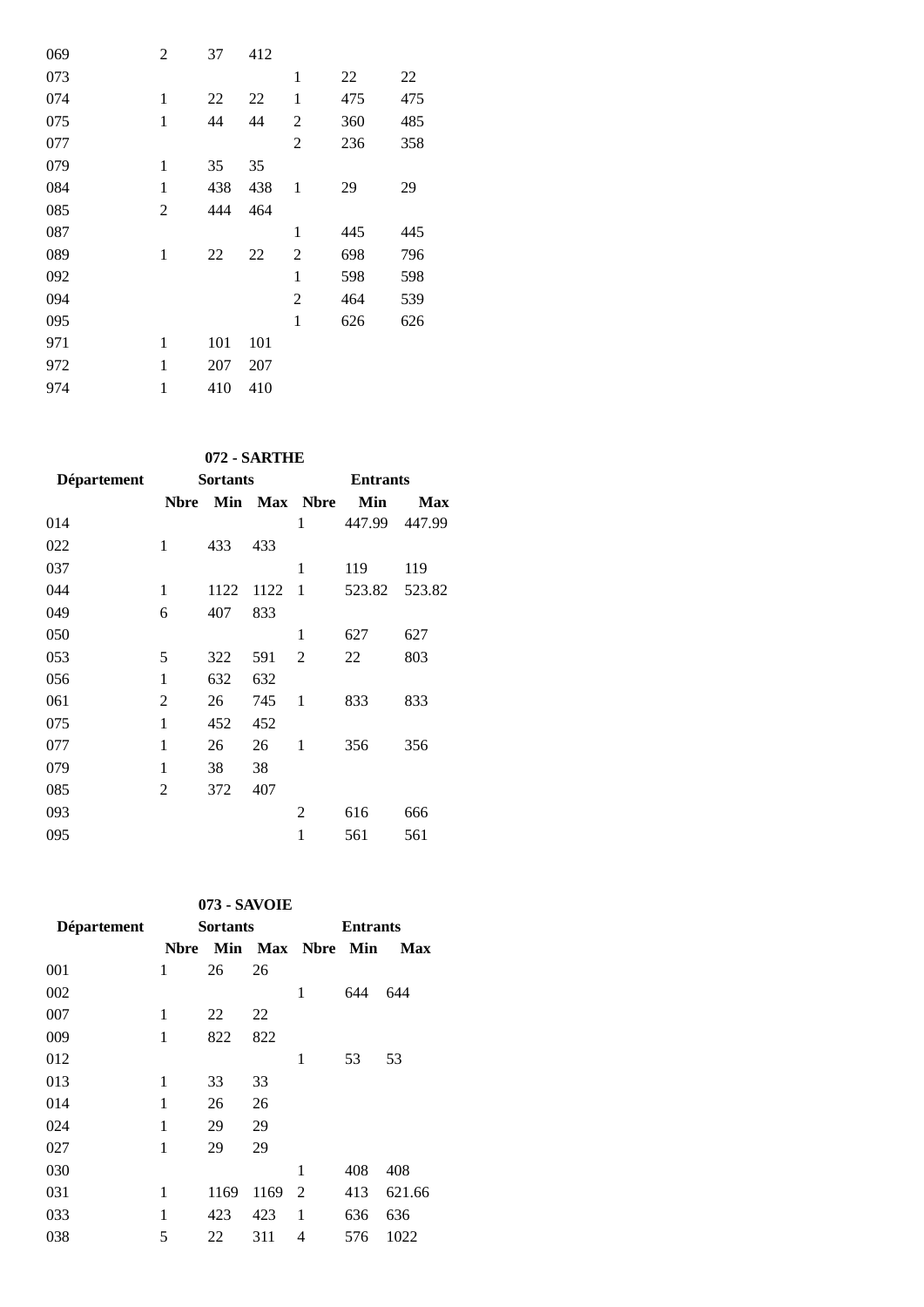| 039 |   | 972 | 972 |   |     |      |
|-----|---|-----|-----|---|-----|------|
| 044 |   |     |     | 1 | 281 | 281  |
| 049 |   |     |     | 1 | 53  | 53   |
| 056 |   |     |     | 2 | 90  | 90   |
| 069 |   |     |     | 1 | 625 | 625  |
| 071 | 1 | 22  | 22  |   |     |      |
| 074 | 4 | 22  | 359 | 9 | 634 | 1614 |
| 093 |   |     |     | 1 | 630 | 630  |
| 974 | 3 | 337 | 459 |   |     |      |
|     |   |     |     |   |     |      |

## **074 - HAUTE SAVOIE**

| Département |              | <b>Sortants</b> |            | <b>Entrants</b> |        |            |  |
|-------------|--------------|-----------------|------------|-----------------|--------|------------|--|
|             | <b>Nbre</b>  | Min             | <b>Max</b> | <b>Nbre</b>     | Min    | <b>Max</b> |  |
| 001         | 5            | 22              | 372        | 5               | 83     | 814        |  |
| 003         | $\mathbf{1}$ | 189             | 189        |                 |        |            |  |
| 006         |              |                 |            | $\mathbf{1}$    | 363    | 363        |  |
| 007         | 3            | 309             | 381        |                 |        |            |  |
| 011         | $\mathbf{1}$ | 451             | 451        |                 |        |            |  |
| 013         |              |                 |            | 3               | 22     | 387        |  |
| 018         |              |                 |            | $\mathbf{1}$    | 22     | 22         |  |
| 021         |              |                 |            | $\mathbf{1}$    | 35     | 35         |  |
| 024         |              |                 |            | $\mathbf{1}$    | 47     | 47         |  |
| 025         |              |                 |            | $\overline{c}$  | 105    | 631        |  |
| 026         | 3            | 377             | 838        | $\mathbf{1}$    | 47     | 47         |  |
| 028         |              |                 |            | $\mathbf{1}$    | 515    | 515        |  |
| 030         |              |                 |            | $\overline{c}$  | 26     | 277        |  |
| 031         | $\,1$        | 456             | 456        | $\mathbf{1}$    | 127    | 127        |  |
| 033         |              |                 |            | $\mathbf{1}$    | 22     | 22         |  |
| 036         |              |                 |            | $\overline{2}$  | 22     | 142.49     |  |
| 037         |              |                 |            | $\mathbf{1}$    | 26     | 26         |  |
| 038         | 19           | 222             | 477        | 9               | 22     | 733        |  |
| 039         | $\mathbf{1}$ | 356             | 356        |                 |        |            |  |
| 044         | $\mathbf{1}$ | 476             | 476        |                 |        |            |  |
| 054         | $\mathbf{1}$ | 447             | 447        |                 |        |            |  |
| 057         | $\mathbf{1}$ | 509             | 509        | 3               | 45     | 81         |  |
| 059         | $\mathbf{1}$ | 495             | 495        | 3               | 406    | 959        |  |
| 060         |              |                 |            | $\mathbf{1}$    | 364    | 364        |  |
| 062         |              |                 |            | $\mathbf{1}$    | 128.32 | 128.32     |  |
| 067         |              |                 |            | $\mathbf{1}$    | 79     | 79         |  |
| 068         | $\mathbf{1}$ | 72              | 72         | 1               | 322    | 322        |  |
| 069         | 8            | 64              | 333        | 3               | 29     | 251        |  |
| 071         | $\mathbf{1}$ | 475             | 475        | $\mathbf{1}$    | 22     | 22         |  |
| 073         | 9            | 634             | 1614       | $\overline{4}$  | 22     | 359        |  |
| 075         |              |                 |            | $\overline{2}$  | 152    | 168        |  |
| 076         |              |                 |            | $\mathbf{1}$    | 41     | 41         |  |
| 077         |              |                 |            | $\mathbf{1}$    | 296    | 296        |  |
| 078         |              |                 |            | 3               | 438.66 | 516        |  |
| 079         | $\mathbf{1}$ | 336             | 336        |                 |        |            |  |
| 080         |              |                 |            | $\mathbf{1}$    | 59     | 59         |  |
| 082         | $\mathbf{1}$ | 306             | 306        |                 |        |            |  |
| 084         | $\mathbf{1}$ | 1256            | 1256       | $\mathbf{1}$    | 342    | 342        |  |
| 085         |              |                 |            | $\mathbf{1}$    | 59     | 59         |  |
| 087         |              |                 |            | $\,1$           | 22     | 22         |  |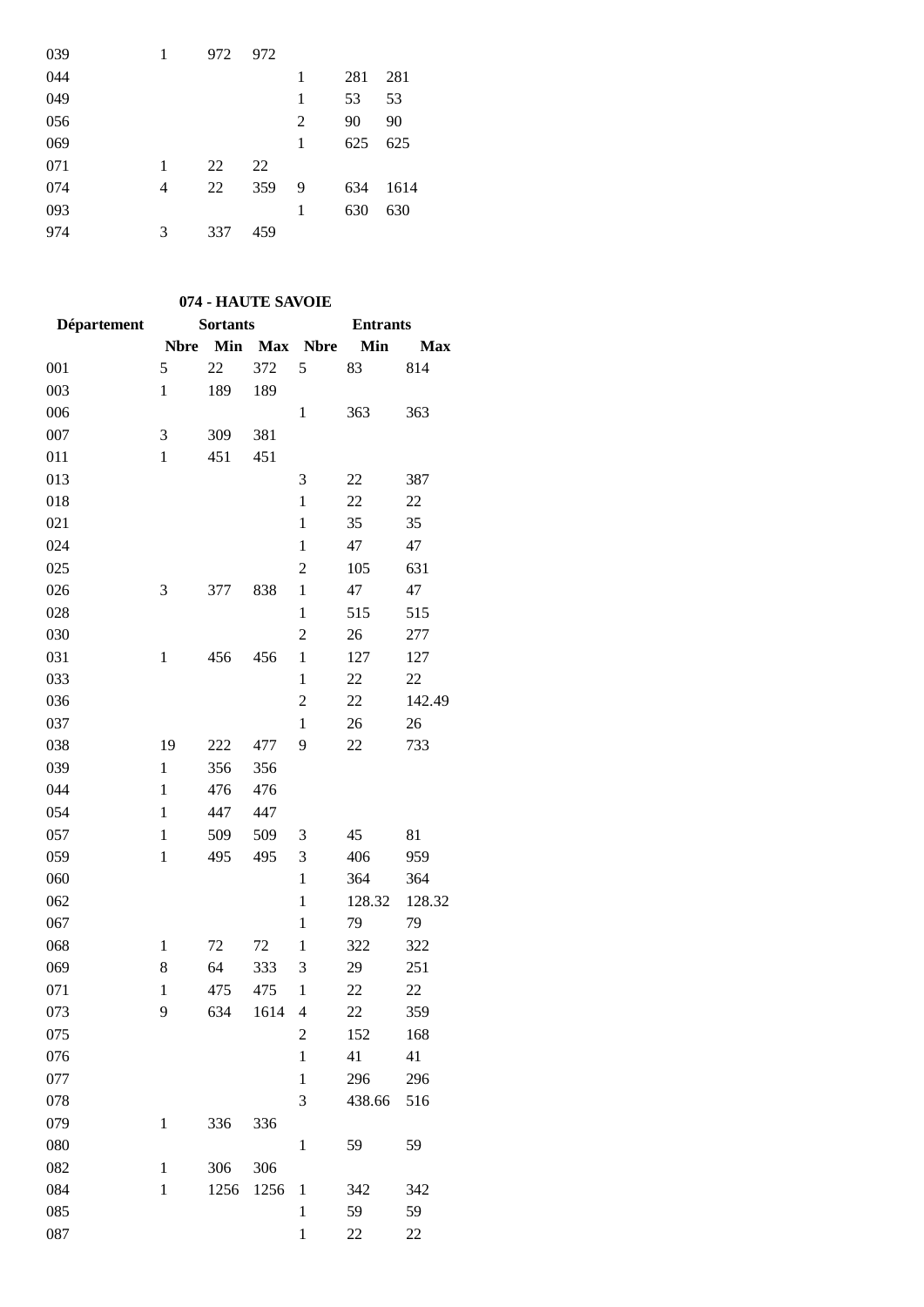| 088 |   |     |     | 1 | 127 | 127  |
|-----|---|-----|-----|---|-----|------|
| 091 |   |     |     | 1 | 311 | 311  |
| 092 |   |     |     | 2 | 736 | 1041 |
| 093 |   |     |     | 2 | 446 | 468  |
| 972 |   |     |     | 1 | 64  | 64   |
| 973 | 1 | 36  | 36  |   |     |      |
| 974 | 1 | 627 | 627 |   |     |      |

| 075 - PARIS        |                |                 |            |                 |        |            |  |  |
|--------------------|----------------|-----------------|------------|-----------------|--------|------------|--|--|
| <b>Département</b> |                | <b>Sortants</b> |            | <b>Entrants</b> |        |            |  |  |
|                    | <b>Nbre</b>    | Min             | <b>Max</b> | <b>Nbre</b>     | Min    | <b>Max</b> |  |  |
| 001                | $\mathbf{1}$   | 366             | 366        |                 |        |            |  |  |
| 003                |                |                 |            | $\overline{2}$  | 123    | 123        |  |  |
| 006                | 5              | 126             | 461        | $\overline{4}$  | 105    | 493        |  |  |
| 009                | $\overline{2}$ | 170             | 170        |                 |        |            |  |  |
| 010                | $\mathbf{1}$   | 506             | 506        | $\mathbf{1}$    | 197    | 197        |  |  |
| 011                | $\mathbf{1}$   | 469.82          | 469.82     |                 |        |            |  |  |
| 013                | 12             | 124             | 582        | 4               | 22     | 732.66     |  |  |
| 014                | $\mathbf{1}$   | 642             | 642        |                 |        |            |  |  |
| 016                | $\mathbf{1}$   | 481             | 481        |                 |        |            |  |  |
| 017                | 1              | 866             | 866        | $\mathbf{1}$    | 67     | 67         |  |  |
| 720                | $\mathbf{1}$   | 475.16          | 475.16     |                 |        |            |  |  |
| 021                |                |                 |            | $\mathbf{1}$    | 281    | 281        |  |  |
| 022                | 1              | 638             | 638        |                 |        |            |  |  |
| 024                | $\overline{c}$ | 346             | 452        | 1               | 26     | 26         |  |  |
| 026                | 3              | 344             | 429        | $\mathbf{1}$    | 352    | 352        |  |  |
| 027                | 1              | 306             | 306        | $\mathbf{1}$    | 459    | 459        |  |  |
| 028                | $\overline{2}$ | 26              | 716        |                 |        |            |  |  |
| 029                | $\overline{c}$ | 733             | 869.32     |                 |        |            |  |  |
| 030                | 3              | 434             | 473        |                 |        |            |  |  |
| 031                | $\mathbf{1}$   | 719             | 719        |                 |        |            |  |  |
| 033                | 3              | 579.16          | 637        | $\mathbf{1}$    | 76     | 76         |  |  |
| 034                | $\overline{2}$ | 508             | 543        |                 |        |            |  |  |
| 035                | 3              | 494             | 668        | $\mathbf{1}$    | 287    | 287        |  |  |
| 037                | $\mathbf{1}$   | 907             | 907        |                 |        |            |  |  |
| 038                | $\mathbf{1}$   | 438.33          | 438.33     | $\overline{2}$  | 22     | 319        |  |  |
| 042                | $\overline{2}$ | 515             | 609        |                 |        |            |  |  |
| 044                | 3              | 633             | 949        | $\overline{2}$  | 22     | 26         |  |  |
| 045                | $\overline{c}$ | 53              | 713        |                 |        |            |  |  |
| 046                | 1              | 611             | 611        |                 |        |            |  |  |
| 048                | $\mathbf{1}$   | 613             | 613        |                 |        |            |  |  |
| 049                | $\mathbf{1}$   | 481             | 481        |                 |        |            |  |  |
| 050                |                |                 |            | $\mathbf{1}$    | 22     | 22         |  |  |
| 051                | 1              | 464             | 464        | $\mathbf{1}$    | 22     | 22         |  |  |
| 054                |                |                 |            | $\mathbf{1}$    | 388.66 | 388.66     |  |  |
| 056                | $\mathbf{1}$   | 587             | 587        | $\mathbf 1$     | 231    | 231        |  |  |
| 057                | 3              | 236.16          | 614        |                 |        |            |  |  |
| 058                | $\mathbf{1}$   | 107.66          | 107.66     |                 |        |            |  |  |
| 059                | $\overline{4}$ | 108             | 549        | $\mathbf{1}$    | 55     | 55         |  |  |
| 060                | $\mathbf{1}$   | 683             | 683        | $\overline{2}$  | 105    | 864.82     |  |  |
| 061                | $\mathbf{1}$   | 123             | 123        | $\mathbf 1$     | 26     | 26         |  |  |
| 062                | $\mathbf{1}$   | 359             | 359        | $\overline{c}$  | 22     | 155        |  |  |
| 063                |                |                 |            | $\mathbf{1}$    | 81     | 81         |  |  |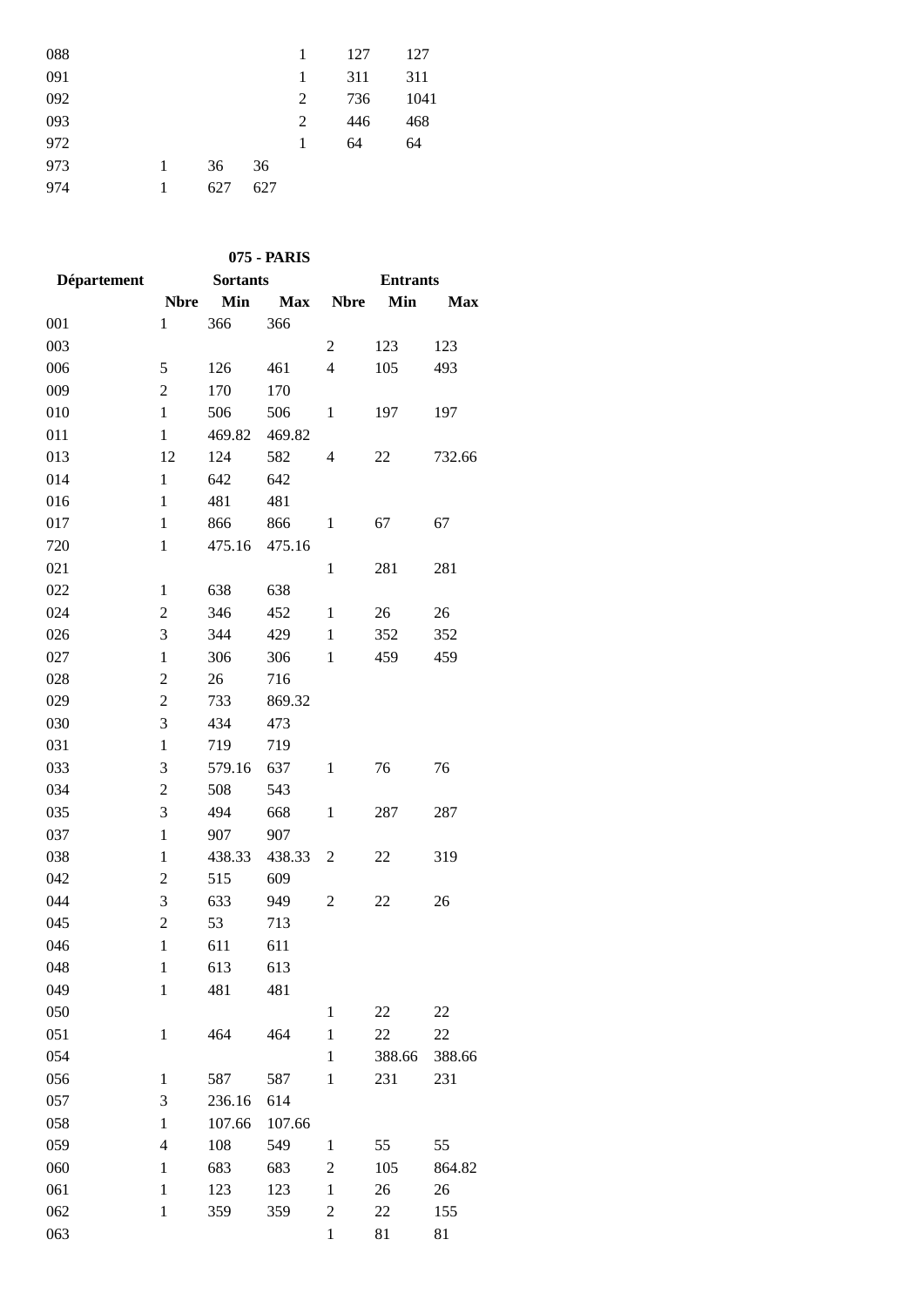| 067 | $\mathbf{1}$     | 839   | 839    | 1            | 22     | 22     |
|-----|------------------|-------|--------|--------------|--------|--------|
| 068 | $\mathbf{2}$     | 121   | 469    |              |        |        |
| 069 | 10               | 126   | 429    | 4            | 42     | 544    |
| 071 | $\overline{2}$   | 360   | 485    | $\mathbf{1}$ | 44     | 44     |
| 072 |                  |       |        | $\mathbf{1}$ | 452    | 452    |
| 074 | $\boldsymbol{2}$ | 152   | 168    |              |        |        |
| 077 | 3                | 119   | 326    | 9            | 98     | 709    |
| 078 | $\boldsymbol{7}$ | 57    | 345    | 9            | 129    | 756    |
| 079 | $\boldsymbol{2}$ | 125   | 331    |              |        |        |
| 081 | 3                | 302   | 410    |              |        |        |
| 082 | $\mathbf{1}$     | 306   | 306    |              |        |        |
| 083 |                  |       |        | $\mathbf{1}$ | 61     | 61     |
| 085 | 5                | 358   | 593.49 |              |        |        |
| 086 | 3                | 139   | 382    |              |        |        |
| 089 | $\mathbf{1}$     | 53    | 53     |              |        |        |
| 091 | $\boldsymbol{7}$ | 26    | 366    | 6            | 157    | 805.33 |
| 092 | $\tau$           | 22    | 322    | 9            | 310    | 883    |
| 093 | $\mathbf{1}$     | 860   | 860    | 21           | 425    | 971    |
| 094 | 5                | 34    | 205    | 12           | 309    | 959    |
| 095 | $\mathbf{2}$     | 63.82 | 64     | 7            | 385.49 | 997    |
| 971 | $\overline{4}$   | 127   | 441    |              |        |        |
| 972 | $\mathbf{1}$     | 148   | 148    | $\mathbf{1}$ | 125    | 125    |
| 973 | $\overline{4}$   | 29    | 329    | $\mathbf{1}$ | 406    | 406    |
| 974 | $\mathbf{1}$     | 566   | 566    | $\mathbf{1}$ | 26     | 26     |

### **076 - SEINE MARITIME**

| <b>Département</b> | <b>Sortants</b> |         |            | <b>Entrants</b> |            |            |  |
|--------------------|-----------------|---------|------------|-----------------|------------|------------|--|
|                    | <b>Nbre</b>     | Min     | <b>Max</b> | <b>Nbre</b>     | <b>Min</b> | <b>Max</b> |  |
| 001                | $\mathbf{1}$    | 336     | 336        |                 |            |            |  |
| 013                | $\overline{2}$  | 29      | 121        |                 |            |            |  |
| 014                | $\mathbf{1}$    | 863     | 863        | 2               | 326        | 364        |  |
| 017                | $\mathbf{1}$    | 1534.32 | 1534.32    |                 |            |            |  |
| 022                | 3               | 445     | 844        |                 |            |            |  |
| 025                | $\mathbf{1}$    | 446     | 446        |                 |            |            |  |
| 027                | 11              | 22      | 837        | 26              | 653        | 1453       |  |
| 031                |                 |         |            | $\mathbf{1}$    | 31         | 31         |  |
| 033                | 2               | 734     | 811        |                 |            |            |  |
| 035                |                 |         |            | $\mathbf{1}$    | 524        | 524        |  |
| 038                | 1               | 306     | 306        |                 |            |            |  |
| 041                | $\mathbf{1}$    | 340     | 340        |                 |            |            |  |
| 045                | $\mathbf{1}$    | 22      | 22         |                 |            |            |  |
| 050                | $\mathbf{1}$    | 538     | 538        | $\mathbf{1}$    | 81         | 81         |  |
| 056                | $\mathbf{1}$    | 648     | 648        |                 |            |            |  |
| 057                | $\mathbf{1}$    | 37      | 37         |                 |            |            |  |
| 059                | 3               | 22      | 508        | 1               | 1133       | 1133       |  |
| 060                |                 |         |            | 4               | 681        | 725        |  |
| 061                | $\overline{2}$  | 39      | 297        |                 |            |            |  |
| 062                | $\overline{c}$  | 45      | 90         |                 |            |            |  |
| 069                | $\overline{2}$  | 291     | 504        |                 |            |            |  |
| 074                | $\mathbf{1}$    | 41      | 41         |                 |            |            |  |
| 078                |                 |         |            | $\mathbf{1}$    | 1326       | 1326       |  |
| 079                | 1               | 53      | 53         |                 |            |            |  |
| 082                | $\mathbf{1}$    | 103     | 103        |                 |            |            |  |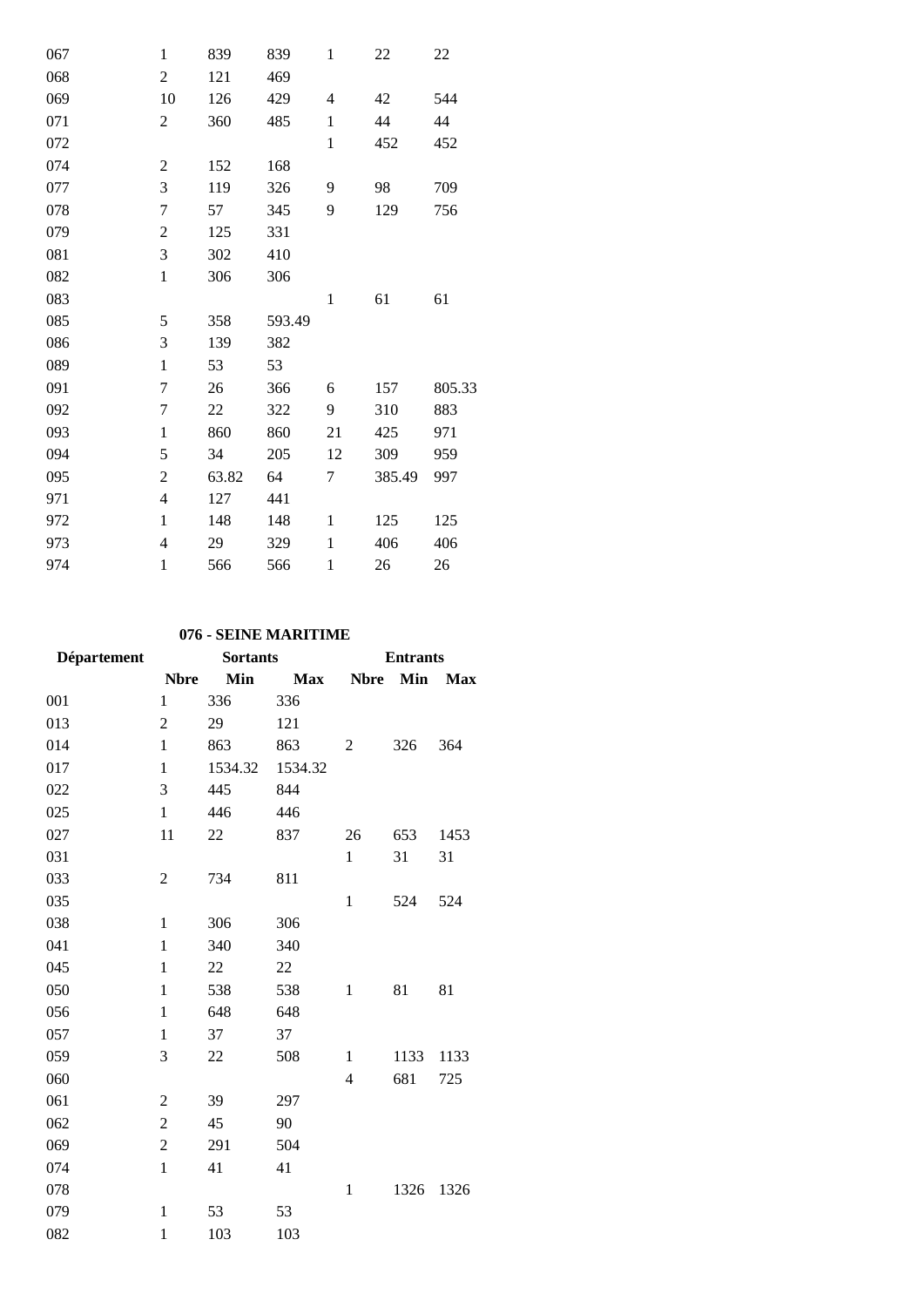| 083 |    | 444 | 444 |              |           |     |
|-----|----|-----|-----|--------------|-----------|-----|
| 086 | 1. | 397 | 397 |              |           |     |
| 092 |    |     |     | $\mathbf{1}$ | 638       | 638 |
| 095 |    |     |     | 1            | 1143 1143 |     |
| 972 |    |     |     | $\mathbf{1}$ | 291       | 291 |
|     |    |     |     |              |           |     |

## **077 - SEINE ET MARNE**

| Département |                | <b>Sortants</b> |            | <b>Entrants</b> |     |         |
|-------------|----------------|-----------------|------------|-----------------|-----|---------|
|             | <b>Nbre</b>    | Min             | <b>Max</b> | <b>Nbre</b>     |     | Min Max |
| 001         | $\overline{c}$ | 89              | 94         |                 |     |         |
| 003         | $\mathbf{1}$   | 302             | 302        |                 |     |         |
| 004         | $\mathbf{1}$   | 381             | 381        |                 |     |         |
| 006         | 2              | 87              | 190.16     |                 |     |         |
| 007         |                |                 |            | 1               | 281 | 281     |
| 008         | $\overline{2}$ | 226             | 329        |                 |     |         |
| 010         | $\mathbf{1}$   | 234             | 234        |                 |     |         |
| 011         | 8              | 158.83          | 694        |                 |     |         |
| 013         | 10             | 87              | 552        |                 |     |         |
| 015         | $\mathfrak{2}$ | 97              | 406        |                 |     |         |
| 016         | $\mathbf{1}$   | 356             | 356        |                 |     |         |
| 018         | $\overline{c}$ | 90              | 291        |                 |     |         |
| 019         | $\overline{c}$ | 123             | 321        |                 |     |         |
| 023         | 3              | 132.91          | 400        |                 |     |         |
| 024         | 3              | 128             | 464        |                 |     |         |
| 025         | $\mathbf{1}$   | 855             | 855        |                 |     |         |
| 026         | $\mathbf{1}$   | 368             | 368        |                 |     |         |
| 027         | $\mathbf{1}$   | 306             | 306        |                 |     |         |
| 028         |                |                 |            | $\mathbf{1}$    | 339 | 339     |
| 029         | 2              | 786.33          | 827        |                 |     |         |
| 030         | $\mathbf{1}$   | 498             | 498        |                 |     |         |
| 031         | 3              | 587.33          | 754        |                 |     |         |
| 033         | 5              | 573             | 696        |                 |     |         |
| 034         | $\overline{4}$ | 475             | 954        |                 |     |         |
| 035         | $\mathbf{1}$   | 461             | 461        |                 |     |         |
| 038         | $\mathbf{1}$   | 511             | 511        |                 |     |         |
| 040         | $\mathbf{1}$   | 897.49          | 897.49     |                 |     |         |
| 041         | $\mathbf{1}$   | 1047            | 1047       |                 |     |         |
| 045         | $\overline{4}$ | 86              | 846        | 2               | 39  | 758     |
| 046         | 1              | 402             | 402        |                 |     |         |
| 047         | 5              | 321             | 521        |                 |     |         |
| 051         | $\overline{2}$ | 239             | 381        |                 |     |         |
| 055         | $\mathbf{1}$   | 90              | 90         |                 |     |         |
| 056         | $\mathbf{1}$   | 619             | 619        |                 |     |         |
| 057         | $\overline{c}$ | 306             | 352        |                 |     |         |
| 058         | $\mathbf{1}$   | 323             | 323        |                 |     |         |
| 059         | 3              | 316             | 490        | 2               | 302 | 369     |
| 060         | $\overline{4}$ | 46              | 66         | $\mathbf{1}$    | 62  | 62      |
| 061         | 3              | 302             | 317        |                 |     |         |
| 062         | $\overline{2}$ | 281             | 352        |                 |     |         |
| 067         | $\mathbf{1}$   | 628.33          | 628.33     | $\mathbf{1}$    | 443 | 443     |
| 068         | 3              | 121             | 310.82     |                 |     |         |
| 069         | 3              | 103             | 542        |                 |     |         |
| 071         | $\overline{2}$ | 236             | 358        |                 |     |         |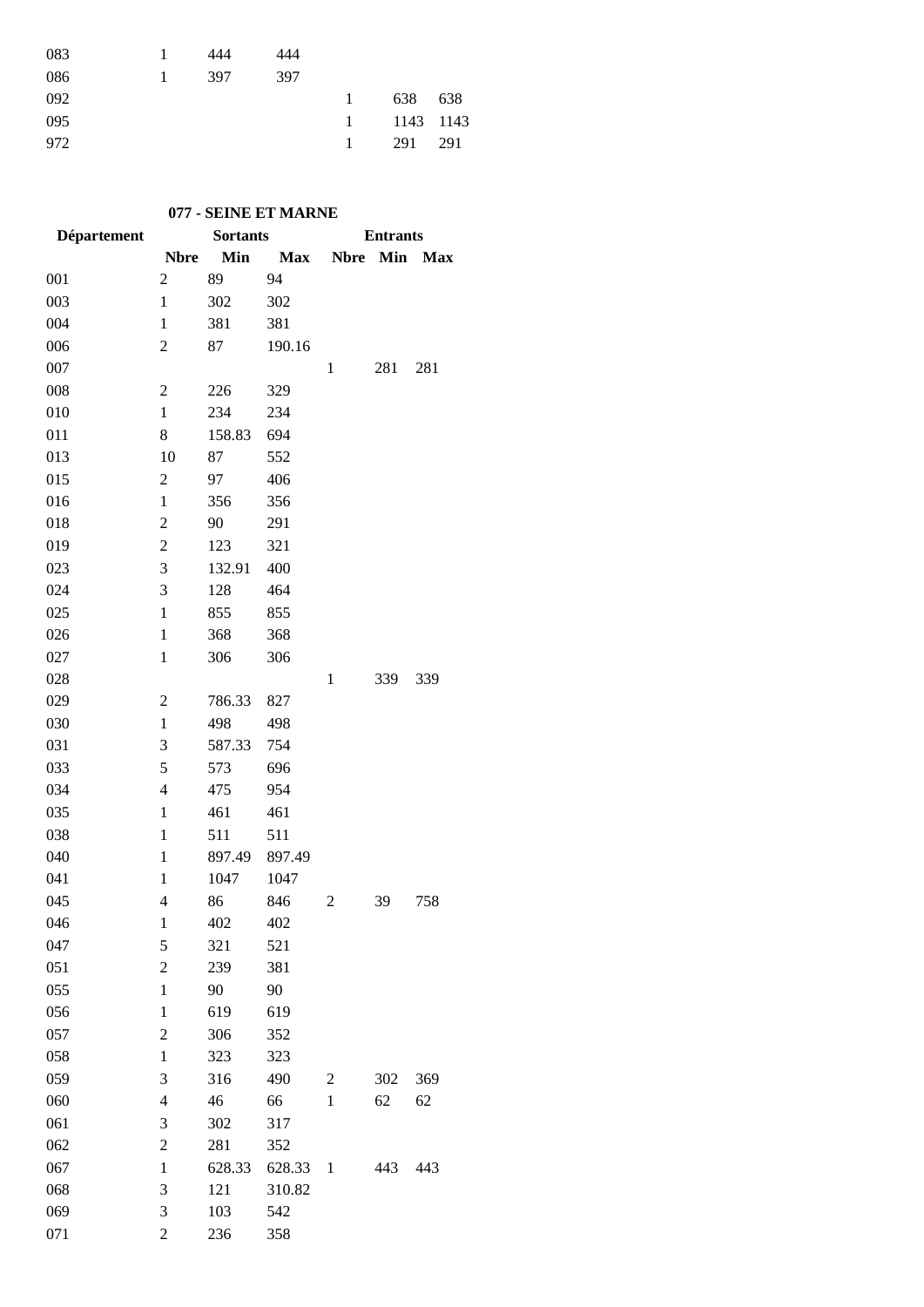| 072 | $\mathbf{1}$ | 356 | 356    | $\mathbf{1}$ | 26  | 26   |
|-----|--------------|-----|--------|--------------|-----|------|
| 074 | $\mathbf{1}$ | 296 | 296    |              |     |      |
| 075 | 9            | 98  | 709    | 3            | 119 | 326  |
| 078 | 4            | 276 | 735    | 2            | 121 | 422  |
| 079 | 5            | 92  | 291.49 |              |     |      |
| 082 | 7            | 93  | 170.33 |              |     |      |
| 083 | 3            | 411 | 563    |              |     |      |
| 085 | 2            | 461 | 491    |              |     |      |
| 088 | 4            | 108 | 394    |              |     |      |
| 089 | 4            | 81  | 322    | 2            | 79  | 83   |
| 091 | 3            | 35  | 239    | 3            | 125 | 387  |
| 092 | 7            | 22  | 455    | 4            | 201 | 479  |
| 093 | $\mathbf{1}$ | 47  | 47     | 89           | 422 | 1222 |
| 094 | 7            | 22  | 439    | 23           | 231 | 913  |
| 095 | 4            | 26  | 626    | 4            | 222 | 639  |
| 971 | 3            | 164 | 435    |              |     |      |
| 972 | 1            | 158 | 158    | 2            | 87  | 298  |
| 973 |              |     |        | $\mathbf{1}$ | 22  | 22   |

# **078 - YVELINES**

| Département |                         | <b>Sortants</b> |            | <b>Entrants</b> |        |     |  |
|-------------|-------------------------|-----------------|------------|-----------------|--------|-----|--|
|             | <b>Nbre</b>             | Min             | <b>Max</b> | <b>Nbre</b>     | Min    | Max |  |
| 001         | $\mathbf{1}$            | 461             | 461        | $\mathbf{1}$    | 62     | 62  |  |
| 002         |                         |                 |            | $\mathbf{1}$    | 26     | 26  |  |
| 006         | $\overline{c}$          | 455             | 464        |                 |        |     |  |
| 010         | $\mathbf{1}$            | 356             | 356        |                 |        |     |  |
| 011         | $\overline{c}$          | 771             | 775        |                 |        |     |  |
| 013         | 6                       | 377             | 841        |                 |        |     |  |
| 015         | $\mathbf{1}$            | 331             | 331        |                 |        |     |  |
| 017         | $\mathbf{1}$            | 913             | 913        |                 |        |     |  |
| 018         |                         |                 |            | $\mathbf{1}$    | 222    | 222 |  |
| 022         | 3                       | 490             | 522.83     |                 |        |     |  |
| 024         | $\mathbf{1}$            | 452             | 452        |                 |        |     |  |
| 025         |                         |                 |            | $\mathbf{1}$    | $22\,$ | 22  |  |
| 026         | $\mathbf{1}$            | 969             | 969        |                 |        |     |  |
| 027         | 5                       | 326             | 581        | $\overline{2}$  | 26     | 85  |  |
| 028         | $\overline{\mathbf{4}}$ | 125             | 479        |                 |        |     |  |
| 029         | $\overline{c}$          | 691             | 891        | $\mathbf{1}$    | 233    | 233 |  |
| 030         | $\overline{c}$          | 461             | 489        |                 |        |     |  |
| 031         | 12                      | 482             | 1643       | $\,1$           | 22     | 22  |  |
| 033         | $\overline{7}$          | 561             | 965        |                 |        |     |  |
| 034         | $\overline{4}$          | 561             | 919        |                 |        |     |  |
| 035         | 3                       | 628.66          | 763        |                 |        |     |  |
| 036         | $\overline{2}$          | 379             | 539        |                 |        |     |  |
| 037         |                         |                 |            | $\mathbf{1}$    | 365    | 365 |  |
| 038         | $\mathbf{1}$            | 887             | 887        |                 |        |     |  |
| 040         | $\mathbf{1}$            | 615             | 615        |                 |        |     |  |
| 044         | $\overline{c}$          | 822             | 899        |                 |        |     |  |
| 045         | 3                       | 128             | 376        | $\mathbf{1}$    | 47     | 47  |  |
| 047         | $\mathbf{1}$            | 451             | 451        |                 |        |     |  |
| 048         | $\mathbf{1}$            | 388             | 388        |                 |        |     |  |
| 053         | 3                       | 402             | 461        |                 |        |     |  |
| 056         | $\mathbf{1}$            | 822             | 822        | $\mathbf{1}$    | 352    | 352 |  |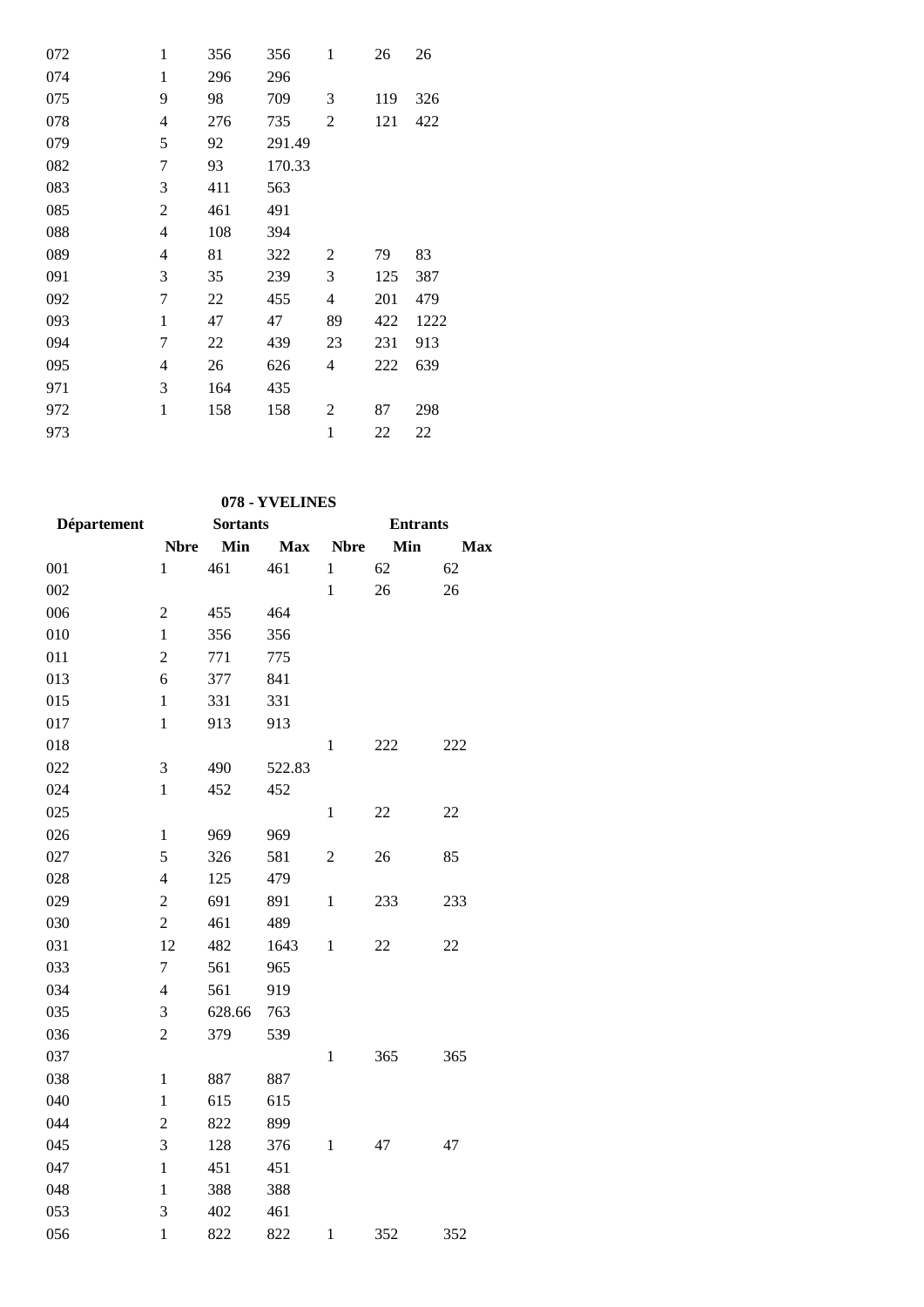| $\mathbf{1}$   | 569    | 569    | $\mathbf{1}$ | 26      | 26      |
|----------------|--------|--------|--------------|---------|---------|
| $\mathbf{1}$   | 457    | 457    |              |         |         |
| $\mathbf{1}$   | 229    | 229    | $\mathbf{1}$ | 39      | 39      |
| $\mathbf{1}$   | 557    | 557    |              |         |         |
| $\overline{c}$ | 662    | 1384   |              |         |         |
| $\mathbf{1}$   | 398    | 398    |              |         |         |
| $\overline{4}$ | 435.99 | 585.16 |              |         |         |
| 3              | 438.66 | 516    |              |         |         |
| 9              | 129    | 756    | 7            | 57      | 345     |
| $\mathbf{1}$   | 1326   | 1326   |              |         |         |
| $\overline{2}$ | 121    | 422    | 4            | 276     | 735     |
| $\mathfrak{2}$ | 430    | 513    |              |         |         |
| $\mathbf{1}$   | 438    | 438    |              |         |         |
| $\overline{4}$ | 356    | 495    |              |         |         |
| 1              | 836    | 836    | $\mathbf{1}$ | 66      | 66      |
| 4              | 351    | 486    |              |         |         |
| $\mathbf{1}$   | 139    | 139    |              |         |         |
| $\mathbf{2}$   | 47     | 222    | 12           | 226     | 822     |
| 11             | 22     | 155    | 18           | 326     | 883     |
|                |        |        | 9            | 431     | 973     |
| 7              | 26     | 237    | 13           | 372     | 885     |
| $\mathbf{1}$   | 289    | 289    | $\mathbf{1}$ | 1264.82 | 1264.82 |
|                |        |        |              |         |         |

#### **079 - DEUX SEVRES**

| Département |                          | <b>Sortants</b> |            | <b>Entrants</b> |      |            |  |
|-------------|--------------------------|-----------------|------------|-----------------|------|------------|--|
|             | <b>Nbre</b>              | Min             | <b>Max</b> | <b>Nbre</b>     | Min  | <b>Max</b> |  |
| 011         |                          |                 |            | $\mathbf{1}$    | 295  | 295        |  |
| 016         | $\overline{\mathcal{L}}$ | 272             | 629        | $\mathbf{1}$    | 39   | 39         |  |
| 017         | 10                       | 680             | 1573       |                 |      |            |  |
| 019         | $\mathbf{1}$             | 316             | 316        |                 |      |            |  |
| 034         |                          |                 |            | $\mathbf{1}$    | 244  | 244        |  |
| 049         | $\mathbf{1}$             | 513             | 513        | 3               | 22   | 1212.82    |  |
| 059         | $\mathbf{1}$             | 125             | 125        | $\mathbf{1}$    | 150  | 150        |  |
| 060         |                          |                 |            | $\mathbf{1}$    | 1288 | 1288       |  |
| 061         |                          |                 |            | $\mathbf{1}$    | 41   | 41         |  |
| 067         |                          |                 |            | $\mathbf{1}$    | 206  | 206        |  |
| 071         |                          |                 |            | $\mathbf{1}$    | 35   | 35         |  |
| 072         |                          |                 |            | $\mathbf{1}$    | 38   | 38         |  |
| 074         |                          |                 |            | $\mathbf{1}$    | 336  | 336        |  |
| 075         |                          |                 |            | $\overline{c}$  | 125  | 331        |  |
| 076         |                          |                 |            | $\mathbf{1}$    | 53   | 53         |  |
| 077         |                          |                 |            | 5               | 92   | 291.49     |  |
| 078         |                          |                 |            | $\overline{c}$  | 430  | 513        |  |
| 080         |                          |                 |            | $\mathbf{1}$    | 55   | 55         |  |
| 081         | $\mathbf{1}$             | 302             | 302        |                 |      |            |  |
| 083         |                          |                 |            | $\mathbf{1}$    | 481  | 481        |  |
| 085         | $\overline{2}$           | 400             | 438        | $\mathbf{1}$    | 558  | 558        |  |
| 086         | $\overline{3}$           | 226             | 755        | $\overline{c}$  | 41   | 705        |  |
| 091         |                          |                 |            | $\mathbf{1}$    | 302  | 302        |  |
| 092         |                          |                 |            | $\mathbf{1}$    | 1102 | 1102       |  |
| 094         |                          |                 |            | $\overline{4}$  | 413  | 569        |  |
| 095         |                          |                 |            | $\mathbf{1}$    | 515  | 515        |  |
| 971         |                          |                 |            | $\mathbf{1}$    | 39   | 39         |  |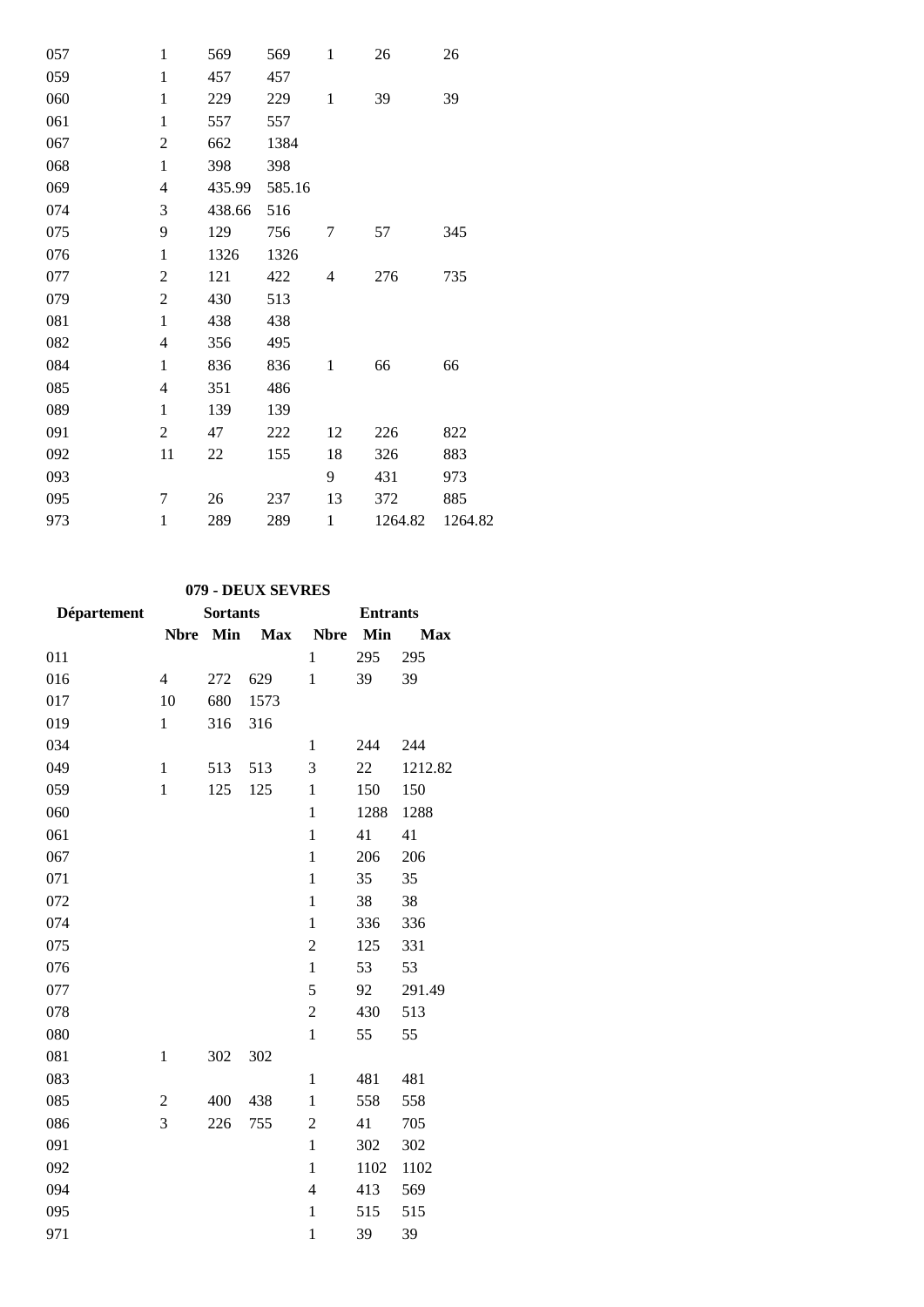| 972 |  |             | 2 39 283 |  |
|-----|--|-------------|----------|--|
| 973 |  | 2 33 162.82 |          |  |

|             |             |                 | <b>080 - SOMME</b> |                 |        |      |  |
|-------------|-------------|-----------------|--------------------|-----------------|--------|------|--|
| Département |             | <b>Sortants</b> |                    | <b>Entrants</b> |        |      |  |
|             | <b>Nbre</b> | Min             | <b>Max</b>         | <b>Nbre</b>     | Min    | Max  |  |
| 002         | 2           | 26              | 124                | 1               | 1229   | 1229 |  |
| 038         | 1           | 41              | 41                 |                 |        |      |  |
| 055         | 1           | 419             | 419                |                 |        |      |  |
| 059         | 1           | 285             | 285                |                 |        |      |  |
| 060         | 1           | 768.32          | 768.32             | - 1             | 1596   | 1596 |  |
| 062         | 1           | 101             | 101                |                 |        |      |  |
| 069         | 1           | 171             | 171                |                 |        |      |  |
| 074         | 1           | 59              | 59                 |                 |        |      |  |
| 079         | 1           | 55              | 55                 |                 |        |      |  |
| 093         |             |                 |                    | 2               | 920.82 | 1431 |  |
| 971         |             |                 |                    | 1               | 289    | 289  |  |
| 972         | 2           | 99              | 445.82             |                 |        |      |  |
|             |             |                 |                    |                 |        |      |  |

## **081 - TARN**

| Département | <b>Sortants</b>  |        |            | <b>Entrants</b> |        |            |  |
|-------------|------------------|--------|------------|-----------------|--------|------------|--|
|             | <b>Nbre</b>      | Min    | <b>Max</b> | <b>Nbre</b>     | Min    | <b>Max</b> |  |
| 011         | $\boldsymbol{2}$ | 33     | 33         | $\overline{4}$  | 64     | 540        |  |
| 012         | $\overline{c}$   | 145    | 165        | $\overline{2}$  | 62     | 286        |  |
| 013         | $\mathbf{1}$     | 436    | 436        | $\mathbf{1}$    | 306    | 306        |  |
| 017         |                  |        |            | $\mathbf{1}$    | 87     | 87         |  |
| 021         | $\mathbf{1}$     | 43     | 43         |                 |        |            |  |
| 030         | $\mathbf{1}$     | 47     | 47         |                 |        |            |  |
| 031         | 9                | 106.82 | 776        | 7               | 26     | 128.49     |  |
| 032         |                  |        |            | $\mathbf{1}$    | 222    | 222        |  |
| 033         |                  |        |            | $\mathbf{1}$    | 222    | 222        |  |
| 034         | $\overline{c}$   | 372    | 755        | $\overline{2}$  | 63     | 222        |  |
| 035         |                  |        |            | $\mathbf{1}$    | 31     | 31         |  |
| 046         |                  |        |            | $\mathbf{1}$    | 43     | 43         |  |
| 047         | $\mathbf{1}$     | 334    | 334        | $\overline{2}$  | 227    | 597        |  |
| 051         |                  |        |            | $\mathbf{1}$    | 470    | 470        |  |
| 067         | $\mathbf{1}$     | 81     | 81         |                 |        |            |  |
| 069         |                  |        |            | $\mathbf{1}$    | 219    | 219        |  |
| 070         |                  |        |            | $\mathbf{1}$    | 449.82 | 449.82     |  |
| 075         |                  |        |            | 3               | 302    | 410        |  |
| 078         |                  |        |            | $\mathbf{1}$    | 438    | 438        |  |
| 079         |                  |        |            | $\mathbf{1}$    | 302    | 302        |  |
| 082         |                  |        |            | 4               | 322    | 848        |  |
| 083         |                  |        |            | $\mathbf{1}$    | 103    | 103        |  |
| 085         | $\overline{c}$   | 84     | 84         |                 |        |            |  |
| 091         |                  |        |            | $\mathbf{1}$    | 568    | 568        |  |
| 093         |                  |        |            | 3               | 487    | 718        |  |
| 094         |                  |        |            | 3               | 390    | 616        |  |
| 095         |                  |        |            | $\mathbf{1}$    | 558.83 | 558.83     |  |
| 972         | $\mathbf{1}$     | 45     | 45         |                 |        |            |  |
| 974         | $\overline{c}$   | 161    | 369        | $\mathbf{1}$    | 890    | 890        |  |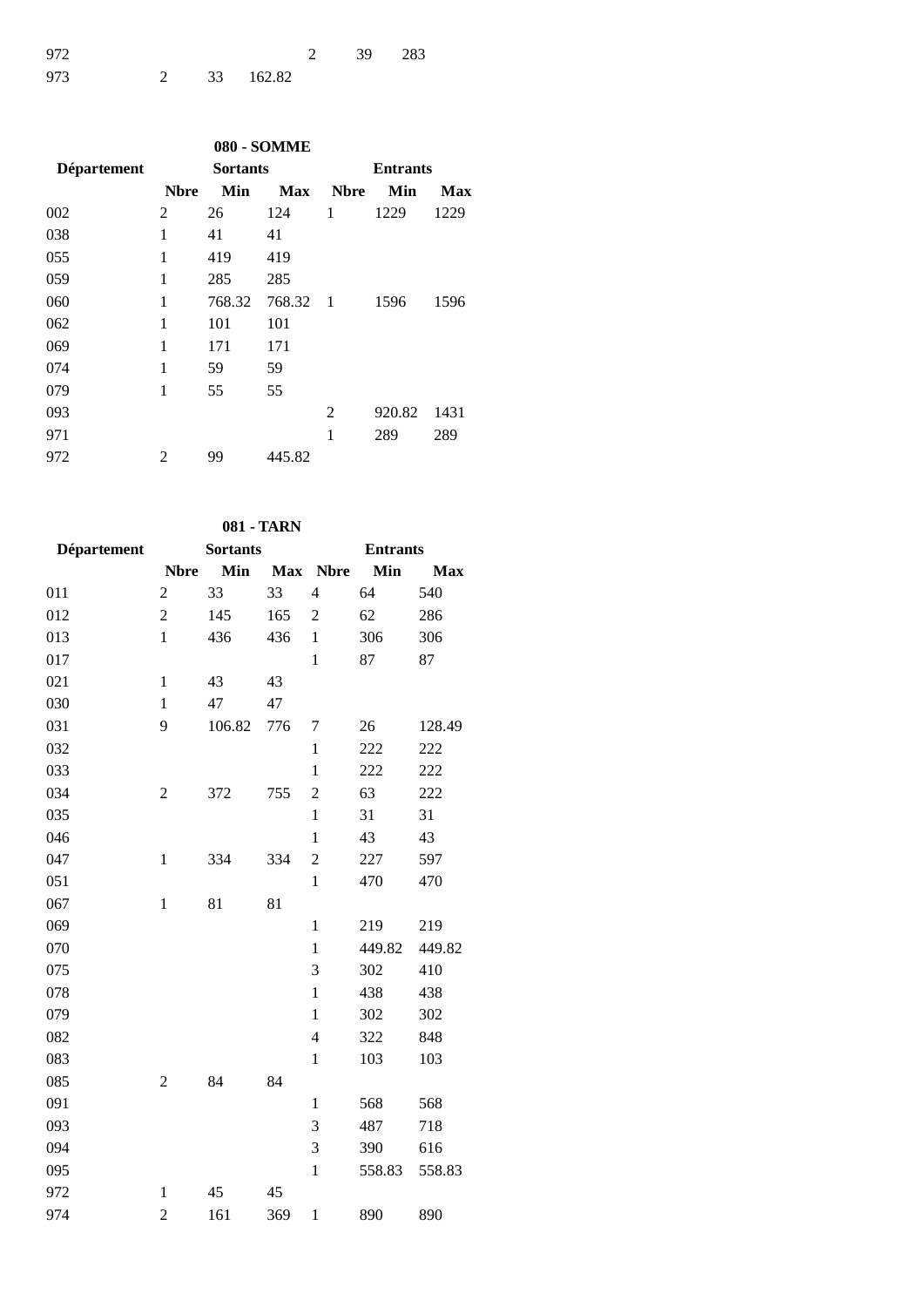| 082 - TARN ET GARONNE |                |                 |            |                  |        |            |  |
|-----------------------|----------------|-----------------|------------|------------------|--------|------------|--|
| Département           |                | <b>Entrants</b> |            |                  |        |            |  |
|                       | <b>Nbre</b>    | Min             | <b>Max</b> | <b>Nbre</b>      | Min    | <b>Max</b> |  |
| 007                   |                |                 |            | $\mathbf{1}$     | 45     | 45         |  |
| 009                   | $\mathbf{1}$   | 326             | 326        |                  |        |            |  |
| 011                   |                |                 |            | $\overline{c}$   | 120.74 | 120.74     |  |
| 013                   | $\mathbf{1}$   | 26              | 26         | $\mathbf{1}$     | 58     | 58         |  |
| 021                   |                |                 |            | $\mathbf{1}$     | 63     | 63         |  |
| 026                   | $\mathbf{1}$   | 81.66           | 81.66      |                  |        |            |  |
| 031                   | 24             | 403             | 787        | 5                | 22     | 360        |  |
| 032                   | 3              | 643             | 753        |                  |        |            |  |
| 033                   |                |                 |            | $\overline{2}$   | 26     | 79         |  |
| 039                   |                |                 |            | $\mathbf{1}$     | 352    | 352        |  |
| 046                   |                |                 |            | 3                | 22     | 42         |  |
| 049                   | $\mathbf{1}$   | 477             | 477        |                  |        |            |  |
| 050                   | $\mathbf{1}$   | 373             | 373        |                  |        |            |  |
| 051                   |                |                 |            | $\overline{2}$   | 108    | 108        |  |
| 059                   |                |                 |            | 6                | 120    | 287        |  |
| 074                   |                |                 |            | $\mathbf 1$      | 306    | 306        |  |
| 075                   |                |                 |            | $\mathbf{1}$     | 306    | 306        |  |
| 076                   |                |                 |            | $\mathbf{1}$     | 103    | 103        |  |
| 077                   |                |                 |            | $\overline{7}$   | 93     | 170.33     |  |
| 078                   |                |                 |            | $\overline{4}$   | 356    | 495        |  |
| 081                   | $\overline{4}$ | 322             | 848        |                  |        |            |  |
| 083                   |                |                 |            | $\boldsymbol{2}$ | 29     | 29         |  |
| 084                   |                |                 |            | $\overline{c}$   | 45     | 45         |  |
| 085                   |                |                 |            | $\mathbf{1}$     | 81     | 81         |  |
| 088                   |                |                 |            | $\overline{c}$   | 103    | 125        |  |
| 093                   |                |                 |            | $\mathbf{1}$     | 1252   | 1252       |  |
| 094                   |                |                 |            | $\mathbf{1}$     | 456    | 456        |  |
| 972                   |                |                 |            | $\overline{c}$   | 45     | 45         |  |
| 974                   | $\mathbf{1}$   | 450.83          | 450.83     | $\overline{c}$   | 62     | 85         |  |

**083 - VAR**

| Département |              | <b>Sortants</b> |      | <b>Entrants</b> |     |         |
|-------------|--------------|-----------------|------|-----------------|-----|---------|
|             | <b>Nbre</b>  | Min             |      | Max Nbre        | Min | Max     |
| 002         |              |                 |      | 2               | 444 | 822     |
| 004         | 4            | 150             | 1137 | 1               | 103 | 103     |
| 006         | $\mathbf{1}$ | 576             | 576  | 6               | 400 | 1464.49 |
| 011         | $\mathbf{1}$ | 381             | 381  | 1               | 39  | 39      |
| 012         |              |                 |      | 1               | 22  | 22      |
| 013         | 2            | 383.33          | 498  | 16              | 431 | 884     |
| 016         | 1            | 26              | 26   |                 |     |         |
| 019         | $\mathbf{1}$ | 87              | 87   |                 |     |         |
| 720         | 1            | 184             | 184  |                 |     |         |
| 024         | $\mathbf{1}$ | 123             | 123  |                 |     |         |
| 025         | $\mathbf{1}$ | 302             | 302  |                 |     |         |
| 028         |              |                 |      | 1               | 404 | 404     |
| 030         |              |                 |      | $\mathbf{1}$    | 27  | 27      |
| 034         | 1            | 459             | 459  | $\overline{2}$  | 36  | 79      |
| 042         |              |                 |      | 1               | 937 | 937     |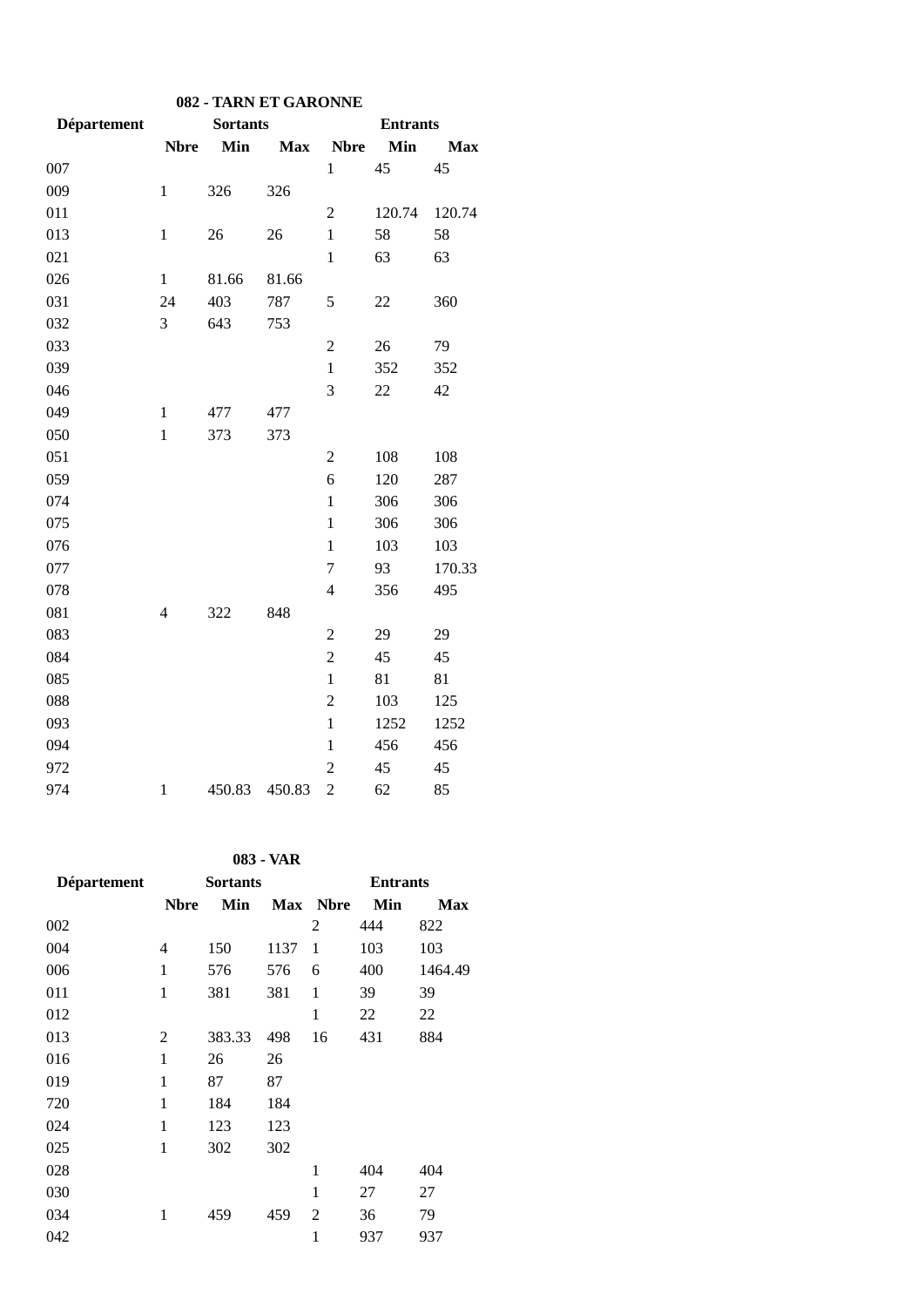| 047 | $\overline{c}$   | 33  | 59  |                |        |        |
|-----|------------------|-----|-----|----------------|--------|--------|
| 050 |                  |     |     | $\mathbf{1}$   | 119    | 119    |
| 058 | $\mathbf{1}$     | 41  | 41  |                |        |        |
| 059 | $\mathbf{1}$     | 838 | 838 | $\mathbf{1}$   | 1605   | 1605   |
| 062 |                  |     |     | $\overline{c}$ | 588    | 826    |
| 067 |                  |     |     | 3              | 122.74 | 307    |
| 075 | $\mathbf{1}$     | 61  | 61  |                |        |        |
| 076 |                  |     |     | $\mathbf{1}$   | 444    | 444    |
| 077 |                  |     |     | 3              | 411    | 563    |
| 079 | $\mathbf{1}$     | 481 | 481 |                |        |        |
| 081 | $\mathbf{1}$     | 103 | 103 |                |        |        |
| 082 | $\boldsymbol{2}$ | 29  | 29  |                |        |        |
| 084 | $\boldsymbol{2}$ | 101 | 685 | $\overline{2}$ | 239    | 345    |
| 085 |                  |     |     | $\mathbf{1}$   | 29     | 29     |
| 086 | $\mathbf{1}$     | 402 | 402 |                |        |        |
| 091 |                  |     |     | $\mathfrak{2}$ | 569    | 576    |
| 092 |                  |     |     | $\mathbf{1}$   | 607    | 607    |
| 093 |                  |     |     | 11             | 526    | 822    |
| 094 |                  |     |     | $\,1$          | 461    | 461    |
| 971 | $\mathbf{1}$     | 155 | 155 |                |        |        |
| 972 | 6                | 62  | 402 | $\overline{2}$ | 67     | 81     |
| 973 | $\mathbf{1}$     | 61  | 61  | $\mathbf{1}$   | 516    | 516    |
| 974 | 3                | 190 | 464 | $\overline{c}$ | 184    | 496.82 |

## **084 - VAUCLUSE**

| Département | <b>Sortants</b> |        |            | <b>Entrants</b> |       |            |  |
|-------------|-----------------|--------|------------|-----------------|-------|------------|--|
|             | <b>Nbre</b>     | Min    | <b>Max</b> | <b>Nbre</b>     | Min   | <b>Max</b> |  |
| 004         | $\mathbf{1}$    | 431    | 431        | 1               | 1414  | 1414       |  |
| 006         | 1               | 26     | 26         |                 |       |            |  |
| 007         | 1               | 79     | 79         |                 |       |            |  |
| 013         | 7               | 22     | 379        | $\overline{c}$  | 626   | 637        |  |
| 014         |                 |        |            | 2               | 70.5  | 70.5       |  |
| 018         | $\mathbf{1}$    | 509    | 509        |                 |       |            |  |
| 026         | $\mathbf{1}$    | 240    | 240        | 3               | 41.33 | 763        |  |
| 030         | 7               | 152    | 718.82     | $\mathbf{1}$    | 410   | 410        |  |
| 031         | 1               | 212.49 | 212.49     | 1               | 418   | 418        |  |
| 034         | $\mathbf{1}$    | 429    | 429        | 2               | 526   | 1383       |  |
| 047         | $\mathbf{1}$    | 63     | 63         |                 |       |            |  |
| 066         |                 |        |            | $\mathbf{1}$    | 39    | 39         |  |
| 068         | $\mathbf{1}$    | 47     | 47         |                 |       |            |  |
| 069         | 1               | 22     | 22         |                 |       |            |  |
| 071         | $\mathbf{1}$    | 29     | 29         | 1               | 438   | 438        |  |
| 074         | $\mathbf{1}$    | 342    | 342        | $\mathbf{1}$    | 1256  | 1256       |  |
| 078         | 1               | 66     | 66         | 1               | 836   | 836        |  |
| 082         | $\overline{c}$  | 45     | 45         |                 |       |            |  |
| 083         | $\overline{c}$  | 239    | 345        | 2               | 101   | 685        |  |
| 093         |                 |        |            | $\mathbf{1}$    | 514   | 514        |  |
| 094         |                 |        |            | $\overline{2}$  | 491   | 599        |  |
| 971         |                 |        |            | $\mathbf{1}$    | 291   | 291        |  |
| 972         |                 |        |            | $\overline{c}$  | 461   | 841        |  |
| 973         | $\mathbf{1}$    | 26     | 26         |                 |       |            |  |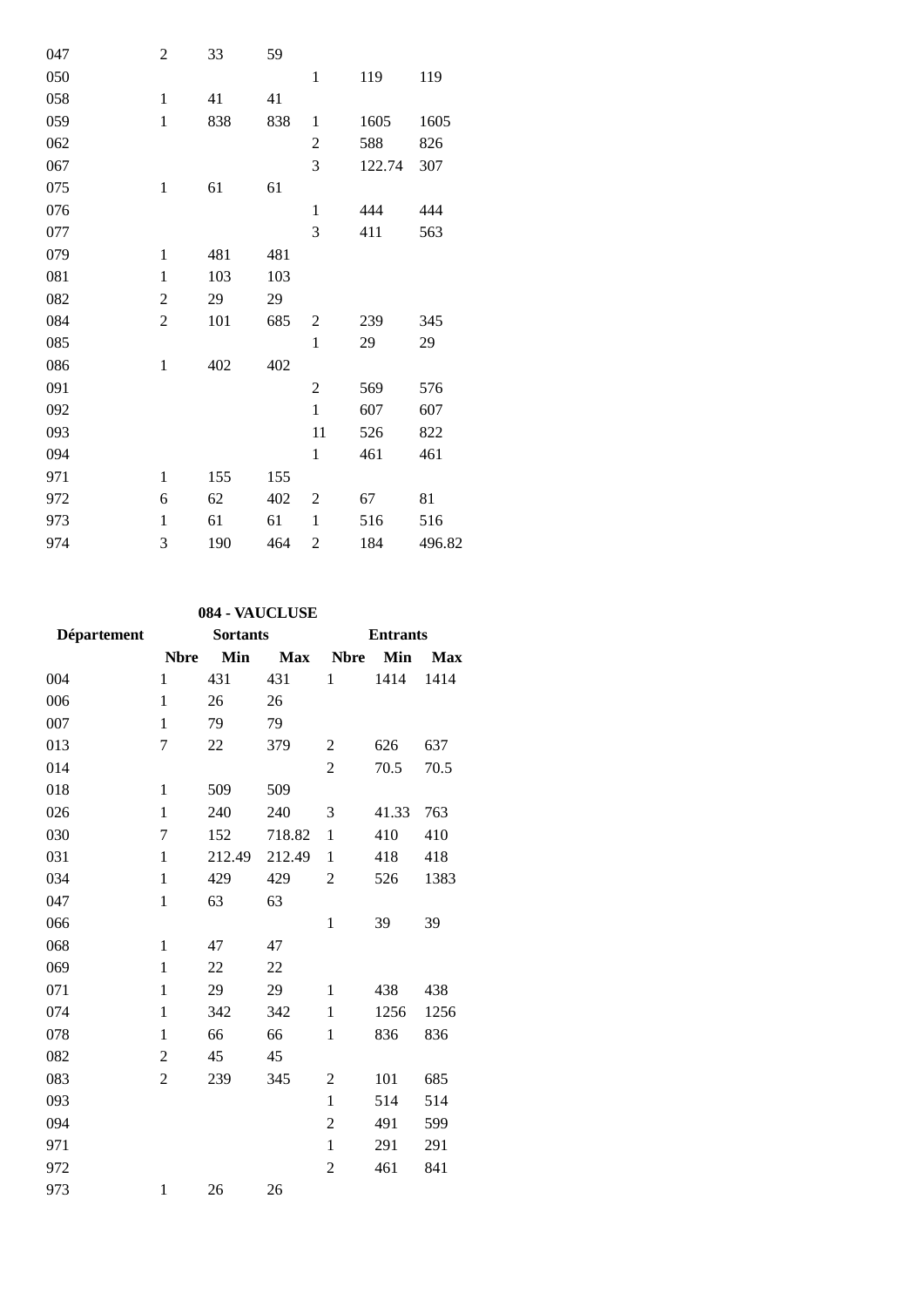| 085 - VENDEE |                          |                 |            |                |                 |            |  |
|--------------|--------------------------|-----------------|------------|----------------|-----------------|------------|--|
| Département  |                          | <b>Sortants</b> |            |                | <b>Entrants</b> |            |  |
|              | <b>Nbre</b>              | Min             | <b>Max</b> | <b>Nbre</b>    | Min             | <b>Max</b> |  |
| 009          | $\mathbf{1}$             | 43              | 43         |                |                 |            |  |
| 014          | $\mathbf{1}$             | 320             | 320        | 2              | 44              | 282        |  |
| 016          | $\mathbf{1}$             | 26              | 26         |                |                 |            |  |
| 017          | 3                        | 336             | 703        |                |                 |            |  |
| 031          |                          |                 |            | 1              | 443             | 443        |  |
| 033          | $\mathbf{1}$             | 369             | 369        |                |                 |            |  |
| 034          |                          |                 |            | $\mathbf{1}$   | 22              | 22         |  |
| 035          | $\mathbf{1}$             | 421             | 421        |                |                 |            |  |
| 036          | $\mathbf{1}$             | 384             | 384        |                |                 |            |  |
| 037          |                          |                 |            | 3              | 66              | 226        |  |
| 040          |                          |                 |            | $\mathbf{1}$   | 22              | 22         |  |
| 044          | 9                        | 399             | 1203       | 5              | 22              | 319        |  |
| 046          |                          |                 |            | $\mathbf{1}$   | 39              | 39         |  |
| 047          | $\mathbf{1}$             | 492             | 492        | $\mathbf 1$    | 289             | 289        |  |
| 049          | $\overline{\mathcal{L}}$ | 27              | 227        | 5              | 119             | 322        |  |
| 053          | 3                        | 35              | 288        | 4              | 222             | 322        |  |
| 056          |                          |                 |            | $\mathbf{1}$   | 83              | 83         |  |
| 058          |                          |                 |            | $\mathbf{1}$   | 472             | 472        |  |
| 059          |                          |                 |            | 2              | 336             | 847        |  |
| 065          | $\mathbf{1}$             | 826             | 826        |                |                 |            |  |
| 067          |                          |                 |            | $\mathbf{1}$   | 157             | 157        |  |
| 068          |                          |                 |            | $\mathbf{1}$   | 681.99          | 681.99     |  |
| 069          | $\mathbf{1}$             | 41              | 41         | $\mathbf{1}$   | 379             | 379        |  |
| 071          |                          |                 |            | $\overline{c}$ | 444             | 464        |  |
| 072          |                          |                 |            | $\overline{c}$ | 372             | 407        |  |
| 074          | $\mathbf{1}$             | 59              | 59         |                |                 |            |  |
| 075          |                          |                 |            | 5              | 358             | 593.49     |  |
| 077          |                          |                 |            | $\overline{c}$ | 461             | 491        |  |
| 078          |                          |                 |            | 4              | 351             | 486        |  |
| 079          | $\mathbf{1}$             | 558             | 558        | $\overline{c}$ | 400             | 438        |  |
| 081          |                          |                 |            | $\overline{c}$ | 84              | 84         |  |
| 082          | $\mathbf{1}$             | 81              | 81         |                |                 |            |  |
| 083          | $\mathbf{1}$             | 29              | 29         |                |                 |            |  |
| 086          |                          |                 |            | $\mathbf{1}$   | 460             | 460        |  |
| 091          | $\mathbf{1}$             | 392             | 392        | $\mathbf{1}$   | 475             | 475        |  |
| 092          |                          |                 |            | 1              | 666             | 666        |  |
| 093          |                          |                 |            | 3              | 556.83          | 915        |  |
| 094          |                          |                 |            | $\mathbf{1}$   | 461             | 461        |  |
| 095          |                          |                 |            | $\mathbf{1}$   | 553             | 553        |  |
| 971          | $\mathbf{1}$             | 63              | 63         | 3              | 35              | 39         |  |
| 972          |                          |                 |            | 3              | 37              | 38.5       |  |
| 974          | $\mathbf{1}$             | 1149            | 1149       |                |                 |            |  |

# **086 - VIENNE**

| <b>Département</b> | <b>Sortants</b> |     |            | <b>Entrants</b> |       |       |  |
|--------------------|-----------------|-----|------------|-----------------|-------|-------|--|
|                    | <b>N</b> bre    | Min | <b>Max</b> | <b>Nbre</b>     | Min   | Max   |  |
| 013                |                 |     |            |                 | 41    | 41    |  |
| 016                | 1               | 61  | 61         | 2               | 31    | 262   |  |
| 017                | 1               | 610 | 610        | 2               | 26    | 26    |  |
| 720                |                 |     |            |                 | 85.83 | 85.83 |  |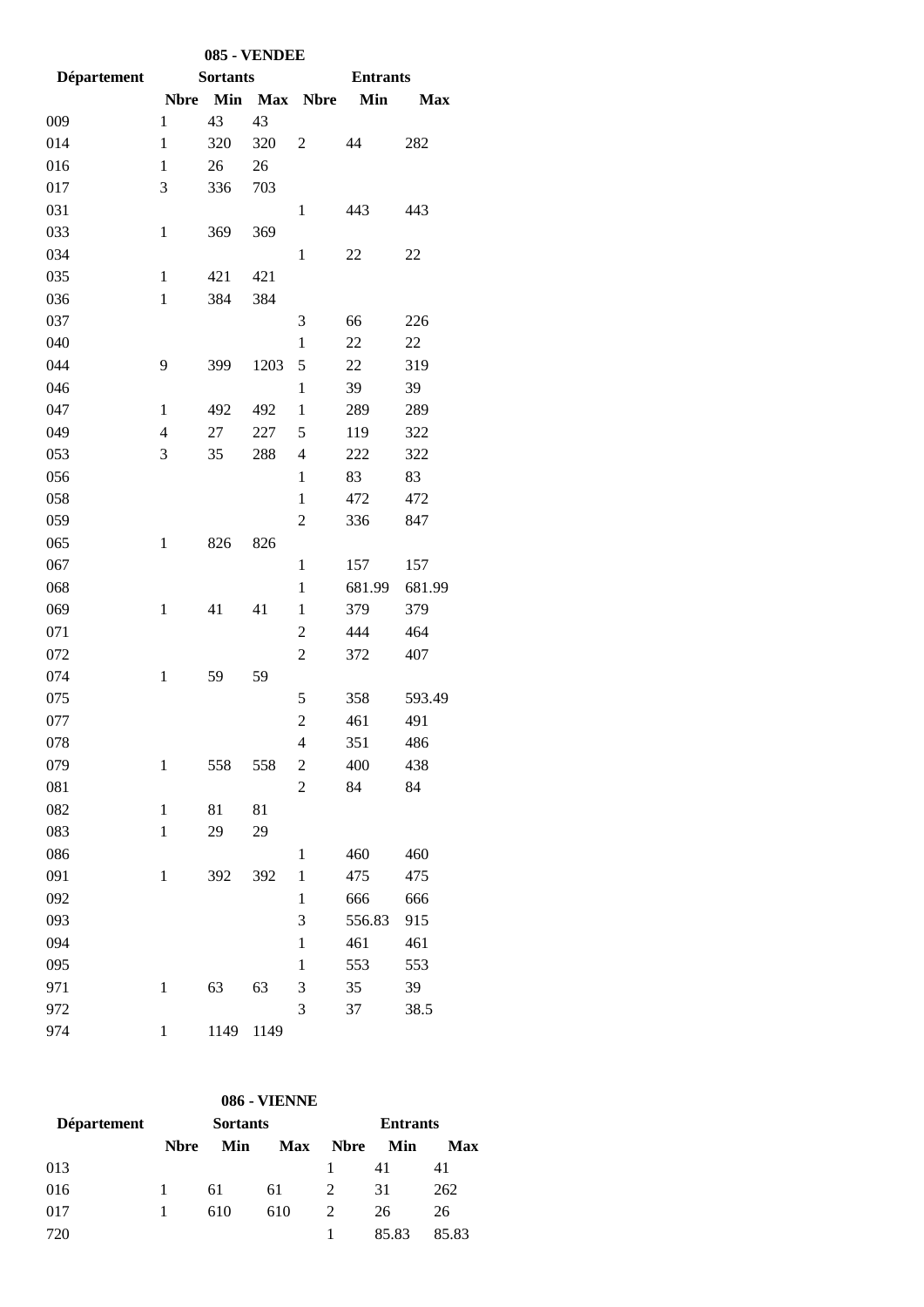| 026 | $\mathbf{1}$   | 308    | 308    |                |        |        |
|-----|----------------|--------|--------|----------------|--------|--------|
| 028 | $\mathbf{1}$   | 506    | 506    |                |        |        |
| 029 | $\mathbf{1}$   | 838    | 838    |                |        |        |
| 033 | $\overline{2}$ | 547    | 568    | $\mathbf{1}$   | 408    | 408    |
| 034 |                |        |        | $\mathbf{1}$   | 360    | 360    |
| 035 |                |        |        | $\mathbf{1}$   | 31     | 31     |
| 037 | $\overline{c}$ | 81     | 238    | $\mathfrak{2}$ | 22     | 276    |
| 038 |                |        |        | $\mathbf{1}$   | 966.82 | 966.82 |
| 039 | $\mathbf{1}$   | 99     | 99     |                |        |        |
| 044 |                |        |        | $\mathbf{1}$   | 841    | 841    |
| 049 | $\mathbf{1}$   | 369    | 369    | $\mathbf{1}$   | 99     | 99     |
| 051 | $\mathbf{1}$   | 490.66 | 490.66 |                |        |        |
| 057 |                |        |        | $\mathbf{1}$   | 706    | 706    |
| 059 |                |        |        | $\mathbf{1}$   | 352    | 352    |
| 062 |                |        |        | $\mathbf{1}$   | 847    | 847    |
| 069 | $\overline{2}$ | 22     | 302    |                |        |        |
| 075 |                |        |        | 3              | 139    | 382    |
| 076 |                |        |        | $\mathbf{1}$   | 397    | 397    |
| 079 | $\overline{2}$ | 41     | 705    | 3              | 226    | 755    |
| 083 |                |        |        | $\mathbf{1}$   | 402    | 402    |
| 085 | $\mathbf{1}$   | 460    | 460    |                |        |        |
| 091 | $\mathbf{1}$   | 1218   | 1218   | 3              | 399    | 556    |
| 092 |                |        |        | $\mathbf{1}$   | 1286   | 1286   |
| 093 |                |        |        | 3              | 511    | 601    |
| 095 | $\mathbf{1}$   | 46.82  | 46.82  |                |        |        |
| 973 | $\mathbf{1}$   | 61.82  | 61.82  |                |        |        |

### **087 - HAUTE VIENNE**

|                |      |      | <b>Entrants</b> |     |                  |  |
|----------------|------|------|-----------------|-----|------------------|--|
| <b>N</b> bre   |      |      |                 |     | <b>Max</b>       |  |
|                |      |      | 3               | 550 | 744              |  |
| $\overline{4}$ | 22   | 339  | 3               | 644 | 1079             |  |
|                |      |      | 8               | 663 | 1458             |  |
| 1              | 26   | 26   | 1               | 741 | 741              |  |
| 1              | 345  | 345  |                 |     |                  |  |
|                |      |      | 1               | 276 | 276              |  |
|                |      |      | 1               | 745 | 745              |  |
| 1              | 1266 | 1266 |                 |     |                  |  |
| 1              | 445  | 445  |                 |     |                  |  |
| 1              | 22   | 22   |                 |     |                  |  |
|                |      |      | 1               | 622 | 622              |  |
| 1              | 437  | 437  |                 |     |                  |  |
|                |      |      | <b>Sortants</b> |     | Min Max Nbre Min |  |

### **088 - VOSGES**

| Département | <b>Sortants</b> |     |        | <b>Entrants</b> |        |        |  |
|-------------|-----------------|-----|--------|-----------------|--------|--------|--|
|             | Nbre            | Min | Max    | <b>Nbre</b>     | Min    | Max    |  |
| 001         |                 | 394 | 394    |                 |        |        |  |
| 004         |                 | 449 | 449    |                 |        |        |  |
| 040         |                 |     |        | 1               | 365    | 365    |  |
| 050         |                 |     |        | 1               | 291.66 | 291.66 |  |
| 054         | 5               | 360 | 876.16 | -11             | 26     | 529    |  |
| 057         |                 | 22  | 22     | 5               | 58     | 286    |  |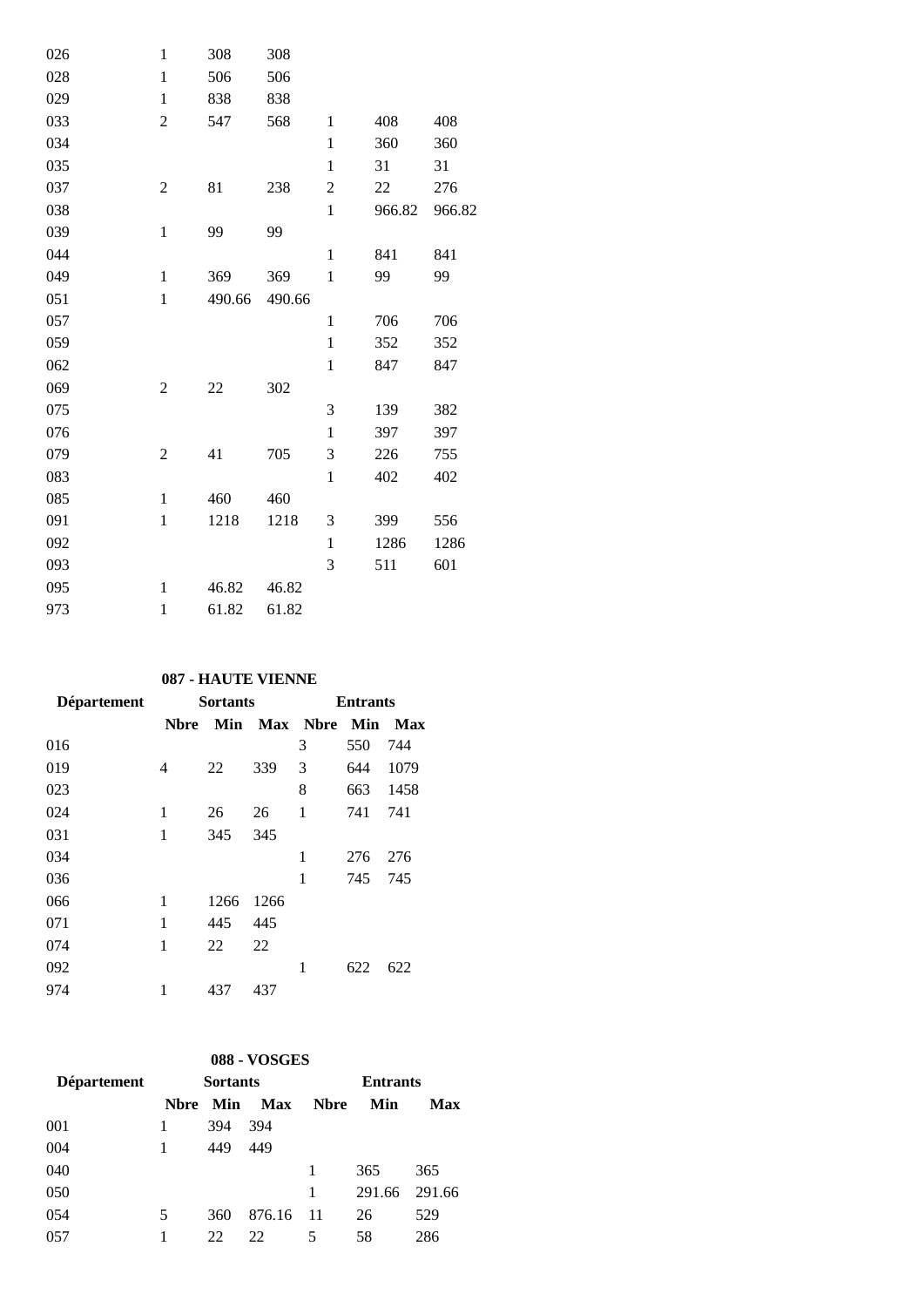| 067 |   |     |     | 1 | 35  | 35  |
|-----|---|-----|-----|---|-----|-----|
| 068 | 2 | 56  | 222 | 1 | 357 | 357 |
| 070 |   |     |     | 2 | 283 | 679 |
| 074 | 1 | 127 | 127 |   |     |     |
| 077 |   |     |     | 4 | 108 | 394 |
| 082 | 2 | 103 | 125 |   |     |     |
| 093 |   |     |     | 1 | 666 | 666 |
| 974 |   |     |     | 1 | 83  | 83  |
|     |   |     |     |   |     |     |

**089 - YONNE**

| Département |                | <b>Sortants</b> |      | <b>Entrants</b> |       |            |  |
|-------------|----------------|-----------------|------|-----------------|-------|------------|--|
|             | <b>Nbre</b>    |                 |      | Min Max Nbre    | Min   | <b>Max</b> |  |
| 010         | 1              | 94              | 94   |                 |       |            |  |
| 013         | 1              | 839             | 839  |                 |       |            |  |
| 021         | 14             | 636             | 1386 |                 |       |            |  |
| 039         | $\mathbf{1}$   | 723             | 723  |                 |       |            |  |
| 045         | 1              | 109             | 109  | 3               | 41    | 237        |  |
| 051         | $\mathbf{1}$   | 504             | 504  |                 |       |            |  |
| 058         | $\overline{2}$ | 284             | 755  | $\mathbf{1}$    | 65    | 65         |  |
| 059         | $\mathbf{1}$   | 433             | 433  |                 |       |            |  |
| 070         | 1              | 468             | 468  |                 |       |            |  |
| 071         | 2              | 698             | 796  | 1               | 22    | 22         |  |
| 075         |                |                 |      | 1               | 53    | 53         |  |
| 077         | 2              | 79              | 83   | 4               | 81    | 322        |  |
| 078         |                |                 |      | 1               | 139   | 139        |  |
| 092         |                |                 |      | 1               | 432   | 432        |  |
| 093         | 1              | 22              | 22   | 1               | 431   | 431        |  |
| 094         |                |                 |      | $\overline{c}$  | 350   | 365        |  |
| 973         | 1              | 39              | 39   | 2               | 169.5 | 169.5      |  |

### **090 - TERRITOIRE DE BELFORT**

| <b>Département</b> | <b>Sortants</b> |     |     | <b>Entrants</b>     |        |        |
|--------------------|-----------------|-----|-----|---------------------|--------|--------|
|                    | <b>N</b> bre    |     |     | <b>Min Max Nbre</b> | Min    | Max    |
| 010                | 1               | 85  | 85  |                     |        |        |
| 025                |                 |     |     | 4                   | 22     | 802    |
| 033                |                 |     |     | 1                   | 22     | 22     |
| 057                | 1               | 33  | 33  |                     |        |        |
| 068                | 1               | 685 | 685 | 1                   | 38     | 38     |
| 070                | 2               | 322 | 327 | 1                   | 26     | 26     |
| 093                |                 |     |     | 1                   | 555.66 | 555.66 |
| 974                |                 | 426 | 426 |                     |        |        |

### **091 - ESSONNE**

| Département | <b>Sortants</b> |     |               | <b>Entrants</b> |     |     |  |
|-------------|-----------------|-----|---------------|-----------------|-----|-----|--|
|             | <b>N</b> bre    | Min | <b>Max</b>    | <b>N</b> bre    | Min | Max |  |
| 003         | 2               | 302 | 381           |                 |     |     |  |
| 006         | 2               |     | 390.66 395.99 | $\blacksquare$  | 431 | 431 |  |
| 007         |                 |     |               | 1               | 64  | 64  |  |
| 008         |                 |     |               | 1               | 315 | 315 |  |
| 011         |                 | 452 | 452           |                 |     |     |  |
| 013         | 2               | 302 | 442           |                 |     |     |  |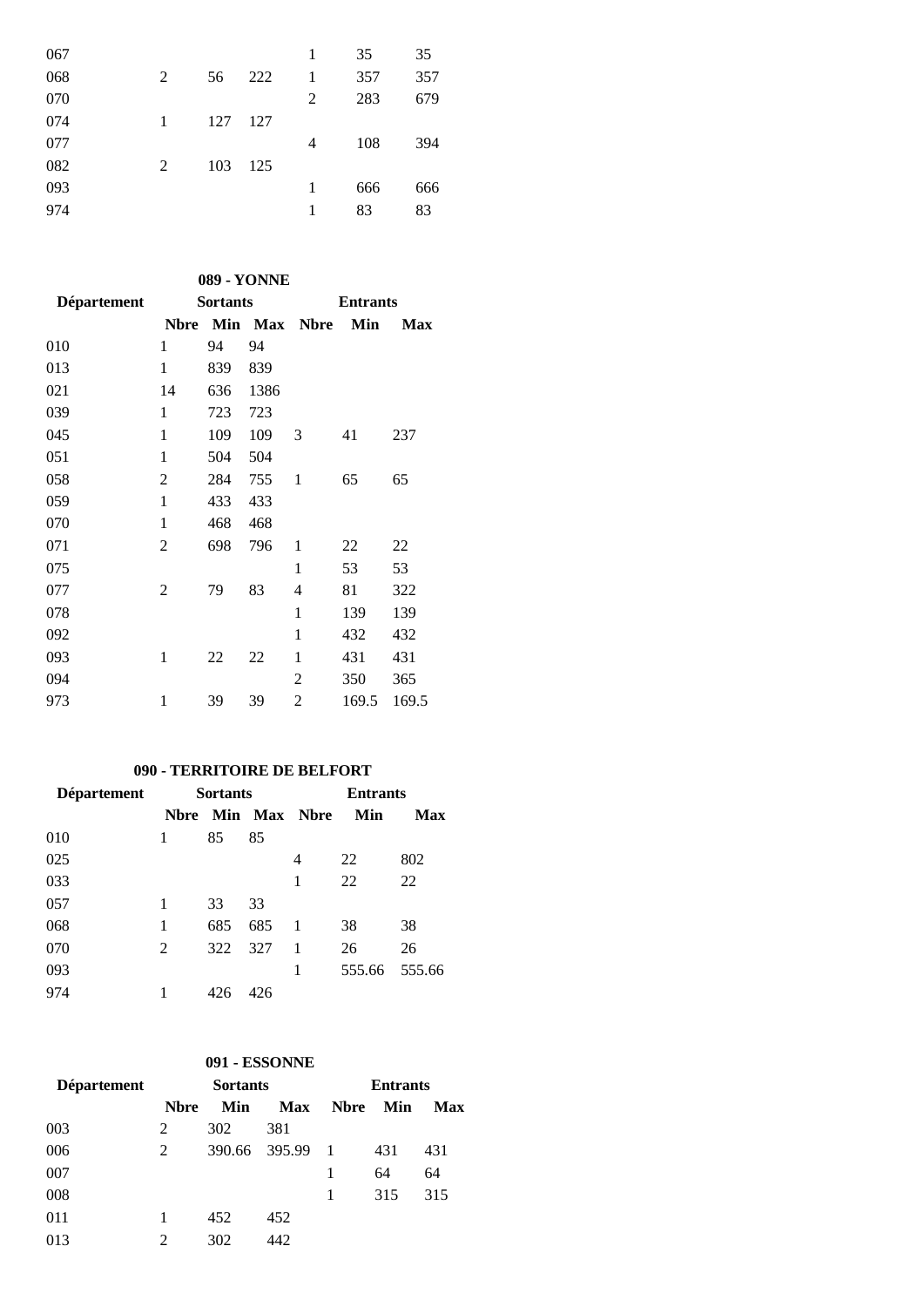| 015 |                         |        |        | $\mathbf{1}$   | 40    | 40    |
|-----|-------------------------|--------|--------|----------------|-------|-------|
| 018 | $\mathbf{1}$            | 385    | 385    |                |       |       |
| 023 | $\mathbf{1}$            | 302    | 302    |                |       |       |
| 024 | $\mathbf{1}$            | 334    | 334    |                |       |       |
| 026 | $\mathbf{1}$            | 427    | 427    |                |       |       |
| 027 | $\overline{c}$          | 226    | 374    |                |       |       |
| 028 | $\overline{\mathbf{4}}$ | 148    | 326    |                |       |       |
| 031 | 5                       | 351    | 501    |                |       |       |
| 033 |                         |        |        | $\mathbf{1}$   | 326   | 326   |
| 034 | $\mathbf{1}$            | 726    | 726    |                |       |       |
| 035 | $\mathbf{1}$            | 588    | 588    |                |       |       |
| 038 | $\overline{2}$          | 229    | 458    |                |       |       |
| 040 | $\mathbf{1}$            | 978    | 978    |                |       |       |
| 042 | $\mathbf{1}$            | 561.33 | 561.33 |                |       |       |
| 044 | $\mathbf{1}$            | 822    | 822    |                |       |       |
| 045 | $\overline{4}$          | 222    | 567    |                |       |       |
| 047 | $\mathbf{1}$            | 413    | 413    |                |       |       |
| 050 | $\mathbf{1}$            | 726    | 726    |                |       |       |
| 051 | $\mathbf{1}$            | 587    | 587    |                |       |       |
| 053 | 5                       | 446.49 | 665    |                |       |       |
| 057 |                         |        |        | $\mathbf{1}$   | 333   | 333   |
| 058 | $\mathbf{1}$            | 302    | 302    |                |       |       |
| 059 | 1                       | 356    | 356    | $\mathbf{1}$   | 236   | 236   |
| 060 | 3                       | 191    | 365.66 | $\,1$          | 353   | 353   |
| 061 | $\mathbf{1}$            | 356    | 356    |                |       |       |
| 063 | $\mathbf{1}$            | 874    | 874    |                |       |       |
| 068 | $\mathbf{1}$            | 488    | 488    |                |       |       |
| 069 | 9                       | 302    | 761    |                |       |       |
| 074 | $\mathbf{1}$            | 311    | 311    |                |       |       |
| 075 | 6                       | 157    | 805.33 | 7              | 26    | 366   |
| 077 | 3                       | 125    | 387    | 3              | 35    | 239   |
| 078 | 12                      | 226    | 822    | $\overline{2}$ | 47    | 222   |
| 079 | $\mathbf{1}$            | 302    | 302    |                |       |       |
| 081 | $\mathbf{1}$            | 568    | 568    |                |       |       |
| 083 | $\overline{c}$          | 569    | 576    |                |       |       |
| 085 | $\mathbf{1}$            | 475    | 475    | $\mathbf{1}$   | 392   | 392   |
| 086 | 3                       | 399    | 556    | $\mathbf{1}$   | 1218  | 1218  |
| 092 | 18                      | 22     | 862    | 14             | 178   | 886   |
| 093 |                         |        |        | 8              | 426   | 880   |
| 094 | $\mathbf{1}$            | 22     | 22     | 23             | 187   | 1580  |
| 095 | 5                       | 26     | 326    | 6              | 195   | 605   |
| 973 |                         |        |        | $\mathbf{1}$   | 60.82 | 60.82 |
| 974 | $\overline{c}$          | 274    | 622    |                |       |       |

### **092 - HAUTS DE SEINE**

| Département | <b>Sortants</b> |        |            | <b>Entrants</b> |     |     |  |
|-------------|-----------------|--------|------------|-----------------|-----|-----|--|
|             | <b>N</b> bre    | Min    | <b>Max</b> | <b>Nbre</b>     | Min | Max |  |
| 001         | 2               | 507    | 513        |                 | 22  | 22  |  |
| 006         | 1               | 839    | 839        |                 |     |     |  |
| 012         | 2               | 616    | 855        |                 |     |     |  |
| 013         | 8               | 614.83 | 885        |                 | 302 | 302 |  |
| 027         | 2               | 459    | 541        | 2               | 107 | 693 |  |
| 028         |                 | 281    | 281        |                 |     |     |  |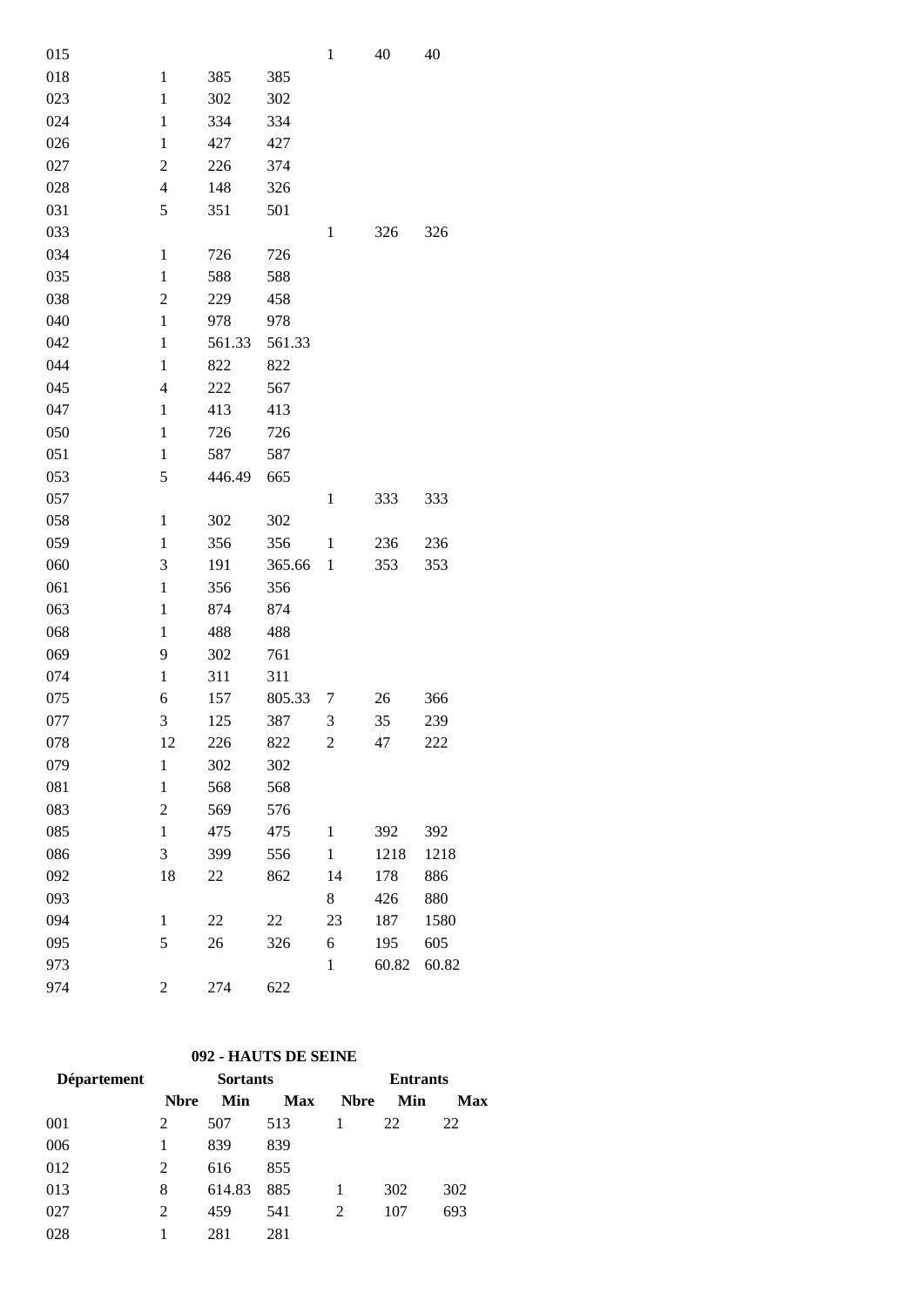| 029 | 3                        | 611    | 1501    |                |        |        |
|-----|--------------------------|--------|---------|----------------|--------|--------|
| 030 | $\mathbf{1}$             | 615.99 | 615.99  |                |        |        |
| 031 | $\overline{4}$           | 603.49 | 655     |                |        |        |
| 033 | 8                        | 601    | 1323    |                |        |        |
| 034 | $\overline{4}$           | 633.99 | 730     | 2              | 84     | 464.82 |
| 035 | $\overline{4}$           | 640    | 1231    |                |        |        |
| 037 | $\boldsymbol{2}$         | 689    | 1196.83 |                |        |        |
| 038 | 3                        | 607    | 669.99  |                |        |        |
| 040 | $\overline{c}$           | 721    | 769     |                |        |        |
| 044 | $\overline{4}$           | 697    | 1188    | $\mathbf{1}$   | 123    | 123    |
| 045 | $\overline{c}$           | 226    | 297     |                |        |        |
| 049 | $\overline{c}$           | 833    | 1031    |                |        |        |
| 050 | $\mathbf{1}$             | 1266   | 1266    |                |        |        |
| 051 | $\mathbf{1}$             | 727    | 727     | $\mathbf{1}$   | 37     | 37     |
| 055 |                          |        |         | $\mathbf{1}$   | 456    | 456    |
| 056 | $\overline{2}$           | 671    | 1745.16 |                |        |        |
| 057 | $\overline{c}$           | 669    | 1455    | $\mathbf{1}$   | 26     | 26     |
| 059 | $\mathbf{1}$             | 463    | 463     | $\overline{c}$ | 123.99 | 302    |
| 060 | $\overline{c}$           | 227    | 379     | $\mathbf{1}$   | 222    | 222    |
| 064 | $\mathbf{1}$             | 798    | 798     |                |        |        |
| 066 | $\mathbf 1$              | 616    | 616     |                |        |        |
| 067 | $\overline{c}$           | 671    | 723.83  |                |        |        |
| 068 | $\mathbf{1}$             | 629.66 | 629.66  |                |        |        |
| 069 | $\overline{4}$           | 576    | 689.82  | $\mathbf{1}$   | 47     | 47     |
| 070 | $\mathbf 1$              | 829    | 829     |                |        |        |
| 071 | $\mathbf{1}$             | 598    | 598     |                |        |        |
| 074 | $\overline{c}$           | 736    | 1041    |                |        |        |
| 075 | 9                        | 310    | 883     | 7              | 22     | 322    |
| 076 | $\mathbf{1}$             | 638    | 638     |                |        |        |
| 077 | $\overline{\mathcal{L}}$ | 201    | 479     | 7              | 22     | 455    |
| 078 | 18                       | 326    | 883     | 11             | 22     | 155    |
| 079 | $\mathbf{1}$             | 1102   | 1102    |                |        |        |
| 083 | $\mathbf{1}$             | 607    | 607     |                |        |        |
| 085 | $\mathbf{1}$             | 666    | 666     |                |        |        |
| 086 | $\mathbf{1}$             | 1286   | 1286    |                |        |        |
| 087 | $\mathbf{1}$             | 622    | 622     |                |        |        |
| 089 | $\mathbf{1}$             | 432    | 432     |                |        |        |
| 091 | 14                       | 178    | 886     | 18             | 22     | 862    |
| 093 | $\overline{4}$           | 62     | 152     | 11             | 348    | 1047   |
| 094 | 11                       | 22     | 833     | 10             | 22     | 641    |
| 095 | 26                       | 22     | 952     | 27             | 22     | 822    |
| 971 | $\mathbf{1}$             | 621    | 621     |                |        |        |
| 973 |                          |        |         | 6              | 29     | 90     |
| 974 | $\mathbf{1}$             | 770    | 770     |                |        |        |

## **093 - SEINE ST DENIS**

| <b>Département</b> |             | <b>Sortants</b> |            | <b>Entrants</b> |  |            |
|--------------------|-------------|-----------------|------------|-----------------|--|------------|
|                    | <b>Nbre</b> | Min             | <b>Max</b> | Nbre Min        |  | <b>Max</b> |
| 001                |             | 661             | 661        |                 |  |            |
| 002                | 2           | 510             | 589        |                 |  |            |
| 003                | 3           | 456             | 881        |                 |  |            |
| 006                | 4           | 575.33          | 711        |                 |  |            |
| 009                |             | 619             | 619        |                 |  |            |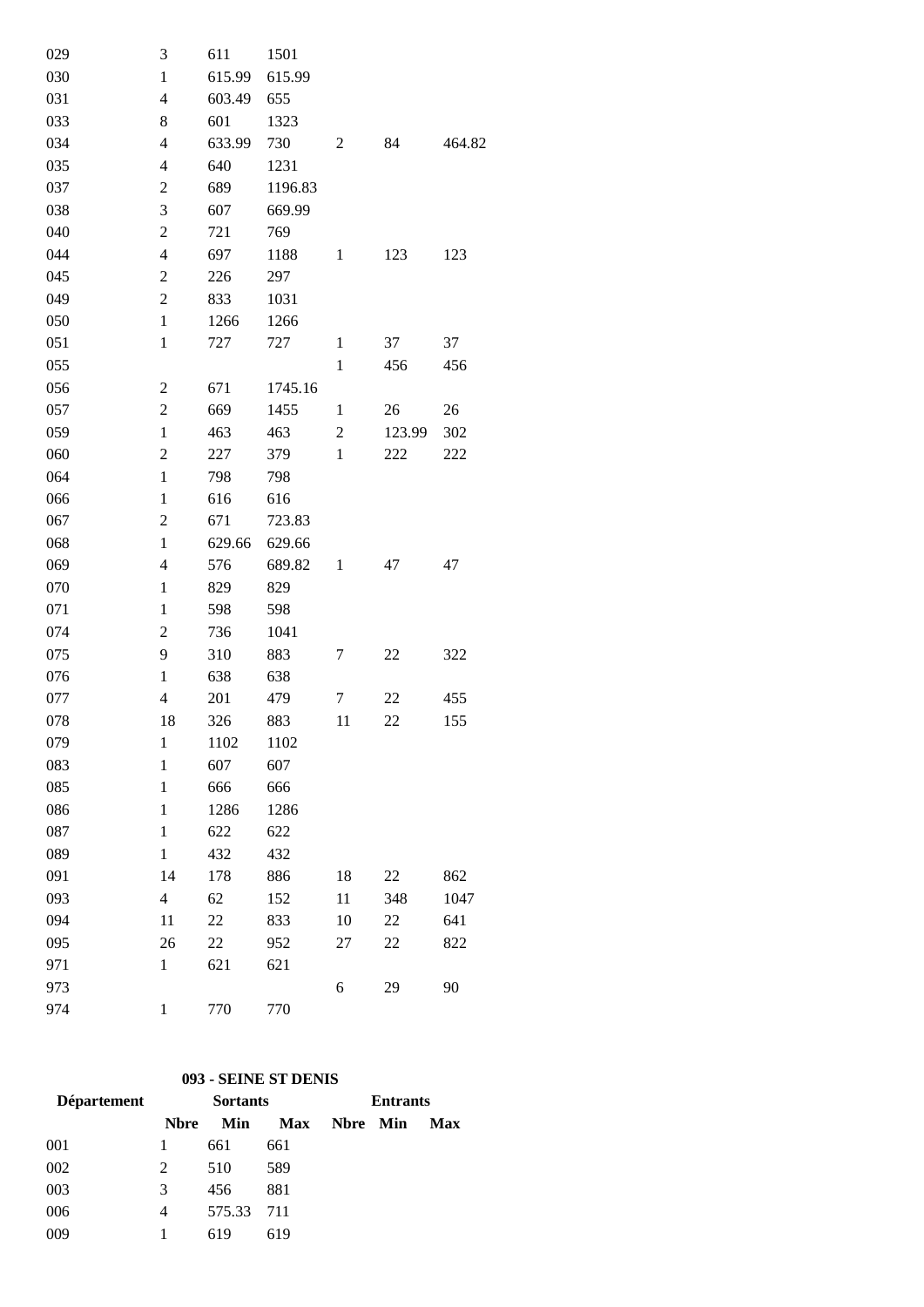| 010 | 3                        | 426    | 746  |                |     |     |
|-----|--------------------------|--------|------|----------------|-----|-----|
| 011 | $\overline{c}$           | 633    | 690  |                |     |     |
| 012 | $\mathbf{1}$             | 631    | 631  |                |     |     |
| 013 | 9                        | 431.99 | 921  |                |     |     |
| 014 | $\mathbf{1}$             | 816    | 816  |                |     |     |
| 017 | 3                        | 451    | 911  |                |     |     |
| 019 | $\boldsymbol{2}$         | 463    | 488  |                |     |     |
| 022 | $\mathbf{1}$             | 670    | 670  |                |     |     |
| 023 | $\overline{c}$           | 461    | 504  |                |     |     |
| 024 | $\mathbf{1}$             | 483    | 483  |                |     |     |
| 025 | $\mathbf{1}$             | 1495   | 1495 |                |     |     |
| 026 | 3                        | 487    | 613  | $\mathbf{1}$   | 39  | 39  |
| 027 | 5                        | 419    | 661  |                |     |     |
| 028 | $\mathbf{1}$             | 589    | 589  | $\mathbf{1}$   | 26  | 26  |
| 029 | $\overline{c}$           | 613    | 652  |                |     |     |
|     |                          |        |      |                |     |     |
| 030 | 6                        | 456    | 1163 |                |     |     |
| 031 | 6                        | 480    | 1193 |                |     |     |
| 033 | 8                        | 598    | 847  |                |     |     |
| 034 | 7                        | 514    | 1202 |                |     |     |
| 035 | $\overline{4}$           | 571    | 955  |                |     |     |
| 036 | $\mathbf{1}$             | 486    | 486  |                |     |     |
| 038 | $\overline{\mathcal{L}}$ | 423    | 973  |                |     |     |
| 042 | $\mathbf{1}$             | 574    | 574  |                |     |     |
| 044 | 3                        | 682    | 932  |                |     |     |
| 045 | 3                        | 456    | 730  |                |     |     |
| 046 | $\mathbf{1}$             | 587    | 587  |                |     |     |
| 047 | $\overline{c}$           | 603    | 616  |                |     |     |
| 049 | 5                        | 463    | 561  |                |     |     |
| 050 | $\mathbf{1}$             | 1418   | 1418 |                |     |     |
| 051 | 3                        | 486    | 533  |                |     |     |
| 052 | $\mathbf{1}$             | 539    | 539  |                |     |     |
| 054 | 2                        | 507    | 509  |                |     |     |
| 055 | 3                        | 309    | 711  |                |     |     |
| 056 | $\overline{c}$           | 628    | 822  |                |     |     |
| 057 | $\overline{c}$           | 511    | 561  |                |     |     |
| 058 | $\mathbf{1}$             | 527    | 527  |                |     |     |
| 059 | 5                        | 424    | 849  | $\overline{c}$ | 53  | 352 |
| 060 | 12                       | 422    | 921  | $\mathbf{1}$   | 133 | 133 |
| 062 | 3                        | 516    | 1152 |                |     |     |
| 063 | $\mathbf{1}$             | 711    | 711  |                |     |     |
| 066 | $\boldsymbol{2}$         | 586    | 611  |                |     |     |
| 067 | $\,1$                    | 903    | 903  |                |     |     |
| 068 | 5                        | 456    | 1106 | 1              | 81  | 81  |
| 069 | 8                        | 446    | 751  |                |     |     |
| 072 | $\boldsymbol{2}$         | 616    | 666  |                |     |     |
| 073 | $\,1$                    | 630    | 630  |                |     |     |
| 074 | $\overline{c}$           | 446    | 468  |                |     |     |
| 075 | 21                       | 425    | 971  | $\mathbf{1}$   | 860 | 860 |
| 077 | 89                       | 422    | 1222 | $\mathbf{1}$   | 47  | 47  |
| 078 | 9                        | 431    | 973  |                |     |     |
|     |                          | 920.82 | 1431 |                |     |     |
| 080 | $\overline{c}$<br>3      |        |      |                |     |     |
| 081 |                          | 487    | 718  |                |     |     |
| 082 | $\mathbf{1}$             | 1252   | 1252 |                |     |     |
| 083 | 11                       | 526    | 822  |                |     |     |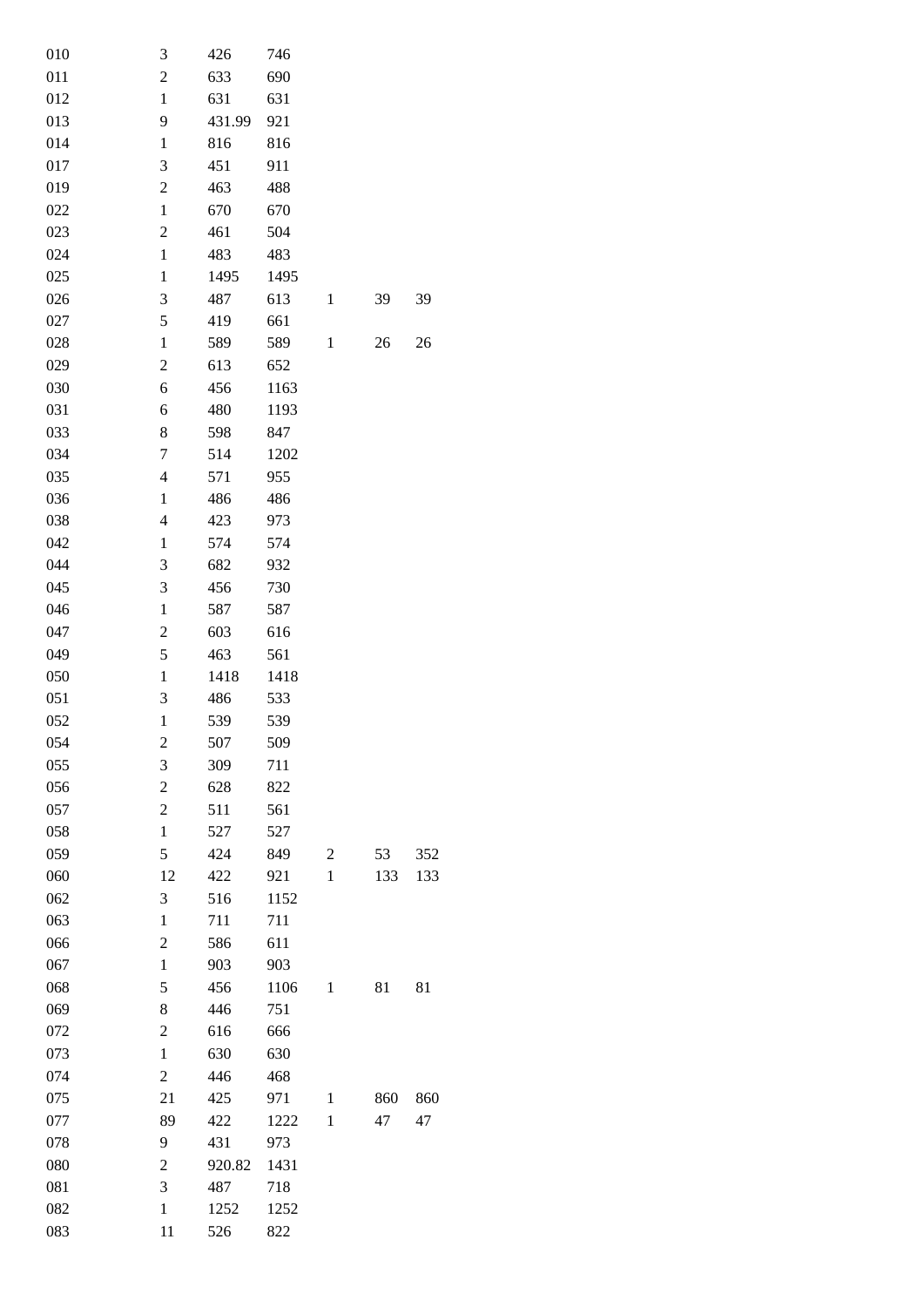| 084 | 1  | 514    | 514    |   |     |        |
|-----|----|--------|--------|---|-----|--------|
| 085 | 3  | 556.83 | 915    |   |     |        |
| 086 | 3  | 511    | 601    |   |     |        |
| 088 | 1  | 666    | 666    |   |     |        |
| 089 | 1  | 431    | 431    | 1 | 22  | 22     |
| 090 | 1  | 555.66 | 555.66 |   |     |        |
| 091 | 8  | 426    | 880    |   |     |        |
| 092 | 11 | 348    | 1047   | 4 | 62  | 152    |
| 094 | 34 | 422    | 1072   | 1 | 53  | 53     |
| 095 | 28 | 259    | 882    | 2 | 99  | 106.49 |
| 972 | 1  | 556    | 556    | 1 | 969 | 969    |
| 973 | 3  | 157    | 231    | 4 | 33  | 136    |
| 974 | 5  | 540.66 | 855    |   |     |        |

## **094 - VAL DE MARNE**

| Département |                  | <b>Sortants</b> |            |              | <b>Entrants</b> |            |
|-------------|------------------|-----------------|------------|--------------|-----------------|------------|
|             | <b>Nbre</b>      | Min             | <b>Max</b> | <b>Nbre</b>  | Min             | <b>Max</b> |
| 001         | $\mathbf{1}$     | 438             | 438        |              |                 |            |
| 002         | $\overline{2}$   | 382             | 489        |              |                 |            |
| 003         | $\mathbf{1}$     | 456             | 456        |              |                 |            |
| 005         | $\mathbf{1}$     | 951             | 951        |              |                 |            |
| 006         | $\overline{2}$   | 365             | 511        |              |                 |            |
| 007         | $\mathbf{1}$     | 371             | 371        |              |                 |            |
| 009         | $\mathbf{1}$     | 518             | 518        |              |                 |            |
| 010         | $\mathbf{1}$     | 539             | 539        |              |                 |            |
| 011         | $\overline{c}$   | 390.99          | 406        |              |                 |            |
| 013         | 5                | 423             | 558        |              |                 |            |
| 014         | $\mathbf{1}$     | 1519            | 1519       |              |                 |            |
| 015         | $\mathbf{1}$     | 423             | 423        |              |                 |            |
| 016         | $\mathbf{1}$     | 335             | 335        |              |                 |            |
| 019         | $\mathbf{1}$     | 340             | 340        |              |                 |            |
| 024         | $\mathbf{1}$     | 501             | 501        |              |                 |            |
| 026         | $\overline{c}$   | 443             | 875        |              |                 |            |
| 027         |                  |                 |            | $\mathbf{1}$ | 62              | 62         |
| 028         |                  |                 |            | $\mathbf{1}$ | 22              | 22         |
| 029         | $\mathbf{1}$     | 721             | 721        |              |                 |            |
| 030         | 3                | 393             | 594        |              |                 |            |
| 031         | 3                | 431             | 606        |              |                 |            |
| 033         | 7                | 483             | 635        |              |                 |            |
| 034         | $\boldsymbol{2}$ | 469             | 771        |              |                 |            |
| 037         | $\mathbf{1}$     | 648             | 648        |              |                 |            |
| 038         | 5                | 451             | 1406       |              |                 |            |
| 039         | $\boldsymbol{2}$ | 461             | 613        |              |                 |            |
| 041         | $\mathbf{1}$     | 536             | 536        |              |                 |            |
| 045         |                  |                 |            | $\,1$        | 26              | 26         |
| 047         | 4                | 461             | 611        |              |                 |            |
| 049         | $\boldsymbol{2}$ | 480             | 528        |              |                 |            |
| 051         | $\mathbf{1}$     | 379             | 379        |              |                 |            |
| 054         | $\mathbf{1}$     | 591             | 591        |              |                 |            |
| 055         | $\mathbf{1}$     | 456             | 456        |              |                 |            |
| 056         | $\mathbf{1}$     | 683             | 683        |              |                 |            |
| 057         | $\mathbf{1}$     | 352             | 352        |              |                 |            |
| 059         | 5                | 368             | 522        |              |                 |            |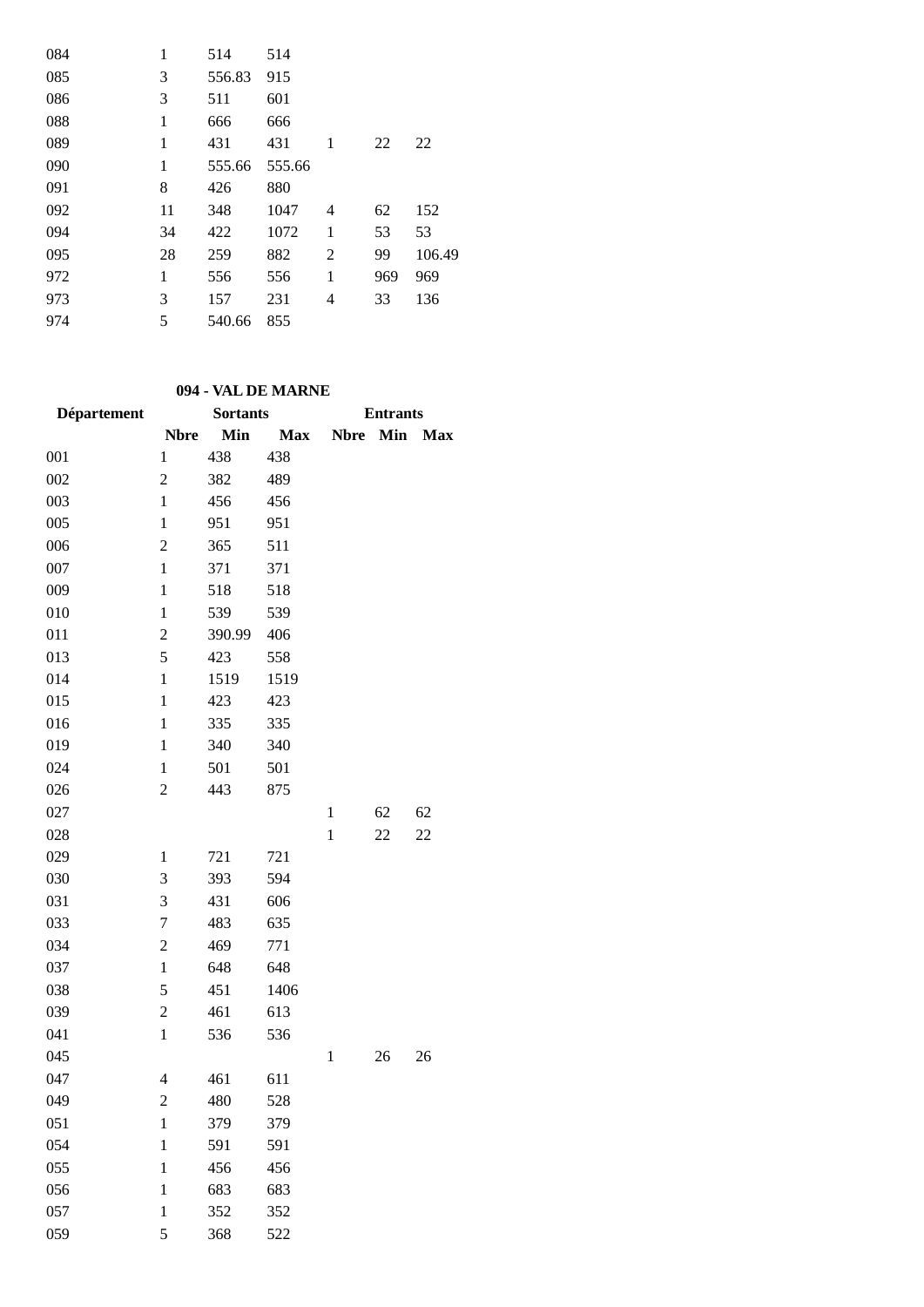| 060 | 3              | 348  | 549    | $\mathbf{1}$ | 109 | 109  |
|-----|----------------|------|--------|--------------|-----|------|
| 064 | $\mathbf{1}$   | 1357 | 1357   |              |     |      |
| 068 | $\mathbf{1}$   | 406  | 406    |              |     |      |
| 069 | 5              | 402  | 550.33 |              |     |      |
| 071 | $\overline{c}$ | 464  | 539    |              |     |      |
| 075 | 12             | 309  | 959    | 5            | 34  | 205  |
| 077 | 23             | 231  | 913    | 7            | 22  | 439  |
| 079 | 4              | 413  | 569    |              |     |      |
| 081 | 3              | 390  | 616    |              |     |      |
| 082 | $\mathbf 1$    | 456  | 456    |              |     |      |
| 083 | $\mathbf{1}$   | 461  | 461    |              |     |      |
| 084 | $\mathfrak{2}$ | 491  | 599    |              |     |      |
| 085 | $\mathbf{1}$   | 461  | 461    |              |     |      |
| 089 | $\overline{2}$ | 350  | 365    |              |     |      |
| 091 | 23             | 187  | 1580   | 1            | 22  | 22   |
| 092 | 10             | 22   | 641    | 11           | 22  | 833  |
| 093 | $\mathbf{1}$   | 53   | 53     | 34           | 422 | 1072 |
| 095 | 6              | 22   | 653    | 3            | 22  | 67   |
| 971 | $\overline{c}$ | 486  | 492    | $\mathbf{1}$ | 613 | 613  |
| 972 | $\mathbf{1}$   | 563  | 563    |              |     |      |
| 973 | $\mathbf{1}$   | 94   | 94     |              |     |      |
| 974 | $\overline{c}$ | 411  | 452    |              |     |      |

# **095 - VAL D OISE**

| Département |                  | <b>Sortants</b> |            |              | <b>Entrants</b> |            |  |
|-------------|------------------|-----------------|------------|--------------|-----------------|------------|--|
|             | <b>Nbre</b>      | Min             | <b>Max</b> | <b>Nbre</b>  | Min             | <b>Max</b> |  |
| 006         | 3                | 561             | 1156       |              |                 |            |  |
| 010         | $\mathbf{1}$     | 419             | 419        |              |                 |            |  |
| 011         | $\mathbf{1}$     | 518             | 518        |              |                 |            |  |
| 013         | $\mathbf{1}$     | 892.49          | 892.49     |              |                 |            |  |
| 015         |                  |                 |            | $\mathbf{1}$ | 423             | 423        |  |
| 017         | $\overline{2}$   | 751             | 840        |              |                 |            |  |
| 027         | $\mathbf{1}$     | 472             | 472        | $\mathbf{1}$ | 101             | 101        |  |
| 029         | $\boldsymbol{2}$ | 560             | 725        | $\mathbf{1}$ | 119             | 119        |  |
| 031         | $\overline{4}$   | 521             | 912        |              |                 |            |  |
| 033         | 6                | 548.49          | 991        |              |                 |            |  |
| 034         | $\overline{2}$   | 581             | 625        |              |                 |            |  |
| 035         | $\mathbf{1}$     | 568             | 568        |              |                 |            |  |
| 037         | $\mathbf{1}$     | 526             | 526        |              |                 |            |  |
| 044         | 3                | 575             | 843        |              |                 |            |  |
| 053         | $\mathbf{1}$     | 524             | 524        |              |                 |            |  |
| 057         | $\mathbf{1}$     | 511             | 511        | $\mathbf{1}$ | 36              | 36         |  |
| 059         | $\mathbf{1}$     | 843             | 843        | $\mathbf{1}$ | 894             | 894        |  |
| 060         | 5                | 226             | 481        | 1            | 22              | 22         |  |
| 062         | $\mathbf{1}$     | 831             | 831        |              |                 |            |  |
| 066         | 1                | 596             | 596        |              |                 |            |  |
| 068         | $\overline{2}$   | 452             | 606        |              |                 |            |  |
| 069         |                  |                 |            | $\mathbf{1}$ | 22              | 22         |  |
| 071         | $\mathbf{1}$     | 626             | 626        |              |                 |            |  |
| 072         | $\mathbf{1}$     | 561             | 561        |              |                 |            |  |
| 075         | 7                | 385.49          | 997        | 2            | 63.82           | 64         |  |
| 076         | $\mathbf{1}$     | 1143            | 1143       |              |                 |            |  |
| 077         | $\overline{4}$   | 222             | 639        | 4            | 26              | 626        |  |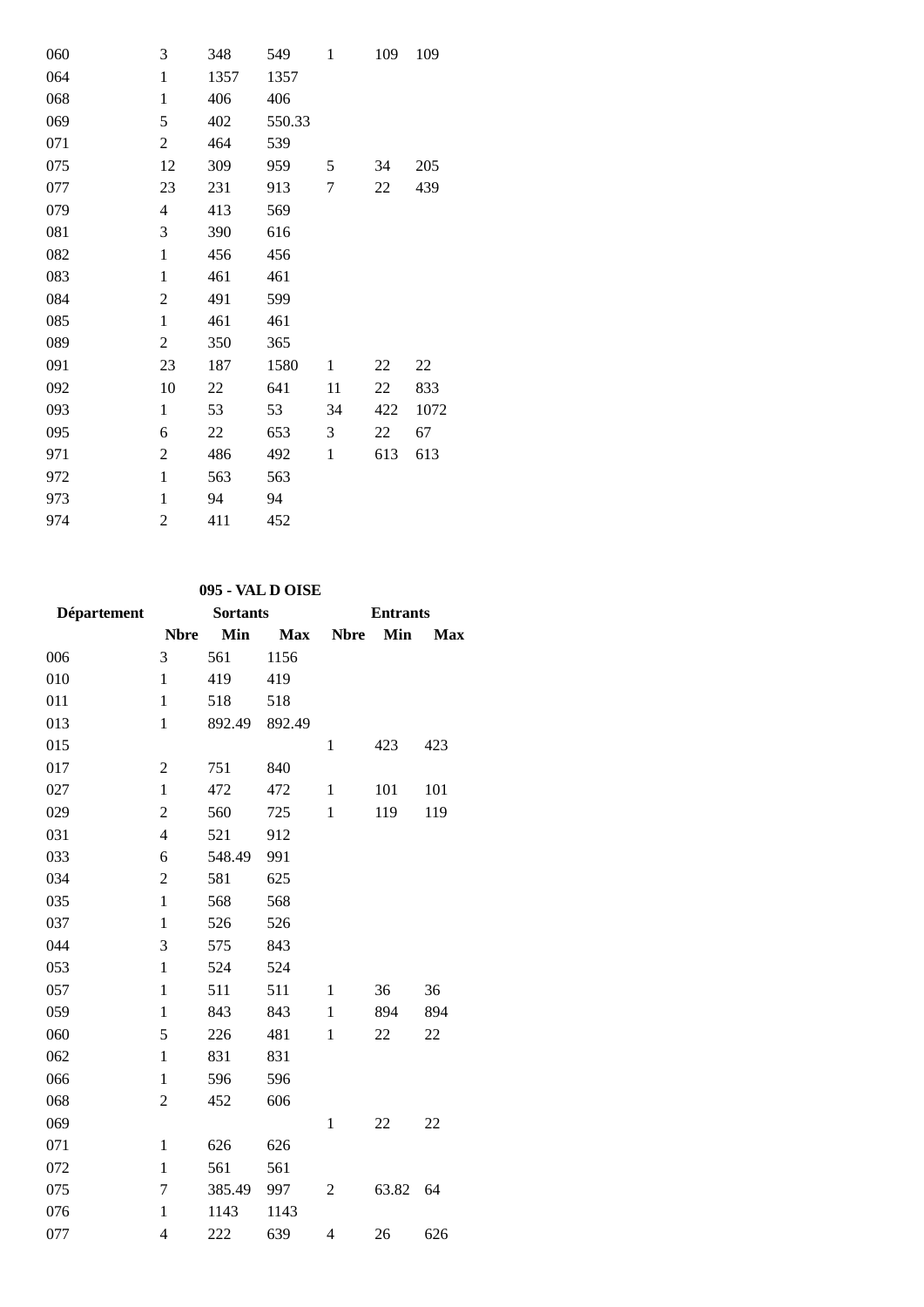| 078 | 13 | 372    | 885    | 7  | 26    | 237   |
|-----|----|--------|--------|----|-------|-------|
| 079 | 1  | 515    | 515    |    |       |       |
| 081 | 1  | 558.83 | 558.83 |    |       |       |
| 085 | 1  | 553    | 553    |    |       |       |
| 086 |    |        |        | 1  | 46.82 | 46.82 |
| 091 | 6  | 195    | 605    | 5  | 26    | 326   |
| 092 | 27 | 22     | 822    | 26 | 22    | 952   |
| 093 | 2  | 99     | 106.49 | 28 | 259   | 882   |
| 094 | 3  | 22     | 67     | 6  | 22    | 653   |
| 972 | 1  | 839    | 839    |    |       |       |
| 973 | 2  | 64     | 112    | 1  | 53    | 53    |
| 974 | 2  | 622    | 831    |    |       |       |

# **971 - GUADELOUPE**

| <b>Département</b> |                | <b>Sortants</b> |            |                | <b>Entrants</b> |            |
|--------------------|----------------|-----------------|------------|----------------|-----------------|------------|
|                    | <b>Nbre</b>    | Min             | <b>Max</b> | <b>Nbre</b>    | Min             | <b>Max</b> |
| 001                |                |                 |            | $\mathbf{1}$   | 621             | 621        |
| 006                | $\mathbf{1}$   | 26              | 26         | $\mathbf{1}$   | 107             | 107        |
| 007                | 3              | 53.83           | 67         | $\mathbf{1}$   | 87              | 87         |
| 011                | $\overline{2}$ | 39              | 372        | $\mathbf{1}$   | 26              | 26         |
| 013                | $\mathfrak{2}$ | 425             | 646        | $\mathbf{1}$   | 483.82          | 483.82     |
| 017                |                |                 |            | $\mathbf{1}$   | 81              | 81         |
| 620                |                |                 |            | $\mathbf{1}$   | 29              | 29         |
| 021                |                |                 |            | $\overline{c}$ | 85              | 85         |
| 022                |                |                 |            | $\mathbf{1}$   | 55              | 55         |
| 026                |                |                 |            | $\overline{c}$ | 101             | 379        |
| 029                |                |                 |            | $\mathbf{1}$   | 123             | 123        |
| 031                |                |                 |            | $\mathbf{1}$   | 424             | 424        |
| 033                |                |                 |            | $\mathbf{1}$   | 61              | 61         |
| 034                | $\overline{2}$ | 413             | 838        | $\overline{c}$ | 39              | 81         |
| 035                |                |                 |            | $\mathbf{1}$   | 40              | 40         |
| 038                | $\overline{4}$ | 33              | 418        |                |                 |            |
| 041                | $\mathbf{1}$   | 26              | 26         |                |                 |            |
| 044                |                |                 |            | $\mathbf{1}$   | 22              | 22         |
| 054                | $\mathbf{1}$   | 38              | 38         |                |                 |            |
| 061                | $\mathbf{1}$   | 711             | 711        |                |                 |            |
| 062                | $\mathbf{1}$   | 36              | 36         |                |                 |            |
| 063                |                |                 |            | $\,1$          | 142.16          | 142.16     |
| 067                | $\mathbf{1}$   | 39              | 39         |                |                 |            |
| 069                | $\mathfrak{2}$ | 39              | 59         | $\overline{4}$ | 171             | 173        |
| 071                |                |                 |            | $\mathbf{1}$   | 101             | 101        |
| 075                |                |                 |            | $\overline{4}$ | 127             | 441        |
| 077                |                |                 |            | 3              | 164             | 435        |
| 079                | $\mathbf{1}$   | 39              | 39         |                |                 |            |
| 080                | $\mathbf{1}$   | 289             | 289        |                |                 |            |
| 083                |                |                 |            | $\mathbf{1}$   | 155             | 155        |
| 084                | $\mathbf{1}$   | 291             | 291        |                |                 |            |
| 085                | 3              | 35              | 39         | $\,1$          | 63              | 63         |
| 092                |                |                 |            | $\mathbf 1$    | 621             | 621        |
| 094                | $\mathbf{1}$   | 613             | 613        | $\overline{c}$ | 486             | 492        |
| 972                | 6              | 33              | 166        | $\overline{7}$ | 33              | 291.82     |
| 973                | 3              | 29              | 55         | 3              | 361             | 661        |
| 974                | $\mathbf{1}$   | 148.82          | 148.82     | $\mathbf{1}$   | 43              | 43         |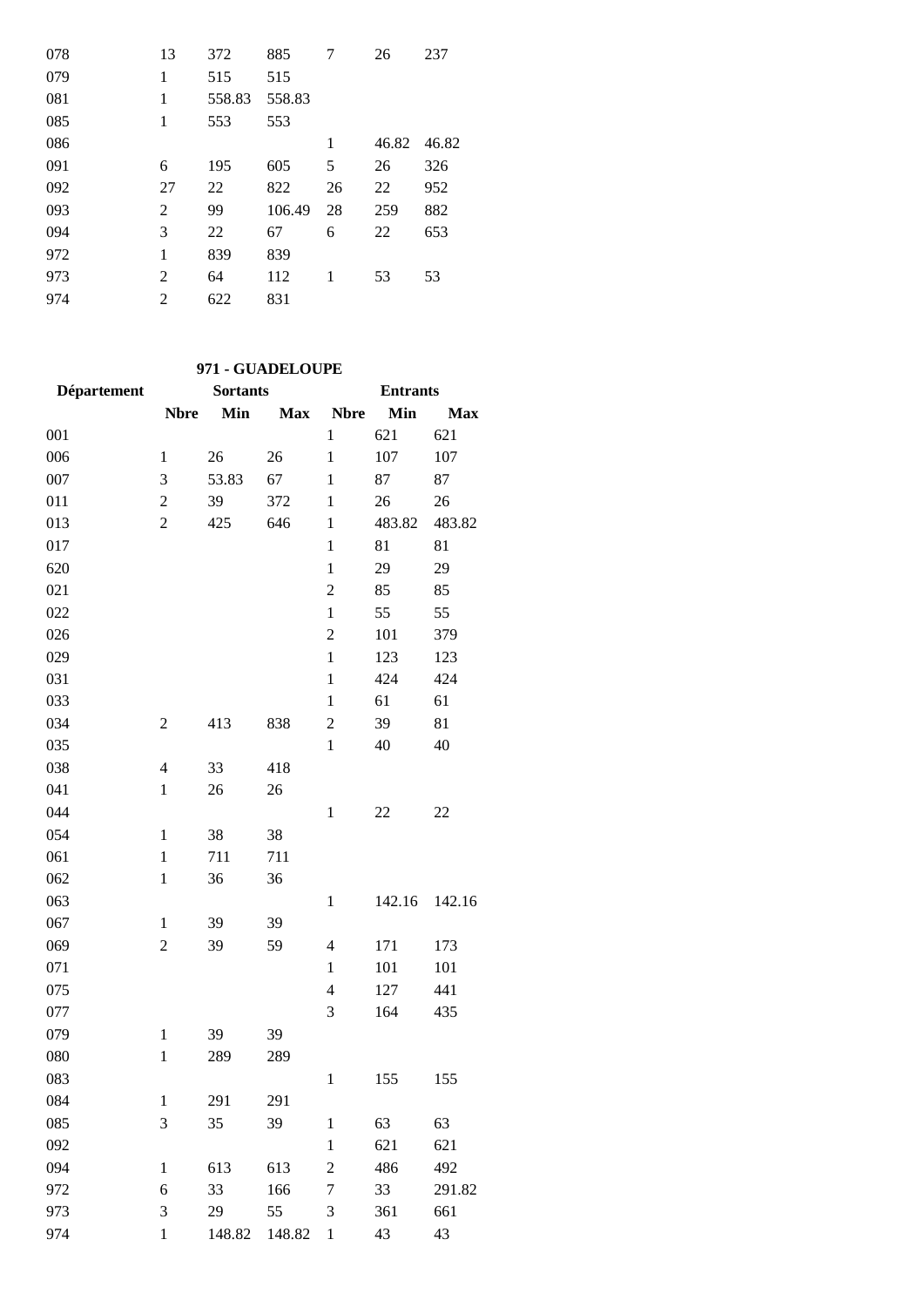| 972 - MARTINIQUE |                |                 |            |                |                 |            |  |  |
|------------------|----------------|-----------------|------------|----------------|-----------------|------------|--|--|
| Département      |                | <b>Sortants</b> |            |                | <b>Entrants</b> |            |  |  |
|                  | <b>Nbre</b>    | Min             | <b>Max</b> | <b>Nbre</b>    | Min             | <b>Max</b> |  |  |
| 005              |                |                 |            | $\mathbf{1}$   | 35              | 35         |  |  |
| 007              | $\mathbf{1}$   | 79              | 79         |                |                 |            |  |  |
| 011              | $\mathbf{1}$   | 56              | 56         | $\overline{2}$ | 39              | 87         |  |  |
| 013              | $\overline{4}$ | 47              | 67         | $\mathbf{1}$   | 185             | 185        |  |  |
| 016              |                |                 |            | $\mathbf{1}$   | 377             | 377        |  |  |
| 017              |                |                 |            | $\mathbf{1}$   | 22              | 22         |  |  |
| 022              | $\mathbf{1}$   | 868             | 868        |                |                 |            |  |  |
| 024              | $\mathbf{1}$   | 59              | 59         |                |                 |            |  |  |
| 026              |                |                 |            | $\overline{c}$ | 64              | 127        |  |  |
| 027              |                |                 |            | $\mathbf{1}$   | 855             | 855        |  |  |
| 030              |                |                 |            | 3              | 29              | 139        |  |  |
| 031              |                |                 |            | $\mathbf{1}$   | 83              | 83         |  |  |
| 032              |                |                 |            | $\mathbf{1}$   | 38              | 38         |  |  |
| 033              | 1              | 843             | 843        | $\mathbf{1}$   | 711             | 711        |  |  |
| 034              | $\overline{2}$ | 926             | 926        | 5              | 22              | 305.83     |  |  |
| 047              | $\mathbf{1}$   | 35              | 35         |                |                 |            |  |  |
| 049              |                |                 |            | $\mathbf{1}$   | 26              | 26         |  |  |
| 050              | $\mathbf{1}$   | 33              | 33         | $\mathbf{1}$   | 87              | 87         |  |  |
| 059              |                |                 |            | $\overline{2}$ | 132             | 383        |  |  |
| 062              |                |                 |            | $\mathbf{1}$   | 385             | 385        |  |  |
| 063              |                |                 |            | $\mathbf{1}$   | 87              | 87         |  |  |
| 066              | $\overline{c}$ | 411             | 838        |                |                 |            |  |  |
| 069              | $\overline{2}$ | 100             | 289        |                |                 |            |  |  |
| 071              |                |                 |            | $\mathbf{1}$   | 207             | 207        |  |  |
| 074              | $\mathbf{1}$   | 64              | 64         |                |                 |            |  |  |
| 075              | $\mathbf{1}$   | 125             | 125        | $\mathbf{1}$   | 148             | 148        |  |  |
| 076              | $\mathbf{1}$   | 291             | 291        |                |                 |            |  |  |
| 077              | $\overline{c}$ | 87              | 298        | $\mathbf{1}$   | 158             | 158        |  |  |
| 079              | $\overline{c}$ | 39              | 283        |                |                 |            |  |  |
| 080              |                |                 |            | $\overline{2}$ | 99              | 445.82     |  |  |
| 081              |                |                 |            | $\mathbf{1}$   | 45              | 45         |  |  |
| 082              | $\overline{2}$ | 45              | 45         |                |                 |            |  |  |
| 083              | $\overline{c}$ | 67              | 81         | 6              | 62              | 402        |  |  |
| 084              | $\overline{c}$ | 461             | 841        |                |                 |            |  |  |
| 085              | 3              | 37              | 38.5       |                |                 |            |  |  |
| 093              | $\mathbf{1}$   | 969             | 969        | $\mathbf{1}$   | 556             | 556        |  |  |
| 094              |                |                 |            | $\mathbf{1}$   | 563             | 563        |  |  |
| 095              |                |                 |            | $\mathbf{1}$   | 839             | 839        |  |  |
| 971              | 7              | 33              | 291.82     | 6              | 33              | 166        |  |  |
| 973              | $\overline{c}$ | 39              | 148        | 8              | 409             | 651        |  |  |
| 974              | 5              | 148.82          | 844        |                |                 |            |  |  |

|  | 973 - GUYANE |
|--|--------------|
|--|--------------|

| <b>Département</b> |              | <b>Sortants</b> |            |               | <b>Entrants</b> |     |
|--------------------|--------------|-----------------|------------|---------------|-----------------|-----|
|                    | <b>N</b> bre | Min             | <b>Max</b> | <b>Nbre</b>   | Min             | Max |
| 001                | 3            | -174            | 247        | $\mathcal{L}$ | 26              | 65  |
| 002                |              |                 |            | 1.            | -37             | 37  |
| 008                |              | 336             | 336        |               |                 |     |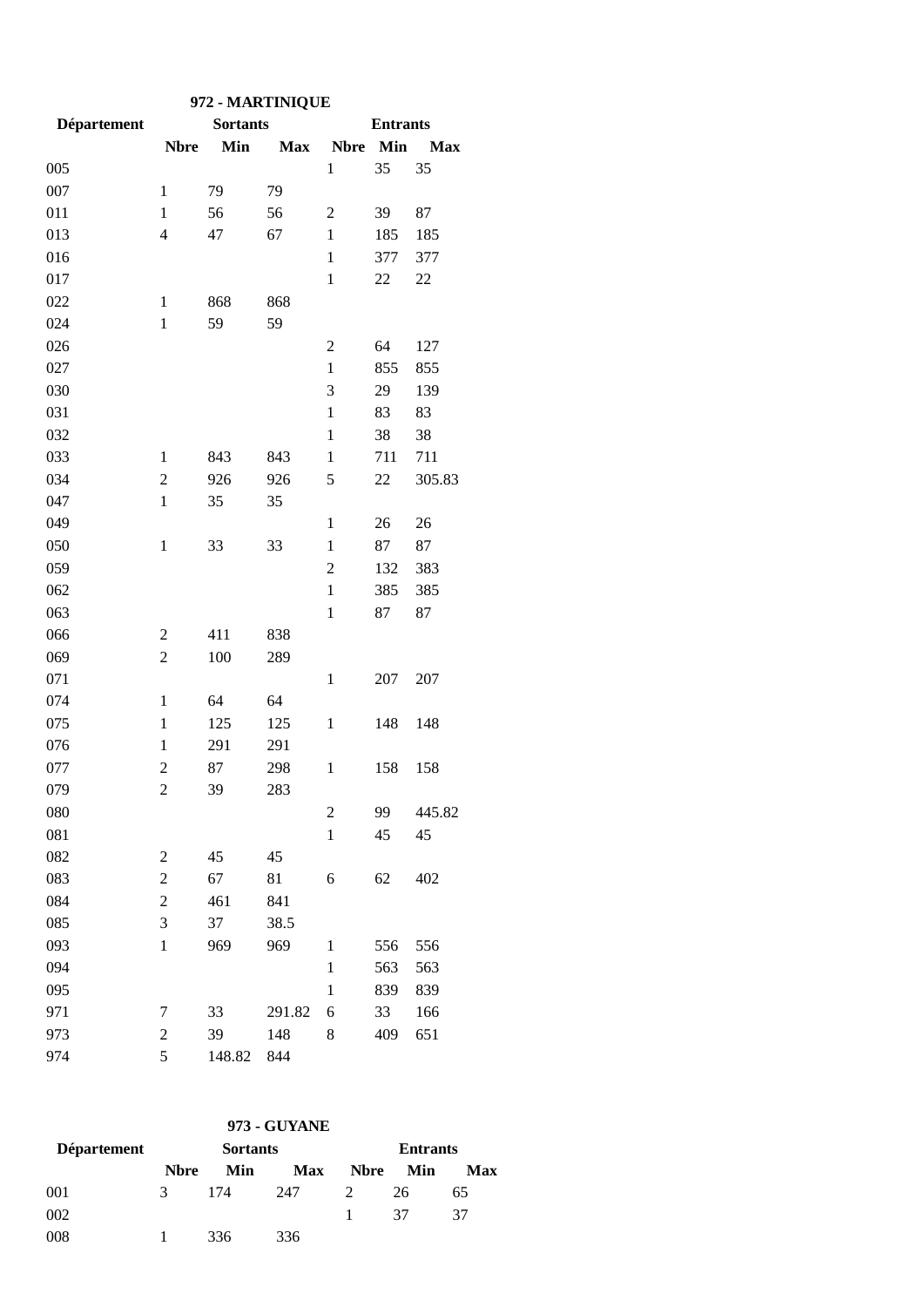| 010 |                  |         |         | $\,1$                    | 41     | 41     |
|-----|------------------|---------|---------|--------------------------|--------|--------|
| 017 | $\,1$            | 474     | 474     | $\,1$                    | 101    | 101    |
| 024 |                  |         |         | $\mathbf{1}$             | 63     | 63     |
| 025 |                  |         |         | $\mathbf{1}$             | 59     | 59     |
| 026 | $\,1$            | 361     | 361     | $\,1$                    | 99     | 99     |
| 028 | $\,1$            | 33      | 33      |                          |        |        |
| 030 |                  |         |         | $\overline{2}$           | 59     | 87     |
| 031 |                  |         |         | $\mathbf{1}$             | 145.33 | 145.33 |
| 033 |                  |         |         | $\boldsymbol{2}$         | 81     | 107.99 |
| 041 | $\mathbf{1}$     | 813     | 813     |                          |        |        |
| 044 | $\mathbf{1}$     | 846     | 846     |                          |        |        |
| 045 | $\mathbf{1}$     | 395     | 395     | $\mathbf{1}$             | 65     | 65     |
| 046 | $\mathbf{1}$     | 582     | 582     |                          |        |        |
| 047 | $\mathbf{1}$     | 455     | 455     |                          |        |        |
| 052 | $\overline{2}$   | 161     | 161     |                          |        |        |
| 056 |                  |         |         | $\mathbf 1$              | 22     | 22     |
| 057 |                  |         |         | $\mathbf 1$              | 85     | 85     |
| 059 |                  |         |         | 3                        | 26     | 121    |
| 060 |                  |         |         | $\,1$                    | 65     | 65     |
| 063 | $\,1$            | 528     | 528     |                          |        |        |
| 065 |                  |         |         | $\mathbf{1}$             | 39     | 39     |
| 069 |                  |         |         | $\boldsymbol{2}$         | 45     | 157    |
| 070 |                  |         |         | $\,1$                    | 130    | 130    |
| 074 |                  |         |         | $\mathbf{1}$             | 36     | 36     |
| 075 | $\mathbf{1}$     | 406     | 406     | $\overline{\mathcal{L}}$ | 29     | 329    |
| 077 | $\,1$            | 22      | 22      |                          |        |        |
| 078 | $\mathbf{1}$     | 1264.82 | 1264.82 | 1                        | 289    | 289    |
| 079 |                  |         |         | $\mathfrak{2}$           | 33     | 162.82 |
| 083 | $\,1$            | 516     | 516     | $\mathbf{1}$             | 61     | 61     |
| 084 |                  |         |         | $\mathbf 1$              | 26     | 26     |
| 086 |                  |         |         | $\,1$                    | 61.82  | 61.82  |
| 089 | $\overline{c}$   | 169.5   | 169.5   | $\mathbf{1}$             | 39     | 39     |
| 091 | $\mathbf{1}$     | 60.82   | 60.82   |                          |        |        |
| 092 | 6                | 29      | 90      |                          |        |        |
| 093 | $\overline{4}$   | 33      | 136     | 3                        | 157    | 231    |
| 094 |                  |         |         | $\mathbf{1}$             | 94     | 94     |
| 095 | $\mathbf{1}$     | 53      | 53      | $\overline{c}$           | 64     | 112    |
| 971 | 3                | 361     | 661     | 3                        | 29     | 55     |
| 972 | 8                | 409     | 651     | $\overline{c}$           | 39     | 148    |
| 974 | $\boldsymbol{2}$ | 391     | 977     | $\sqrt{2}$               | 22     | 87.66  |
|     |                  |         |         |                          |        |        |

## **974 - REUNION**

| Département |              | <b>Sortants</b> |       |             | <b>Entrants</b> |        |
|-------------|--------------|-----------------|-------|-------------|-----------------|--------|
|             | <b>N</b> bre | Min             | Max   | <b>Nbre</b> | Min             | Max    |
| 001         | 1            | 44              | 44    |             |                 |        |
| 002         |              |                 |       | 1           | 471             | 471    |
| 004         | 1            | 71.33           | 71.33 |             |                 |        |
| 007         | 2            | 29              | 826   | 1           | 475             | 475    |
| 009         |              |                 |       | 1           | 362.66          | 362.66 |
| 011         | 4            | 33              | 289   |             |                 |        |
| 013         | 3            | 37              | 193   | 2           | 468             | 816    |
| 014         |              |                 |       | 1           | 247             | 247    |
| 016         |              |                 |       | 2           | 172             | 172    |